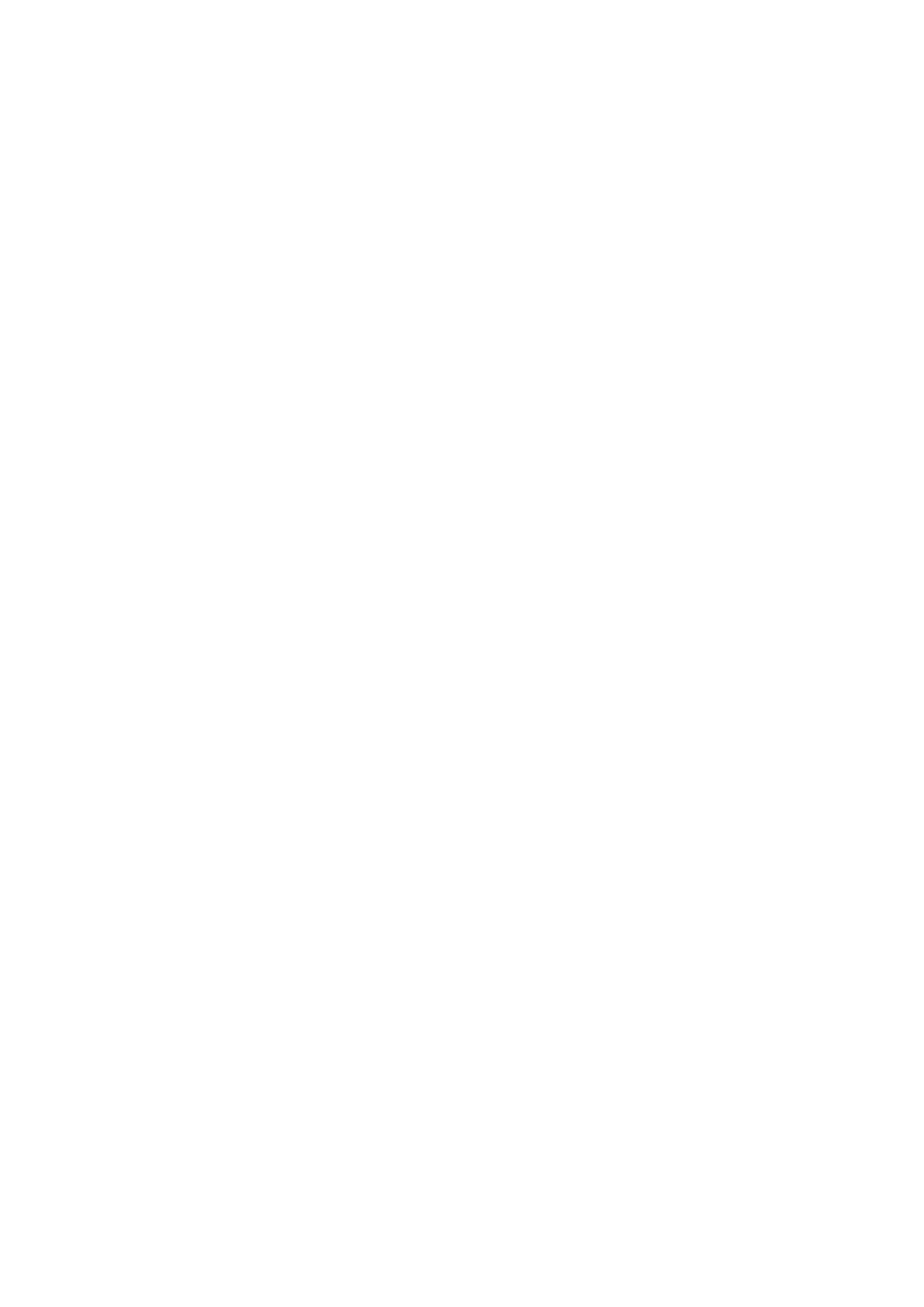*Translation of a report originally issued in Spanish. In the event of a discrepancy, the Spanish version prevails.*

> **ANNUAL CORPORATE GOVERNANCE REPORT OF LISTED PUBLIC LIMITED COMPANIES**

# **A OWNERSHIP STRUCTURE**

A1 Complete the following table on share capital and the attributed voting rights, including those corresponding to shares with a loyalty vote as of the closing date of the year, where appropriate:

Indicate whether company bylaws contain the provision of double loyalty voting:

**No [X]**

Yes<sup>[11]</sup>

| Date of the last<br>modification of the<br>share capital | Share capital $(E)$ | Number of<br>shares | <b>Number of voting</b><br>rights |
|----------------------------------------------------------|---------------------|---------------------|-----------------------------------|
| 04/01/2016                                               | 119,603,705.00      | 687,554,908         | 426,129,798                       |

Indicate whether there are different classes of shares with different associated rights:

|              |             | Yes X | No <sub>1</sub>         |                          |
|--------------|-------------|-------|-------------------------|--------------------------|
| <b>Class</b> | Number of   | Par   | <b>Number of voting</b> | <b>Rights and</b>        |
|              | shares      | value | rights                  | obligations conferred    |
| Class A      | 426,129,798 | 0.25  | 426,129,798             | Ordinary shares          |
| Class B      | 261,425,110 | 0.05  |                         | Separate voting right at |
|              |             |       |                         | the general              |
|              |             |       |                         | shareholders' meeting;   |
|              |             |       |                         | Preferred dividend;      |
|              |             |       |                         | Right of redemption;     |
|              |             |       |                         | Preferential liquidation |
|              |             |       |                         | right                    |

A2 List the company's significant direct and indirect shareholders at year end, including directors with a significant shareholding:

| Name or company<br>name of<br>shareholder | % of voting rights attached<br>to the shares |                 | % of voting rights<br>through financial<br>instruments |                 |      |  | % of total<br>voting<br>rights |
|-------------------------------------------|----------------------------------------------|-----------------|--------------------------------------------------------|-----------------|------|--|--------------------------------|
|                                           | <b>Direct</b>                                | <b>Indirect</b> | <b>Direct</b>                                          | <b>Indirect</b> |      |  |                                |
| <b>CAPITAL</b><br><b>RESEARCH</b><br>AND  | 0.00                                         | 4.98            | 0.00                                                   | 0.00            | 4.98 |  |                                |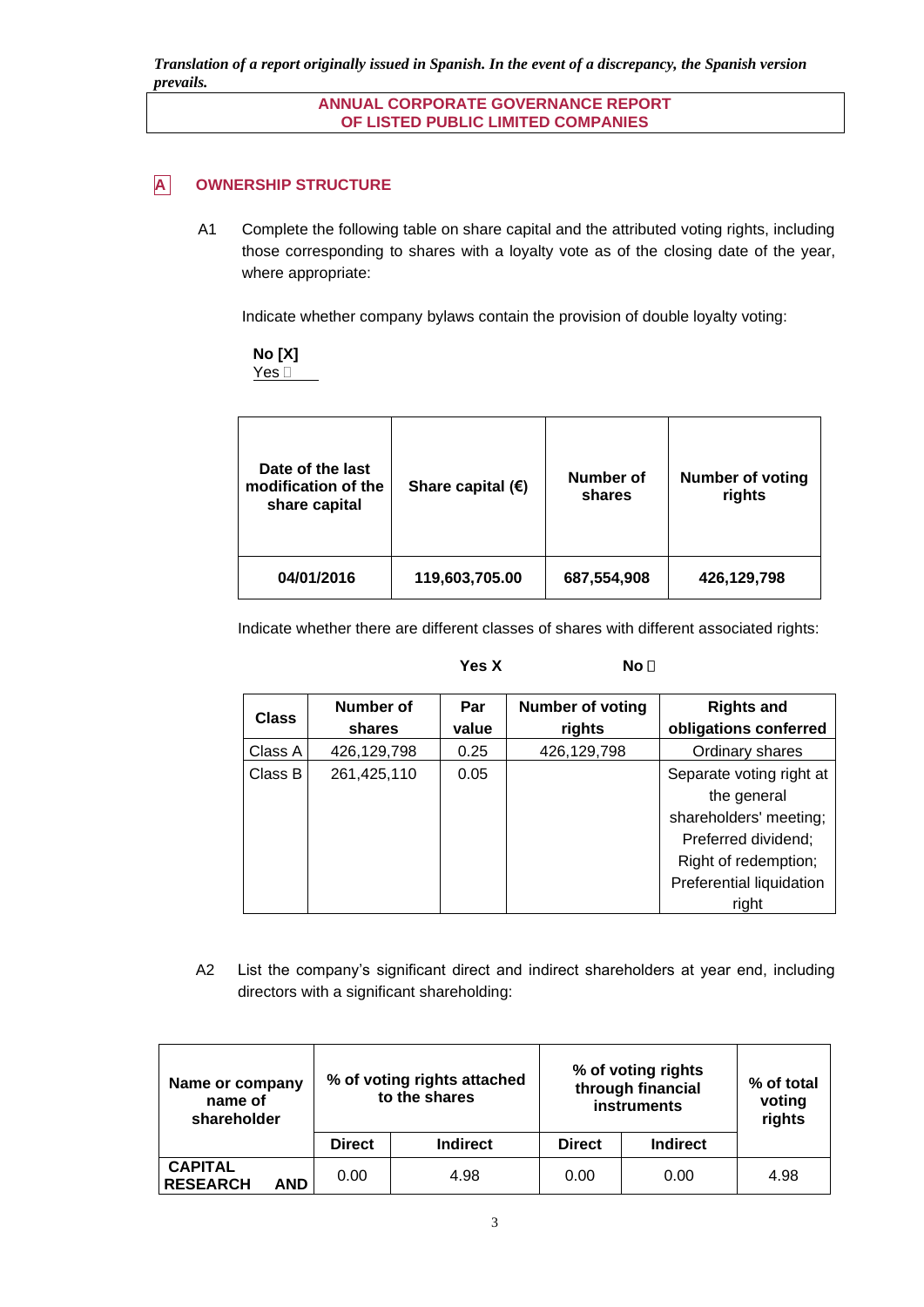| <b>MANAGEMENT</b><br><b>COMPANY</b>                       |      |      |      |      |      |
|-----------------------------------------------------------|------|------|------|------|------|
| <b>BLACKROCK, INC.</b>                                    | 0.00 | 3.01 | 0.00 | 0.52 | 3.53 |
| <b>FIDELITY</b><br><b>INTERNATIONAL</b><br><b>LIMITED</b> | 0.00 | 0.75 | 0.00 | 0.96 | 1.71 |
| <b>MS. NÚRIA ROURA</b><br><b>CARRERAS</b>                 | 0.00 | 6.15 | 0.00 | 0.00 | 6.15 |
| <b>THORTHOL</b><br><b>HOLDINGS, B.V.</b>                  | 7.09 | 0.00 | 0.00 | 0.00 | 7.09 |
| <b>SCRANTON</b><br><b>ENTERPRISES,</b><br>B.V.            | 8.13 | 0.00 | 0.00 | 0.00 | 8.13 |
| DERIA, S.A.                                               | 9.20 | 0.00 | 0.00 | 0.00 | 9.20 |

Breakdown of the indirect holding:

| Name or company<br>name of the indirect<br>owner                             | Name or company<br>name of the direct<br>owner                               | % of voting<br>rights<br>attached to<br>the shares | % of voting<br>rights<br>through<br>financial<br><b>instruments</b> | % of total voting<br>rights |
|------------------------------------------------------------------------------|------------------------------------------------------------------------------|----------------------------------------------------|---------------------------------------------------------------------|-----------------------------|
| <b>CAPITAL</b><br><b>RESEARCH AND</b><br><b>MANAGEMENT</b><br><b>COMPANY</b> | <b>CAPITAL</b><br><b>RESEARCH AND</b><br><b>MANAGEMENT</b><br><b>COMPANY</b> | 4.98                                               | 0.00                                                                | 4.98                        |
| <b>BLACKROCK, INC.</b>                                                       | BLACKROCK, INC.                                                              | 3.01                                               | 0.52                                                                | 3.53                        |
| <b>FIDELITY</b><br><b>INTERNATIONAL</b><br><b>LIMITED</b>                    | FIL INVESTMENTS<br><b>INTERNATIONAL</b>                                      | 0.43                                               | 0.96                                                                | 1.39                        |
| <b>FIDELITY</b><br><b>INTERNATIONAL</b><br><b>LIMITED</b>                    | <b>FIL GESTION</b>                                                           | 0.16                                               | 0.00                                                                | 0.16                        |
| <b>FIDELITY</b><br><b>INTERNATIONAL</b><br><b>LIMITED</b>                    | <b>FIL INVESTMENTS</b><br><b>ADVISORS</b>                                    | 0.01                                               | 0.00                                                                | 0.01                        |
| <b>FIDELITY</b><br><b>INTERNATIONAL</b><br><b>LIMITED</b>                    | <b>FIDELITY</b><br><b>INVESTMENTS</b><br><b>CANADA ULC</b>                   | 0.15                                               | 0.00                                                                | 0.15                        |
| <b>MS. NÚRIA ROURA</b><br><b>CARRERAS</b>                                    | <b>RODELLAR</b><br><b>AMSTERDAM</b><br><b>HOLDINGS B.V.</b>                  | 6.15                                               | 0.00                                                                | 6.15                        |

Indicate the most significant changes in the shareholder structure during the year:

# **Most significant movements**

On 19 January 2021, Europacific Growth Fund's stake in the company's share capital exceeded the legal limit of 3%.

On 19 January 2021, Capital Research and Management Company's stake in the company's share capital increased from 3.775% to 5.076%.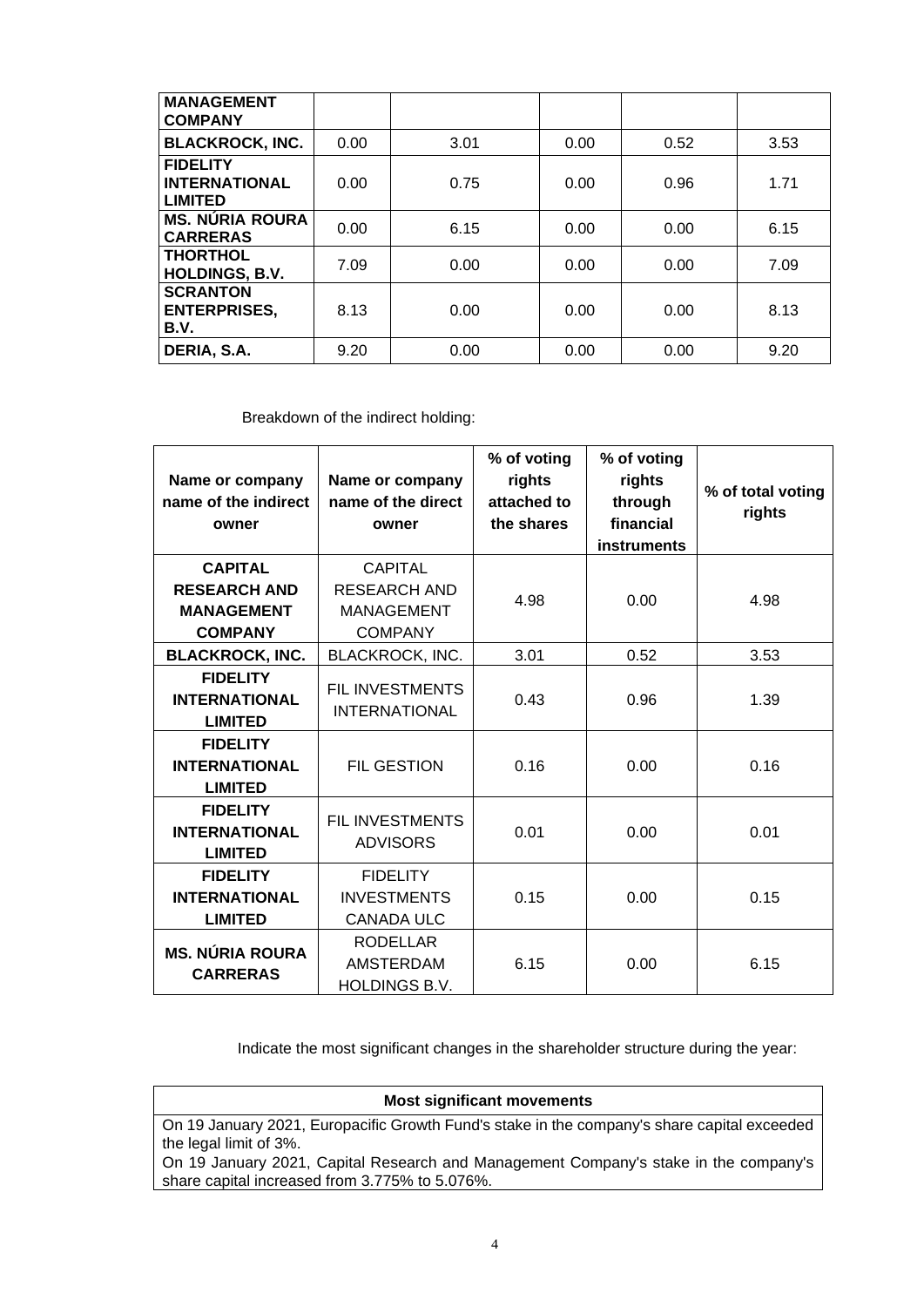| On 15 March 2021, Blackrock Inc.'s stake in the company's share capital decreased from                                       |
|------------------------------------------------------------------------------------------------------------------------------|
| 4.469% to 3.356%.                                                                                                            |
| On 14 May 2021, Fidelity International Limited's stake in the company's share capital increased                              |
| from 2.150% to 2.192%.                                                                                                       |
| On 17 May 2021, Fidelity International Limited's stake in the company's share capital decreased                              |
| from 2.192% to 1.998%.                                                                                                       |
| On 19 May 2021, Blackrock Inc.'s stake in the company's share capital increased from 3.356%                                  |
| to 3.391%.                                                                                                                   |
| On 1 June 2021, Blackrock Inc.'s stake in the company's share capital increased from 3.391%                                  |
| to 3.399%.                                                                                                                   |
| On 10 August 2021, Blackrock Inc.'s stake in the company's share capital decreased from                                      |
| 3.399% to 3.519%.<br>On 11 August 2021, Blackrock Inc.'s stake in the company's share capital increased from                 |
| 3.519% to 3.521%.                                                                                                            |
| On 13 August 2021, Blackrock Inc.'s stake in the company's share capital increased from                                      |
| 3.521% to 3.537%.                                                                                                            |
| On 19 August 2021, Blackrock Inc.'s stake in the company's share capital increased from                                      |
| 3.537% to 3.560%.                                                                                                            |
| On 27 August 2021, Blackrock Inc.'s stake in the company's share capital increased from                                      |
| 3.560% to 3.563%.                                                                                                            |
| On 30 August 2021, Blackrock Inc's direct and indirect stake in the company's share capital was                              |
| modified, but they kept their percentage in the company's share capital at 3.563%.                                           |
| On 16 September 2021, Fidelity International Limited's stake in the company's share capital                                  |
| decreased from 1.998% to 1.811%.                                                                                             |
| On 17 September 2021, Deria, S.A.'s stake in the company's share capital increased from                                      |
| 9.161% to 9.195%.                                                                                                            |
| On 23 September 2021, Blackrock Inc.'s stake in the company's share capital decreased from                                   |
| 3.563% to 3.493%.                                                                                                            |
| On 24 September 2021, Fidelity International Limited's stake in the company's share capital                                  |
| increased from 1.811% to 1.813%.<br>On 12 October 2021, Blackrock Inc.'s stake in the company's share capital increased from |
| 3.493% to 3.500%.                                                                                                            |
| On 2 November 2021, Blackrock Inc.'s stake in the company's share capital increased from                                     |
| 3.500% to 3.531%.                                                                                                            |
| On 3 November 2021, Blackrock Inc.'s stake in the company's share capital decreased from                                     |
| 3.531% to 3.529%.                                                                                                            |
| On 4 November 2021, Blackrock Inc.'s stake in the company's share capital decreased from                                     |
| 3.529% to 3.528%.                                                                                                            |
| On 5 November 2021, Europacific Growth Fund's stake in the company's share capital                                           |
| decreased from 3.076% to 2.689%.                                                                                             |
| On 9 November 2021, Capital Research and Management Company's stake in the company's                                         |
| share capital decreased from 5.055% to 4.975%.                                                                               |
| On 8 December 2021, Fidelity International Limited's stake in the company's share capital                                    |
| decreased from 1.813% to 1.715%.                                                                                             |
|                                                                                                                              |

A3 Give details of the participation at the close of the fiscal year of the members of the board of directors who are holders of voting rights attributed to shares of the company or through financial instruments, whatever the percentage, excluding the directors who have been identified in Section A2 above:

| Name or<br>company<br>name of the<br>director | % voting rights<br>attributed to<br>shares | % of voting rights<br>through financial<br><b>instruments</b> | $%$ of<br>total<br>voting<br>rights | % of voting rights<br>that may be<br>transferred through<br>financial instruments |
|-----------------------------------------------|--------------------------------------------|---------------------------------------------------------------|-------------------------------------|-----------------------------------------------------------------------------------|
|-----------------------------------------------|--------------------------------------------|---------------------------------------------------------------|-------------------------------------|-----------------------------------------------------------------------------------|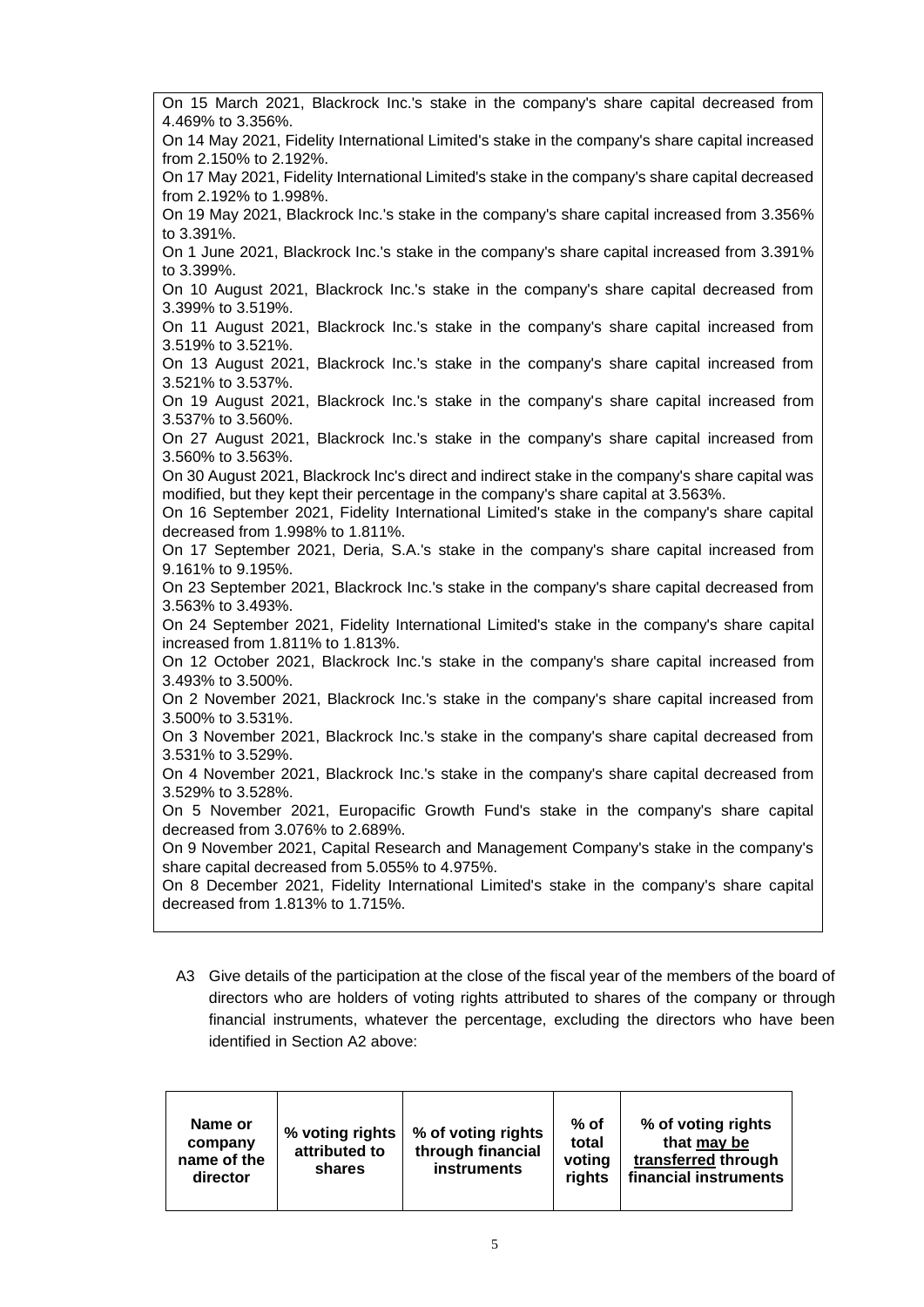|                                                                            | <b>Direct</b> | <b>Indirect</b> | <b>Direct</b> | <b>Indirect</b> |      | <b>Direct</b> | <b>Indirect</b> |
|----------------------------------------------------------------------------|---------------|-----------------|---------------|-----------------|------|---------------|-----------------|
| <b>MS. MARLA</b><br><b>ELIZABETH</b><br><b>SALMON</b>                      | 0.00          | 0.00            | 0.00          | 0.00            | 0.00 | 0.00          | 0.00            |
| <b>MR. RAIMON</b><br><b>GRIFOLS</b><br><b>ROURA</b>                        | 0.00          | 0.00            | 0.00          | 0.00            | 0.00 | 0.00          | 0.00            |
| <b>MR. TOMÁS</b><br>DAGÁ<br><b>GELABERT</b>                                | 0.04          | 0.01            | 0.00          | 0.00            | 0.05 | 0.00          | 0.00            |
| MS.<br><b>ENRIQUETA</b><br><b>FELIP FONT</b>                               | 0.00          | 0.00            | 0.00          | 0.00            | 0.00 | 0.00          | 0.00            |
| <b>MR. STEVEN</b><br><b>MAYER</b>                                          | 0.00          | 0.00            | 0.00          | 0.00            | 0.00 | 0.00          | 0.00            |
| MR. VICTOR<br><b>GRIFOLS</b><br><b>DEU</b>                                 | 0.00          | 0.00            | 0.00          | 0.00            | 0.00 | 0.00          | 0.00            |
| MR. VICTOR<br><b>GRIFOLS</b><br><b>ROURA</b>                               | 0.00          | 0.19            | 0.00          | 0.00            | 0.19 | 0.00          | 0.00            |
| <b>MS. CARINA</b><br><b>SZPILKA</b><br>LÁZARO                              | 0.00          | 0.00            | 0.00          | 0.00            | 0.00 | 0.00          | 0.00            |
| <b>ÍÑIGO</b><br>MR.<br><b>SÁNCHEZ-</b><br><b>ASIAÍN</b><br><b>MARDONES</b> | 0.00          | 0.00            | 0.00          | 0.00            | 0.00 | 0.00          | 0.00            |
| <b>BELÉN</b><br>MS.<br><b>VILLALONGA</b><br><b>MORENÉS</b>                 | 0.00          | 0.00            | 0.00          | 0.00            | 0.00 | 0.00          | 0.00            |
| <b>MR. THOMAS</b><br><b>GLANZMANN</b>                                      | 0.01          | 0.03            | 0.00          | 0.00            | 0.04 | 0.00          | 0.00            |
| MR.<br><b>JAMES</b><br><b>COSTOS</b>                                       | 0.00          | 0.00            | 0.00          | 0.00            | 0.00 | 0.00          | 0.00            |

**Total percentage of voting rights held by the Board of Directors 0.28**

Breakdown of the indirect holding:

| Name or<br>company<br>name of the<br>director | Name or company<br>name of the direct<br>owner | % voting rights<br>attributed to<br>shares | % of voting<br>rights<br>through<br>financial<br><b>instruments</b> | $%$ of<br>total<br>voting<br>rights | % of voting<br>rights that<br>may be<br>transferred<br>through<br>financial<br>instruments |
|-----------------------------------------------|------------------------------------------------|--------------------------------------------|---------------------------------------------------------------------|-------------------------------------|--------------------------------------------------------------------------------------------|
| <b>TOMÁS</b><br>MR.                           | PRISMIBERICA,                                  |                                            |                                                                     |                                     |                                                                                            |
| <b>DAGA</b>                                   | S.A                                            | 0.01                                       | 0.00                                                                | 0.01                                | 0.00                                                                                       |
| <b>GELABERT</b>                               |                                                |                                            |                                                                     |                                     |                                                                                            |
| MR. VICTOR                                    | PADOLC, S.L.                                   |                                            |                                                                     |                                     |                                                                                            |
| <b>GRIFOLS</b>                                |                                                | 0.19                                       | 0.00                                                                | 0.19                                | 0.00                                                                                       |
| <b>ROURA</b>                                  |                                                |                                            |                                                                     |                                     |                                                                                            |
| <b>MR. THOMAS</b>                             | <b>GLANZMANN</b>                               | 0.01                                       | 0.00                                                                | 0.01                                | 0.00                                                                                       |
| <b>GLANZMANN</b>                              | <b>ENTERPRISES AG</b>                          |                                            |                                                                     |                                     |                                                                                            |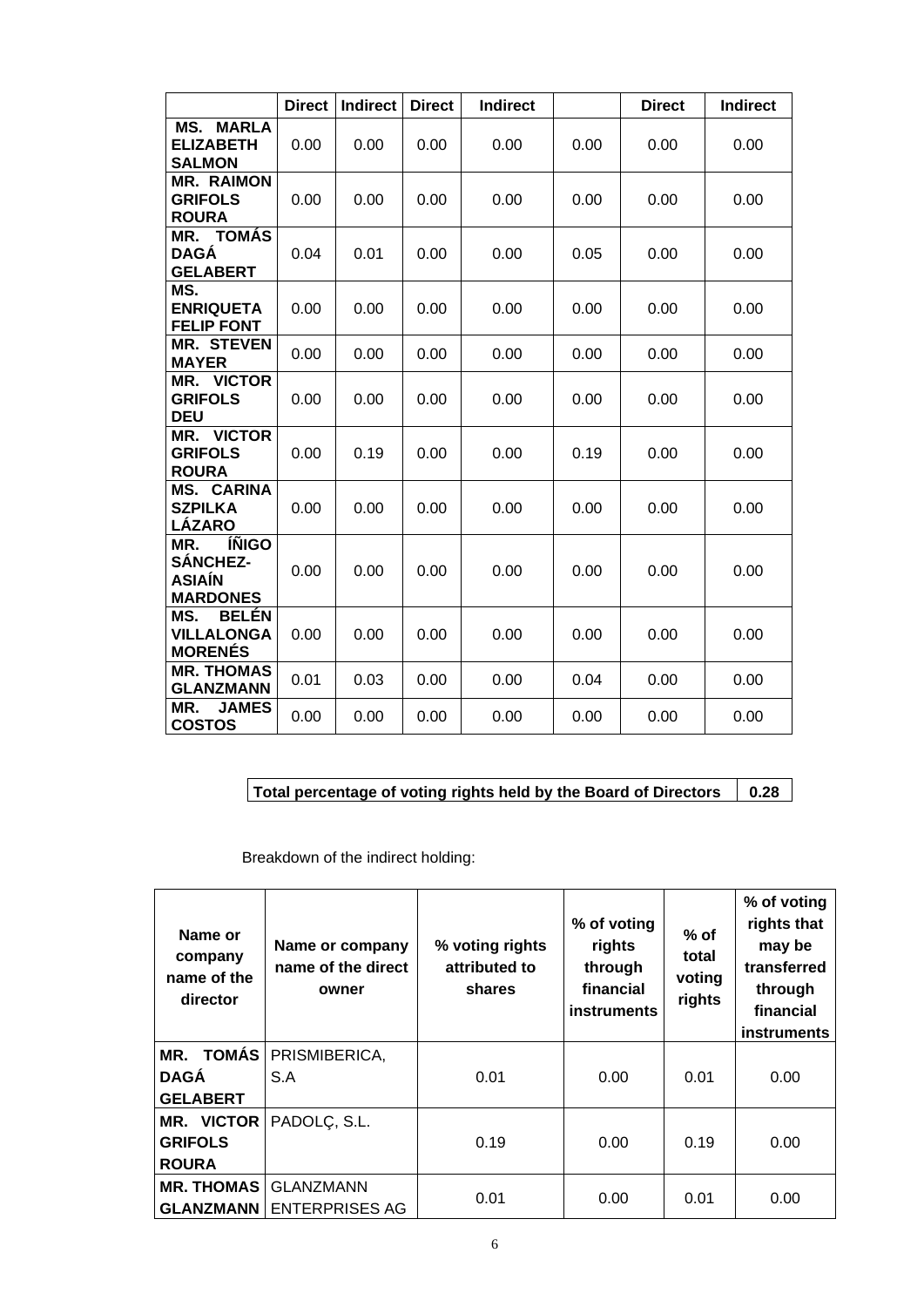| <b>  MR. THOMAS  </b> OPULENTIA |                                  | 0.02 | 0.00 | 0.02 | 0.OC |
|---------------------------------|----------------------------------|------|------|------|------|
|                                 | <b>GLANZMANN</b>   HOLDINGS LTD. |      |      |      |      |

List the total percentage of voting rights represented on the board:

| Total percentage of voting rights held by the Board of Directors |  |
|------------------------------------------------------------------|--|
|                                                                  |  |

| <b>Observations</b>                                                                |
|------------------------------------------------------------------------------------|
| Deria, S.A., represented on the Company's board of directors by Mr. Victor Grifols |
| Roura, holds 9.195% of the total voting rights of the Company.                     |

A.4 If applicable, indicate any family, commercial, contractual or corporate relationships that exist among significant shareholders to the extent that they are known to the company, unless they are insignificant or arise in the ordinary course of business, with the exception of those reported in section A.6:

| Name or company name<br>of related party | Nature of<br>relationship | <b>Brief description</b>   |
|------------------------------------------|---------------------------|----------------------------|
| MS. NÚRIA ROURA                          | Family                    | Mother of a shareholder of |
| CARRERAS, DERIA, S.A.                    |                           | Deria, S.A.                |

A5 If applicable, indicate any commercial, contractual or corporate relationships that exist between significant shareholders and the company and/or its group, unless they are insignificant or arise in the ordinary course of business:

| Name or company name<br>of related party | Nature of<br>relationship | <b>Brief description</b> |
|------------------------------------------|---------------------------|--------------------------|
| N/A                                      |                           |                          |

A.6 Unless insignificant for both parties, describe the relationships that exist between significant shareholders, shareholders represented on the Board and directors or their representatives in the case of directors that are legal persons.

Explain, if applicable, how the significant shareholders are represented. Specifically, indicate those directors appointed to represent significant shareholders, those whose appointment was proposed by significant shareholders, or who are linked to significant shareholders and/or companies in their group, specifying the nature of such relationships or ties. In particular, mention the existence, identity and post of any directors of the listed company, or their representatives, who are in turn members or representatives of members of the Board of Directors of companies that hold significant shareholdings in the listed company or in group companies of these significant shareholders.

| Name or company<br>name of related<br>director or<br>representative | Name or<br>company name of<br>related<br>significant<br>shareholder | Company<br>name of the<br>group<br>company of<br>the significant<br>shareholder | <b>Description of</b><br>relationship/post |
|---------------------------------------------------------------------|---------------------------------------------------------------------|---------------------------------------------------------------------------------|--------------------------------------------|
|---------------------------------------------------------------------|---------------------------------------------------------------------|---------------------------------------------------------------------------------|--------------------------------------------|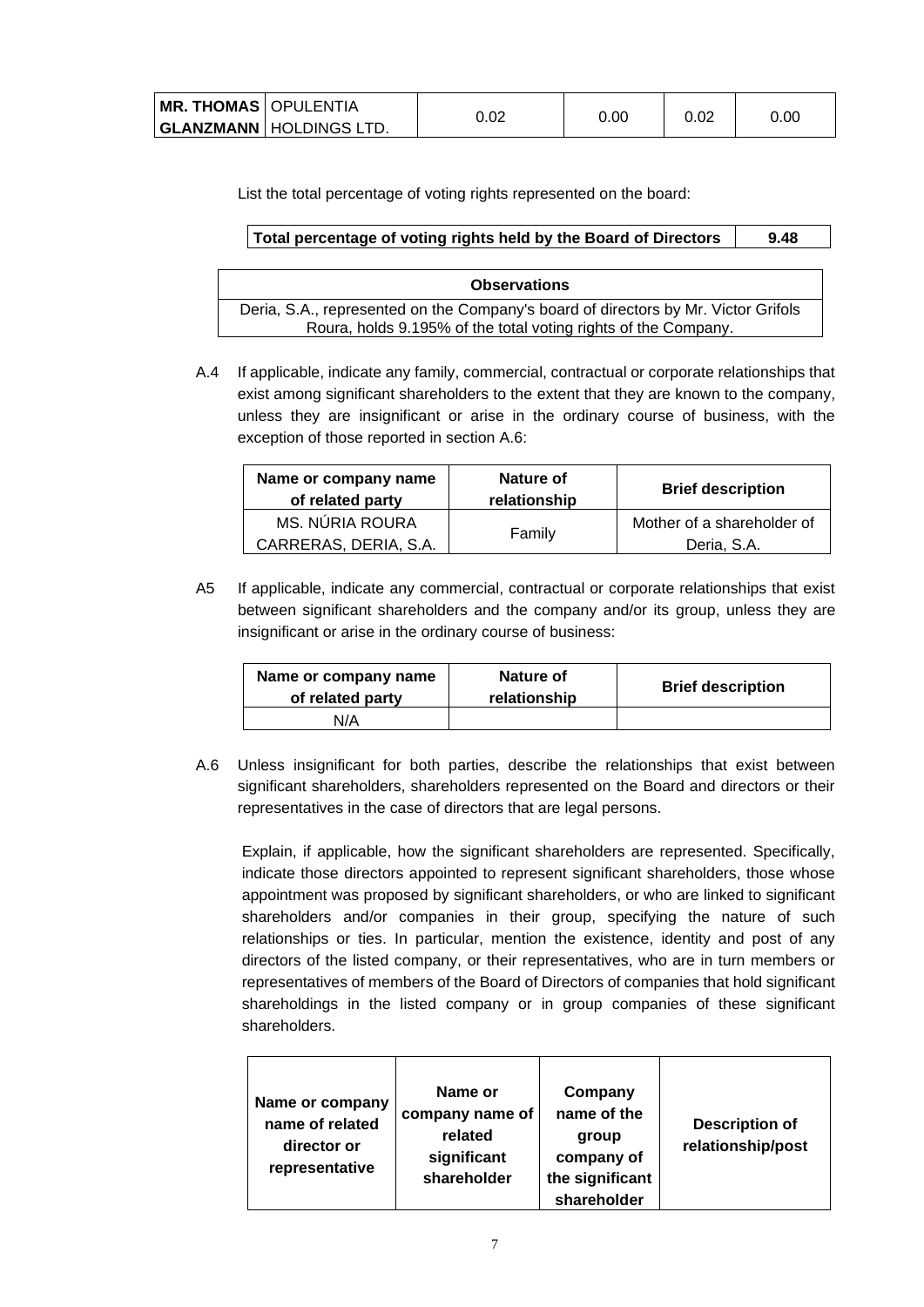| MR. RAIMON<br><b>GRIFOLS ROURA</b> | <b>MS. NURIA ROCA</b><br><b>CARRERA</b>        | N/A | Ms. Núria Roura<br>Carreras is Mr.<br><b>Raimon Grifols</b><br>Roura's mother.                                                                                                                                                        |
|------------------------------------|------------------------------------------------|-----|---------------------------------------------------------------------------------------------------------------------------------------------------------------------------------------------------------------------------------------|
| MR. RAIMON<br><b>GRIFOLS ROURA</b> | <b>SCRANTON</b><br><b>ENTERPRISES,</b><br>B.V. | N/A | Mr. Raimon Grifols<br>Roura is a<br>noncontrolling<br>shareholder of<br>Scranton Enterprises,<br>B.V. (pursuant to the<br><b>Spanish Securities</b><br>Market Law).                                                                   |
| MR. RAIMON<br><b>GRIFOLS ROURA</b> | DERIA, S.A.                                    | N/A | Mr. Raimon Grifols<br>Roura is a<br>noncontrolling<br>shareholder of Deria,<br>S.A. (pursuant to the<br><b>Spanish Securities</b><br>Market Law).                                                                                     |
| MR. TOMÁS DAGÁ<br><b>GELABERT</b>  | <b>SCRANTON</b><br><b>ENTERPRISES,</b><br>B.V. | N/A | Mr. Tomás Dagá<br>Gelabert is a<br>noncontrolling<br>shareholder of<br>Scranton Enterprises,<br>B.V. (pursuant to the<br><b>Spanish Securities</b><br>Market Law).                                                                    |
| MR. VICTOR<br><b>GRIFOLS DEU</b>   | MS. NÚRIA<br><b>ROURA</b><br><b>CARRERAS</b>   | N/A | Mr. Victor Grifols Deu<br>is Ms. Núria Roura<br>Carreras' grandson.                                                                                                                                                                   |
| MR. VICTOR<br><b>GRIFOLS ROURA</b> | MS. NÚRIA<br><b>ROURA</b><br><b>CARRERAS</b>   | N/A | Ms. Núria Roura<br>Carreras is Mr. Victor<br>Grifols Roura's mother.                                                                                                                                                                  |
| MR. VICTOR<br><b>GRIFOLS ROURA</b> | <b>SCRANTON</b><br><b>ENTERPRISES,</b><br>B.V. | N/A | Mr. Victor Grifols<br>Roura is a non-<br>controlling shareholder<br>of Scranton<br>Enterprises, B.V.<br>(pursuant to the<br><b>Spanish Securities</b><br>Market Law).                                                                 |
| MR. VICTOR<br><b>GRIFOLS ROURA</b> | DERIA, S.A.                                    | N/A | Mr. Victor Grifols<br>Roura represents<br>Deria, S.A. in the<br>board of directors of<br>Grifols, S.A. He is also<br>a non-controlling<br>shareholder of Deria,<br>S.A. (pursuant to the<br><b>Spanish Securities</b><br>Market Law). |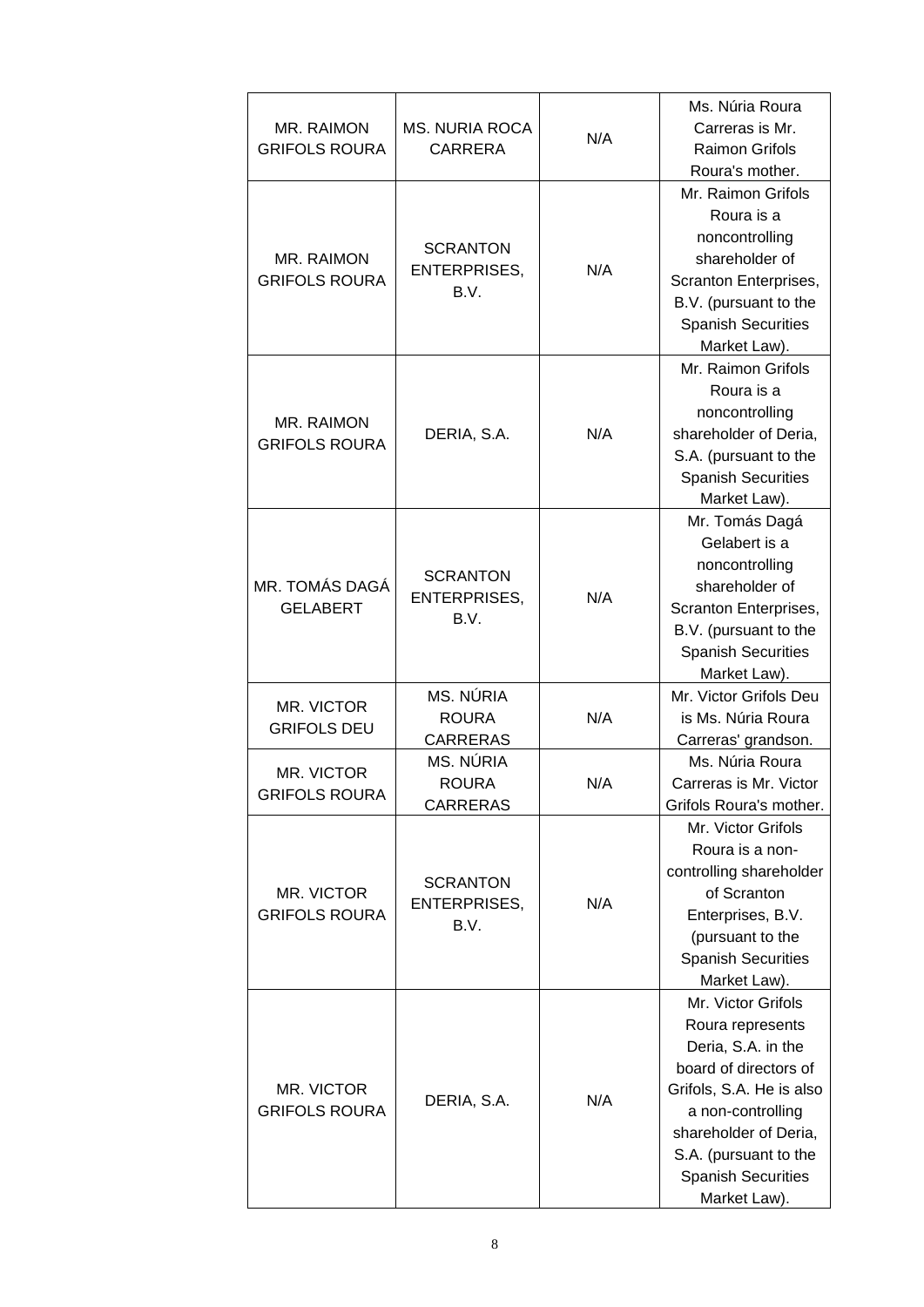A.7. Indicate whether the company has been notified of any shareholders' agreements that may affect it, in accordance with the provisions of Articles 530 and 531 of the Spanish Corporate Enterprises Act. If so, describe them briefly and list the shareholders bound by the agreement:

**Yes No X**

Indicate whether the company is aware of any concerted actions among its shareholders. If so, provide a brief description:

**Yes No X**

If any of the aforementioned agreements or concerted actions have been amended or terminated during the year, indicate this expressly:

N/A

A.8 Indicate whether any individual or company exercises or may exercise control over the company in accordance with Article 5 of the Securities Market Act. If so, identify them:

```
Yes  No X
```
A.9 Complete the following table with details of the company's treasury shares:

At the close of the year:

|           | Number of direct shares   Number of indirect shares<br>7*1 | Total percentage of<br>share capital |
|-----------|------------------------------------------------------------|--------------------------------------|
| 9,064,960 |                                                            | 1.31                                 |

| <b>Observations</b>                                                        |
|----------------------------------------------------------------------------|
| The company's treasury shares at year-end are 3,994,430 Class A shares and |
| 5,070,530 Class B shares, without voting rights.                           |

### **(\*) Through:**

| Name or company name of direct<br>shareholder | Number of direct shares |
|-----------------------------------------------|-------------------------|
| No data                                       |                         |

Explain any significant changes during the year:

### **Explain significant changes**

The company's treasury stock at year-end amounted to 3,994,430 Class A shares and 5,070,530 Class B shares, without voting rights. Compared to the previous year, the company's treasury stock has increased as a result of the treasury stock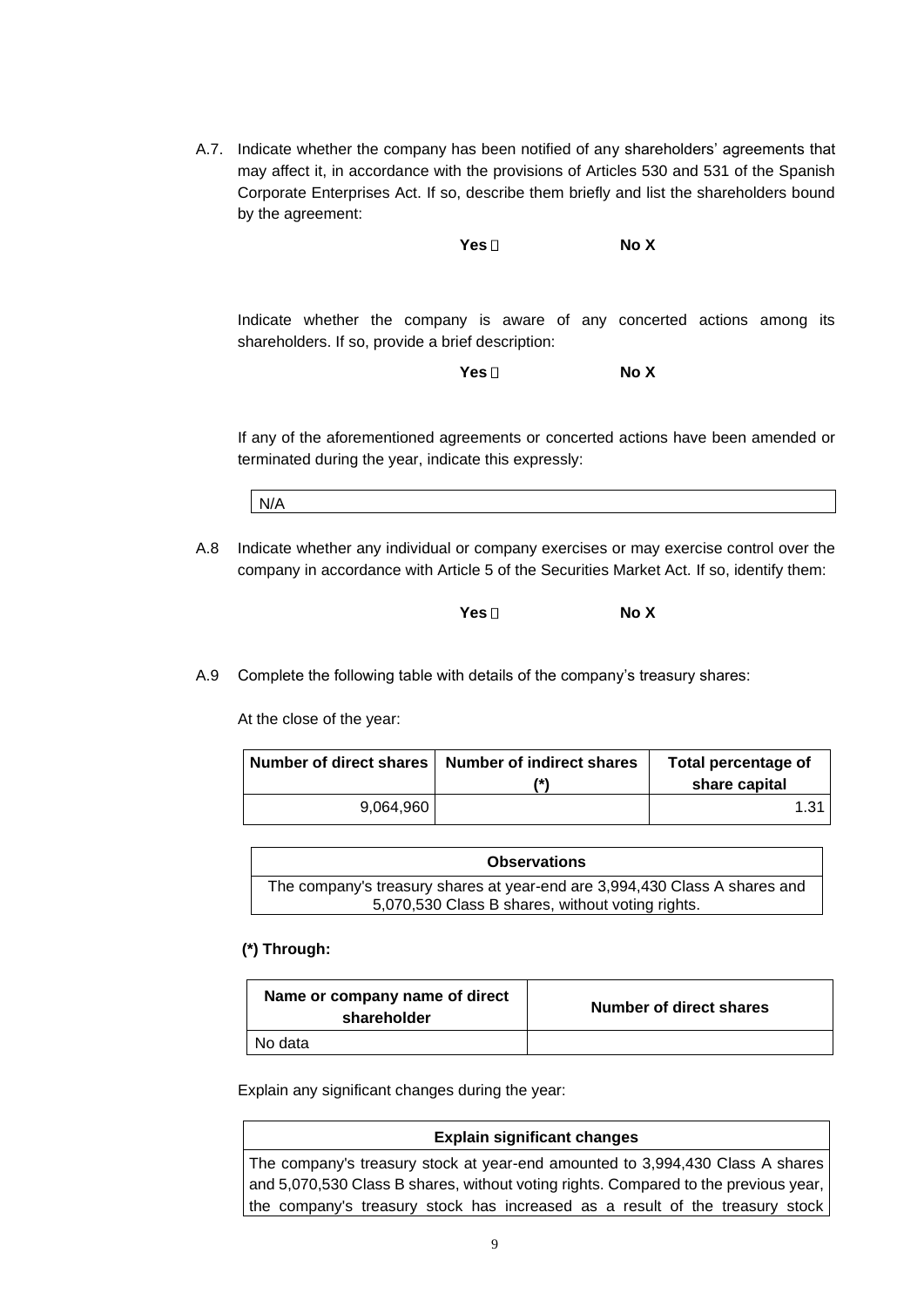repurchase program implemented by Grifols, in accordance with the authorization granted by the General Shareholders' Meeting held on October 9, 2020. Pursuant to the communication of Other Relevant Information sent to the National Securities Market Commission on March 12, 2021 (Registration Number 7939), said share repurchase program was carried out in accordance with the provisions of Regulation (EU) No 596/2014 of the European Parliament and of the Council of 16 April 2014 on market abuse (Market Abuse Regulation) and revoking Directive 2003/6/EC of the European Parliament and of the Council, and Commission Directives 2003/124/EC, 2003/125/EC and 2004/72/EC, and Commission Delegated Regulation (EU) 2016/1052 of 8 March 2016 completing Regulation (EU) No 596/2014 of the European Parliament and of the Council as regards regulatory technical standards concerning the conditions applicable to buy-back programs and stabilization measures (the "Delegated Regulation", with the exception of Article 2 paragraph 1 a) of the Delegated Regulation).

A.10 Provide a detailed description of the conditions and terms of the authority given to the Board of Directors to issue, repurchase, or dispose of treasury shares.

At the Ordinary General Shareholders' Meeting held on 9 October 2020, among other resolutions, it was agreed to authorize the Company's Board of Directors to acquire the Company's own shares or subscription rights, by means of purchase, exchange, attribution account payment or any other form envisaged in the Law, either directly or through its subsidiaries, within the limits and subject to the requirements set forth below:

- (i) That, insofar as there are Class B shares, the acquisition should be performed pro rata between Class A shares and Class B shares, at the same price and under identical terms and conditions;
- (ii) That, the nominal value of the acquired shares, added to the ones already owned by the Company or its Subsidiary companies, should not exceed 10% of the Company's share capital at any time;
- (iii) That, as a consequence of the acquisition, including any shares that the Company, or individual acting in its own name but on the Company's behalf, had previously acquired and had in its portfolio, should not make the net worth work out lower than the amount of the share capital plus the legally or statutorily non-disposable reserves;
- (iv) That the acquired shares should be paid up in full;
- (v) The maximum acquisition price will be the listed price for the Class A shares at the stock exchange session on the day the acquisition is made or, where applicable, the one authorized by the National Securities Market Commission (*Comisión Nacional del Mercado de Valores*). The minimum price will be 100% of the face value of each Class A share;
- (vi) The authorization is granted for a maximum term of five years;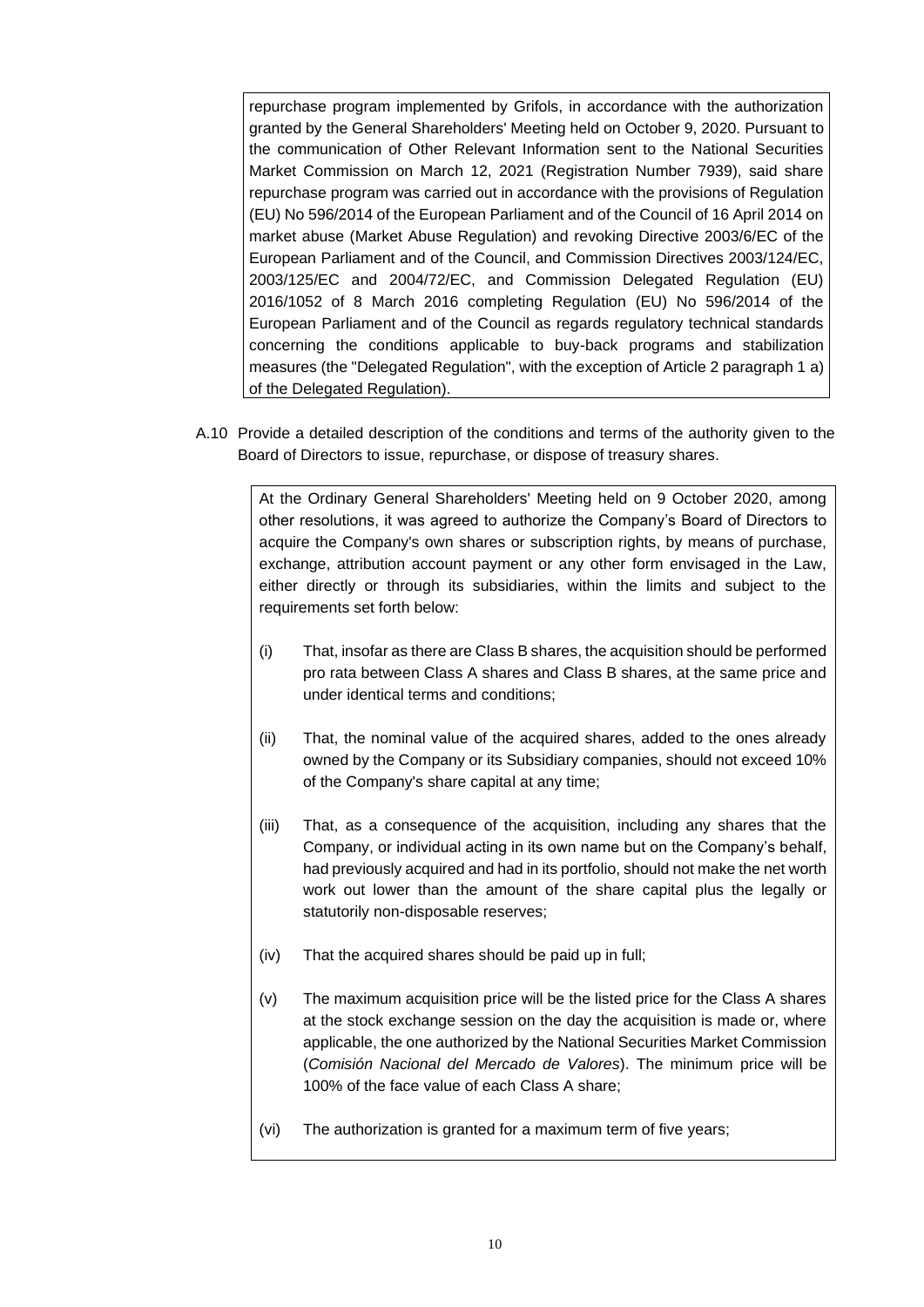(vii) The acquired shares may be intended to be given to the employees or directors of the Group, either directly or as a result of exercising any option rights to which they may be entitled.

It was also agreed to revoke and declare void in all its terms the previous authorization for the Company to acquire treasury shares granted by the Ordinary Shareholders' Meeting on 29 May 2015.

A.11Estimated float:

| <b>Estimated float</b> | 59.10 |
|------------------------|-------|

| <b>Observations</b> |
|---------------------|
|                     |

A.12 Indicate whether there are any restrictions (articles of incorporation, legislative or of any other nature) placed on the transfer of shares and/or any restrictions on voting rights. In particular, indicate the existence of any type of restriction that may inhibit a takeover of the company through acquisition of its shares on the market, as well as such regimes for prior authorisation or notification that may be applicable, under sector regulations, to acquisitions or transfers of the company's financial instruments.



A.13 Indicate whether the general shareholders' meeting has resolved to adopt measures to neutralise a takeover bid by virtue of the provisions of Law 6/2007.

**Yes No X** If so, explain the measures approved and the terms under which such limitations would cease to apply:

A.14 Indicate whether the company has issued shares that are not traded on a regulated EU market.

**Yes No X**

If so, indicate each share class and the rights and obligations conferred.

## **B GENERAL SHAREHOLDERS' MEETING**

B.1 Indicate whether there are any differences between the minimum quorum regime established by the Spanish Corporate Enterprises Act for General Shareholders' Meetings and the quorum set by the company, and if so give details.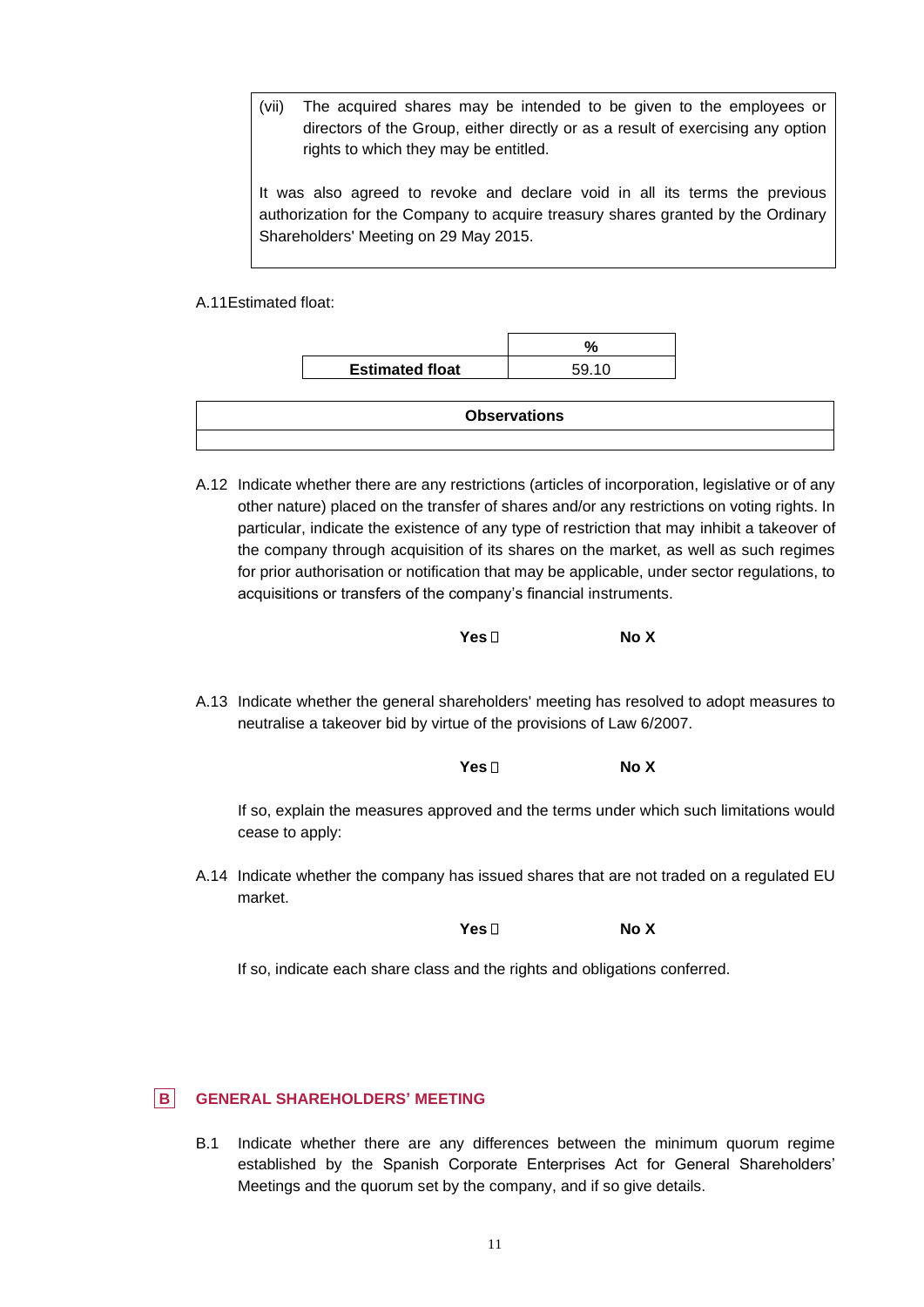**Yes No X**

B.2 Indicate whether there are any differences between the company's manner of adopting corporate resolutions and the regime provided in the Spanish Corporate Enterprises Act and, if so, give details:

**Yes No X**

B.3 Indicate the rules for amending the company's articles of incorporation. In particular, indicate the majorities required for amendment of the articles of incorporation and any provisions in place to protect shareholders' rights in the event of amendments to the articles of incorporation.

Article 201.2 of Royal Legislative Decree 1/2010, of 2 July, which passed the redrafted text of the Spanish Companies Law.

In addition, the articles of association of the Company establish that in order to protect the rights of Class B shares, corporate resolutions on certain "Extraordinary Matters" shall, in addition to their approval in accordance with article 17 of the articles of association (the adoption of resolutions by simple majority of the capital present and/or represented), require the approval of the majority of the Class B Shares then in issue.

In this regard, any resolutions and any amendments to the articles of association of the Company which directly or indirectly damages or adversely affects the rights, preferences or privileges of the Class B Shares (including any resolution that damages or adversely affects the Class B Shares in comparison to the Class A Shares or that benefits or positively affects the Class A Shares in comparison to the Class B Shares, or that affects the provisions of the Company's articles of association in relation to the Class B Shares) shall require the approval of a majority of Class B Shares then in issue.

Finally, it must be indicated that the General Shareholders' Meeting has the power to decide on all matters vested on it by law or by the Company's articles of association, and, in particular, without limitation to the foregoing, it shall be the sole corporate body or competent authority to decide on matters considered "Extraordinary Matters" in accordance with article 6.2 of the Company's articles of association.

B.4 Give details of attendance at General Shareholders' Meetings held during the reporting year and the two previous years:

|                          | Attendance data        |                       |                             |       |       |
|--------------------------|------------------------|-----------------------|-----------------------------|-------|-------|
| Date of general          |                        |                       | % distance voting           |       |       |
| shareholders'<br>meeting | % physical<br>presence | % present<br>by proxy | <b>Electronic</b><br>voting | Other | Total |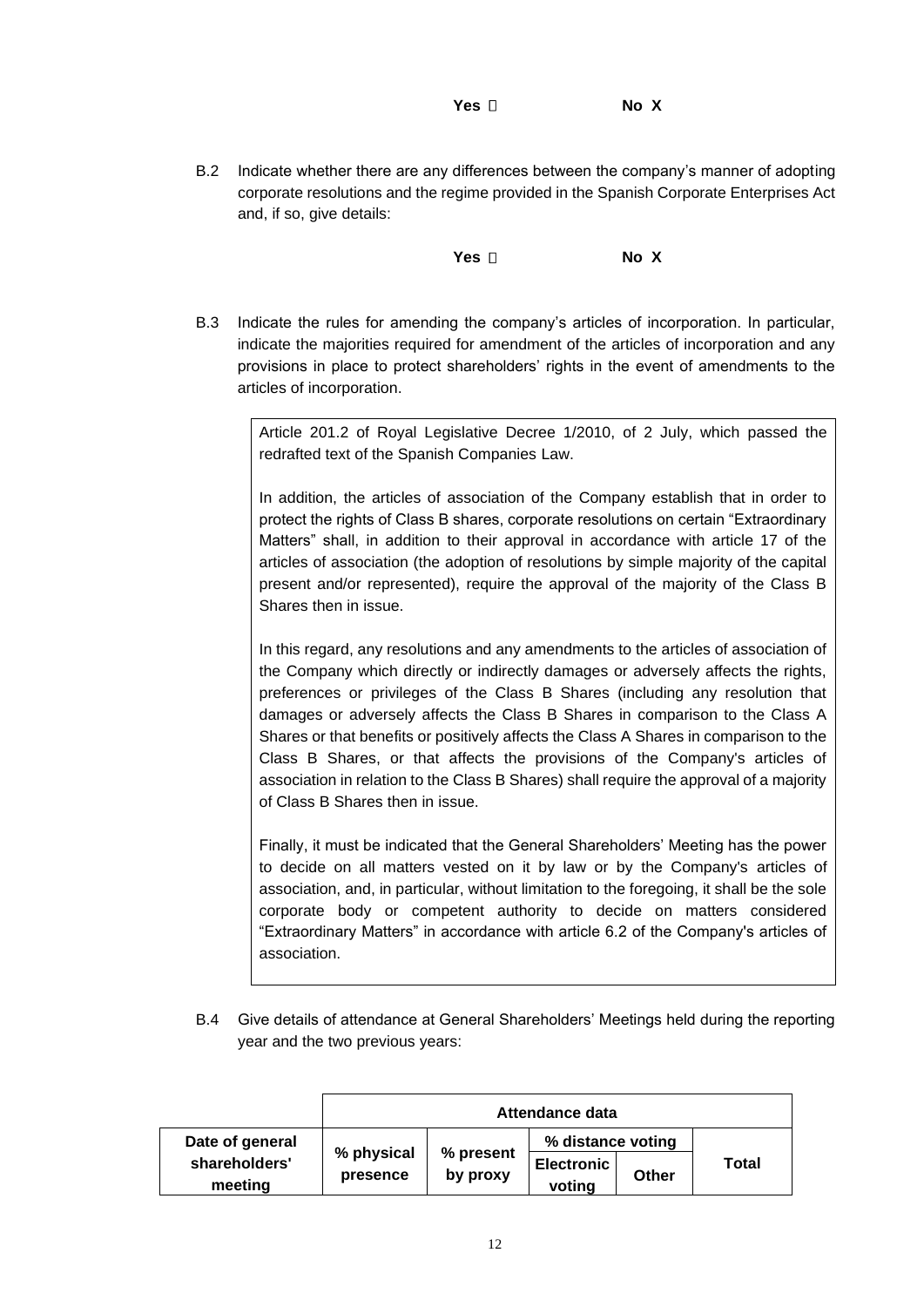| 24/05/2019      | 5.65 | 72.46 | 0.00 | 1.41 | 79.52 |
|-----------------|------|-------|------|------|-------|
| Of which float: | 0.02 | 41.08 | 0.00 | 0.00 | 41.10 |
| 09/10/2020      | 0.18 | 73.02 | 0.00 | 0.39 | 73.59 |
| Of which float: | 0.02 | 42.72 | 0.00 | 0.00 | 42.74 |
| 21/05/2021      | 1.01 | 78.37 | 0.00 | 1.18 | 80.56 |
| Of which float: | 0.59 | 46.00 | 0.00 | 0.69 | 47.28 |

B.5 Indicate whether any point on the agenda of the General Shareholders' Meetings during the year was not approved by the shareholders for any reason.

| No X<br>Yes ⊡ |  |
|---------------|--|
|---------------|--|

B.6 Indicate whether the articles of incorporation contain any restrictions requiring a minimum number of shares to attend General Shareholders' Meetings, or to vote remotely:

**Yes No X**

B.7 Indicate whether it has been established that certain decisions, other than those established by law, entailing an acquisition, disposal or contribution to another company of essential assets or other similar corporate transactions must be submitted for approval to the General Shareholders' Meeting.

**Yes No X**

B.8 Indicate the address and manner of access on the company's website to information on corporate governance and other information regarding General Shareholders' Meetings that must be made available to shareholders through the company website.

> The address of the Company's website is [www.grifols.com.](http://www.grifols.com/) Information on corporate governance can be accessed through the link Investors on the main page, or directly at [http://inversores.grifols.com.](http://inversores.grifols.com/)

# **C STRUCTURE OF THE COMPANY'S ADMINISTRATION**

C.1 **Board of Directors**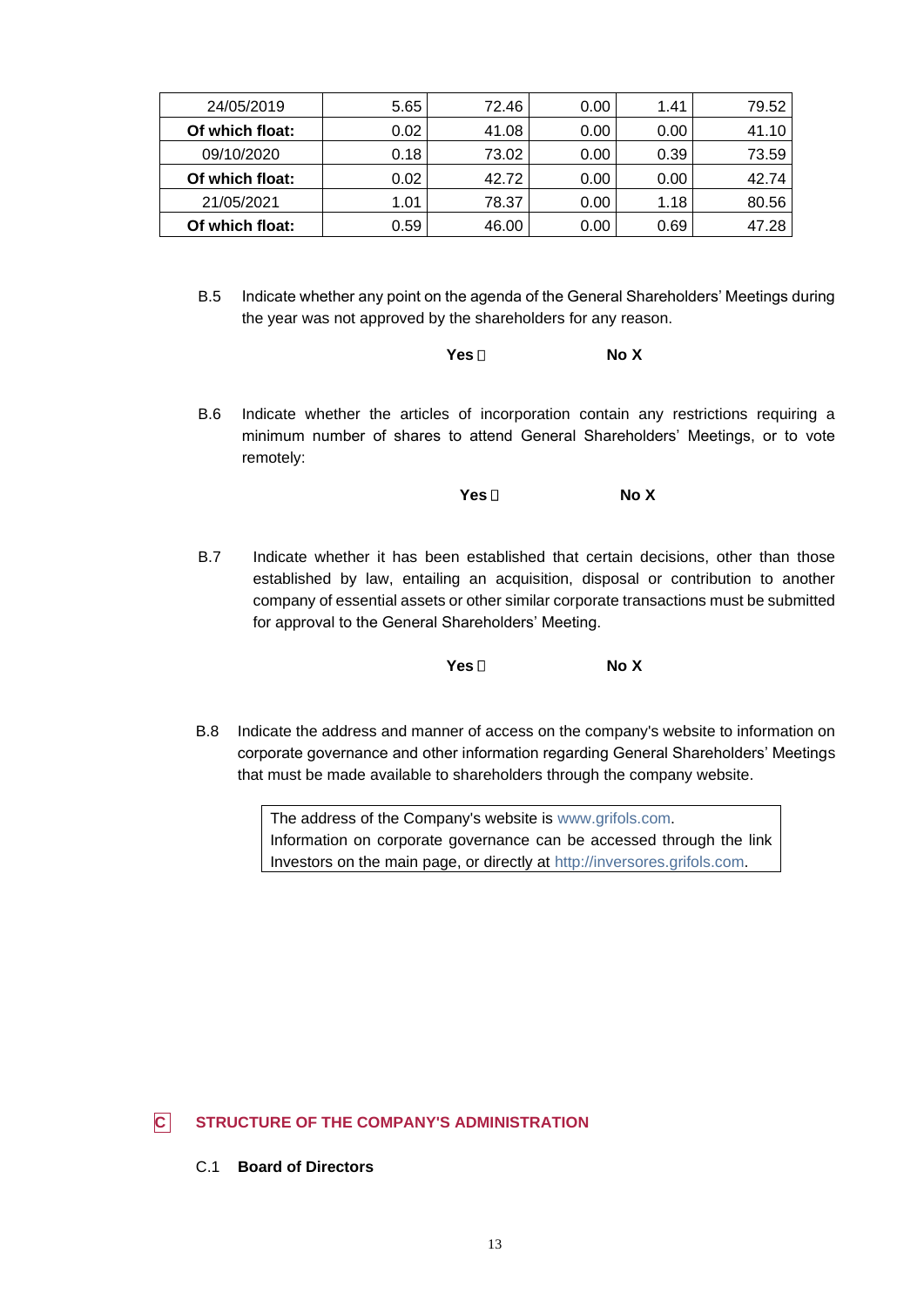C.1.1 Maximum and minimum number of directors established in the articles of incorporation and the number set by the general shareholders' meeting:

| <b>Maximum number of directors</b> | 15 |
|------------------------------------|----|
| <b>Minimum number of directors</b> |    |
| Number of directors set by the     | 12 |
| general shareholders' meeting      |    |

C.1.2 Complete the following table on Board members:

| Name or<br>company<br>name of<br>director                 | Representative | <b>Category of</b><br>director | <b>Position on</b><br>the board   | Date of<br>first<br>appointed | Date of last<br>appointment | <b>Election</b><br>procedure                      |
|-----------------------------------------------------------|----------------|--------------------------------|-----------------------------------|-------------------------------|-----------------------------|---------------------------------------------------|
| <b>MS. MARLA</b><br><b>ELIZABETH</b><br><b>SALMON</b>     |                | Independent                    | Director                          | 30/05/2014                    | 25/05/2018                  | General<br>Shareholders'<br>Meeting<br>resolution |
| MR. RAIMON<br><b>GRIFOLS</b><br><b>ROURA</b>              |                | Executive                      | Co-CEO                            | 29/05/2015                    | 24/05/2019                  | General<br>Shareholders'<br>Meeting<br>resolution |
| MR. TOMÁS<br><b>DAGÁ</b><br><b>GELABERT</b>               |                | Other external                 | Vice<br>Secretary<br>and Director | 13/04/2000                    | 24/05/2019                  | General<br>Shareholders'<br>Meeting<br>resolution |
| MS.<br><b>ENRIQUETA</b><br><b>FELIP FONT</b>              |                | Independent                    | Director                          | 24/05/2019                    | 24/05/2019                  | General<br>Shareholders'<br>Meeting<br>resolution |
| MR. STEVEN<br><b>MAYER</b>                                |                | Independent                    | Director                          | 25/01/2011                    | 09/10/2020                  | General<br>Shareholders'<br>Meeting<br>resolution |
| MR. VICTOR<br><b>GRIFOLS</b><br><b>DEU</b>                |                | Executive                      | Co-CEO                            | 27/05/2016                    | 09/10/2020                  | General<br>Shareholders'<br>Meeting<br>resolution |
| MR. VICTOR<br><b>GRIFOLS</b><br><b>ROURA</b>              |                | Proprietary                    | Chairman                          | 08/07/1991                    | 21/05/2021                  | General<br>Shareholders'<br>Meeting<br>resolution |
| MS. CARINA<br><b>SZPILKA</b><br>LÁZARO                    |                | Independent                    | <b>Director</b>                   | 29/05/2015                    | 24/05/2019                  | General<br>Shareholders'<br>Meeting<br>resolution |
| MR. ÍÑIGO<br>SÁNCHEZ-<br><b>ASIAÍN</b><br><b>MARDONES</b> |                | Independent                    | Lead<br>Independent<br>Director   | 29/05/2015                    | 24/05/2019                  | General<br>Shareholders'<br>Meeting<br>resolution |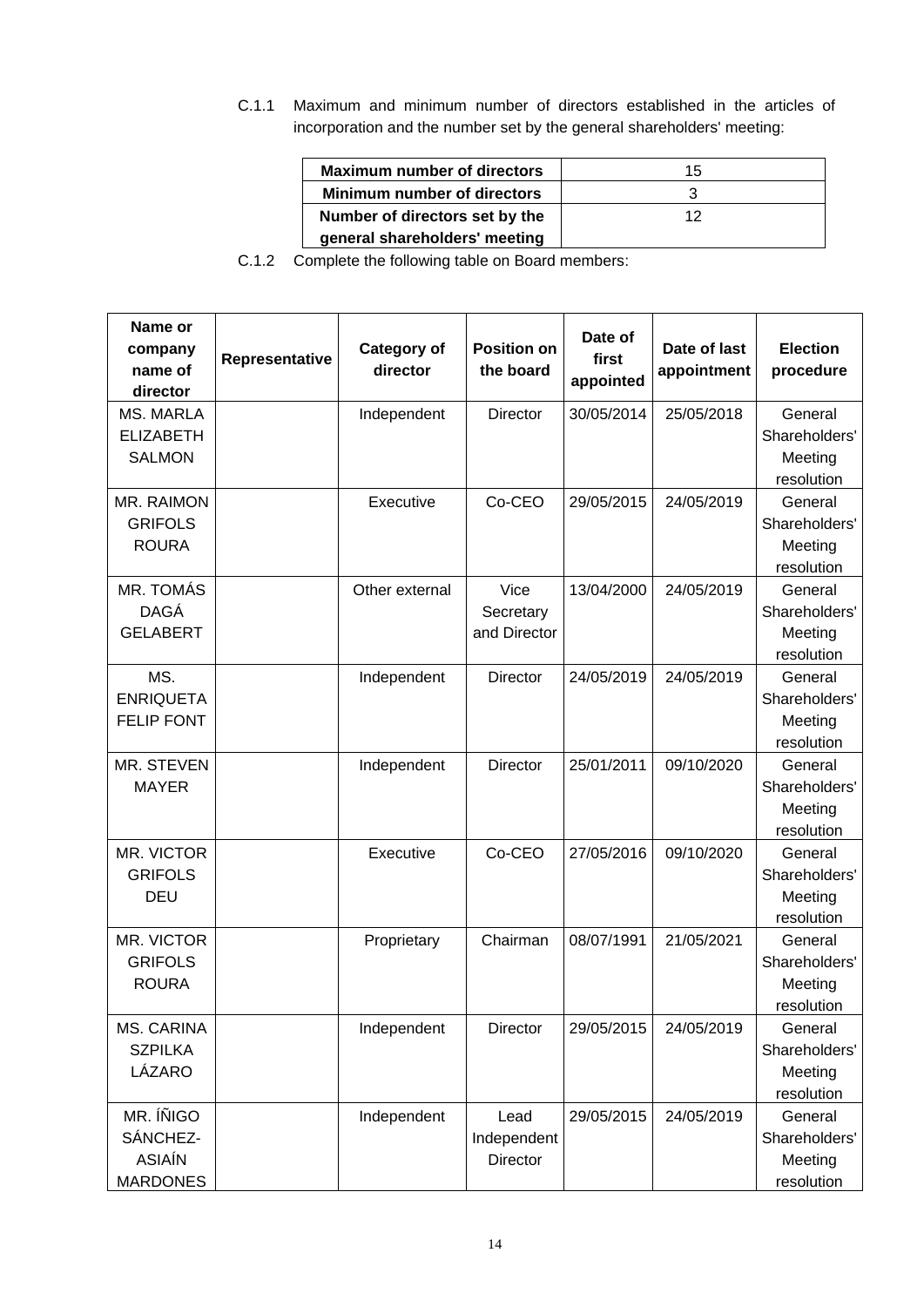| MS. BELÉN<br>VILLALONGA<br><b>MORENÉS</b> | Independent    | <b>Director</b>  | 24/05/2013 | 25/05/2018 | General<br>Shareholders'<br>Meeting<br>resolution |
|-------------------------------------------|----------------|------------------|------------|------------|---------------------------------------------------|
| MR.<br><b>THOMAS</b><br><b>GLANZMANN</b>  | Other external | Vice<br>Chairman | 05/04/2006 | 09/10/2020 | General<br>Shareholders'<br>Meeting<br>resolution |
| MR. JAMES<br><b>COSTOS</b>                | Independent    | <b>Director</b>  | 09/10/2020 | 09/10/2020 | General<br>Shareholders'<br>Meeting<br>resolution |

| 12<br><b>Total number of directors</b> |
|----------------------------------------|
|----------------------------------------|

Indicate any cessations, whether through resignation or by resolution of the general shareholders' meeting, that have taken place in the Board of Directors during the reporting period:

| Name or<br>company<br>name of<br>director          | Category of<br>the director<br>at the time<br>οf<br>cessation | Date of last<br>appointment | Date of<br>cessation | <b>Specialised</b><br>committees<br>of which<br>he/she was<br>a member | Indicate<br>whether the<br>director left<br>before the<br>end of his<br>or her term<br>of office |
|----------------------------------------------------|---------------------------------------------------------------|-----------------------------|----------------------|------------------------------------------------------------------------|--------------------------------------------------------------------------------------------------|
| MR.<br><b>RAMON</b><br><b>RIERA</b><br><b>ROCA</b> | Other<br>external                                             | 26/05/2017                  | 21/05/2021           | None                                                                   | <b>YES</b>                                                                                       |

**Reason for cessation when this occurs before the end of the term of office and other observations; information on whether the director has sent a letter to the remaining members of the board and, in the case of cessation of non-executive directors, explanation or opinion of the director dismissed by the general shareholders' meeting**

The Ordinary General Shareholders' Meeting held on 21 May 2021 accepted the resignation of Mr. Ramón Riera Roca as a member of the Company's Board of Directors. The resignation was motivated by the fact that his term of office was about to expire on May 26, 2021.

C.1.3 Complete the following tables on the members of the Board and their categories:

## **EXECUTIVE DIRECTORS**

| Name or<br>company name<br>of director | Post in<br>organisation chart<br>of the company | <b>Profile</b>                           |
|----------------------------------------|-------------------------------------------------|------------------------------------------|
| MR. RAIMON Co-CEO                      |                                                 | Mr. Raimon Grifols is Grifols' joint and |
| <b>GRIFOLS</b>                         |                                                 | several Chief Executive Officer together |
| <b>ROURA</b>                           |                                                 | with his nephew, Mr. Víctor Grifols Deu  |
|                                        |                                                 | since 1 January 2017. He succeeds his    |
|                                        |                                                 | brother Mr. Víctor Grifols Roura on the  |
|                                        |                                                 | position.<br>He is a member<br>the<br>of |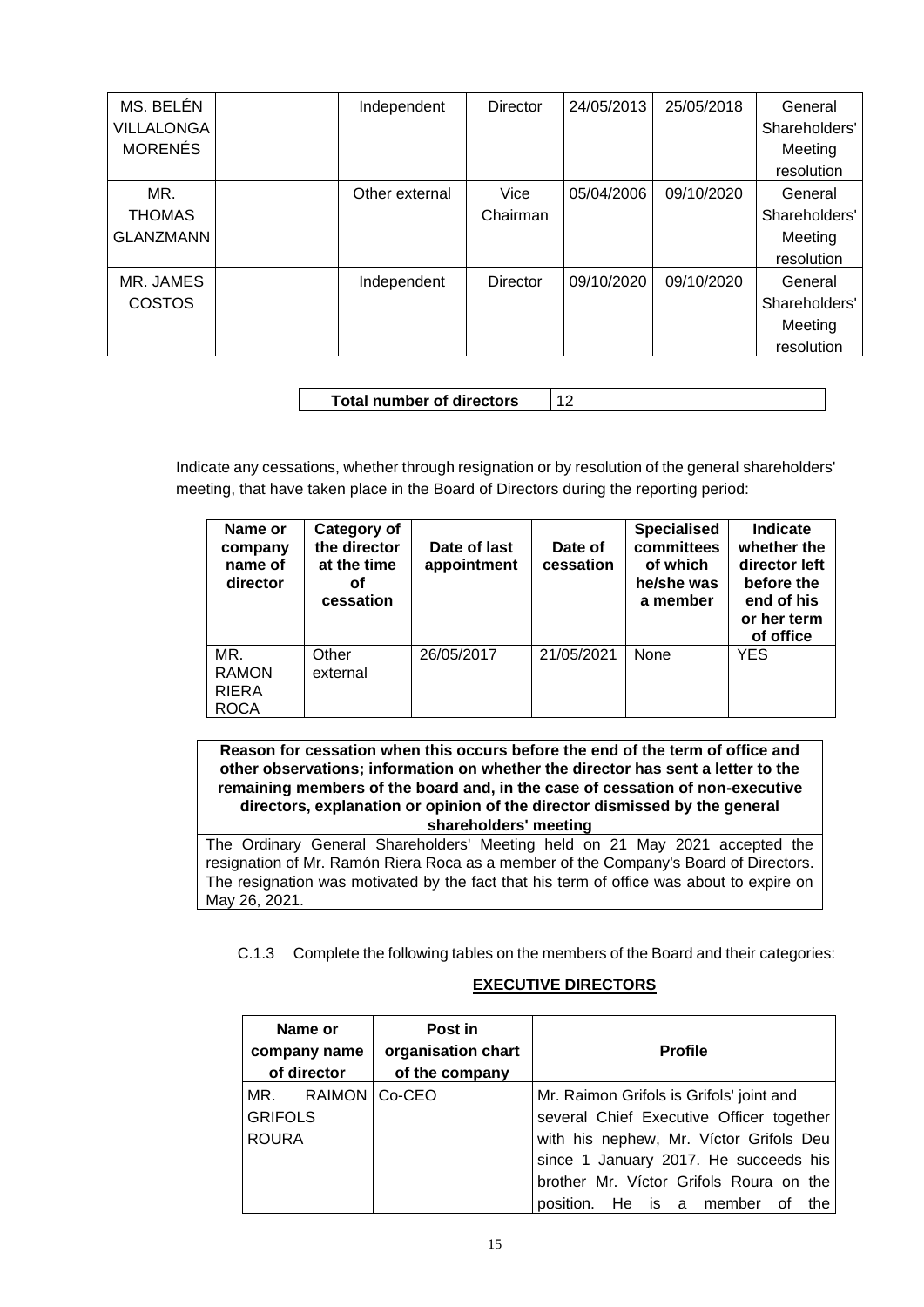|                                            |        | administration<br>bodies<br>of l<br>several<br>companies within the Grifols Group.<br>From 2001 to 2015 he was Secretary non-<br>member of the Board of Directors of Grifols,<br>S.A. serving as Director and Vice-<br>Secretary of the Board since 2015. In May<br>2016 the Board accepted his resignation as<br>Vice-Secretary. Prior to his appointment as<br>executive director in July 2016, Mr. Grifols<br>Roura was a partner at the law firm<br>Osborne Clarke in Spain. He holds a<br>degree in Law from the University of<br>Barcelona.                                                                                                                                                                                                                                                                                                                                                                                                                                                                                                                                                                                                                                                                               |
|--------------------------------------------|--------|---------------------------------------------------------------------------------------------------------------------------------------------------------------------------------------------------------------------------------------------------------------------------------------------------------------------------------------------------------------------------------------------------------------------------------------------------------------------------------------------------------------------------------------------------------------------------------------------------------------------------------------------------------------------------------------------------------------------------------------------------------------------------------------------------------------------------------------------------------------------------------------------------------------------------------------------------------------------------------------------------------------------------------------------------------------------------------------------------------------------------------------------------------------------------------------------------------------------------------|
| MR.<br><b>VICTOR</b><br><b>GRIFOLS DEU</b> | Co-CEO | Mr. Víctor Grifols Deu is Grifols' joint and<br>several Chief Executive Officer together<br>with his uncle, Mr. Raimon Grifols Roura,<br>since 1 January 2017. He succeeds his<br>father, Mr. Víctor Grifols Roura on the<br>the<br>position. He is a member of<br>administration<br>bodies<br>of<br>several<br>companies within the Grifols Group and<br>was appointed executive director in May<br>2016. He joined the Group in 2001 as an<br>analyst in the Planning and Control<br>Department. In 2008 he became the<br>director of the Planning and Control<br>Department and was also appointed<br>member of the Executive Committee. He<br>was part of the team that analyzed and was<br>responsible for the integration of the<br>transactions<br>of<br>Alpha<br>Therapeutics,<br>Biotherapeutics and<br>Talecris<br>Novartis'<br>Transfusion Diagnostic Unit following the<br>acquisitions.<br>He<br>holds<br>a<br>degree<br>in.<br><b>Business Administration and Management</b><br>from the Ramon Llull University - Sarrià<br>Chemical<br>Institute<br>(IQS)<br>and<br>a<br>degree<br><b>Business</b><br>postgraduate<br>in<br>Administration and Management from the<br>Michael Smurfit Business School in Dublin. |

| Total number of executive directors |       |
|-------------------------------------|-------|
| <b>Percentage of Board</b>          | 16.67 |

# **EXTERNAL PROPRIETARY DIRECTORS**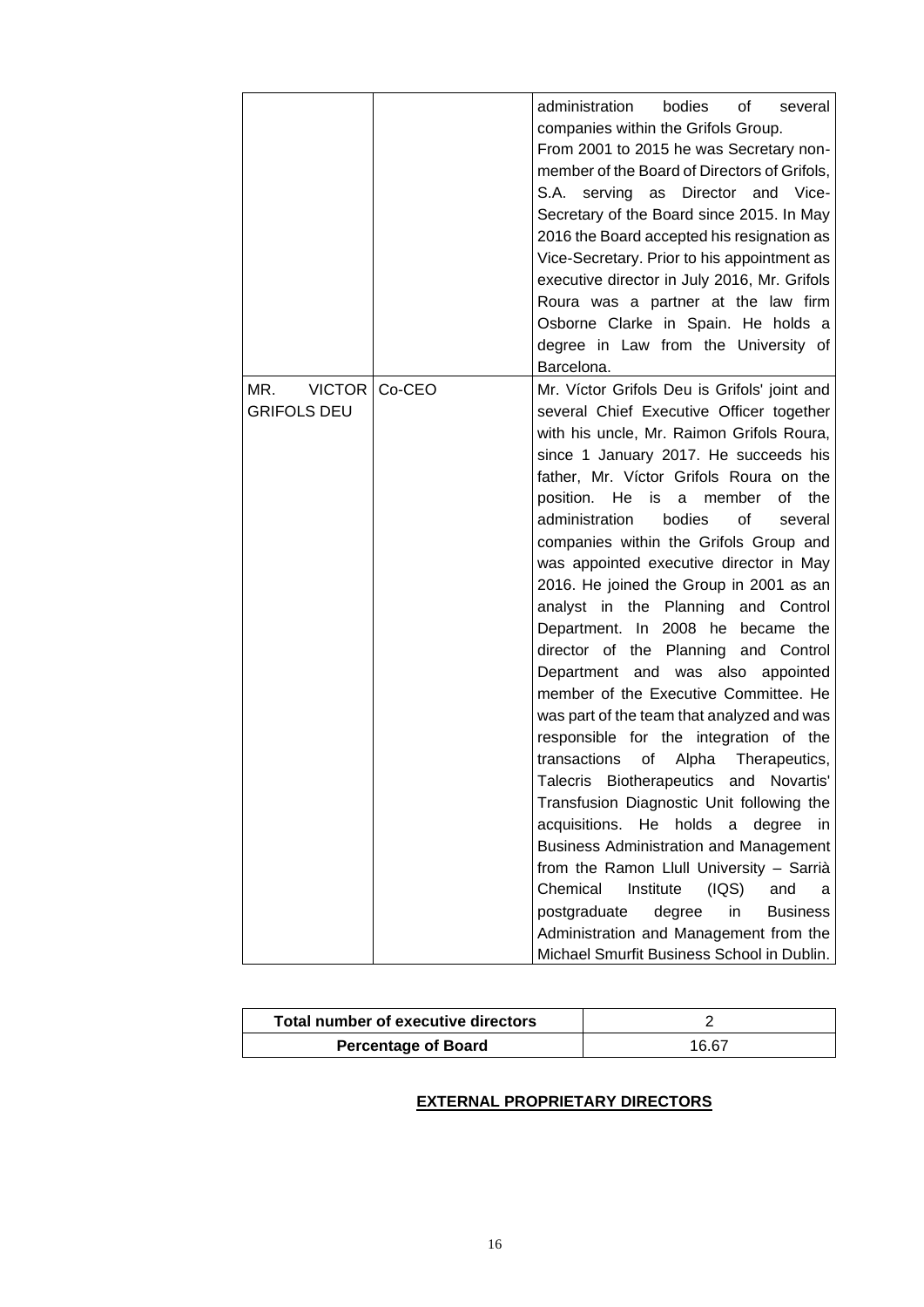| Name or<br>company name<br>of director | Name or company<br>name of the significant<br>shareholder<br>represented by the<br>director or that<br>nominated the director | <b>Profile</b>                                                         |
|----------------------------------------|-------------------------------------------------------------------------------------------------------------------------------|------------------------------------------------------------------------|
| MR. VICTOR<br><b>GRIFOLS</b>           | DERIA, S.A.                                                                                                                   | Mr. Víctor Grifols Roura is non-<br>executive Chairman and proprietary |
| <b>ROURA</b>                           |                                                                                                                               | director since 1 January 2017. Prior to                                |
|                                        |                                                                                                                               | this date and since 1987 he was Chief                                  |
|                                        |                                                                                                                               | Executive Officer and top executive of                                 |
|                                        |                                                                                                                               | the Grifols Group, succeeding his                                      |
|                                        |                                                                                                                               | father, Mr. Víctor Grifols i Lucas, in the                             |
|                                        |                                                                                                                               | role and spearheading the 1987                                         |
|                                        |                                                                                                                               | reorganization that resulted in Grifols                                |
|                                        |                                                                                                                               | as it is today. Mr. Grifols Roura                                      |
|                                        |                                                                                                                               | originally joined the Group in 1973 as                                 |
|                                        |                                                                                                                               | <b>Exports Manager later becoming Sales</b>                            |
|                                        |                                                                                                                               | Manager. He holds a degree in                                          |
|                                        |                                                                                                                               | Business Administration from<br>the                                    |
|                                        |                                                                                                                               | University of Barcelona.                                               |

| Total number of proprietary directors |      |
|---------------------------------------|------|
| <b>Percentage of Board</b>            | 8.33 |

# **EXTERNAL INDEPENDENT DIRECTORS**

| Name or company name of<br>director |       |           | <b>Profile</b>                                                                                                                                                                                                                                                                                                                                                                                                                                                                                                                                                                                                                                                                                                                                                                                                                                                                                                                                                                                                                                                                                                                  |
|-------------------------------------|-------|-----------|---------------------------------------------------------------------------------------------------------------------------------------------------------------------------------------------------------------------------------------------------------------------------------------------------------------------------------------------------------------------------------------------------------------------------------------------------------------------------------------------------------------------------------------------------------------------------------------------------------------------------------------------------------------------------------------------------------------------------------------------------------------------------------------------------------------------------------------------------------------------------------------------------------------------------------------------------------------------------------------------------------------------------------------------------------------------------------------------------------------------------------|
| MS.<br><b>SALMON</b>                | MARLA | ELIZABETH | Ms. Marla E. Salmon has served as director of<br>Grifols, S.A. since May 2014. She is Professor at the<br>University of Washington, with appointments in<br>global health, nursing, and public affairs. Her career<br>has focused on health policy and health care<br>systems capacity building globally and in the US,<br>working with governments, international agencies,<br>member-state organizations, and other health-<br>related entities. Her recent scholarship focuses on<br>gender-lens impact investment in the health sector<br>in lower income countries. Prior to her academic<br>career, she was a member of the US Government's<br>Senior Executive Service, in the Health and Human<br>Services Department. While there, she served on<br>White House Taskforce on Healthcare Reform, the<br>US Delegation to the World Health Assembly, and<br>chaired the World Health Organization's Global<br>Advisory Group on Nursing and Midwifery. She is<br>currently a member of the IES Abroad, Inc. and<br>Direct Relief Board of Directors, of the National<br>Academies of Science, Engineering and Medicine's |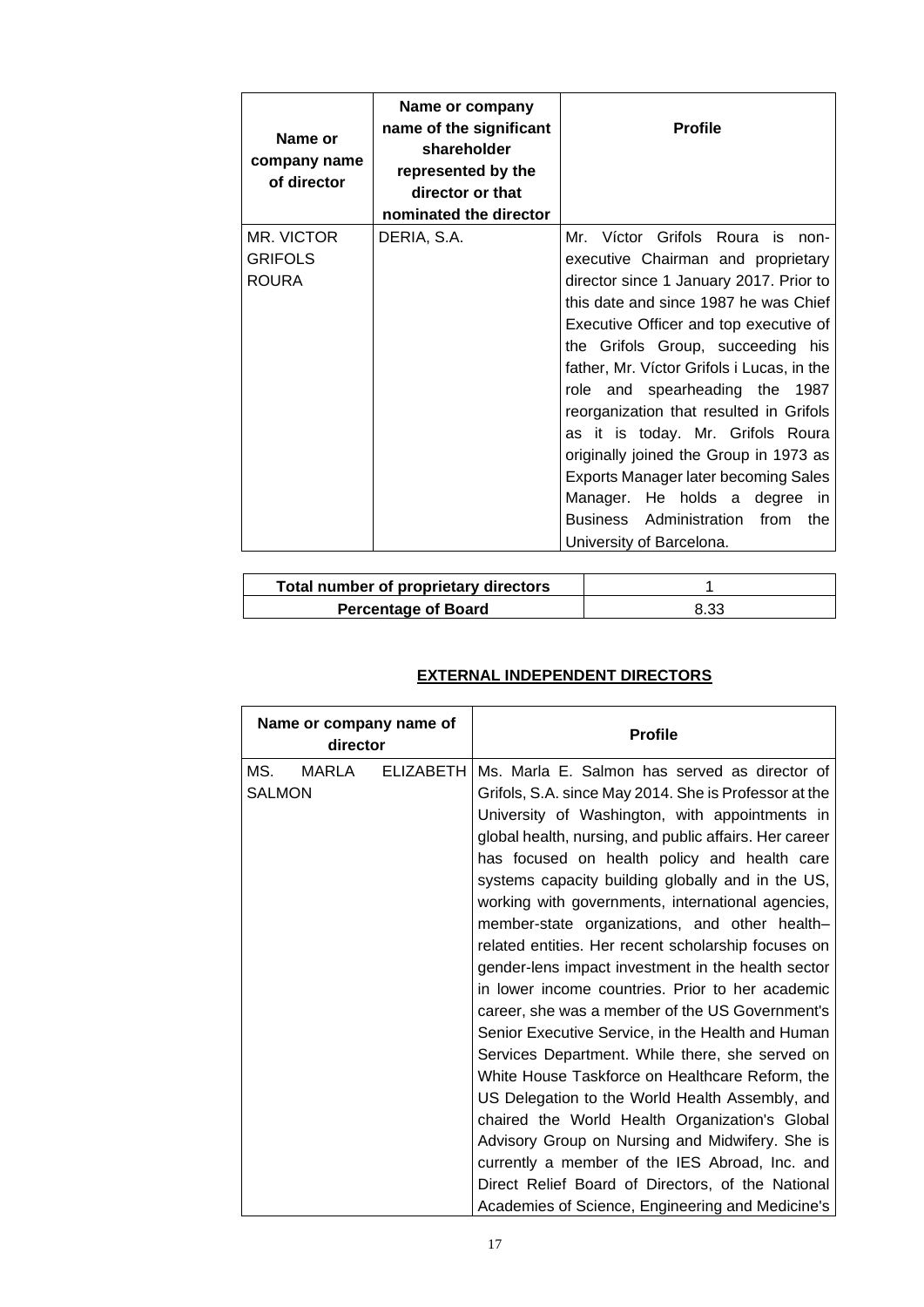| MS. ENRIQUETA FELIP FONT | Health and Medicine Division Committee. She holds<br>a doctorate in health policy and administration from<br>the Johns Hopkins School of Hygiene and Public<br>Health, two Honoris Causa doctorates in recognition<br>of her national and international service, and other<br>degrees in nursing and political science. She is a<br>member of the National Academy of Medicine and<br>fellow in the American Academy of Nursing.<br>Ms. Enriqueta Felip Font has served as director of<br>Grifols S.A. since May 2019. She received her |
|--------------------------|-----------------------------------------------------------------------------------------------------------------------------------------------------------------------------------------------------------------------------------------------------------------------------------------------------------------------------------------------------------------------------------------------------------------------------------------------------------------------------------------------------------------------------------------|
|                          | Medicine and Surgery from<br>degree<br>in<br>the<br>Autonomous University of Barcelona (UAB), where<br>she also completed her studies for a PhD in Medical<br>Oncology. She has been an Associate Professor at<br>the UAB from 2010 to May 2019. She is nowadays,<br>Professor of Medicine at the Universitat de Vic<br>(UVicc-UCC). She has an extensive professional<br>career and accredited experience in the oncology                                                                                                              |
|                          | sector, as well as knowledge in the scientific and<br>research field. She is currently the Section Chief of<br>the Medical Oncology Service at Vall d'Hebron<br>University Hospital and the Principal Investigator of<br>the Vall d'Hebron Institute of Oncology's Thoracic<br>Tumors and Head and Neck Cancer Group. Ms.<br>Enriqueta Felip Font has been involved in several                                                                                                                                                          |
|                          | initiatives with scientific organizations, among them,<br>as member of the Board of Directors of the<br>International Association for the Study of Lung<br>Cancer (IASLC, 2017-2021). She is currently a<br>member of the Scientific Committee of the Institut<br>d'Investigació i Innovació Parc Taulí. Throughout<br>her career, she has obtained several recognitions<br>for her work in the oncology field. In 2015, she was                                                                                                        |
|                          | awarded with the first Women for Oncology Award<br>from the European Society of Medical Oncology<br>(ESMO). Most recently, she featured on Clarivate<br>Analytics' annual Global Highly Cited Researchers<br>List 2018, 2019 and 2020. Ms. Enriqueta Felip Font<br>authored more than 250 peer-reviewed<br>has<br>manuscripts.                                                                                                                                                                                                          |
| <b>MR. STEVEN MAYER</b>  | Mr. Steven F. Mayer has served as director of<br>Grifols, S.A. since January 2011. He is currently the<br>Chief Executive Officer of Iron Horse Acquisition<br>Corp. and of Dedication Capital, LLC, private<br>investment firms that he founded. From 2002 until<br>2018, he held a variety of management positions<br>with Cerberus Capital Management, L.P. and<br>Cerberus California, LLC, affiliated<br>private                                                                                                                   |
|                          | investment firms, culminating with serving as Senior<br>Managing Director, Co-Head of Global Private<br>Equity, and Chairman of the Cerberus Investment                                                                                                                                                                                                                                                                                                                                                                                 |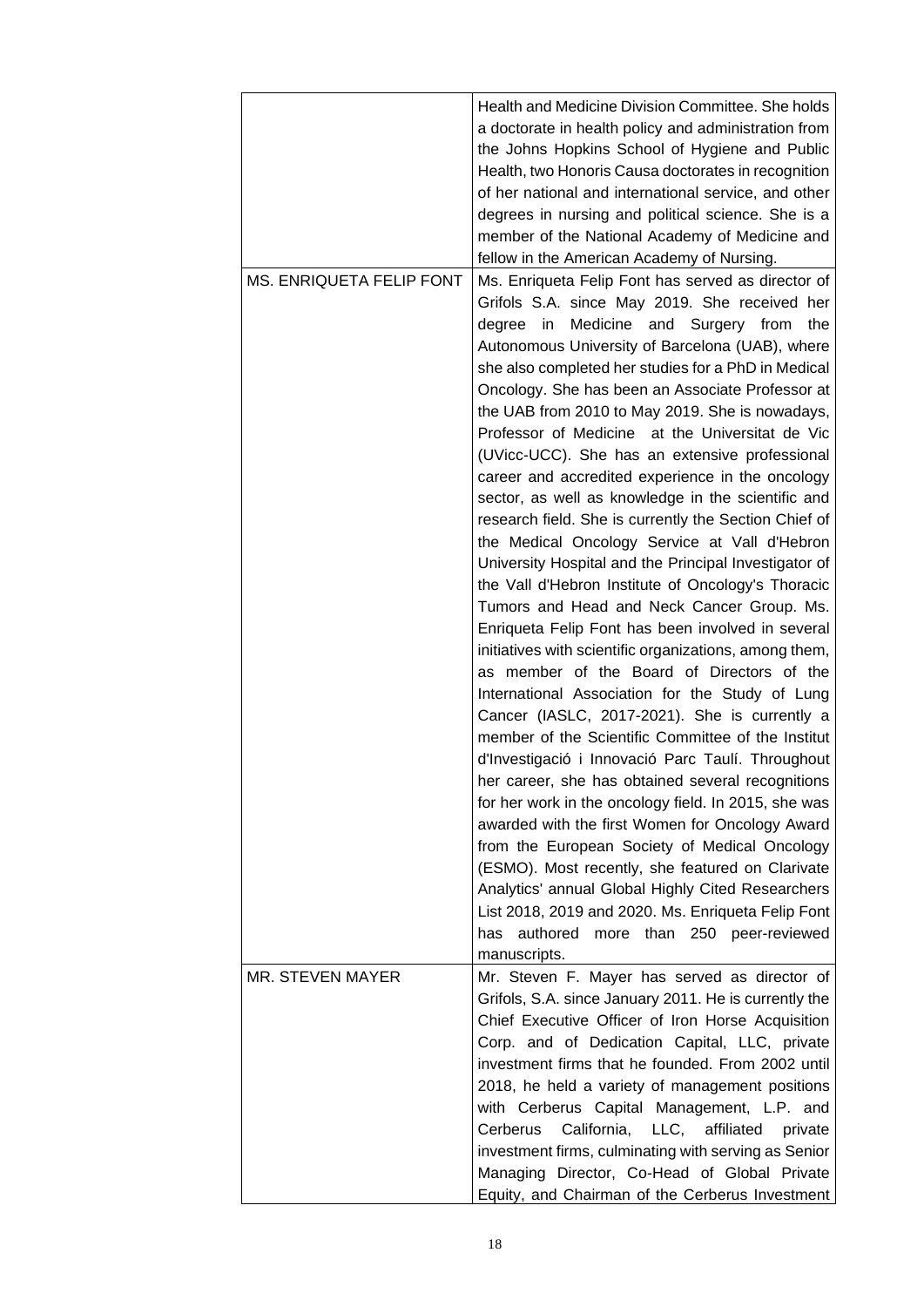|                                        | Committee. Mr. Mayer holds a Bachelor of Arts<br>degree, cum laude, from Princeton University and a<br>Juris Doctor degree, magna cum laude, from<br>Harvard Law School. Mr. Mayer has been a member<br>of the Board of Directors or equivalent body of a<br>large number of companies in a wide variety of<br>industries in the United States and Europe. He is<br>currently a member of the Board of Supervisors of<br>Syntellix AG and a director of PrettyParty, LLC. His<br>trajectory working in investment firms has provided<br>him with a wide range of accounting, financial and<br>audit skills. |
|----------------------------------------|-------------------------------------------------------------------------------------------------------------------------------------------------------------------------------------------------------------------------------------------------------------------------------------------------------------------------------------------------------------------------------------------------------------------------------------------------------------------------------------------------------------------------------------------------------------------------------------------------------------|
| MS.<br><b>CARINA</b><br><b>SZPILKA</b> | Ms. Carina Szpilka Lázaro has served as director of                                                                                                                                                                                                                                                                                                                                                                                                                                                                                                                                                         |
| LÁZARO                                 | Grifols, S.A. since May 2015. She earned a degree                                                                                                                                                                                                                                                                                                                                                                                                                                                                                                                                                           |
|                                        | in Business Administration from the Universidad                                                                                                                                                                                                                                                                                                                                                                                                                                                                                                                                                             |
|                                        | Pontificia de Comillas in Madrid (ICADE) and an                                                                                                                                                                                                                                                                                                                                                                                                                                                                                                                                                             |
|                                        | Executive MBA from the Instituto de Empresa of                                                                                                                                                                                                                                                                                                                                                                                                                                                                                                                                                              |
|                                        | Madrid. She began her professional career in the                                                                                                                                                                                                                                                                                                                                                                                                                                                                                                                                                            |
|                                        | financial sector working at Banco Santander and                                                                                                                                                                                                                                                                                                                                                                                                                                                                                                                                                             |
|                                        | Argentaria (now known as BBVA). In 1998 she was                                                                                                                                                                                                                                                                                                                                                                                                                                                                                                                                                             |
|                                        | part of the team that founded ING Direct in Spain,                                                                                                                                                                                                                                                                                                                                                                                                                                                                                                                                                          |
|                                        | where she held the position of CEO from 2010 to                                                                                                                                                                                                                                                                                                                                                                                                                                                                                                                                                             |
|                                        | 2013, having previously held said position in ING                                                                                                                                                                                                                                                                                                                                                                                                                                                                                                                                                           |
|                                        | Direct France from 2008 to 2010. She is currently a                                                                                                                                                                                                                                                                                                                                                                                                                                                                                                                                                         |
|                                        | partner at KFund Venture Capital, an independent                                                                                                                                                                                                                                                                                                                                                                                                                                                                                                                                                            |
|                                        | director at Abanca and Meliá Hotels International,                                                                                                                                                                                                                                                                                                                                                                                                                                                                                                                                                          |
|                                        | as well as Chairwoman of Adigital. She has received                                                                                                                                                                                                                                                                                                                                                                                                                                                                                                                                                         |
|                                        | numerous awards. Among others, in 2011 she was                                                                                                                                                                                                                                                                                                                                                                                                                                                                                                                                                              |
|                                        | given the "Female Executive of the Year" award by                                                                                                                                                                                                                                                                                                                                                                                                                                                                                                                                                           |
|                                        | the Spanish Federation of Female Directors,                                                                                                                                                                                                                                                                                                                                                                                                                                                                                                                                                                 |
|                                        | Professionals<br>Executives,<br>and<br>Entrepreneurs                                                                                                                                                                                                                                                                                                                                                                                                                                                                                                                                                        |
|                                        | (Federación Española de Mujeres Directivas -                                                                                                                                                                                                                                                                                                                                                                                                                                                                                                                                                                |
|                                        | FEDEPE). During 4 years, she was also a member                                                                                                                                                                                                                                                                                                                                                                                                                                                                                                                                                              |
|                                        | of the UNICEF Foundation. Her academic and                                                                                                                                                                                                                                                                                                                                                                                                                                                                                                                                                                  |
|                                        | professional background has provided her with                                                                                                                                                                                                                                                                                                                                                                                                                                                                                                                                                               |
| MR. ÍÑIGO SÁNCHEZ-ASIAÍN               | financial, accounting and audit skills.<br>Mr. Íñigo Sánchez-Asiaín Mardones has been the                                                                                                                                                                                                                                                                                                                                                                                                                                                                                                                   |
| <b>MARDONES</b>                        | Lead Independent director of the Grifols' Board                                                                                                                                                                                                                                                                                                                                                                                                                                                                                                                                                             |
|                                        | since May 2015. He holds a degree in Business                                                                                                                                                                                                                                                                                                                                                                                                                                                                                                                                                               |
|                                        | Administration<br>from<br>the<br>Comillas<br>Pontifical                                                                                                                                                                                                                                                                                                                                                                                                                                                                                                                                                     |
|                                        | University of Madrid (ICADE) and an MBA from                                                                                                                                                                                                                                                                                                                                                                                                                                                                                                                                                                |
|                                        | Harvard Business School. He is member of the                                                                                                                                                                                                                                                                                                                                                                                                                                                                                                                                                                |
|                                        | Executive Committee of the Harvard Club of Spain,                                                                                                                                                                                                                                                                                                                                                                                                                                                                                                                                                           |
|                                        | which he has previously chaired. He is a founding                                                                                                                                                                                                                                                                                                                                                                                                                                                                                                                                                           |
|                                        | partner at Portobello Capital since 2010, a private                                                                                                                                                                                                                                                                                                                                                                                                                                                                                                                                                         |
|                                        | equity company, where he is member of the                                                                                                                                                                                                                                                                                                                                                                                                                                                                                                                                                                   |
|                                        | Executive and Investment Committees, leading the                                                                                                                                                                                                                                                                                                                                                                                                                                                                                                                                                            |
|                                        | investments in companies such as Angulas                                                                                                                                                                                                                                                                                                                                                                                                                                                                                                                                                                    |
|                                        | Aguinaga, company where he is Vice-Chairman and                                                                                                                                                                                                                                                                                                                                                                                                                                                                                                                                                             |
|                                        | member of the Executive Committee and Hotels &                                                                                                                                                                                                                                                                                                                                                                                                                                                                                                                                                              |
|                                        | Resorts Blue Sea, S.L., where he is a member of                                                                                                                                                                                                                                                                                                                                                                                                                                                                                                                                                             |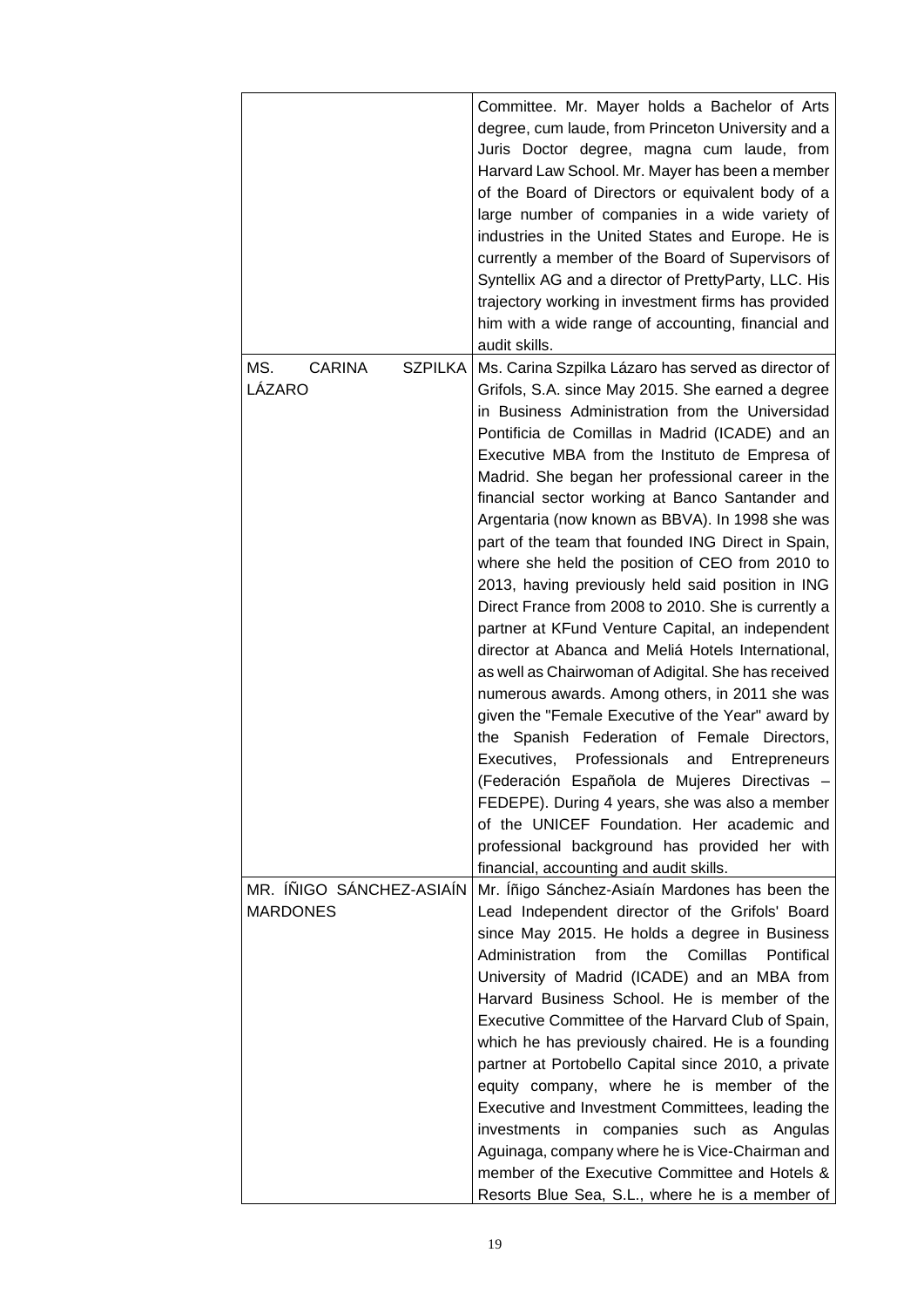|                                   | the Board of Directors. Previously he was Deputy<br>General Director (Subdirector General) at Banco<br>Santander (1993-2005), and was partner and<br>member of the Board of Directors of Ibersuizas<br>Gestión SGECR, S.A. (2005-2010), through which,<br>together with his academic training, he has gained<br>experience and knowledge on matters such as<br>accounting, audit and risk management, both<br>financial and non-financial. |
|-----------------------------------|--------------------------------------------------------------------------------------------------------------------------------------------------------------------------------------------------------------------------------------------------------------------------------------------------------------------------------------------------------------------------------------------------------------------------------------------|
| <b>BELÉN</b><br>MS.<br>VILLALONGA | Ms. Belén Villalonga Morenés has served as                                                                                                                                                                                                                                                                                                                                                                                                 |
| <b>MORENÉS</b>                    | director of Grifols, S.A since May 2013. She is a                                                                                                                                                                                                                                                                                                                                                                                          |
|                                   | Professor of Management and Organizations, the                                                                                                                                                                                                                                                                                                                                                                                             |
|                                   | Yamaichi Faculty Fellow, and a Professor of                                                                                                                                                                                                                                                                                                                                                                                                |
|                                   | Finance (by courtesy) at New York University's                                                                                                                                                                                                                                                                                                                                                                                             |
|                                   | Stern School of Business. Between 2001 and 2012                                                                                                                                                                                                                                                                                                                                                                                            |
|                                   | she was a faculty member at Harvard Business                                                                                                                                                                                                                                                                                                                                                                                               |
|                                   | School. Her teaching, research, and consulting                                                                                                                                                                                                                                                                                                                                                                                             |
|                                   | activities are in the areas of corporate strategy,                                                                                                                                                                                                                                                                                                                                                                                         |
|                                   | finance, and governance, with a special focus on                                                                                                                                                                                                                                                                                                                                                                                           |
|                                   | family-controlled companies.<br>She is also an<br><b>PLC</b>                                                                                                                                                                                                                                                                                                                                                                               |
|                                   | independent<br>director<br>at<br>Ferroglobe<br>(metallurgy) and at Banco Santander International                                                                                                                                                                                                                                                                                                                                           |
|                                   | (Santander's private banking subsidiary in the U.S.),                                                                                                                                                                                                                                                                                                                                                                                      |
|                                   | as well as member of the Strategic Committee of                                                                                                                                                                                                                                                                                                                                                                                            |
|                                   | Injat. Further, she was also an independent director                                                                                                                                                                                                                                                                                                                                                                                       |
|                                   | for 13 years at Acciona (renewable energy and                                                                                                                                                                                                                                                                                                                                                                                              |
|                                   | infrastructure industries) and Talgo (high-speed                                                                                                                                                                                                                                                                                                                                                                                           |
|                                   | trains). Ms. Belén Villalonga Morenés holds a Ph.D.                                                                                                                                                                                                                                                                                                                                                                                        |
|                                   | in Management and an M.A. in Economics from the                                                                                                                                                                                                                                                                                                                                                                                            |
|                                   | University of California, Los Angeles, where she                                                                                                                                                                                                                                                                                                                                                                                           |
|                                   | was a Fulbright Scholar. She also holds a Ph.D. in                                                                                                                                                                                                                                                                                                                                                                                         |
|                                   | Business Economics from the Complutense                                                                                                                                                                                                                                                                                                                                                                                                    |
|                                   | University of Madrid as well as a degree in                                                                                                                                                                                                                                                                                                                                                                                                |
|                                   | Economic and Management Sciences from the                                                                                                                                                                                                                                                                                                                                                                                                  |
|                                   | Colegio Universitario de Estudios Financieros in                                                                                                                                                                                                                                                                                                                                                                                           |
|                                   | Madrid. Her educational background and trajectory                                                                                                                                                                                                                                                                                                                                                                                          |
|                                   | has provided her with financial, accounting and                                                                                                                                                                                                                                                                                                                                                                                            |
|                                   | audit skills.                                                                                                                                                                                                                                                                                                                                                                                                                              |
| MR. JAMES COSTOS                  | Mr. James Costos has served as director since                                                                                                                                                                                                                                                                                                                                                                                              |
|                                   | 2020. He is an American diplomat who holds a                                                                                                                                                                                                                                                                                                                                                                                               |
|                                   | degree in Political Science from the University of                                                                                                                                                                                                                                                                                                                                                                                         |
|                                   | Massachusetts. He has an extensive professional                                                                                                                                                                                                                                                                                                                                                                                            |
|                                   | career and accredited experience in different<br>sectors, including international relations and the                                                                                                                                                                                                                                                                                                                                        |
|                                   | digital and communications sectors. From 2013 to                                                                                                                                                                                                                                                                                                                                                                                           |
|                                   | 2017, he was the U.S. Ambassador to the Kingdom                                                                                                                                                                                                                                                                                                                                                                                            |
|                                   | of Spain and the Principality of Andorra. He is                                                                                                                                                                                                                                                                                                                                                                                            |
|                                   | currently the President of Secuoya Studios in                                                                                                                                                                                                                                                                                                                                                                                              |
|                                   | Madrid. He is a member of the Board of Directors of                                                                                                                                                                                                                                                                                                                                                                                        |
|                                   | PJT Partners, a firm providing financial advisory                                                                                                                                                                                                                                                                                                                                                                                          |
|                                   | services in investment banking; Senior Advisor of                                                                                                                                                                                                                                                                                                                                                                                          |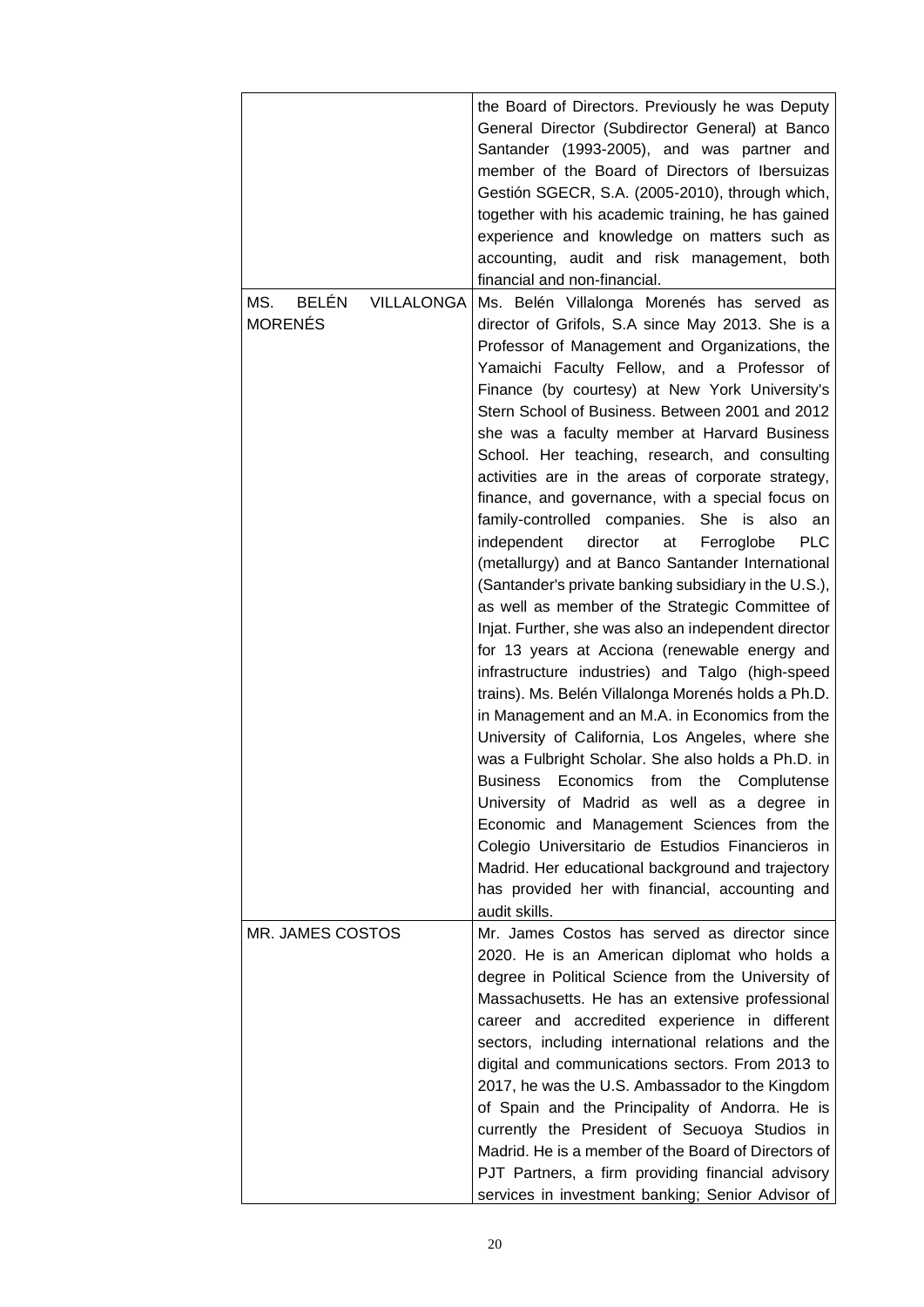| F.C. Barcelona and Senior Managing Director in the |
|----------------------------------------------------|
| Venture Technology Group at Dentons. He is         |
| member of various cultural and humanitarian        |
| organizations, among others the Reina Sofía        |
| Museum, as well as he is a member of the board of  |
| the Human Rights Campaign.                         |

| <b>Total number of independent</b><br>directors |       |
|-------------------------------------------------|-------|
| <b>Percentage of Board</b>                      | 58.33 |

Indicate whether any director classified as independent receives from the company or any company in its group any amount or benefit other than remuneration as a director, or has or has had a business relationship with the company or any company in its group during the past year, whether in his or her own name or as a significant shareholder, director or senior executive of a company that has or has had such a relationship.

If so, include a reasoned statement by the Board explaining why it believes that the director in question can perform his or her duties as an independent director.

| Name or company<br>name of director | Description of the<br>relationship | <b>Reasoned statement</b> |
|-------------------------------------|------------------------------------|---------------------------|
| No data                             |                                    |                           |

## **OTHER EXTERNAL DIRECTORS**

Identify the other external directors, indicate the reasons why they cannot be considered either proprietary or independent, and detail their ties with the company or its management or shareholders:

|                                      | Name or<br>company<br>name of<br>director | <b>Reasons</b>                                                                                                                                                                                                             | Company,<br>manager or<br>shareholder<br>to which or<br>to whom<br>the director<br>is related | <b>Profile</b>                                                                                                                                                                                                                                                                                                              |
|--------------------------------------|-------------------------------------------|----------------------------------------------------------------------------------------------------------------------------------------------------------------------------------------------------------------------------|-----------------------------------------------------------------------------------------------|-----------------------------------------------------------------------------------------------------------------------------------------------------------------------------------------------------------------------------------------------------------------------------------------------------------------------------|
| MR. TOMÁS<br>DAGÁ<br><b>GELABERT</b> |                                           | His relationship is<br>not covered within<br>the current<br>definitions of<br>executive,<br>proprietary or<br>independent<br>director. He is a<br>partner in the law<br>firm Osborne<br>Clarke, which<br>renders legal and | Grifols, S.A.                                                                                 | Mr. Tomás Dagá Gelabert<br>has served as director of<br>Grifols, S.A. since April<br>2000<br>and as Vice-<br>Secretary of the Board<br>since May 2016. He is<br>currently partner and<br>founder of the law firm<br>Osborne Clarke in Spain<br>and was its managing<br>director until June 2017.<br>Previously he worked in |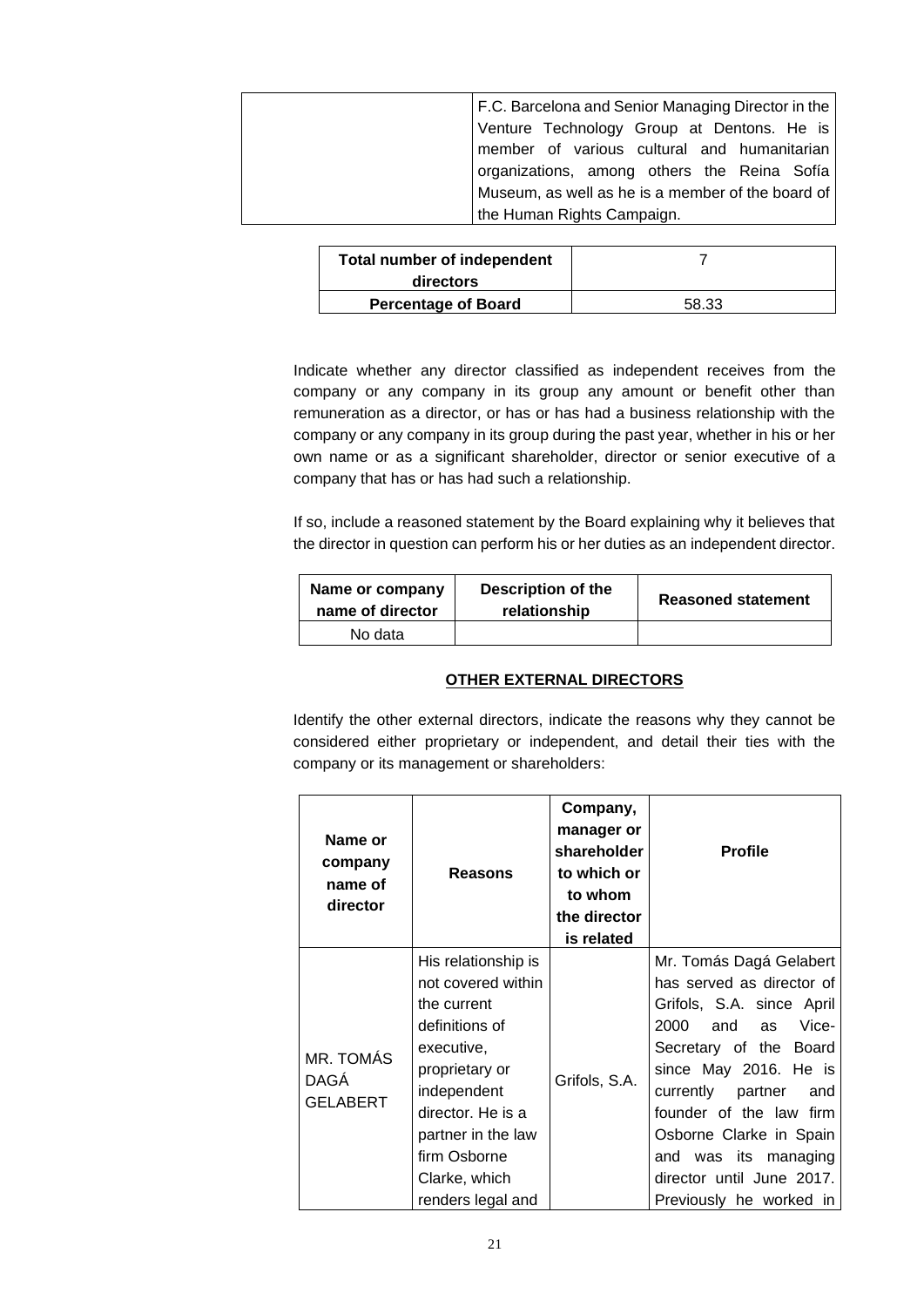|                  | tax services to the             | the corporate and tax                                   |
|------------------|---------------------------------|---------------------------------------------------------|
|                  | Group.                          | department<br>of the control<br>Peat                    |
|                  |                                 | Marwick Mitchell & Co. in                               |
|                  |                                 | Barcelona. He holds a                                   |
|                  |                                 | degree in Law from the                                  |
|                  |                                 | University of Barcelona.                                |
|                  |                                 | He is currently a member                                |
|                  |                                 | the<br>administration<br>of                             |
|                  |                                 | bodies<br>of<br>several                                 |
|                  |                                 | companies<br>the<br>within                              |
|                  |                                 | Grifols Group. He is a                                  |
|                  |                                 | board member of Alkahest                                |
|                  |                                 | Inc. and board member of                                |
|                  |                                 | Shanghai RAAS Blood                                     |
|                  |                                 | Products Co., Ltd.; as well                             |
|                  |                                 | as trustee and Secretary                                |
|                  |                                 | of the private foundation                               |
|                  |                                 | Víctor Grifols i Lucas and                              |
|                  |                                 | Secretary non-member of                                 |
|                  |                                 | Progenika<br>Biopharma,                                 |
|                  |                                 | S.A.                                                    |
|                  |                                 | Mr. Thomas Glanzmann                                    |
|                  |                                 | has served as director of                               |
|                  |                                 | Grifols, S.A. since April                               |
|                  |                                 | 2006<br>and<br>as<br>non-                               |
|                  |                                 | executive Vice-Chairman                                 |
|                  |                                 | since 1 January 2017, and                               |
|                  |                                 | Chairman<br>0f<br>the                                   |
|                  |                                 | Sustainability Committee                                |
|                  |                                 | December<br>2020.<br>since                              |
|                  | His relationship is             | From 2006 until 2011 he                                 |
|                  | not covered within              | was the Chief Executive                                 |
|                  | the current                     | Officer and President of                                |
|                  | definitions of                  | Gambro AB. Previously,                                  |
|                  | executive,                      | Mr. Glanzmann was the                                   |
| MR. THOMAS       | proprietary or                  | CEO<br>and<br>Managing                                  |
| <b>GLANZMANN</b> | independent                     | Director of HemoCue AB.                                 |
|                  | director. He has                | Between 1988 and 2004                                   |
|                  | been a director of              | he held various positions<br>Healthcare<br>Baxter       |
|                  | the company for<br>more than 12 | at                                                      |
|                  |                                 | Corporation: Senior Vice-<br>President<br>Senior<br>and |
|                  | years.                          | Corporate<br>Officer<br>οf                              |
|                  |                                 | <b>Baxter</b><br>Healthcare                             |
|                  |                                 | Corporation, President of                               |
|                  |                                 |                                                         |
|                  |                                 | Baxter Bioscience, Chief<br>Officer<br>Executive<br>οf  |
|                  |                                 | Immuno International; and                               |
|                  |                                 | President of the European                               |
|                  |                                 | Biotech Group,<br>among                                 |
|                  |                                 |                                                         |
|                  |                                 | others. Between 1984 and                                |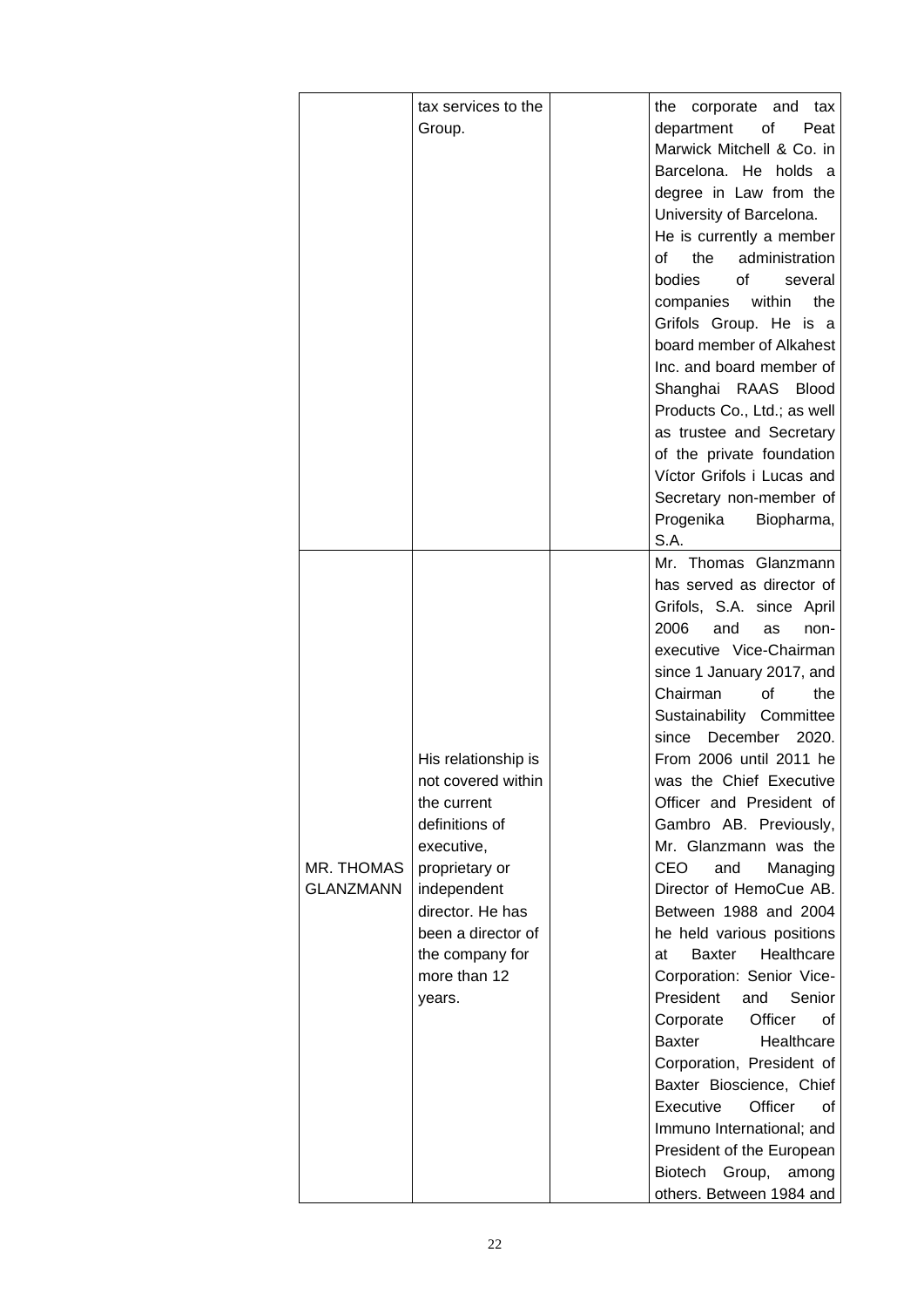| 1988, he worked at Philip            |
|--------------------------------------|
| Morris becoming country              |
| manager for<br>Norway,               |
| Denmark and Iceland. He              |
| holds a B.A. degree in               |
| Political Science<br>from            |
| Dartmouth College, United            |
| States, and an M.B.A.                |
| from IMD, Lausanne -                 |
| Switzerland. He also holds           |
| Board<br>of<br><b>Directors</b><br>a |
| Certification<br>from<br>the         |
| <b>UCLA Anderson School of</b>       |
| Management, USA. He is               |
| member of<br>several<br>a            |
| committees at Alcon, Inc.            |
| (among<br>others,<br>the             |
| sustainability,                      |
| compensation<br>and                  |
| innovation committee) as             |
| Healthcare<br>well<br>as<br>a        |
| Madison<br>Advisor<br>to             |
| Dearborn<br>Partners.<br>and         |
| He is a Founder<br>and               |
| General<br>Partner<br>0f             |
| Medical<br>Technology                |
| Venture<br>Partners<br>in            |
| California, United States.           |

| Total number of other external<br>directors |       |
|---------------------------------------------|-------|
| <b>Percentage of Board</b>                  | 16 67 |

Indicate any changes that have occurred during the period in each director's category:

| Name or company name of<br>director | Date of<br>change | <b>Previous</b><br>category | <b>Current</b><br>category |
|-------------------------------------|-------------------|-----------------------------|----------------------------|
| No data                             |                   |                             |                            |
|                                     |                   |                             |                            |

C.1.4 Complete the following table with information relating to the number of female directors at the close of the past four years, as well as the category of each:

| Number of female directors |      |      |      |          | % of total directors for each |      |      |
|----------------------------|------|------|------|----------|-------------------------------|------|------|
|                            |      |      |      | category |                               |      |      |
| Year                       | Year | Year | Year | Year     | Year                          | Year | Year |
| 2021                       | 2020 | 2019 | 2018 | 2021     | 2020                          | 2019 | 2018 |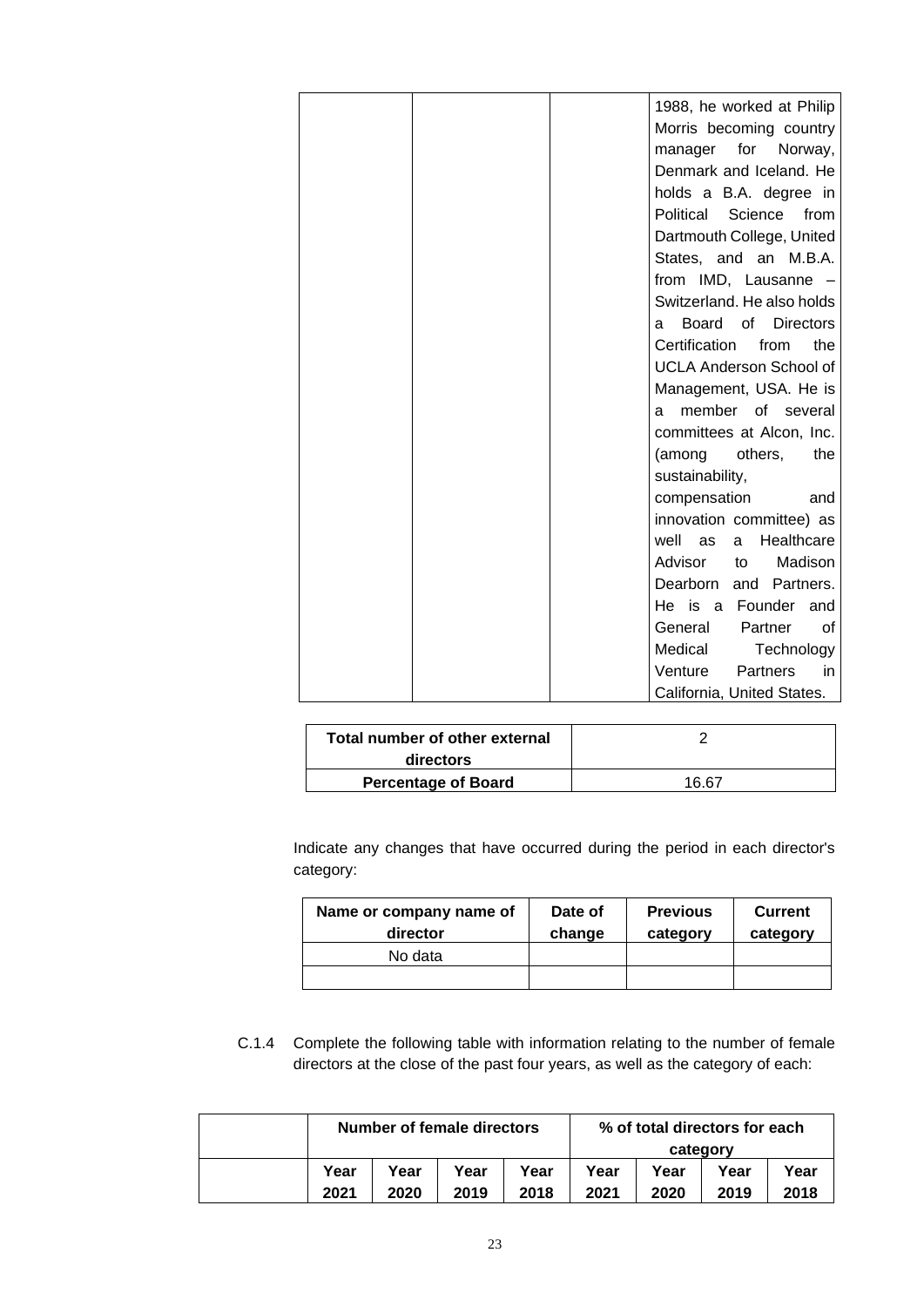| <b>Executive</b> |   |   |   |   | 0.00  | 0.00  | 0.00  | 0.00  |
|------------------|---|---|---|---|-------|-------|-------|-------|
| Proprietary      |   |   |   |   | 0.00  | 0.00  | 0.00  | 0.00  |
| Independent      | 4 | 4 | 4 |   | 57.14 | 57.14 | 57.14 | 57.14 |
| Other            |   |   |   |   |       |       |       |       |
| <b>External</b>  |   |   |   |   | 0.00  | 0.00  | 0.00  | 0.00  |
| Total            | 4 | 4 | 4 | 4 | 33.33 | 30.77 | 30.77 | 30.77 |

C.1.5 Indicate whether the company has diversity policies in relation to its Board of Directors on such questions as age, gender, disability, education and professional experience*.* Small and medium-sized enterprises, in accordance with the definition set out in the Spanish Auditing Act, will have to report at least the policy that they have implemented in relation to gender diversity.

### **Yes X No D Partial policies D**

If so, describe these diversity policies, their objectives, the measures and the way in which they have been applied and their results over the year. Also indicate the specific measures adopted by the Board of Directors and the nomination and remuneration committee to achieve a balanced and diverse presence of directors.

If the company does not apply a diversity policy, explain the reasons why.

### **Description of policies, objectives, measures and how they have been applied, and results achieved**

Pursuant to the recommendations established in the Code of Corporate Governance for Listed Companies, Grifols has a policy on director diversity in the composition of the Board of Directors, which was approved by Grifols' Board of Directors on 22 February 2019, and modified on 11 December 2020, with the following aim: (i) to guarantee that any proposal for the appointment or re-election of the members of the Board is based on a prior analysis of the required competences by the Board of Directors and (ii) to support knowledge, experience, age and gender diversity. The Board of Directors ensures that the selection process promotes balance and diversity in terms of age, gender, experience and knowledge, as well as that it is free from any implicit bias that may lead to any kind of discrimination, in particular, on grounds of gender, disability or any other personal condition. In this regard, the Board of Directors avoids any discriminatory circumstance on grounds of gender that obstructs or hinders the appointment of a female candidate to become part of the Board of Directors.

In addition, the Appointments and Remuneration Committee on an annual basis reviews compliance with this policy and informs the Board of Directors about the results of its assessment.

Today, more than 30% of the members of the Board of Directors are women. In this regard, Grifols has become part of Bloomsberg's Gender Equality Index (GEI), which recognizes the company for its commitment to and promotion of equality, equal pay, women's leadership and promotion of talent, among other things. Furthermore, in the last few years, the number of independent directors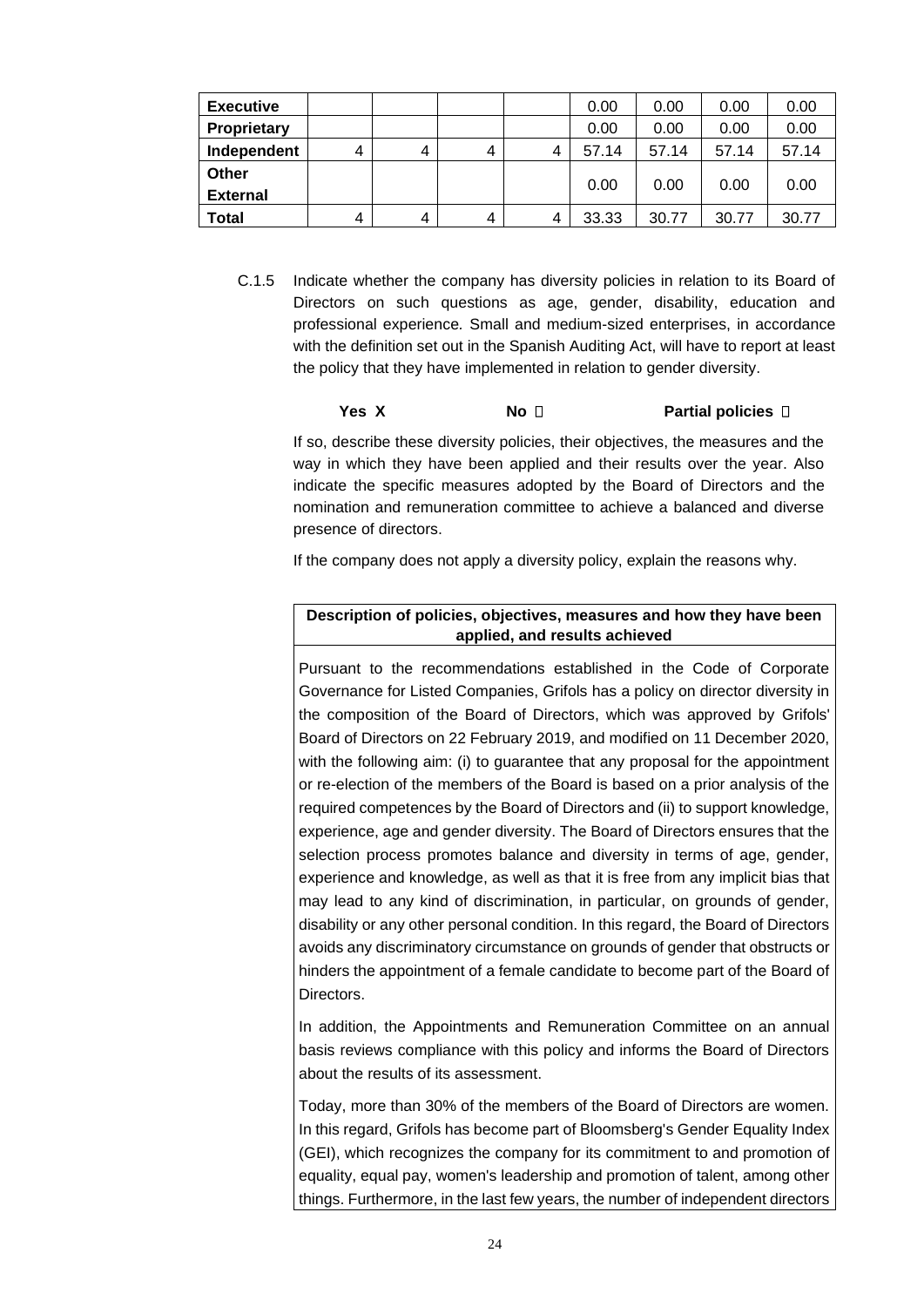with a diverse professional expertise and experience has increased which has made the Board of Directors more diverse, has helped to improve analysis and debate and it provides plural perspectives and points of views. Independent directors now represent 58% of the total number of directors of the Company.

C.1.6 Describe the measures, if any, agreed upon by the nomination committee to ensure that selection procedures do not contain hidden biases which impede the selection of female directors and that the company deliberately seeks and includes women who meet the target professional profile among potential candidates, making it possible to achieve a balance between men and women. Also indicate whether these measures include encouraging the company to have a significant number of female senior executives:

### **Explanation of measures**

There are no explicit measures. Nevertheless, the Company considers that there is no need to adopt them at present because the Board of Directors bases its proposals to appoint board members strictly on professional criteria (competence, knowledge and experience). The Company follows the same criteria to hire and appoint female senior managers.

If in spite of any measures adopted there are few or no female directors or senior managers, explain the reasons for this:

### **Explanation of reasons**

60% of Grifols' workforce are women, with a progressive increase in all professional categories.

C.1.7 Explain the conclusions of the nomination committee regarding verification of compliance with the policy aimed at promoting an appropriate composition of the Board of Directors.

> The Appointments and Remuneration Committee has considered that, as a whole, the Board of Directors has a diverse and well-balanced composition.

> The representation objective has been achieved because, as of closing of financial year 2021, the percentage of women in the board represents 33.33%.

C.1.8 If applicable, explain the reasons for the appointment of any proprietary directors at the request of shareholders with less than a 3% equity interest:

| Name or company name of shareholder | Reason |
|-------------------------------------|--------|
| I No data                           |        |

Indicate whether the Board has declined any formal requests for presence on the Board from shareholders whose equity interest is equal to or greater than that of others at whose request proprietary directors have been appointed. If so, explain why the requests were not granted:

**Yes No X**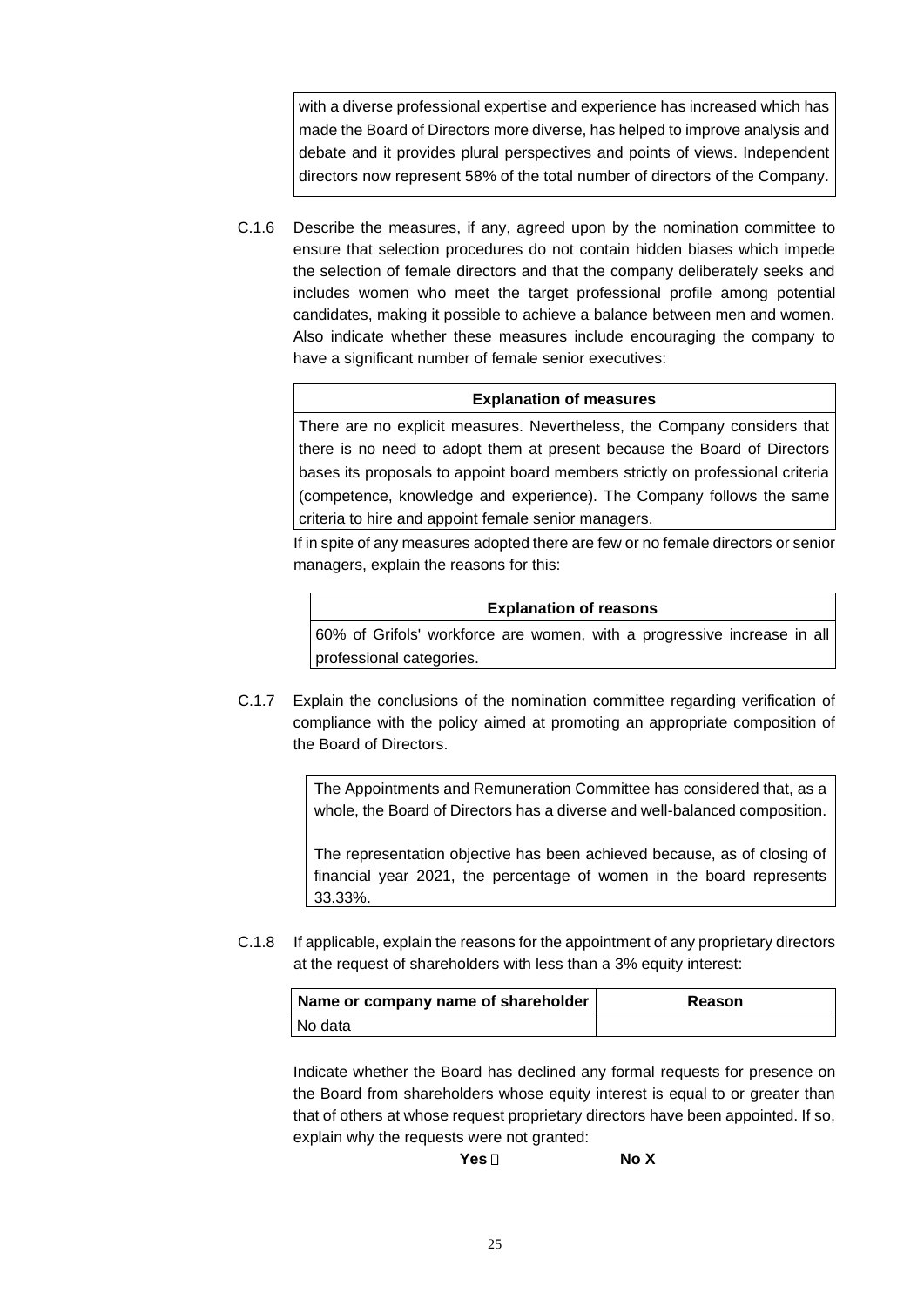C1.9 Indicate the powers, if any, delegated by the Board of Directors, including those relating to the option of issuing or re-purchasing shares, to directors or board committees:

| Name or company name of director or<br>committee | <b>Brief description</b>                                                                                |
|--------------------------------------------------|---------------------------------------------------------------------------------------------------------|
| <b>MR. RAIMON GRIFOLS ROURA</b>                  | All powers which may be<br>granted by virtue of law and of<br>the Company's articles of<br>association. |
| MR. VICTOR GRIFOLS DEU                           | All powers which may be<br>granted by virtue of law and of<br>the Company's articles of<br>association. |

C.1.10 Identify any members of the Board who are also directors, representatives of directors or managers in other companies forming part of the listed company's group:

| Name or company name of<br>director    |                | Company name of the<br>group entity           | <b>Position</b>                                                 | Does the<br>director have<br>executive<br>powers? |
|----------------------------------------|----------------|-----------------------------------------------|-----------------------------------------------------------------|---------------------------------------------------|
| MR.<br><b>RAIMON</b><br><b>ROURA</b>   |                | GRIFOLS AIGÜES MINERALS DE<br>VILAJUÏGA, S.A. | <b>JOINT</b><br><b>AND</b><br><b>SEVERAL</b><br><b>DIRECTOR</b> | <b>YES</b>                                        |
| MR.<br><b>RAIMON</b><br><b>ROURA</b>   | <b>GRIFOLS</b> | DIAGNOSTIC GRIFOLS,<br>S.A.                   | JOINT AND<br><b>SEVERAL</b><br><b>DIRECTOR</b>                  | <b>YES</b>                                        |
| MR.<br><b>RAIMON</b><br><b>ROURA</b>   |                | GRIFOLS   INSTITUTO<br>GRIFOLS,<br>S.A.       | <b>DIRECTOR</b>                                                 | <b>NO</b>                                         |
| <b>RAIMON</b><br>MR.<br><b>ROURA</b>   | <b>GRIFOLS</b> | GRIFOLS MOVACO, S.A.                          | <b>JOINT</b><br><b>AND</b><br><b>SEVERAL</b><br><b>DIRECTOR</b> | <b>YES</b>                                        |
| <b>RAIMON</b><br>MR.<br><b>ROURA</b>   |                | <b>GRIFOLS LABORATORIOS</b><br>GRIFOLS, S.A.  | <b>JOINT</b><br><b>AND</b><br><b>SEVERAL</b><br><b>DIRECTOR</b> | <b>YES</b>                                        |
| MR.<br><b>RAIMON</b><br><b>ROURA</b>   | <b>GRIFOLS</b> | BIOMAT, S.A.                                  | <b>AND</b><br><b>JOINT</b><br><b>SEVERAL</b><br><b>DIRECTOR</b> | <b>YES</b>                                        |
| MR.<br><b>RAIMON</b><br><b>ROURA</b>   | <b>GRIFOLS</b> | <b>GRIFOLS VIAJES, S.A.</b>                   | <b>JOINT</b><br><b>AND</b><br><b>SEVERAL</b><br><b>DIRECTOR</b> | <b>YES</b>                                        |
| MR.<br><b>RAIMON</b><br><b>ROURA</b>   | <b>GRIFOLS</b> | <b>GRIFOLS</b><br>INTERNATIONAL, S.A.         | <b>JOINT</b><br>AND<br><b>SEVERAL</b><br><b>DIRECTOR</b>        | <b>YES</b>                                        |
| MR.<br><b>RAIMON</b><br><b>ROURA</b>   | <b>GRIFOLS</b> | <b>GRIFOLS</b><br>ENGINEERING, S.A.           | <b>JOINT</b><br><b>AND</b><br><b>SEVERAL</b><br><b>DIRECTOR</b> | <b>YES</b>                                        |
| <b>TOMÁS</b><br>MR.<br><b>GELABERT</b> | DAGÁ           | <b>CHIQUITO ACQUISITION</b><br>CORP.          | <b>DIRECTOR</b>                                                 | <b>NO</b>                                         |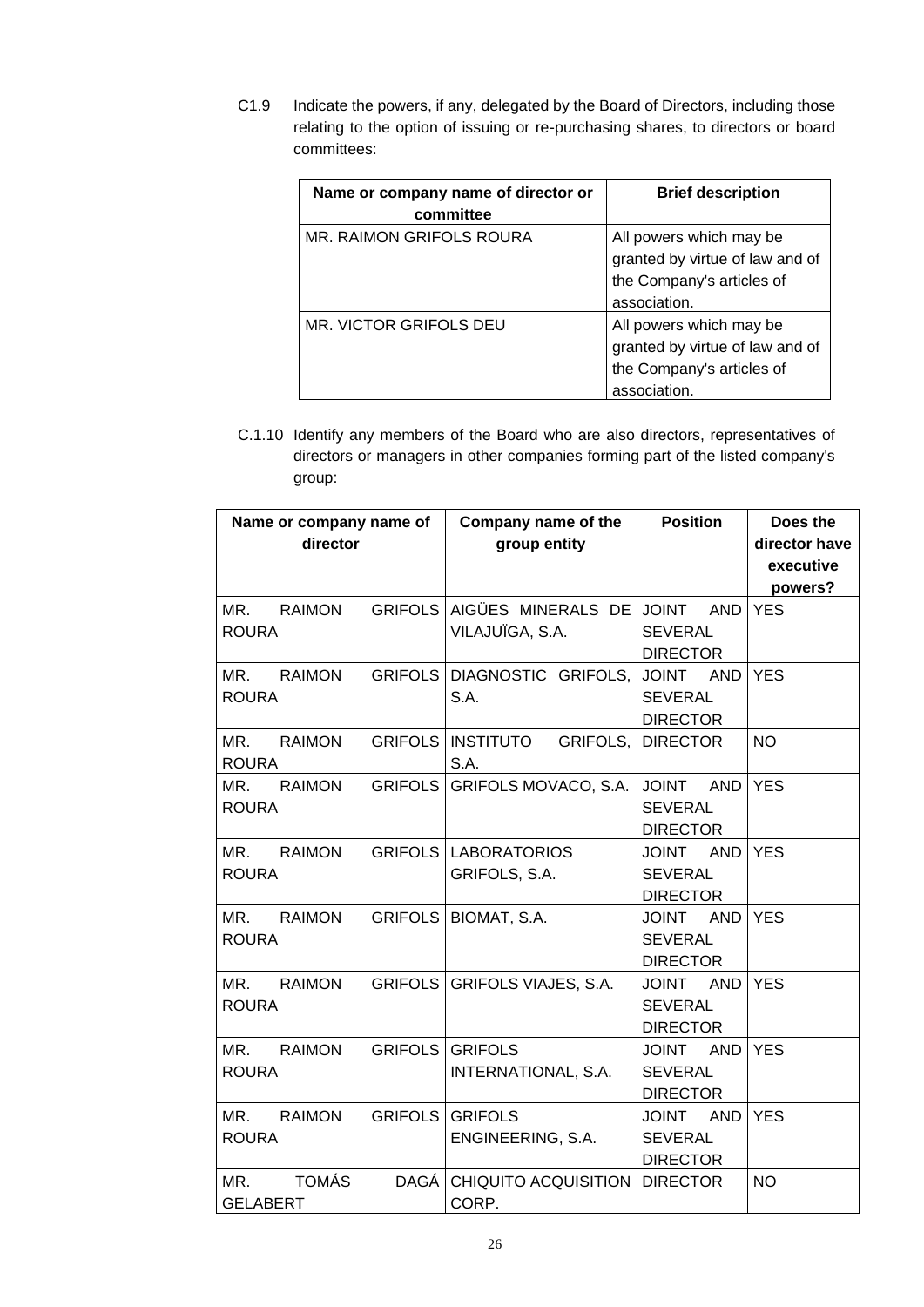| MR. TOMÁS DAGÁ GRIFOLS INNOVATION DIRECTOR<br><b>GELABERT</b>                                         | AND NEW<br><b>TECHNOLOGIES</b><br><b>LIMITED</b>    |                                                                 | <b>NO</b>  |
|-------------------------------------------------------------------------------------------------------|-----------------------------------------------------|-----------------------------------------------------------------|------------|
| MR. TOMÁS DAGÁ GRIFOLS WORLDWIDE DIRECTOR                                                             |                                                     |                                                                 | <b>NO</b>  |
| <u>GELABERT   OPERATIONS LIMITED  </u><br>MR.       TOMÁS       DAGÁ TALECRIS       PLASMA   DIRECTOR |                                                     |                                                                 | <b>NO</b>  |
| GELABERT RESOURCES, INC.<br>MR. TOMÁS DAGÁ ALKAHEST, INC. DIRECTOR<br>GELABERT                        |                                                     |                                                                 | <b>NO</b>  |
| MR. TOMÁS DAGÁ GRIFOLS CANADA DIRECTOR                                                                |                                                     |                                                                 | <b>NO</b>  |
| GELABERT   THERAPEUTICS, INC.<br>MR. TOMÁS DAGÁ BPC PLASMA, INC.   DIRECTOR<br><b>GELABERT</b>        |                                                     |                                                                 | <b>NO</b>  |
| MR. TOMÁS DAGÁ INTERSTATE BLOOD DIRECTOR                                                              |                                                     |                                                                 | <b>NO</b>  |
| GELABERT BANK, INC.<br>MR. TOMÁS DAGÁ BIOMAT USA SOUTH, DIRECTOR                                      | INC.                                                |                                                                 | <b>NO</b>  |
| MR. TOMÁS DAGÁ ARACLON BIOTECH, DIRECTOR<br>GELABERT                                                  | $\mathsf{S.L.}$                                     |                                                                 | <b>NO</b>  |
| MR. TOMÁS DAGÁ KIRO GRIFOLS, S.L. DIRECTOR                                                            |                                                     |                                                                 | <b>NO</b>  |
| GELABERT<br>MR. TOMÁS DAGÁ BIOMATUSA, INC.<br>GELABERT                                                |                                                     | DIRECTOR                                                        | <b>NO</b>  |
| MR. TOMÁS DAGÁ GRIFOLS DIAGNOSTIC DIRECTOR<br><b>GELABERT</b>                                         | SOLUTIONS, INC.                                     |                                                                 | <b>NO</b>  |
| MR. VICTOR GRIFOLS DEU                                                                                | AIGÜES MINERALS DE JOINT AND YES<br>VILAJUÏGA, S.A. | SEVERAL<br>DIRECTOR                                             |            |
| MR. VICTOR GRIFOLS DEU                                                                                | DIAGNOSTIC GRIFOLS, JOINT AND YES<br>S.A.           | <b>SEVERAL</b><br><b>DIRECTOR</b>                               |            |
| MR. VICTOR GRIFOLS DEU                                                                                | <b>INSTITUTO</b><br>GRIFOLS,<br>S.A.                | <b>DIRECTOR</b>                                                 | <b>NO</b>  |
| MR. VICTOR GRIFOLS DEU                                                                                | GRIFOLS MOVACO, S.A.                                | <b>AND</b><br><b>JOINT</b><br><b>SEVERAL</b><br><b>DIRECTOR</b> | <b>YES</b> |
| MR. VICTOR GRIFOLS DEU                                                                                | <b>LABORATORIOS</b><br>GRIFOLS, S.A.                | <b>JOINT</b><br>AND<br><b>SEVERAL</b><br><b>DIRECTOR</b>        | <b>YES</b> |
| MR. VICTOR GRIFOLS DEU                                                                                | BIOMAT, S.A.                                        | JOINT AND<br><b>SEVERAL</b><br><b>DIRECTOR</b>                  | <b>YES</b> |
| MR. VICTOR GRIFOLS DEU                                                                                | GRIFOLS VIAJES, S.A.                                | AND<br><b>JOINT</b><br><b>SEVERAL</b><br><b>DIRECTOR</b>        | <b>YES</b> |
| <b>MR. VICTOR GRIFOLS DEU</b>                                                                         | <b>GRIFOLS</b><br><b>INTERNATIONAL, S.A.</b>        | JOINT AND<br><b>SEVERAL</b><br><b>DIRECTOR</b>                  | <b>YES</b> |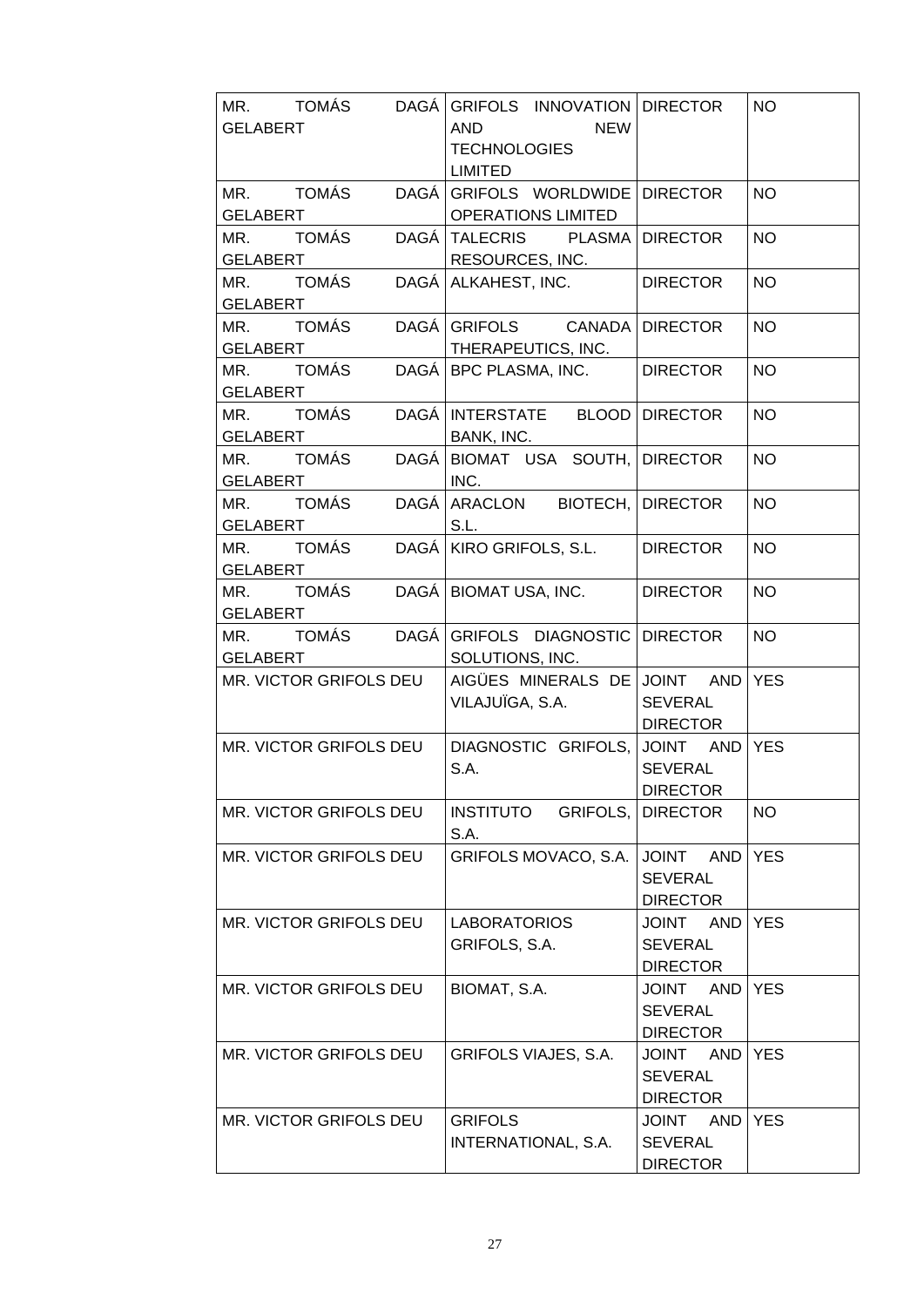| <b>MR. VICTOR GRIFOLS DEU</b>                    | <b>GRIFOLS</b><br>ENGINEERING, S.A.                                         | AND<br><b>JOINT</b><br><b>SEVERAL</b><br><b>DIRECTOR</b> | <b>YES</b> |
|--------------------------------------------------|-----------------------------------------------------------------------------|----------------------------------------------------------|------------|
| TOMÁS<br>MR.<br><b>GELABERT</b>                  | DAGÁ BIOMAT NEWCO CORP.                                                     | <b>DIRECTOR</b>                                          | <b>NO</b>  |
| MR. VICTOR GRIFOLS DEU                           | GRIFOLS<br><b>ESCROW</b><br>ISSUER, S.A.                                    | <b>JOINT</b><br>AND<br><b>SEVERAL</b><br><b>DIRECTOR</b> | <b>YES</b> |
| MR.<br><b>RAIMON</b><br><b>ROURA</b>             | GRIFOLS GRIFOLS<br><b>ESCROW</b><br>ISSUER, S.A.                            | JOINT AND YES<br><b>SEVERAL</b><br><b>DIRECTOR</b>       |            |
| TOMÁS<br>MR.<br><b>DAGÁ</b><br><b>GELABERT</b>   | GRIFOLS PYRENEES DIRECTOR<br>CENTER,<br>RESEARCH<br>S.L.                    |                                                          | <b>NO</b>  |
| TOMÁS<br>MR.<br><b>GELABERT</b>                  | DAGÁ GRIFOLS EGYPT FOR DIRECTOR<br><b>DERIVATIVES</b><br>PLASMA<br>(S.A.E.) |                                                          | <b>NO</b>  |
| <b>TOMÁS</b><br>DAGÁ  <br>MR.<br><b>GELABERT</b> | SHANGHAI<br>BLOOD PRODUCTS CO.,<br>LTD.                                     | RAAS DIRECTOR                                            | <b>NO</b>  |

C1.11 List the positions of director, administrator or representative thereof, held by directors or representatives of directors who are members of the company's board of directors in other entities, whether or not they are listed companies:

| Identity of the director      | Company name of the                       | <b>Position</b>            |
|-------------------------------|-------------------------------------------|----------------------------|
| or representative             | listed or non-listed                      |                            |
|                               | entity                                    |                            |
| MS.                           | MARLA   IES ABROAD, Inc.                  | <b>DIRECTOR</b>            |
| <b>ELIZABETH SALMON</b>       |                                           |                            |
|                               | MR. RAIMON GRIFOLS CALA SAN ESTEBAN,      | <b>JOINT</b><br><b>AND</b> |
| <b>ROURA</b>                  | S.L.                                      | <b>SEVERAL</b>             |
|                               |                                           | <b>DIRECTOR</b>            |
|                               | MR. RAIMON GRIFOLS MAS LLOP EMPORDA,      | <b>TNIOL</b><br><b>AND</b> |
| <b>ROURA</b>                  | S.L.                                      | <b>SEVERAL</b>             |
|                               |                                           | <b>DIRECTOR</b>            |
|                               | MR. RAIMON GRIFOLS   KNOX MEDIA HUB, S.L. | <b>DIRECTOR</b>            |
| <b>ROURA</b>                  |                                           |                            |
| <b>TOMÁS</b><br>MR.           | DAGÁ J&C PRIME BRANDS,                    | <b>DIRECTOR</b>            |
| <b>GELABERT</b>               | S.L.                                      |                            |
| TOMÁS DAGÁ FATJÓ, S.L.<br>MR. |                                           | <b>DIRECTOR</b>            |
| <b>GELABERT</b>               |                                           |                            |
| MR.                           | TOMÁS DAGÁ   PARAJES VERDES DG,           | <b>AND</b><br><b>JOINT</b> |
| <b>GELABERT</b>               | S.L.                                      | <b>SEVERAL</b>             |
|                               |                                           | <b>DIRECTOR</b>            |
| TOMÁS<br>MR.                  | DAGÁ GRUPO PORT SALÚ,                     | <b>AND</b><br><b>JOINT</b> |
| <b>GELABERT</b>               | S.L.                                      | <b>SEVERAL</b>             |
|                               |                                           | <b>DIRECTOR</b>            |
| <b>TOMÁS</b><br>MR.           | DAGÁ FUN FUN PROVIDERS,                   | <b>SOLE DIRECTOR</b>       |
| <b>GELABERT</b>               | S.L.                                      |                            |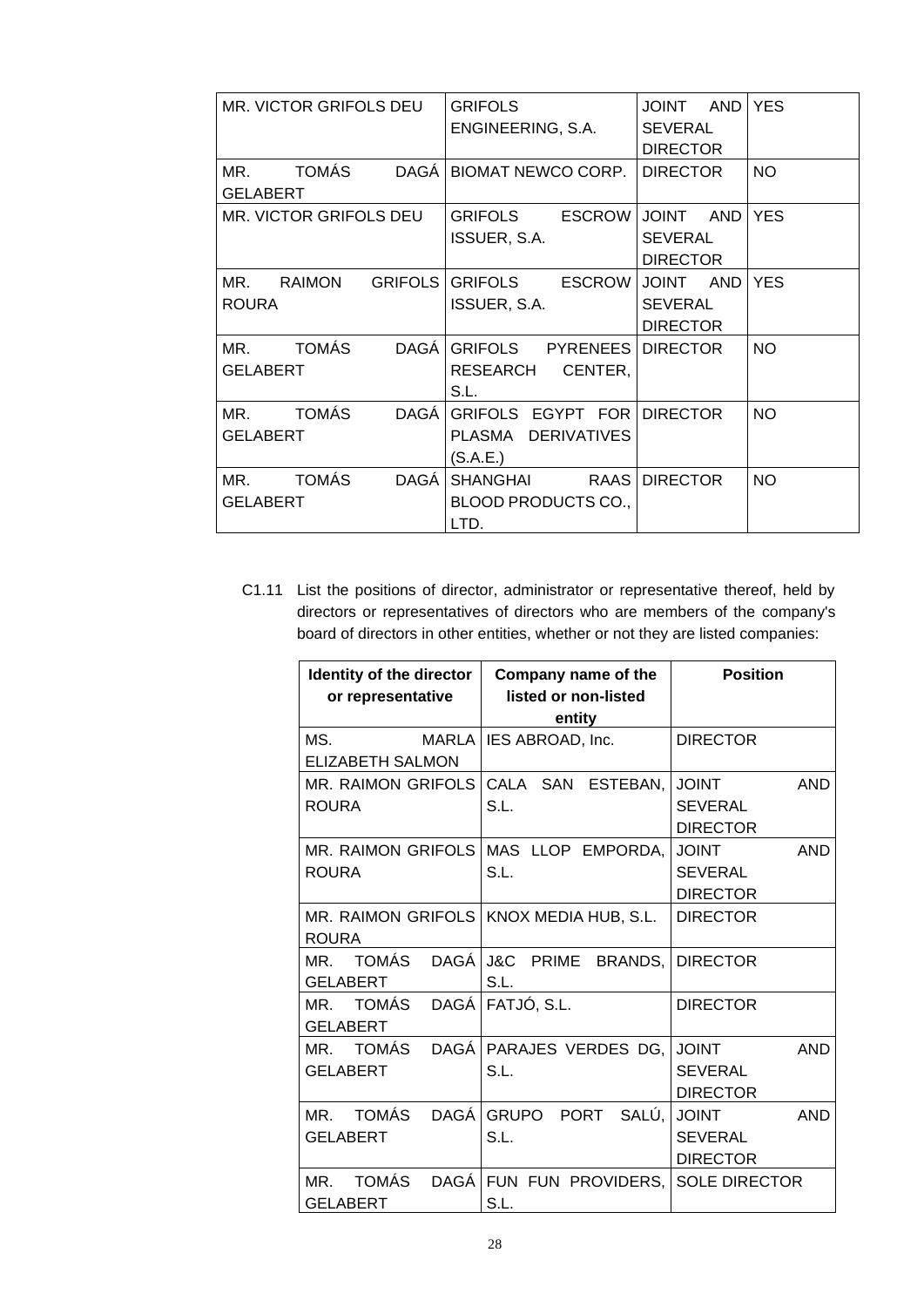| <b>FONT</b>                                       | MS. ENRIQUETA FELIP SOCIEDAD ESPAÑOLA PRESIDENT<br>DE ONCOLOGÍA<br>MÉDICA                                                                                                                                                                                                       |                                                                 |
|---------------------------------------------------|---------------------------------------------------------------------------------------------------------------------------------------------------------------------------------------------------------------------------------------------------------------------------------|-----------------------------------------------------------------|
| MR. STEVEN MAYER                                  | PRETTYPARTY, LLC.   DIRECTOR                                                                                                                                                                                                                                                    |                                                                 |
| MR. STEVEN MAYER                                  | SYNTELLIX AG                                                                                                                                                                                                                                                                    | DIRECTOR                                                        |
| MR. STEVEN MAYER                                  | IRON HORSE   CEO<br>ACQUISTION CORP.                                                                                                                                                                                                                                            |                                                                 |
| MR. STEVEN MAYER                                  | DEDICATION CAPITAL, CEO<br>LLC.                                                                                                                                                                                                                                                 |                                                                 |
| MR. VICTOR GRIFOLS   PADOLÇ, S.L.<br>DEU          |                                                                                                                                                                                                                                                                                 | <b>DIRECTOR</b>                                                 |
| <b>DEU</b>                                        | MR. VICTOR GRIFOLS   NEW FICTION 2012, S.L.   SOLE DIRECTOR                                                                                                                                                                                                                     |                                                                 |
| MR. VICTOR GRIFOLS   PADOLÇ, S.L.<br><b>ROURA</b> |                                                                                                                                                                                                                                                                                 | <b>DIRECTOR</b>                                                 |
|                                                   | MR. VICTOR GRIFOLS J&C PRIME BRANDS, DIRECTOR<br>S.L. Sales and the same of the same of the same of the same of the same of the same of the same of the same of the same of the same of the same of the same of the same of the same of the same of the same of the same of the |                                                                 |
| MS. CARINA SZPILKA ABANCA<br>LÁZARO               | <b>CORPORACIÓN</b><br>BANCARIA, S.A.                                                                                                                                                                                                                                            | <b>DIRECTOR</b>                                                 |
| LÁZARO IMTERNATIONAL, S.A.                        | MS. CARINA SZPILKA MELIÀ HOTELS DIRECTOR                                                                                                                                                                                                                                        |                                                                 |
| MS. CARINA SZPILKA ADIGITAL<br>LÁZAROO______      |                                                                                                                                                                                                                                                                                 | <b>PRESIDENT</b>                                                |
| VILLALONGA<br>MORENÉS                             | MS. BELÉN FERROGLOBE PLC                                                                                                                                                                                                                                                        | <b>DIRECTOR</b>                                                 |
| VILLALONGA<br>MORENÉS                             | MS. BELÉN BANCO SANTANDER DIRECTOR<br><b>INTERNATIONAL</b>                                                                                                                                                                                                                      |                                                                 |
| MR. THOMAS ALCON, INC.<br><b>GLANZMANN</b>        |                                                                                                                                                                                                                                                                                 | <b>DIRECTOR</b>                                                 |
| MR.<br><b>THOMAS</b><br><b>GLANZMANN</b>          | GLANZMANN<br><b>ENTERPRISES AG</b>                                                                                                                                                                                                                                              | <b>PRESIDENT – CEO</b>                                          |
| MR. JAMES COSTOS                                  | <b>SECUOYA</b><br><b>GRUPO</b><br><b>STUDIOS</b>                                                                                                                                                                                                                                | <b>PRESIDENT</b>                                                |
| MR. JAMES COSTOS                                  | PJT PARTNERS                                                                                                                                                                                                                                                                    | <b>DIRECTOR</b>                                                 |
| TOMÁS<br>DAGÁ<br>MR.<br><b>GELABERT</b>           | PRISMIBERICA, S.A.                                                                                                                                                                                                                                                              | <b>AND</b><br><b>JOINT</b><br><b>SEVERAL</b><br><b>DIRECTOR</b> |

#### **Observations**

Other positions:

- Marla Salmon: Member of the National Academies of Sciences, Engineering and Medicine of the United States and of the Medicine Division Committee.

- Tomás Dagá Gelabert: Trustee of the foundations Fundación Privada Victor Grifols i Lucas (not remunerated).

- James Costos: Member of the Board of the Human Rights Campaign and of the International Board of Fundación Museo Reina Sofía.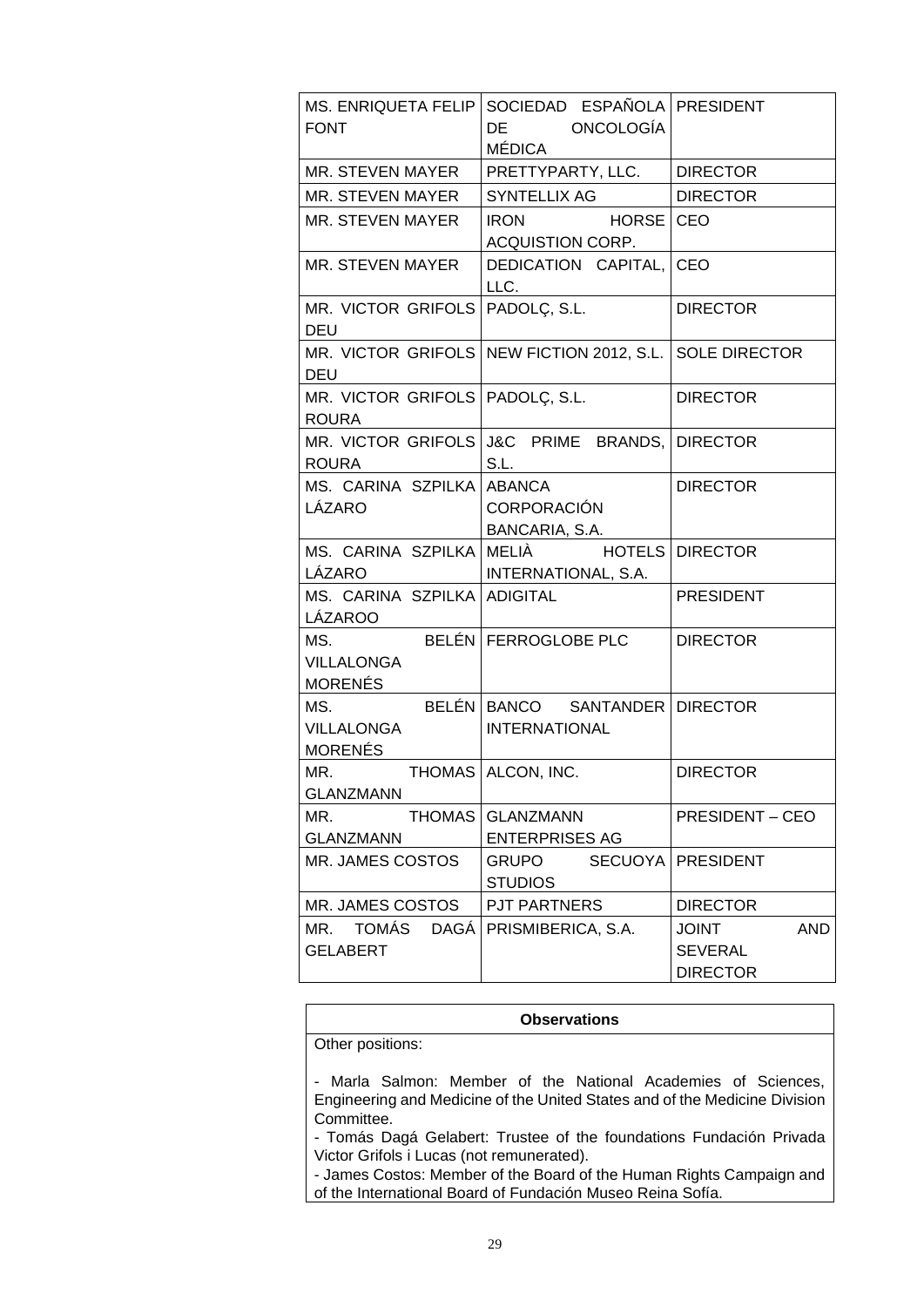- Enriqueta Felip Font: Member of the Scientific Committee of the European Thoracic Oncology Platform (ETOP) and Member of the Scientific Advisory Committee of Institut d'Investigació i Innovació Parc Tauli (not remunerated).

Remunerated positions:

- Thomas Glanzmann: Director at Alcon, Inc., President of the Innovation Committee, Compensation and Governance Committee at Alcon, Inc. and president – CEO of Glanzmann Enterprises AG.

- Carina Szpilka Lázaro: Independent director at Abanca Corporación Bancaria, S.A. y Melià Hotels International, S.A.

- Belén Villalonga Morenés: Independent director at Ferroglobe PCL and Banco Santader International.

- James Costos: President of Grupo Secuoya Studios and director at PJT Partners.

- Steven F. Mayer: Director at Syntellix AG.

Indicate, where appropriate, the other remunerated activities of the directors or directors' representatives, whatever their nature, other than those indicated in the previous table.

| Identity of the director or<br>representative | <b>Other paid activities</b>                                                                                                                                                                                                                                                                                                                                                                                                                                                                                                                                                                                                        |
|-----------------------------------------------|-------------------------------------------------------------------------------------------------------------------------------------------------------------------------------------------------------------------------------------------------------------------------------------------------------------------------------------------------------------------------------------------------------------------------------------------------------------------------------------------------------------------------------------------------------------------------------------------------------------------------------------|
| <b>MS. MARLA ELIZABETH SALMON</b>             | Professor at Washington<br>University.                                                                                                                                                                                                                                                                                                                                                                                                                                                                                                                                                                                              |
| MS. ENRIQUETA FELIP FONT                      | Professor of Medicine at<br>the Universidad de Vic;<br>Section Chief of the<br><b>Medical Oncology Service</b><br>at Vall d'Hebron University<br>Hospital, and the Principal<br>Investigator of the Vall<br>d'Hebron's Institute of<br><b>Oncology's Thoracic</b><br>Tumors and Head and<br>Neck Cancer Group,<br>Doctor at IOB Quirón;<br>participation in the<br>following remunerated<br>advisory boards: Amgen,<br>Bayer, Bristol Myers<br>Squibb, AstraZeneca,<br>Janssen, Merck Sharp &<br>Dohme, Medscape, Merck<br>Serono, Takeda,<br>Peptomyc, Pfizer, Eli Lilly,<br>F Hoffman-La Roche,<br>GlaxoSmithKline and<br>Sanofi. |
| MS. BELÉN VILLALONGA MORENÉS                  | Member of Injat's Strategy<br>Committee; Professor at<br>the Stern School of<br><b>Business of New York</b><br>University.                                                                                                                                                                                                                                                                                                                                                                                                                                                                                                          |
| MR. JAMES COSTOS                              | Senior Advisor for F.C.<br>Barcelona                                                                                                                                                                                                                                                                                                                                                                                                                                                                                                                                                                                                |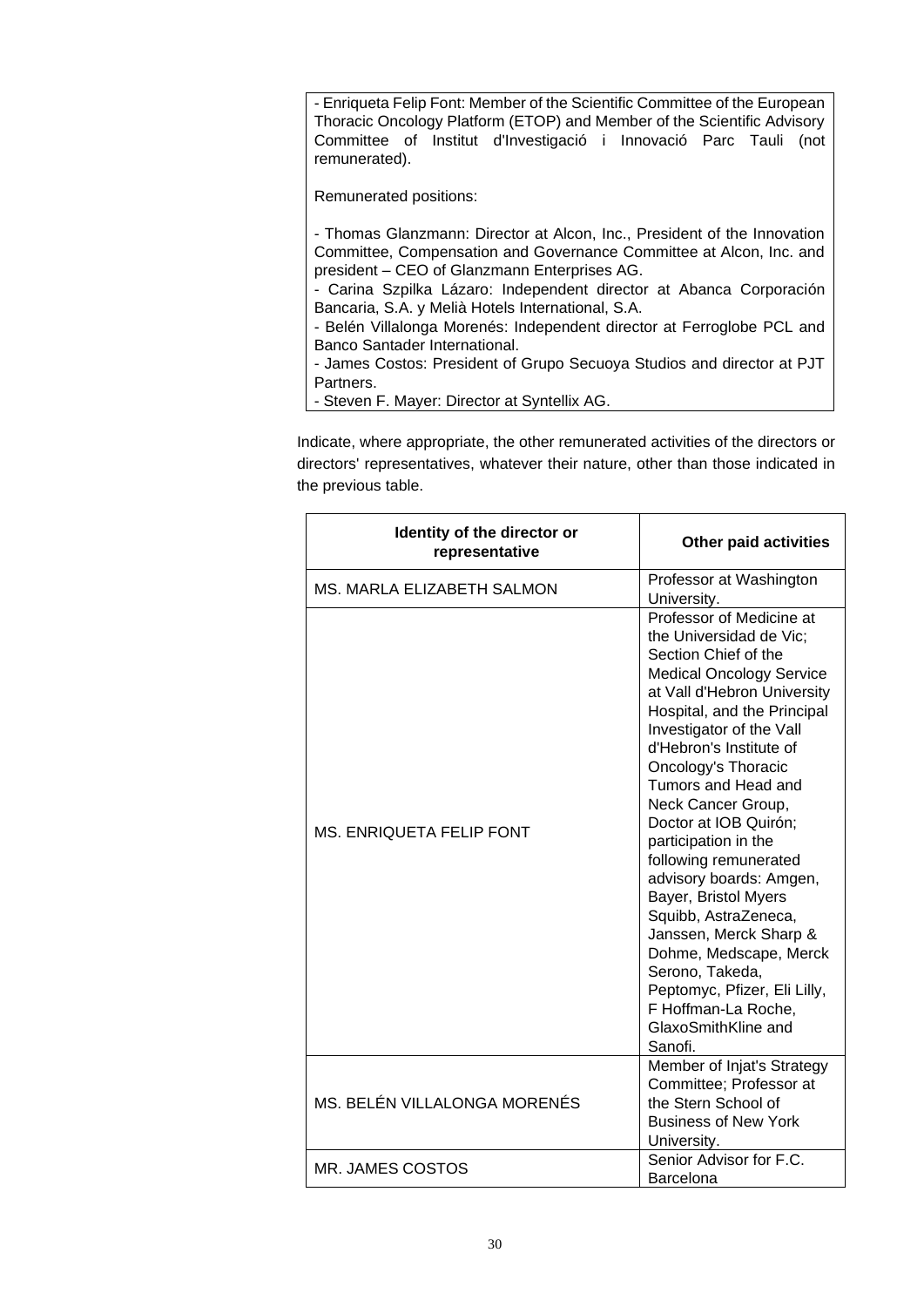| MR. TOMÁS DAGÁ GELABERT | Partner at Osborne Clarke |
|-------------------------|---------------------------|
|                         | España, S.L.P.            |

C.1.12 Indicate whether the company has established rules on the maximum number of company boards on which its directors may sit, explaining if necessary and identifying where this is regulated, if applicable:

**Yes No X**

C.1.13 Indicate the remuneration received by the Board of Directors as a whole for the following items:

| Remuneration accruing in favour of the Board of Directors<br>in the financial year (thousands of euros)                             | 4,415 |
|-------------------------------------------------------------------------------------------------------------------------------------|-------|
| Funds accumulated by current directors for long-term<br>savings systems with consolidated economic rights<br>(thousands of euros)   |       |
| Funds accumulated by current directors for long-term<br>savings systems with unconsolidated economic rights<br>(thousands of euros) |       |
| Pension rights accumulated by former directors<br>(thousands of euros)                                                              |       |

C.1.14 Identify members of senior management who are not also executive directors and indicate their total remuneration accrued during the year:

| Name or company name             | <b>Position(s)</b>                    |
|----------------------------------|---------------------------------------|
| MR. ROBERT JAGT                  | PRESIDENT, HOSPITAL                   |
|                                  | <b>COMMERCIAL DIVISION</b>            |
| MR. MATTHEW MURAWSKI             | VP BIOSCIENCE DIAGNOSTIC              |
|                                  | <b>SCIENTIFIC DEVELOPMENT</b>         |
| MS. MARIA TERESA RIONE LLANO     | CHIEF COMMUNICATIONS                  |
|                                  | <b>OFFICER</b>                        |
| MR. JOEL EDWARD ABELSON          | PRESIDENT, BIOSCIENCE                 |
|                                  | <b>COMMERCIAL DIVISION</b>            |
| MR. JAVIER SUEIRAS GIL           | CHIEF IT OFFICER                      |
| MR. ALBERT GRIFOLS COMA-         | CHIEF SCIENTIFIC INNOVATION           |
| <b>CROS</b>                      | <b>OFFICER</b>                        |
| <b>MR. LAFMIN CLEOFUS MORGAN</b> | <b>CHIEF COMMERCIAL OFFICER</b>       |
| <b>MR. CHRIS HEALEY</b>          | PRESIDENT NA CORPORATE                |
|                                  | <b>AFFAIRS</b>                        |
| MR. ALFREDO ARROYO GUERRA        | CHIEF FINANCIAL OFFICER               |
| MR. SERGIO ROURA ADELL           | PRESIDENT, COMMERCIAL                 |
|                                  | <b>TECH SUPPORT</b>                   |
| MS. NURIA PASCUAL LAPEÑA         | VP, CORP TREASURY, RISK               |
|                                  | MANAGEMENT, INVESTORS                 |
|                                  | <b>RELATIONS &amp; SUSTAINABILITY</b> |
|                                  | <b>OFFICER</b>                        |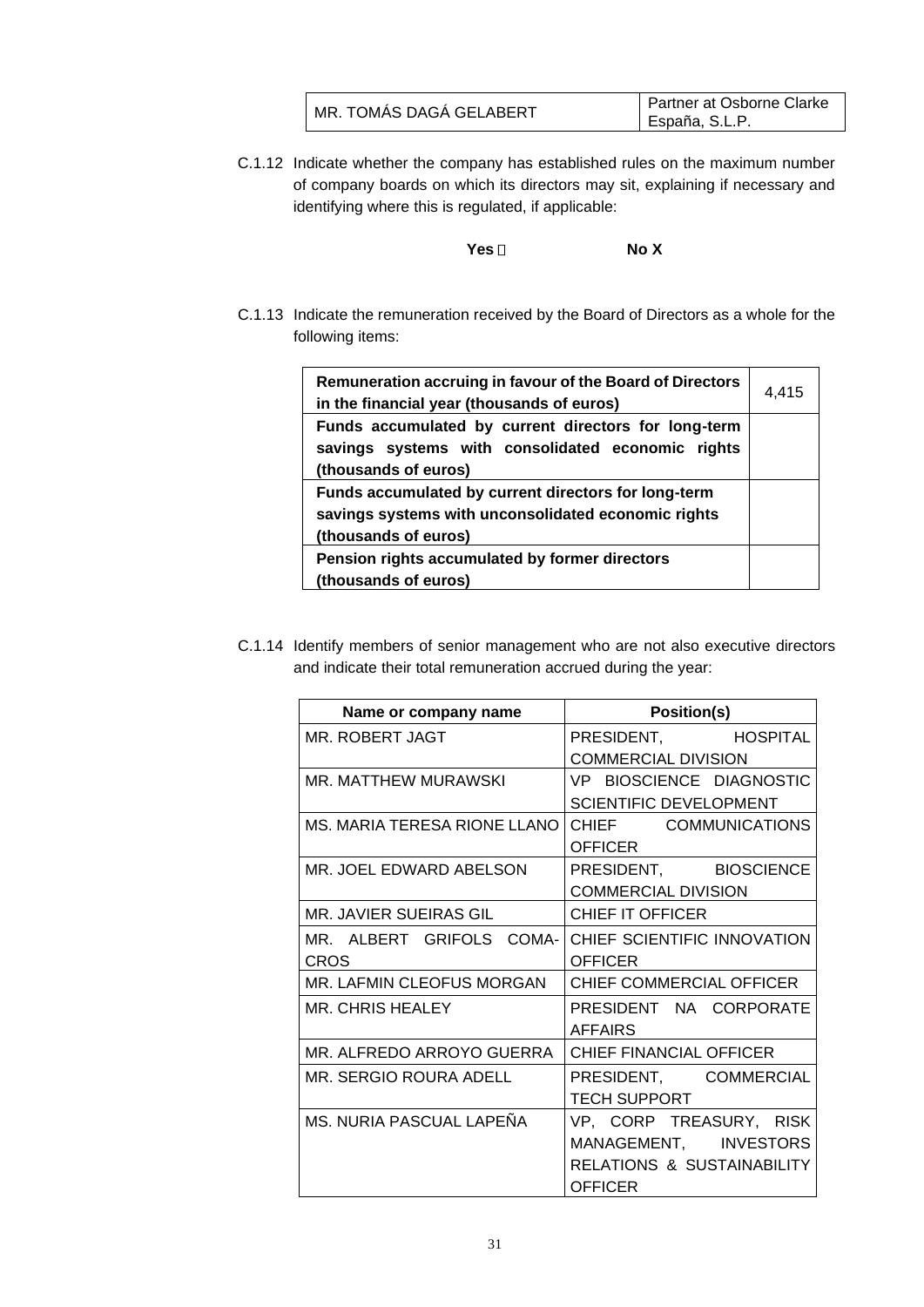|                                   | MR. ANTONIO MARTINEZ PRESIDENT, DIAGNOSTIC     |
|-----------------------------------|------------------------------------------------|
| <b>MARTINEZ</b>                   | <b>SCIENTIFIC &amp; R&amp;D</b>                |
|                                   | MR. FERNANDO SEBASTIAN VP CORPORATE PLANNING & |
| RODRIGUEZ HARO                    | <b>CONTROL</b>                                 |
| MR. ALBERTO GRIFOLS ROURA         | PRESIDENT BIO SUPPLIES                         |
|                                   | <b>DIVISION</b>                                |
|                                   | MR. MIGUEL PASCUAL PRESIDENT, COMMERCIAL       |
| <b>MONTBLANCH</b>                 | OPERATIONS MANAGEMENT                          |
|                                   | MR. EDUARDO RAIMUNDO PRESIDENT BIOSCIENCE      |
| HERRERO JIMÉNEZ                   | <b>INDUSTRIAL GROUP</b>                        |
| MR. VICENTE BLANQUER TORRE        | <b>CHIEF QUALITY OFFICER</b>                   |
| <b>MR. MATEO FLORENCIO BORRAS</b> | CHIEF HUMAN RESOURCES                          |
| <b>HUMBERT</b>                    | <b>OFFICER</b>                                 |
| MR. DANIEL FLETA COIT             | CHIEF INDUSTRIAL OFFICER                       |
| MR. ANTONI JAUMA FAGES            | PRESIDENT, DIAGNOSTIC                          |
|                                   | <b>MANUFACTURING</b>                           |
|                                   | <b>OPERATIONS</b>                              |
| MR. DAVID BELL                    | CHIEF CORP DEVELOPMENT                         |
|                                   | <b>OFFICER &amp; GEN. COUNSEL</b>              |
| MS. MONTSERRAT GAJA LLAMAS        | CHIEF HUMAN RESOURCES                          |
|                                   | <b>OFFICER</b>                                 |
| MR. DAVID CHRISTOPHER DEW         | PRESIDENT, DIAGNOSTIC                          |
|                                   | <b>COMMERCIAL DIVISION</b>                     |

| Number of women in senior           |       |
|-------------------------------------|-------|
| management                          |       |
| senior<br>total<br>Percentage<br>of | 13.64 |
| management                          |       |

**Total remuneration of senior management (thousands of euros)** 15,136

| <b>Observations</b>                                                                         |  |
|---------------------------------------------------------------------------------------------|--|
| Mr. Mateo Florencio Borras Humbert was the Chief Human Resources                            |  |
| Officer until June 2021, the position was filled by Montserrat Gaja<br>Llamas on July 2021. |  |

C.1.15 Indicate whether the Board regulations were amended during the year:

**Yes No X**

C.1.16 Specify the procedures for selection, appointment, re-election and removal of directors. List the competent bodies, steps to follow and criteria applied in each procedure.

Regulations of the Board of Directors

Article 18. Appointment of Directors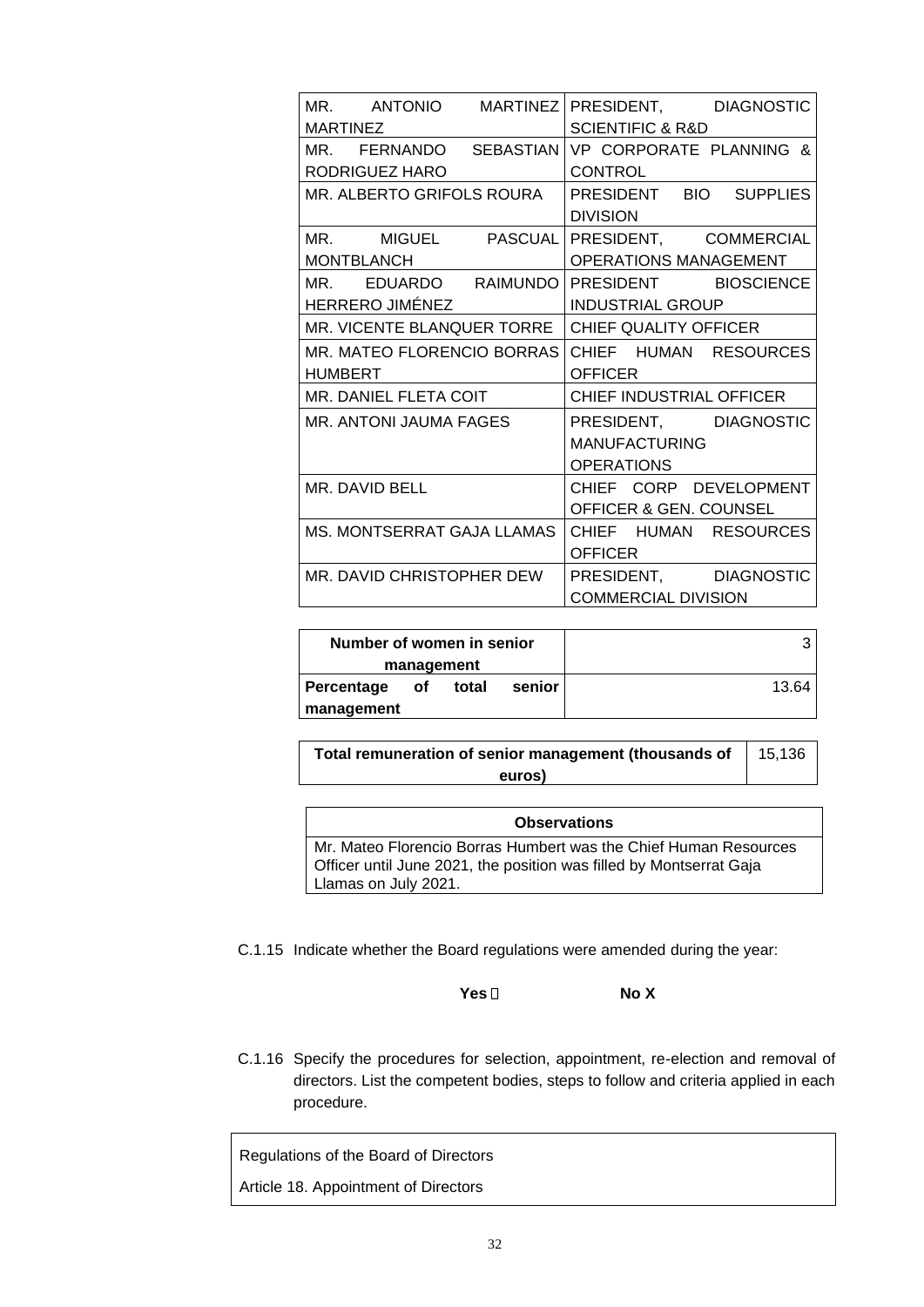1. The Directors shall be appointed by the General Shareholders' Meeting (the "GSM") or by the Board, in accordance with the provisions established in the Companies Law.

2. The proposals for appointment of Directors, submitted by the Board for consideration by the GSM, and the appointment decisions that said body adopts by virtue of the powers of cooption that are legally attributed to it, shall be preceded by the corresponding proposal by the Appointments and Remuneration Committee (the "ARC"), if they are independent directors, and, in any case, with a report prepared by the Board, in which the candidate's competence, experience and merits are assessed, and which shall be attached to the minutes of the GSM or the Board, as appropriate. The proposal to appoint any non-independent director must be also preceded by the corresponding report issued by the ARC.

3. This article will also apply to any natural person who is designated to represent a legal entity appointed to the Board.

Article 19. Appointment of Non-Executive Directors

1. The Board and the ARC, within the boundaries of their competences, shall endeavour that the election of candidates falls on persons of recognized solvency, competence and experience, paying particular attention to those people called on to cover posts as independent Directors as established in Article 6 of the Regulations.

2. The Board shall not propose or appoint, for the post of independent Director, any person that is related to the management of the Company or is linked by family, professional or commercial reasons to the Executive Directors or Executive Officers of the Company. In particular, the following shall not be proposed or appointed as Independent Directors:

(a) individuals who during the last year have had a working, commercial or contractual relationship, directly or indirectly, of significance, with the Company, its Executives, Proprietary Directors or companies in the group, whose shareholding interests are represented, banking institutions with a significant position in the financing of the Company or organizations that receive substantial subsidies from the Company;

(b) Directors of another listed company that has Proprietary Directors in the Company;

(c) those persons related to the Executive or Proprietary Directors or to members of the management of the Company; in view of the current Regulation, it shall be understood that persons related to those Directors are those that are involved in some of the conditions foreseen in Article 231 of the Companies Law; and

(d) persons with other relationships with the Company which in the opinion of the ARC could reduce its independence.

Article 20. Re-election of Directors

The proposals for re-election of Directors that the Board decides to submit to the GSM must follow the same formal working process established by Law and article 18 of the Regulations for the appointment of directors.

Article 17 bis Periodic evaluation

The Board in full shall evaluate once a year:

(a) its quality and efficiency;

(b) the performance of the duties of the Chairperson of the Board and the chief executive officer of the Company;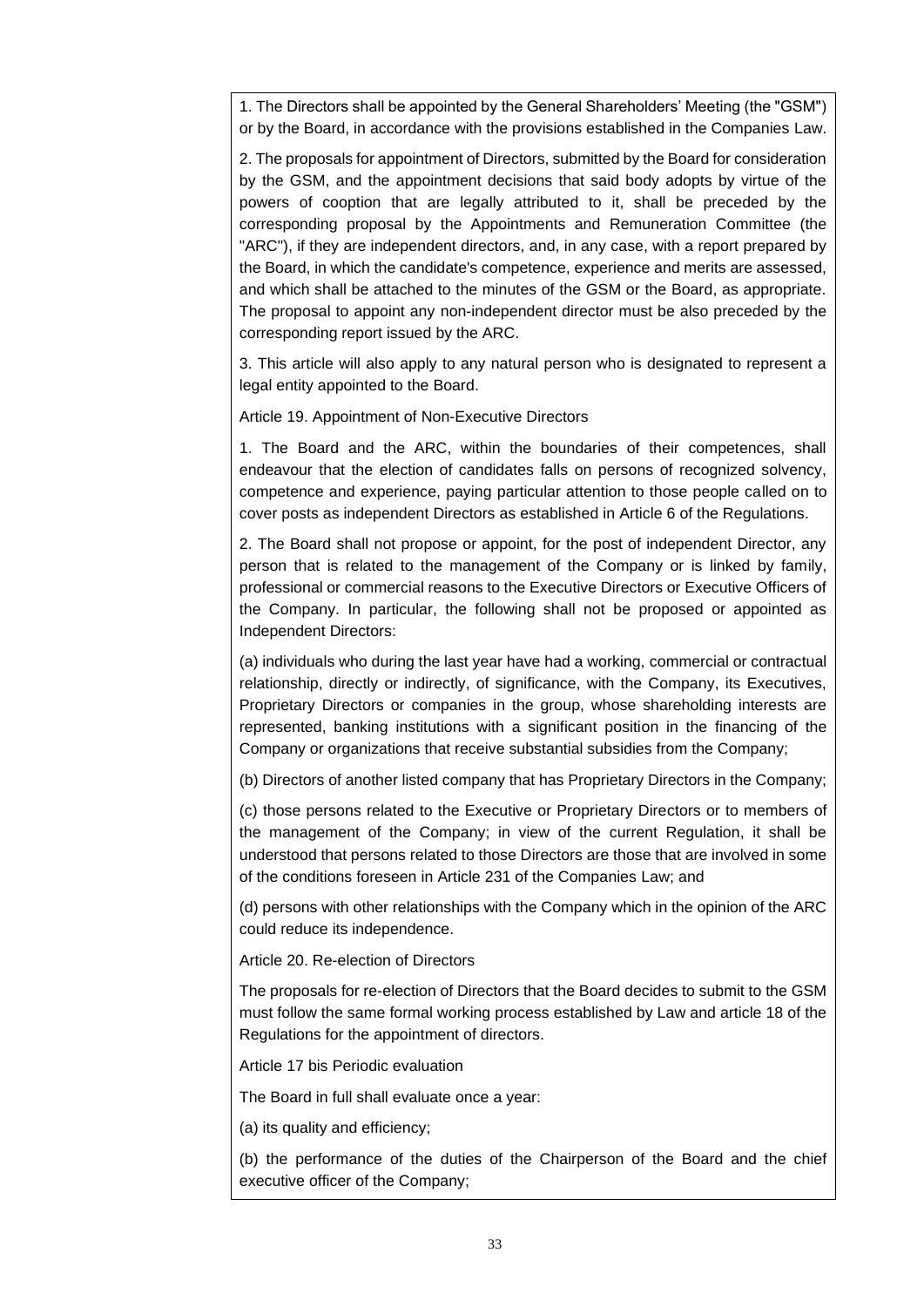(c) The performance of its Committees.

Article 22. Resignation of Directors

1. The Directors will resign from office when the period of time for which they were

appointed has elapsed and when decided by the GSM by virtue of the powers it is legally or statutorily granted.

2. The Board shall abstain from proposing to the GSM the resignation of non-executive Directors (proprietary or independent), before the completion of the statutory period for which they were elected, except when exceptional and justified causes exist and when previously informed by the ARC.

3. The Directors must place their position at the disposal of the Board and formalize the relevant resignation in the following cases:

(a) when they cease to occupy the executive posts which were associated with their appointment as Director, except by express ratification by the Board, following a nonbinding report prepared by the ARC;

(b) when circumstances arise that might harm the Company's name and reputation, related or not to their actions within the Company;

(c) when they incur in any of the legally foreseen cases of incompatibility or prohibition;

(d) when any criminal charges are brought against them, prior report of the ARC or are the object of disciplinary actions of a serious or very serious nature by supervisory authorities.

(e) when the Audit Committee gives them a serious warning for having infringed their obligations as Directors;

(f) when their Directorship on the Board could place the best interests of the Company at risk or when the reasons for their appointment disappear; and

(g) in the case of a Proprietary Director, when the shareholder whose interests he/she represents on the Board sells his/her participation in the Company, or when they are reduced to below a level that reasonably justified such an appointment.

4. When a director leaves his/her position, whether by resignation or resolution of the GSM before his/her tenure expires, he/she shall explain, in enough detail, the reasons behind this decision or, in the case of non-executive directors, his/her opinion of the reasons for the GSM resolution, in a letter that must be sent to the members of the Board via the Chairperson or the Secretary. Without prejudice to including it in the annual corporate governance report, insofar as it is relevant for investors, the Company will publish as soon as possible the dismissal with enough reference to the reasons or circumstance s provided by the director.

C.1.17 Explain to what extent the annual evaluation of the Board has given rise to significant changes in its internal organisation and in the procedures applicable to its activities:

| Description of amendment(s)                                                    |  |  |
|--------------------------------------------------------------------------------|--|--|
| In 2021, the assessment of the Board has been carried out with the external    |  |  |
| support of the consultancy firm Russell Reynolds. The results obtained in each |  |  |
| area, in general terms, have been very positive. Compared with the             |  |  |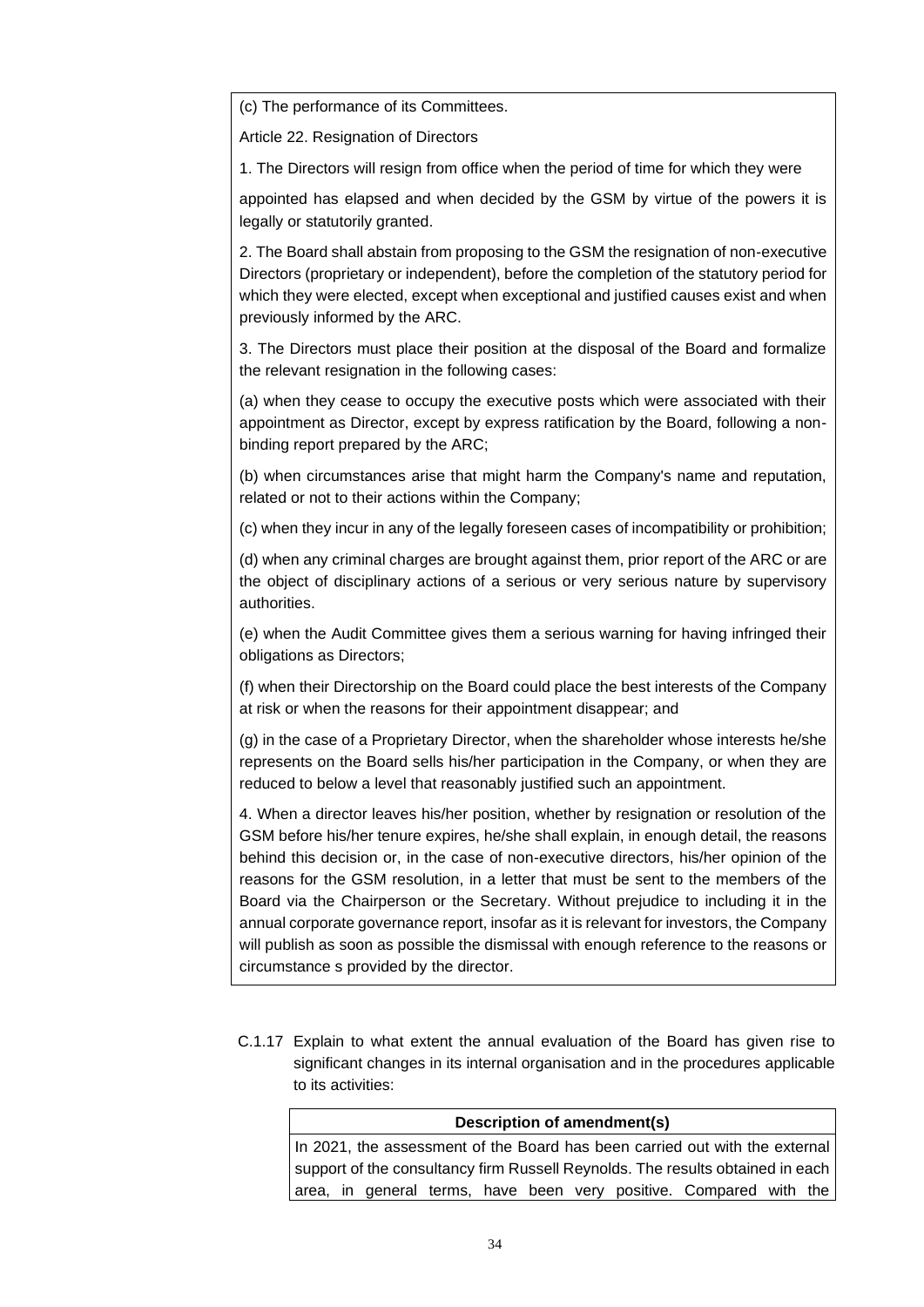assessment carried out by the same firm in 2016 and 2018, rating has increased in the great majority of areas that have been analysed, and no potential problems or risks have been identified for either of them.

Describe the evaluation process and the areas evaluated by the Board of Directors with or without the help of an external advisor, regarding the functioning and composition of the Board and its committees and any other area or aspect that has been evaluated.

### **Description of the evaluation process and areas evaluated**

In accordance with article 17.bis of the Regulations of the Board of Directors, all its members have evaluated the following in relation to financial year 2021: (a) the quality and efficiency of the Board's performance; (b) starting from the report presented to it by the Appointments and Remuneration Committee, the performance of the duties of the Chairperson of the Board and the chief executive officer of the Company; and (c) the performance of its Committees, from the reports presented to it by them. In accordance with the above section, this year, the Board had the support of the consultancy firm Russell Reynolds to carry out the annual assessment and thus be provided with objective contributions.

It should be highlighted that the capacity and processes of the Board have shown a significant raise in the Board's trust, which can mainly be attributed to the reliance on the quality of the information provided and the accessibility of the information. Further, the main areas highlighted by the directors as areas for improvement were (i) the information received by the directors on the market in which the company operates and (ii) the time dedicated to the discussion of strategic issues. It should be noted that, to facilitate access to the information that directors have in order to prepare the meetings and, in general, optimize the management of information and documents of the board meetings, during 2021 the Company implemented an electronic platform to store and manage the documentation. The Board members have valued very positively the implementation of this measure. In addition, the creation of the Sustainability Committee, in which Board members have contributed to articulating and elevating the practices for which Grifols is well known as part of the ESG narrative, is highlighted. In this same regard, the board members highlight the Board's training since they had sessions in the areas of sustainability and ESG, as well as meeting focusing on these concepts with the Audit Committee and the Appointments and Remuneration Committee.

Furthermore, it should be highlighted that the Board is constantly selfevaluating and any improvements are implemented as soon as possible . Each committee carries out its own evaluation before the last Board meeting of the year is held, where they express their satisfaction or dissatisfaction with the performance of each committee, as well as specifying if they need any further resources to carry out their duties. All the Board's Committees have expressed their satisfaction with the performance and resources available to them. The Chairperson of the Appointments and Remuneration Committee has held a meeting with the Co-CEOs. Likewise, the Audit Committee members have held a meeting with the Company's auditors, as well as with its internal audit and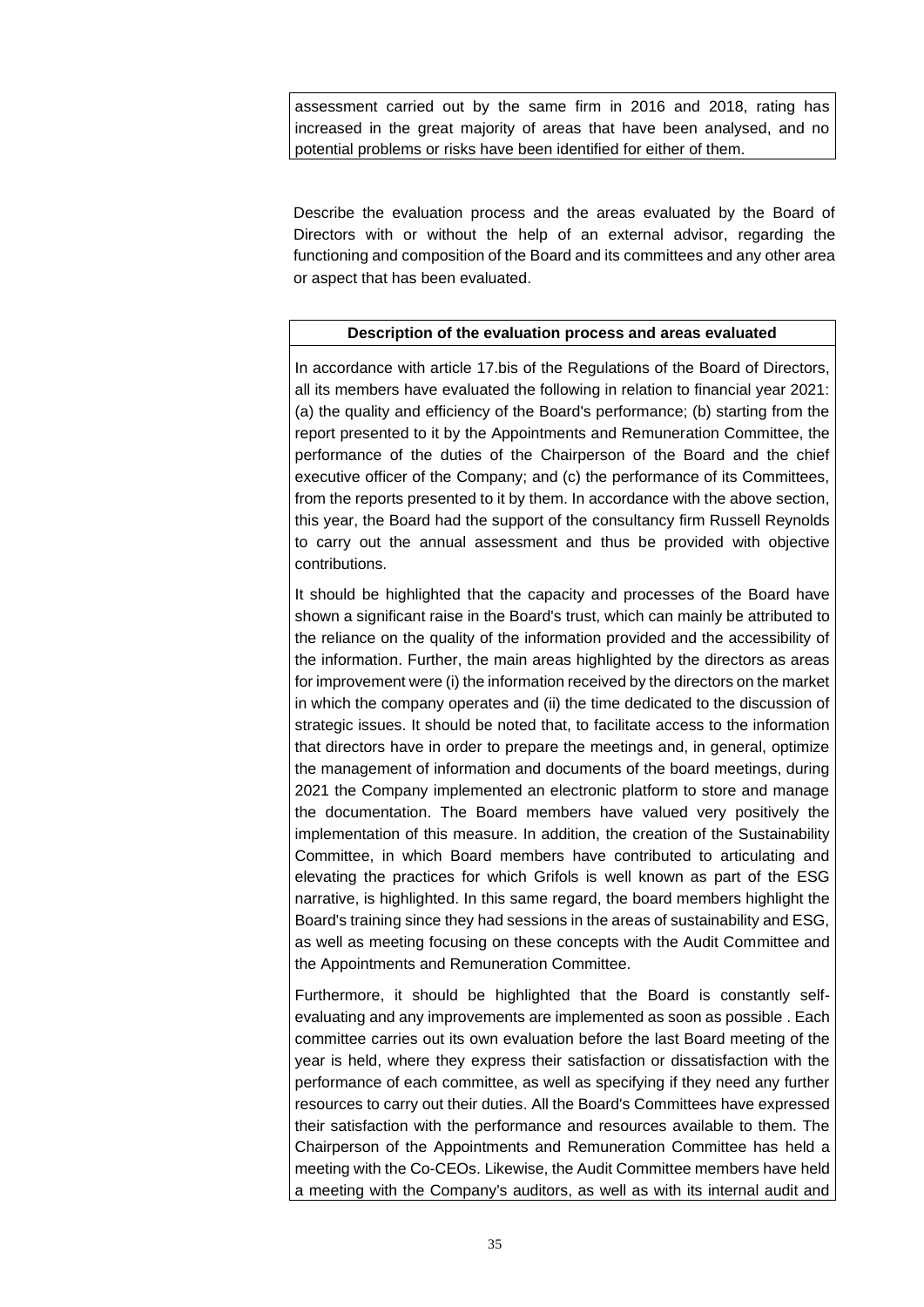compliance teams. The members of the Sustainability Committee have held a meeting with the members of both the Appointments and Remuneration Committee and the Audit Committee. Additionally, the Appointments and Remuneration Committee assessed the performance of the Company's Chairman of the Board and of both Co-CEOs, ultimately reporting to the Board. Female directors represent 33.33% of the board of directors and the selection of its members has been carried out based on a diversity of knowledge, experiences, age and gender.

C.1.18 Provide details, for years in which the evaluation was carried out with the help of an external advisor, of the business relationships that the external advisor or company in its group maintains with the company or any company in its group.

In 2016, 2018 and 2021, the consultancy firm Russell Reynolds carried out the evaluation of the Board of Directors and the Company's Committees. Grifols has hired its headhunting services in some occasions.

C.1.19 Indicate the cases in which directors are obliged to resign.

Regulations of the Board of Directors

Article 22. Resignation of directors

(…)

3. The Directors must place their position at the disposal of the Board of Directors and formalize the relevant resignation in the following cases:

(a) when they cease to occupy the executive posts which were associated with their appointment as Director, except by express ratification by the Board of Directors, following a non-binding report to the Appointments and Remuneration Committee;

(b) when circumstances arise that might harm the Company's name and reputation, related or not to their actions within the Company;

(c ) when they incur in any of the legally foreseen cases of incompatibility or prohibition;

(d) when any criminal charges are brought against them, prior report of the Appointments and Remuneration Committee or are the object of disciplinary action of a serious or very serious nature by supervisory authorities;

(e) when the Audit Committee gives them a serious warning for having infringed their obligations as Directors;

(f) when their Directorship on the Board could place the best interests of the Company at risk or when the reasons for their appointment disappear; and

(g) in the case of a Proprietary Director, when the shareholder whose interests he/she represents on the Board sells his/her participation in the Company, or when they are reduced to below a level that reasonably justified such an appointment.

C.1.20 Are qualified majorities other than those established by law required for any particular kind of decision?: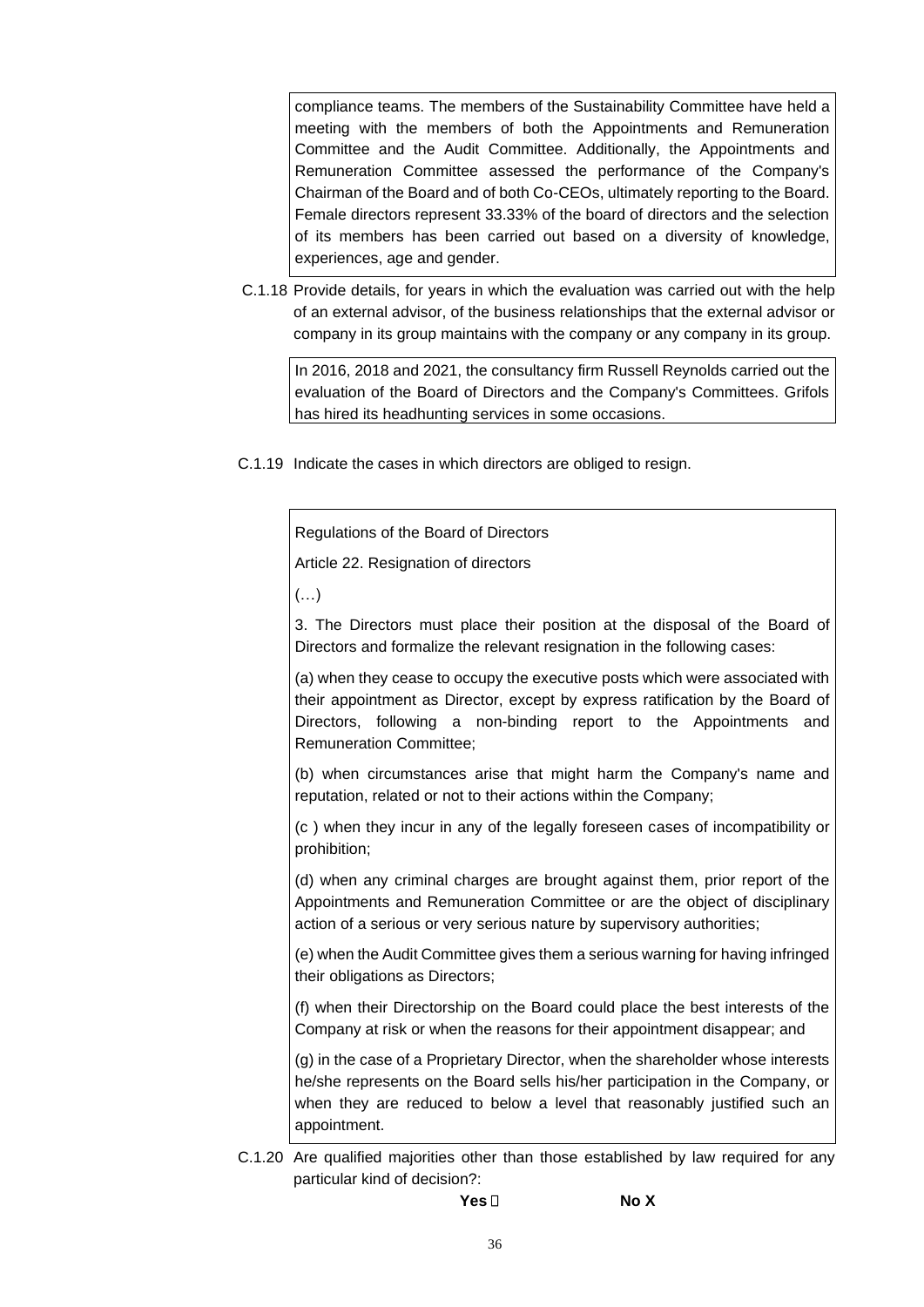If so, describe the differences.

C.1.21 Explain whether there are any specific requirements, other than those relating to directors, for being appointed as chairman of the Board of Directors.

**Yes No X**

C.1.22 Indicate whether the articles of incorporation or Board regulations establish any limit as to the age of directors:

**Yes No X**

C.1.23 Indicate whether the articles of incorporation or Board regulations establish any term limits for independent directors other than those required by law or any other additional requirements that are stricter than those provided by law:

**Yes No X**

C.1.24 Indicate whether the articles of incorporation or Board regulations establish specific rules for appointing other directors as proxy to vote in Board meetings, if so the procedure for doing so and, in particular, the maximum number of proxies that a director may hold, as well as whether any limit has been established regarding the categories of director to whom votes may be delegated beyond the limits imposed by law. If so, briefly describe these rules.

Pursuant to the provisions of the Spanish Companies Law, Article 17 of the Regulations of the Board of Directors establishes that non-executive directors may only delegate their representation to another non-executive director.

C.1.25 Indicate the number of meetings held by the Board of Directors during the year. Also indicate, if applicable, the number of times the Board met without the chairman being present. Meetings where the chairman gave specific proxy instructions are to be counted as attended.

| Number of board meetings                             | 11 |
|------------------------------------------------------|----|
| Number of board meetings held without the chairman's |    |
| presence                                             |    |

Indicate the number of meetings held by the coordinating director with the other directors, where there was neither attendance nor representation of any executive director:

| <b>Number of meetings</b> |  |
|---------------------------|--|
|                           |  |

Indicate the number of meetings held by each Board committee during the year: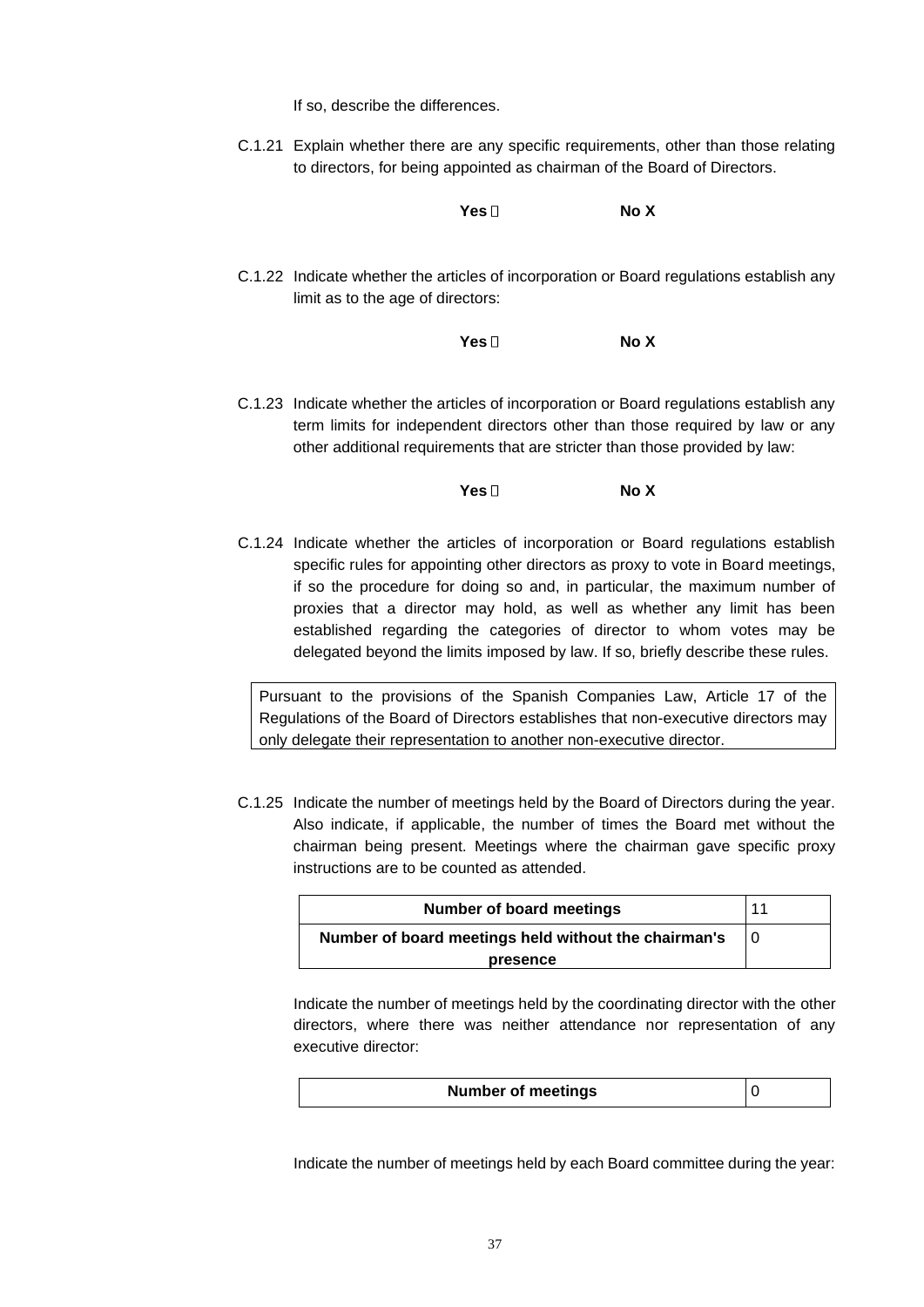| Number of meetings held by the audit committee          |  |
|---------------------------------------------------------|--|
| Number of meetings held by the nomination and           |  |
| remuneration committee                                  |  |
| Number of meetings held by the sustainability committee |  |

C.1.26 Indicate the number of meetings held by the Board of Directors during the year with member attendance data:

| Number of meetings at which at least 80% of the directors  |       |
|------------------------------------------------------------|-------|
| were present in person                                     |       |
| Attendance in person as a % of total votes during the year | 97.08 |
| Number of meetings with attendance in person or proxies    |       |
| given with specific instructions, by all directors         |       |
| Votes cast in person and by proxies with specific          | 97.08 |
| instructions, as a % of total votes during the year        |       |

C.1.27 Indicate whether the individual and consolidated financial statements submitted to the Board for issue are certified in advance:

# **Yes X** No **□**

Identify, if applicable, the person(s) who certified the individual and consolidated financial statements of the company for issue by the Board:

| <b>Name</b>             | <b>Position</b>           |
|-------------------------|---------------------------|
| MR. ALFREDO ARROYO      | I CHIEF FINANCIAL OFFICER |
| <b>GUERRA</b>           |                           |
| MS. MONTSERRAT LLOVERAS | <b>IVICEPRESIDENT</b>     |
| CALVO                   | <b>ADMINISTRATION</b>     |

C.1.28 Explain the mechanisms, if any, established by the Board of Directors to ensure that the financial statements it presents to the General Shareholders' Meeting are prepared in accordance with accounting regulations.

Part of article 42.4 of the Regulations of the Board is transcribed here below:

Article 42. Relations with auditors

 $(\ldots)$ 

4. The Board of Directors will endeavour to formulate the final accounts in such a way that no reservations or exceptions are raised by the auditor and, in the cases when there are, the contents and scope of the discrepancies shall be explained to the shareholders not only by the Chairperson of the Audit Committee but also by the external auditors.

C.1.29 Is the secretary of the Board also a director?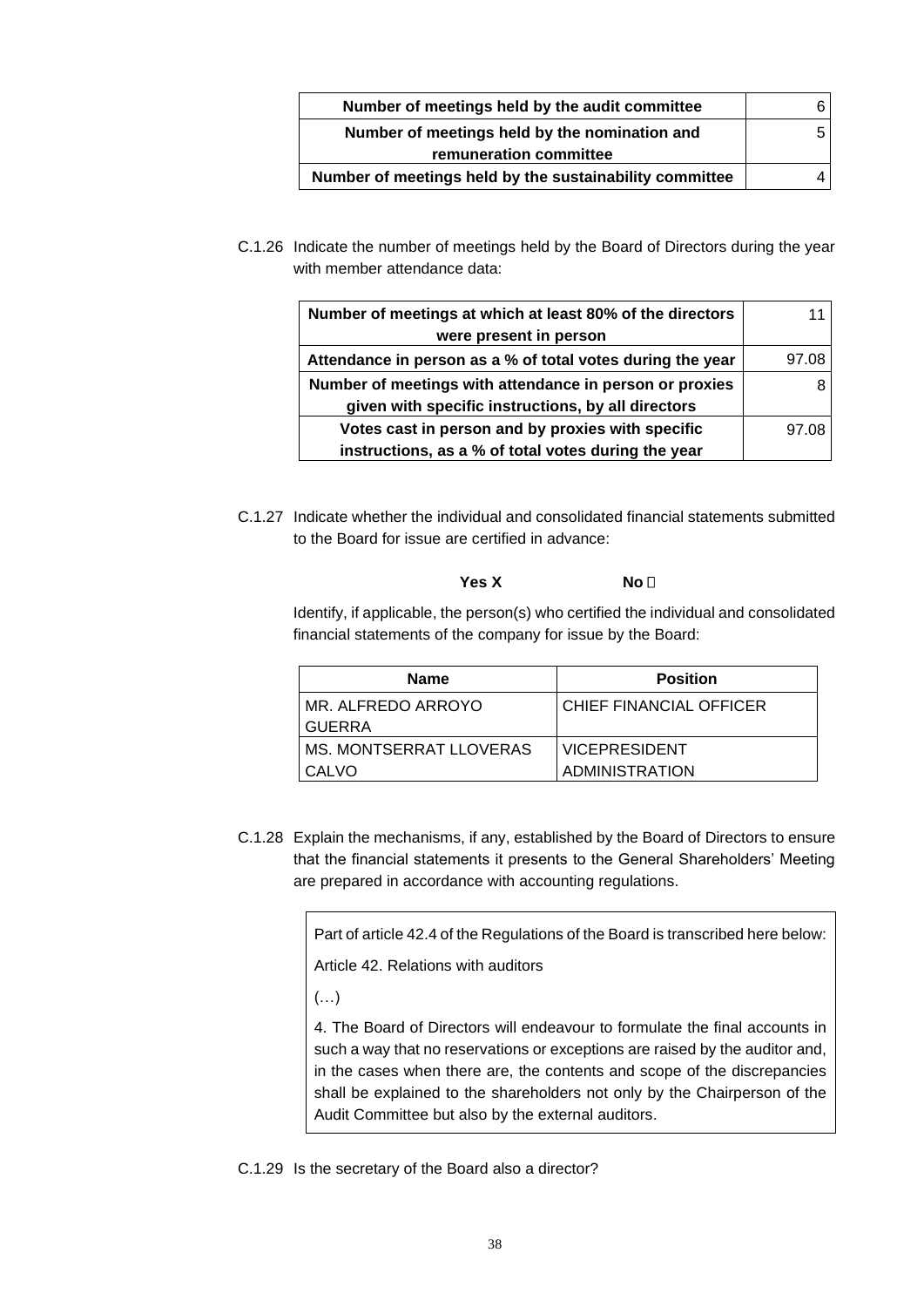| Yes $\square$ | No X |  |
|---------------|------|--|
|---------------|------|--|

If the secretary is not a director, complete the following table:

| Name or company name of the<br>secretary | Representative |
|------------------------------------------|----------------|
| <b>MS. NÚRIA MARTÍN BARNÉS</b>           |                |

C.1.30 Indicate the specific mechanisms established by the company to safeguard the independence of the external auditors, and any mechanisms to safeguard the independence of financial analysts, investment banks and rating agencies, including how legal provisions have been implemented in practice.

Article 14 of the Regulations of the Board gives the Audit Committee the following competences as regards the external auditor:

(i) Submit to the Board of Directors any proposals regarding the selection, appointment, re-election and substitution of the auditor, being responsible for the selection process in conformity with the applicable regulations, including the terms of his contract, without prejudice to the faculties vested in the General Shareholders' Meeting and the Board with regard to the approval of such resolutions under Spanish law;

(ii) Be directly in charge of the remuneration and supervision of the work performed by the external auditor regarding the audit report preparation and issuance or any other similar reports relating to financial statements;

(iii) Regularly and directly collect from the external auditor information about the development, impact and execution of the audits, as well as the audit plan and results of its execution, and verify that top management takes their recommendations into account;

(iv) Safeguard the external auditor's independence when performing his duties, and to do so:

- Ensure that the Company communicates through the CNMV the change in auditor and shall attach a statement of the possible existence of any disagreements with the outgoing auditor and, if applicable, its contents;

- Establish the necessary relationships with the external auditor to receive information about any issues that may entail a threat to his independence, and which the Audit Committee will examine, and any other issues regarding the development of the audit of accounts process, and, when applicable, the authorization of the services different from those prohibited in the terms established in the applicable regulations as regards independence, as well as any notifications required in the audit of accounts legislation and in the audit regulations;

- Ensure that the Company and the auditor respect the rules in force on providing services different to audit services, the auditor's market concentration limits and, in general, any others rules established to guarantee the independence of the auditors and, to that end, annually receive from the external auditors a statement of their independence in relation to the entity, or any entities directly or indirectly related to it, as well as the detailed and individualized information on any kind of ancillary services provided and the corresponding fees paid by these entities to the external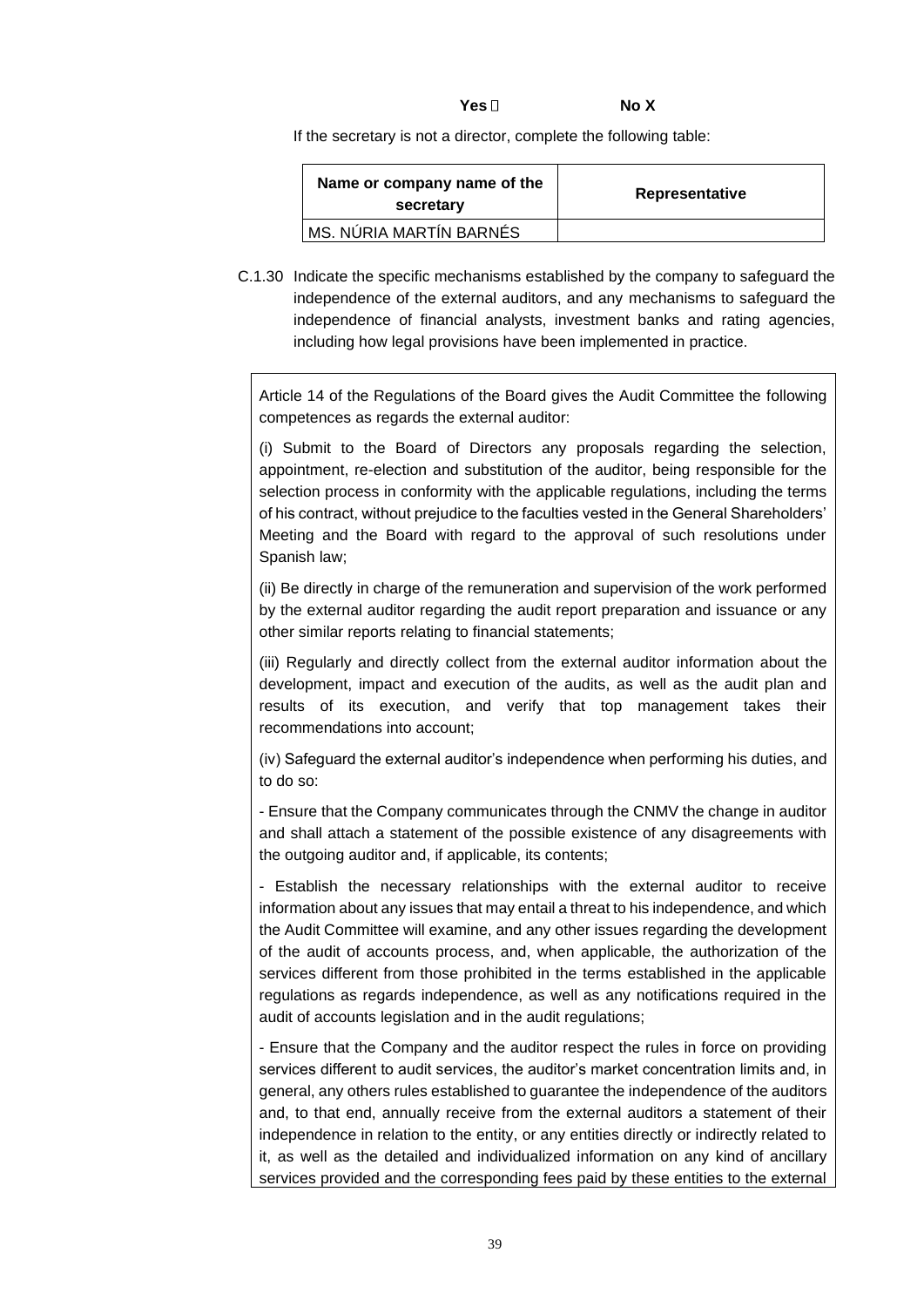auditor or the persons or entities related to it in accordance with the regulations applicable to the audit of accounts activity;

- Issue, prior to issuing the audit of accounts report and on an annual basis, a written opinion on whether the independence of the auditors or audit firms has been compromised. This opinion must include a reasoned assessment of each and every one of the ancillary services mentioned in the preceding paragraphs, which shall be individually and jointly assessed, different from the legal audit, and in relation to the independence status or regulations applicable to the audit of accounts activity; and

- If the external auditor resigns, examine the circumstances that have caused said resignation.

(v) Encourage the Group auditor to undertake the responsibility of the audits of the companies making up the group.

On the other hand, article 41 of the Regulations of the Board establishes the duties that the Board has in relation to the financial markets (analysts, financial entities, rating agencies, etc.). Exercising the competences of this article, the Board initially approved on 27 May 2016 a communication and contact policy with the shareholders, institutional investors and voting advisors, and approved its modification on 11 December 2020. Said policy is based on the principles of transparency, veracity, immediacy, equality, symmetry and importance for the dissemination of the information. The policy is available on the Company's website www.grifols.com.

Article 42 of the Regulations of the Board furthermore establishes that the Board's relations with the Company's external auditors shall be channelled through the Audit Committee. Likewise, the Board of Directors shall not submit to the General Shareholders' Meeting a proposal to hire auditing firms whose fees exceed ten per cent (10%) of its total income during the last financial year. This article also sets out that the Board of Directors shall publicly inform, every year, of the overall fees that the Company has paid the auditing firm for services other than auditing.

Specifically, external auditors are in practice required to confirm their independence in writing and provide the Audit Committee with a threats and safeguards analysis in connection with the services rendered to the Group. They shall also provide a statement of independence indicating those matters that may pose a threat to the auditor's independence. The Audit Committee considers the information provided to it and maintains regular communication with the external auditors to decide on their independence and quality of their work.

In accordance with the policy on communication with financial markets, Grifols will maintain dialogue with financial analysts, respecting at all times the general principles described in such policy, and communication with financial analysts will be independent of the opinion and recommendation of the analyst towards the Company.

C.1.31 Indicate whether the company changed its external auditor during the year. If so, identify the incoming and outgoing auditors:

| Yes X                   | $\mathsf{No}\,\Gamma$   |
|-------------------------|-------------------------|
| <b>Outgoing auditor</b> | <b>Incoming auditor</b> |

| 40 |  |
|----|--|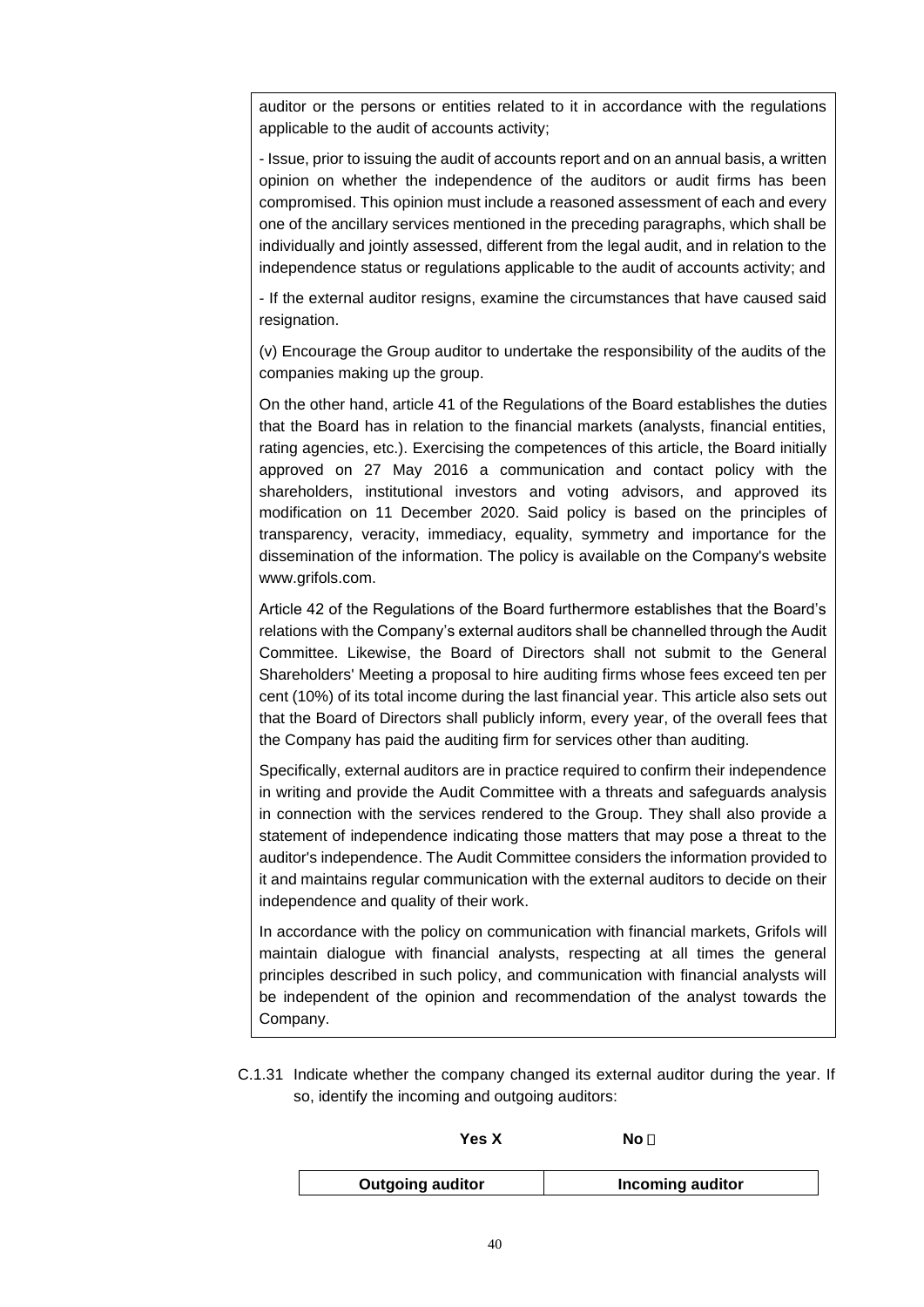| KPMG Auditores, S.L. | Deloitte, S.L. |
|----------------------|----------------|
|----------------------|----------------|

| <b>Observations</b>                                                      |
|--------------------------------------------------------------------------|
| The Company's Ordinary General Shareholders' Meeting held on 21 May      |
| 2021, approved the appointment of Deloitte, S.L. as auditors of the      |
| individual accounts of the Company, for a period of three years, and re- |
| elect KPMG Auditores, S.L. as auditors of the consolidated annual        |
| accounts.                                                                |

If there were any disagreements with the outgoing auditor, explain their content:

| Yes $\Box$ | No X |
|------------|------|
|------------|------|

C.1.32 Indicate whether the audit firm performs any non-audit work for the company and/or its group and, if so, state the amount of fees it received for such work and express this amount as a percentage of the total fees invoiced to the company and/or its group for audit work:

| Yes X | No. |  |
|-------|-----|--|
|       |     |  |
|       |     |  |

|                                                                       | Company | Group     | Total |
|-----------------------------------------------------------------------|---------|-----------|-------|
|                                                                       |         | companies |       |
| Amount invoiced for non-audit<br>services (thousands of euros)        | 734     | 261       | 995   |
| Amount invoiced for non-audit<br>work/Amount for audit work<br>(in %) | 31.20   | 6.00      | 14.90 |

C.1.33 Indicate whether the auditors' report on the financial statements for the preceding year contains a qualified opinion or reservations. If so, indicate the reasons given to shareholders at the general shareholders' meeting by the chairman of the audit committee to explain the content and extent of the qualified opinion or reservations.

**Yes No X**

C.1.34 Indicate the number of consecutive years for which the current audit firm has been auditing the company's individual and/or consolidated financial statements. Also, indicate the number of years audited by the current audit firm as a percentage of the total number of years in which the financial statements have been audited:

|                             | <b>Individual</b> | <b>Consolidated</b> |
|-----------------------------|-------------------|---------------------|
| Number of consecutive years |                   | 21                  |

|  |  | <b>Individual</b> | <b>Consolidated</b> |
|--|--|-------------------|---------------------|
|--|--|-------------------|---------------------|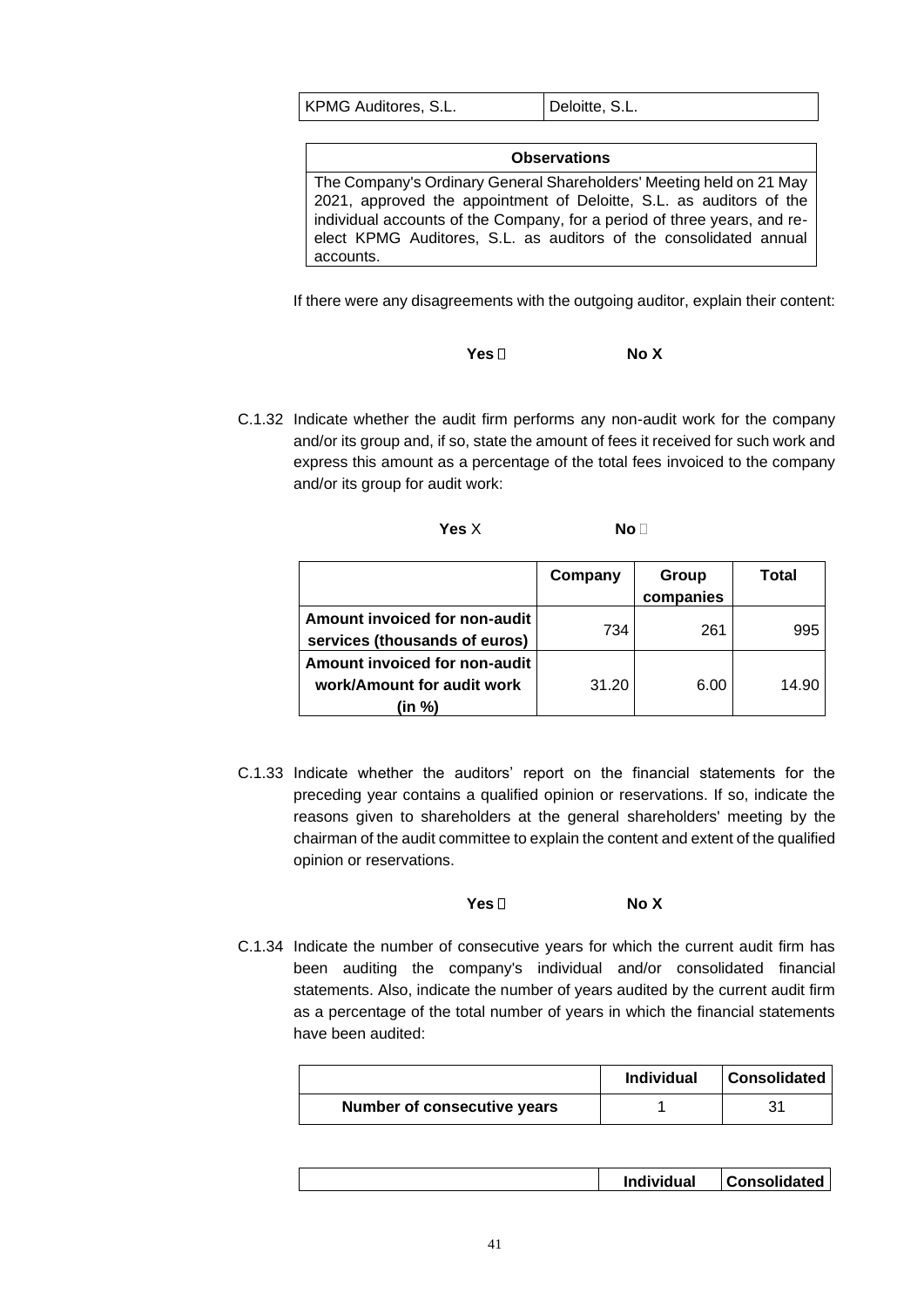#### **Observations**

The Company's Ordinary General Shareholders' Meeting held on 21 May 2021, approved the appointment of Deloitte, S.L. as auditors of the individual accounts of the Company, for a period of three years, and re-elect KPMG Auditores, S.L. as auditors of the consolidated annual accounts.

C.1.35 Indicate whether there is a procedure for directors to be sure of having the information necessary to prepare the meetings of the governing bodies with sufficient time; provide details if applicable:

Yes X No **No** D

**Details of the procedure**

In accordance with article 16.2 of the Regulations of the Board, the call for ordinary meetings shall be made in compliance with the advance notice and the procedures stipulated in the Articles of Association.

The call shall always include the agenda of the meeting and shall have attached all the relevant information, properly summed up and prepared, sent long enough in advance to properly prepare the meeting. When, in the Chairman's opinion, this proves inadvisable for security reasons, the information shall not be attached and the directors will be informed of the possibility of examining this at the registered office.

C.1.36 Indicate whether the company has established rules obliging directors to inform the Board of any circumstances, whether or not related to their actions in the company itself, that might harm the company's standing and reputation, tendering their resignation where appropriate. If so, provide details:

**Yes X** No □

**Explain the rules**

Article 28.2 of the Regulations of the Board lays down the directors' obligation to inform the Appointments and Remuneration Committee about any circumstance that affect them, related or not to their actions within the Company, that might harm the Company's name and reputation and, in particular, report any criminal case brought against them and the progress of any subsequent trial.

Article 22.3 envisages the directors' obligation to place their position at the disposal of the Board of Directors and formalize the relevant resignation in the following cases:

(a) when they cease to occupy the executive posts which were associated with their appointment as director, except by express ratification by the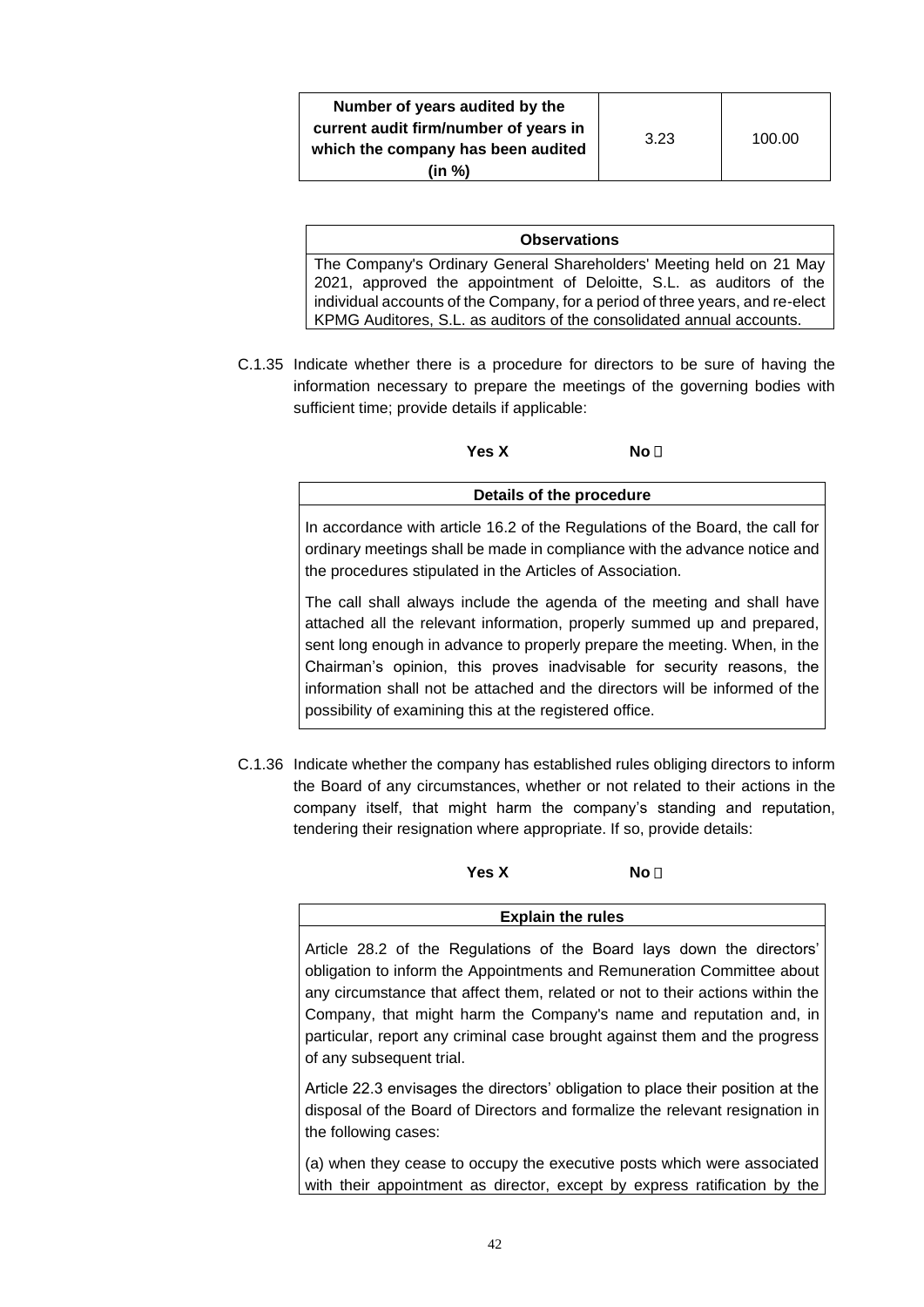Board of Directors, following a non-binding report to the Appointments and Remuneration Committee;

(b) when circumstances arise that might harm the Company's name and reputation, related or not to their actions within the Company;

(c) when they incur in any of the legally foreseen cases of incompatibility or prohibition;

(d) when any criminal charges are brought against them, prior report of the Appointments and Remuneration Committee or are the object of disciplinary action of a serious or very serious nature by supervisory authorities;

(e) when the Audit Committee gives them a serious warning for having infringed their obligations as directors;

(f) when their Directorship on the Board could place the best interests of the Company at risk or when the reasons for their appointment disappear; and

(g) in the case of a proprietary director, when the shareholder whose interests he/she represents on the Board sells his/her participation in the Company, or

C.1.37 Indicate whether, apart from such special circumstances as may have arisen and been duly minuted, the Board of Directors has been notified or has otherwise become aware of any situation affecting a director, whether or not related to his or her actions in the company itself, that might harm the company's standing and reputation:

**Yes No X**

- C.1.38 Detail any material agreements entered into by the company that come into force, are modified or are terminated in the event of a change in control of the company following a public takeover bid, and their effects.
	- N/A
- C.1.39 Identify individually as regards directors, and in aggregate form in other cases, and provide details of any agreements between the company and its directors, executives or employees containing indemnity or golden parachute clauses in the event of resignation or dismissal without due cause or termination of employment as a result of a takeover bid or any other type of transaction.

| <b>Number of beneficiaries</b>                         | 50                                                                                                                                                                                |
|--------------------------------------------------------|-----------------------------------------------------------------------------------------------------------------------------------------------------------------------------------|
| <b>Type of beneficiary</b>                             | Description of the agreement                                                                                                                                                      |
| Board members (directors),<br>executives and employees | The Group has agreements with<br>employees and directors by virtue of<br>which these may rescind their<br>employment contracts with<br>the<br>Company unilaterally, being legally |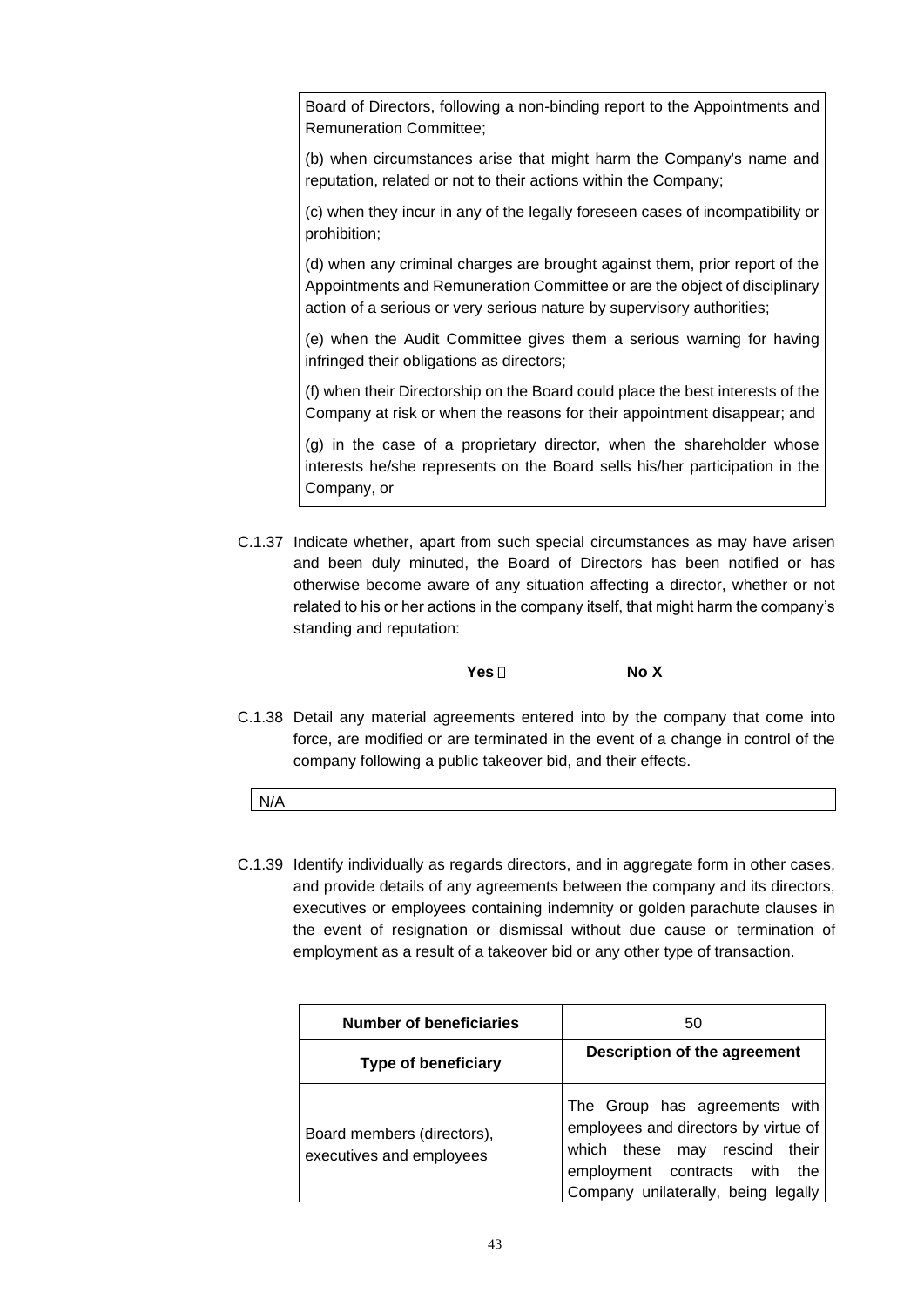| entitled to indemnities ranging from 2<br>to 5 years of salary in those cases<br>where the control of the Company is                                                            |
|---------------------------------------------------------------------------------------------------------------------------------------------------------------------------------|
| taken over.<br>Furthermore, contracts exist with 5<br>executives by virtue of which they will<br>receive indemnities ranging from one<br>year to 4 years of salary in different |
| cases.                                                                                                                                                                          |

Indicate whether, beyond the cases established by legislation, these agreements have to be communicated and/or authorised by the governing bodies of the company or its group. If so, specify the procedures, the cases concerned and the nature of the bodies responsible for their approval or communication:

|                                        | <b>Board of directors</b> | General<br>shareholders'<br>meeting |
|----------------------------------------|---------------------------|-------------------------------------|
| <b>Body authorising the</b><br>clauses |                           |                                     |

|                                           | YFS | NΟ |
|-------------------------------------------|-----|----|
| Are these clauses notified to the General |     |    |
| Shareholders' Meeting?                    |     |    |

# C.2 **Committees of the Board of Directors**

C.2.1 Provide details of all committees of the Board of Directors, their members, and the proportion of executive, proprietary, independent and other external directors forming them:

# **AUDIT COMMITTEE**

| <b>Name</b>        | <b>Position</b>    | <b>Current</b>     |
|--------------------|--------------------|--------------------|
| MR. STEVEN MAYER   | <b>MEMBER</b>      | <b>INDEPENDENT</b> |
| MS. CARINA SZPILKA | <b>CHAIRPERSON</b> | <b>INDEPENDENT</b> |
| LÁZARO             |                    |                    |
| MS. BELÉN          | <b>MEMBER</b>      | <b>INDEPENDENT</b> |
| <b>VILLALONGA</b>  |                    |                    |
| <b>MORENÉS</b>     |                    |                    |

| % of executive directors      | ი იი   |
|-------------------------------|--------|
| % of proprietary directors    | 0.00   |
| % of independent directors    | 100.00 |
| % of other external directors |        |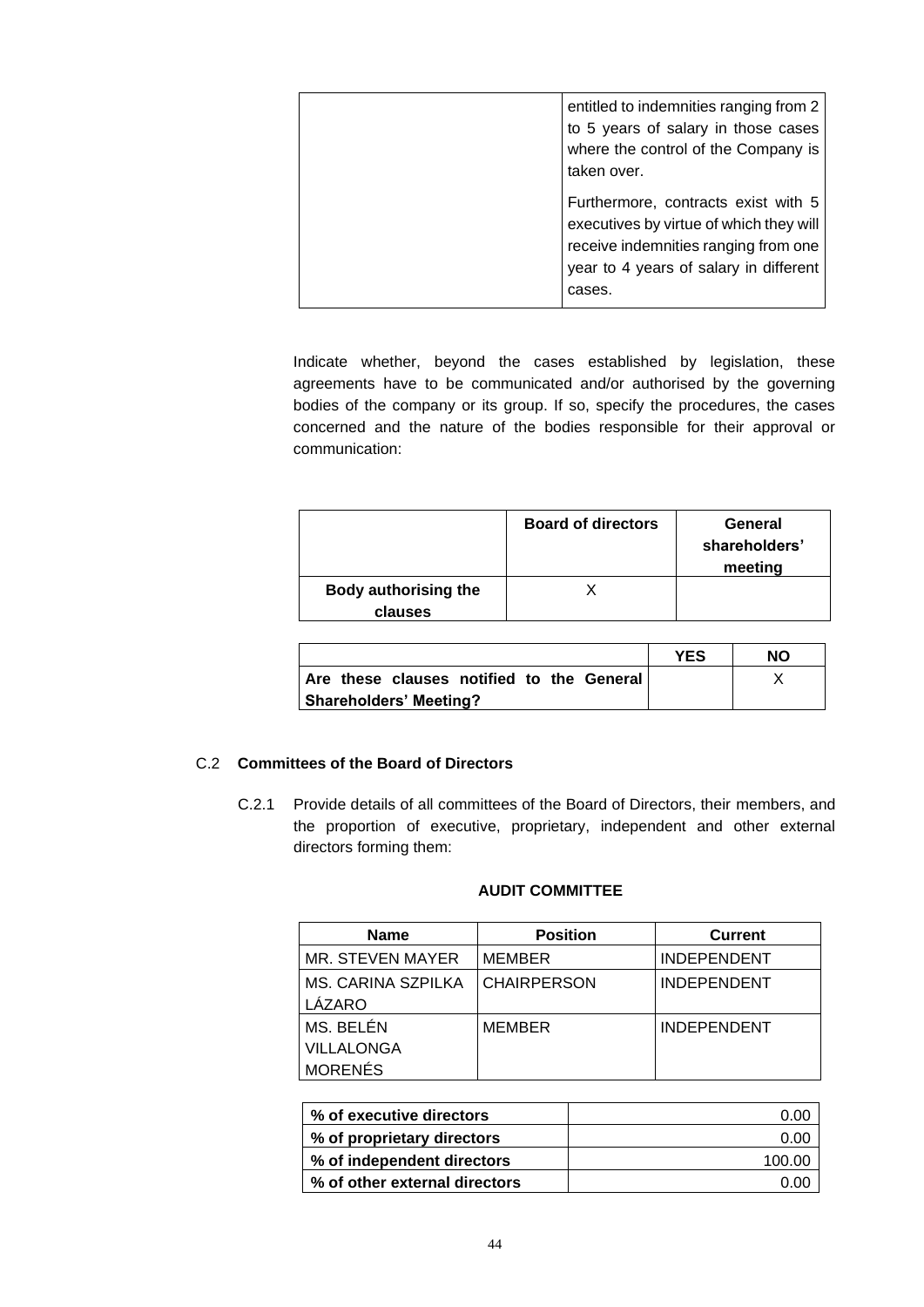## **Observations**

Because of lack of space, the Audit Committee's most significant actions during 2021 are included here, and were: (i) Ratification and review of the additional audit services rendered by KPMG and authorized by the Chairperson during fiscal year 2021, having previously verified that they are permitted services under the applicable independence rules and that they do not violate any applicable independence rule; (ii) Review and approval of the Annual Corporate Governance Report for fiscal year 2020; (iii) Review and approval of the Company's annual accounts (individual and consolidated) as well as the consolidated non-financial information included in the consolidated management report (which includes the Company's Corporate Responsibility Report) corresponding to the fiscal year ended 31 December 2020, having previously supervised the preparation and submission of the annual accounts, overseeing compliance with any legal requirements and the correct application of accounting criteria; (iv) Reasoned report on the annual accounts auditor's independence; (v) Report on the related-party transactions during fiscal year 2020; (vi) Review and approval of the Code of Ethics for the executives of the Company; (vii) Supervision on the reporting by the Company's internal audit department director on the communications made anonymously through the Company's whistleblowing channel (Grifols Ethics Helpline); (viii) Approval of the financial periodic information, that for its public condition, the Company must publish periodically, including, the approval of the consolidated financial statements corresponding to the fiscal year 2020 prior to their approval by the Board of Directors and to their notification to stock exchanges and supervising bodies and, also, approval of the financial statements prepared under IFRS IASB to be filed with the Securities and Exchange Commission; (ix) Proposal made to the Board of Directors on (a) the appointment of Deloitte as auditor of the individual annual accounts of the Company for fiscal years 2021-2023, inclusive, and (b) the re-election of KPMG as auditor of the consolidated annual accounts of the Company for fiscal year 2021; (x) Annual review of the Committee's performance and drafting of the relevant report on the functioning and performance of the Committee during fiscal year 2021; and (xi) Pre-approval of the different audit services provided by KPMG and Deloitte.

Explain the functions assigned to this committee, including where applicable those that are additional to those prescribed by law, and describe the rules and procedures for its organisation and functioning. For each of these functions, briefly describe its most important actions during the year and how it has exercised in practice each of the functions assigned to it by law, in the articles of incorporation or in other corporate resolutions.

The Audit Committee shall be formed by three to five directors, appointed by the Board of Directors, taking into account their knowledge, competence and experience in accounting, audit and risk management (both financial and nonfinancial) and Committee's duties. The Audit Committee shall be exclusively composed by non-executive directors, of which the majority should be independent directors. The Board of Directors will appoint the Chairperson of the Audit Committee, a position that shall be necessarily held by an independent director. The Chairperson must be replaced every four years and may be re-elected after the term of one year has elapsed. The Audit Committee shall be validly formed when half plus one of its members are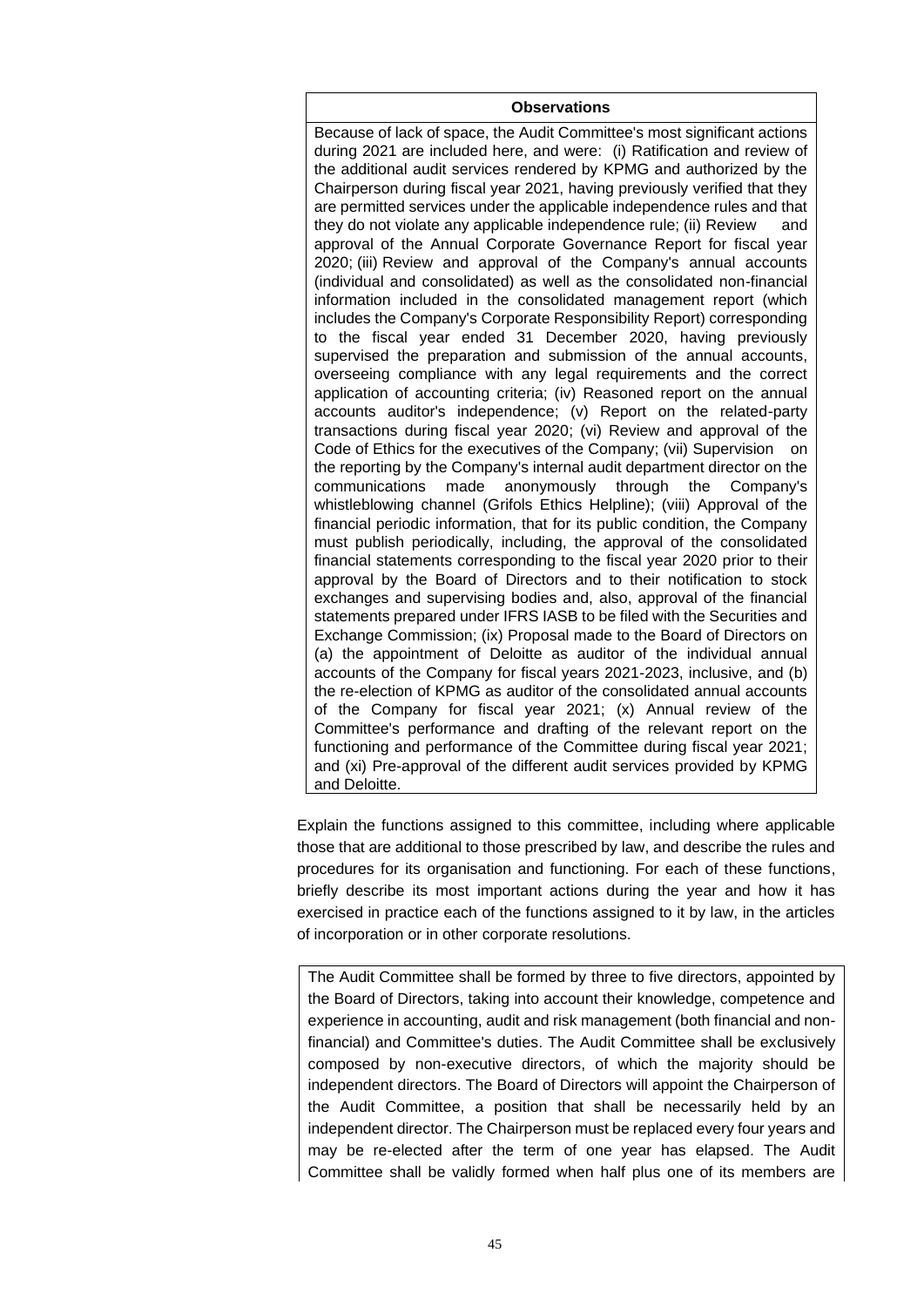present or represented and their resolutions are approved by absolute majority of the assisting members.

## Basic responsibilities:

- Inform: (i) the General Shareholders' Meeting of questions raised in respect of those matters which are within the committee's competence and, in particular, with respect to the results of the audit of the annual accounts, explaining how it has contributed to the integrity of the financial information and the Committee's role during the process; (ii) in advance the Board of Directors about periodic financial statements, which the Company, due to its stock exchange listing must make public periodically; (iii) in advance of the creation or acquisition of shareholdings in special purpose entities or domiciled in countries or territories considered tax havens, as well as any other transactions or operations of a similar nature, which due to their complexity, could harm the transparency of the Group; (iv) in advance of related party transactions and (v) of any matter that has or may have a material, financial or accounting impact.

- Supervise and evaluate: (i) the preparation and presentation, and integrity of the mandatory financial and non-financial information related to the Company and the Group, verifying compliance with the regulation requirements, the adequate defining of consolidation boundaries and the correct application of accounting criteria and submit recommendations or proposals to the Board of Directors to protect the integrity of this information; (ii) the efficiency of the Company's internal control, internal audit and risk control and management systems, financial and non-financial, concerning the Company and the Group, including any operative, technological, legal, social, environmental, political, reputational or corruption related risks, periodically reviewing the internal control and risk management systems, so that any principal risks are identified, dealt with and adequately recognized, as well as discussing with the auditor any major flaws in the control system identified during the audit process, without jeopardizing its independence. To such effects, the Committee may, if applicable, submit recommendations or proposals to the Board of Directors and the corresponding period of time for their fulfilment.

- Monitor the independence and efficiency of the internal auditing process; propose the selection, appointment and dismissal of the Director of the Internal Audit Department; propose the budget for this Department; approve or submit to the Board the proposal to approve the work orientation and annual work plan of said Department, ensuring that its activity is mainly focused on relevant risks (including reputational ones); receive periodic information on its activities (including the activities report for the financial year prepared by the head of the Department); and verify that the top management takes into account the conclusions and recommendations of their reports.

- Set up and supervise a mechanism that would allow employees and other parties related to the Company, such as directors, shareholders, suppliers, contractors or sub-contractors, to notify any potentially significant irregularities, including financial and accounting ones, or of any other nature, related to the Company, and which they are aware are at the centre of the Company or the Group, guaranteeing confidentiality and, in any event, anticipating any cases in which information can be provided anonymously, respecting the rights of both the complainant and the accused party.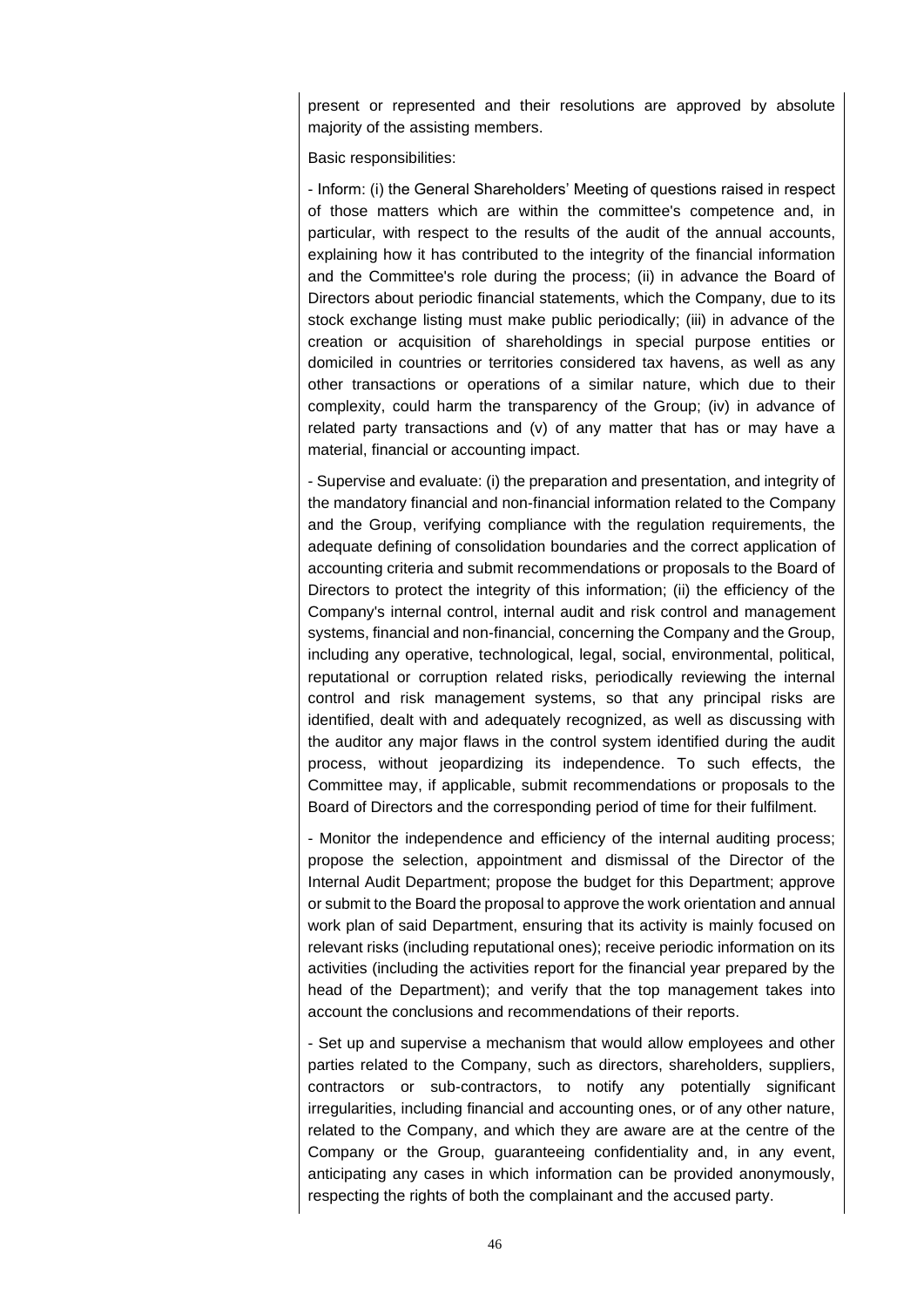- In general, ensure that the internal control policies and systems established are applied effectively in practice.

- Submit to the Board of Directors any proposals regarding the selection, appointment, reelection and substitution of the auditor, being in charge of the selection process pursuant to the applicable regulations and of the terms of his contract.

- Be directly in charge of the remuneration and supervision of the work performed by the external auditor regarding the preparation or issuance of audit reports or of any other similar reports, relating to financial statements.

- Regularly and directly collect from the external auditor information about the development, impact and execution of the audits, as well as about the audit plan and results of its execution, and verify that top management considers their recommendations, and safeguard his independence when performing his duties.

- Encourage the Group's auditor to undertake the responsibility of the audits of the companies that make up the group.

- Supervise compliance with the Internal Conduct Regulations in matters related to the Stock Exchange, the present Regulation, standards of conduct set out in the "Code of Ethics for Grifols Executives" and the "Code of Conduct for Grifols' Employees" and, in general, any other internal rules of governance of the Company, as well as make the necessary proposals for improvement.

Identify the directors who are members of the audit committee and have been appointed taking into account their knowledge and experience in accounting or audit matters, or both, and state the date on which the Chairperson of this committee was appointed.

| Names of directors with    | MR. STEVEN MAYER / MS. CARINA |
|----------------------------|-------------------------------|
| experience                 | SZPILKA LÁZARO / MS. BELÉN    |
|                            | <b>VILLALONGA MORENÉS</b>     |
| Date of appointment of the | 23/02/2018                    |
| chairperson                |                               |

# **APPOINTMENTS AND REMUNERATION COMMITTEE**

| <b>Name</b>             | <b>Position</b>    | <b>Current</b>     |
|-------------------------|--------------------|--------------------|
| MS. MARLA               | <b>CHAIRPERSON</b> | <b>INDEPENDENT</b> |
| <b>ELIZABETH SALMON</b> |                    |                    |
| MR. TOMÁS DAGÁ          | <b>MEMBER</b>      | OTHER EXTERNAL     |
| <b>GELABERT</b>         |                    |                    |
| MR. JAMES COSTOS        | <b>MEMBER</b>      | <b>INDEPENDENT</b> |

| % of executive directors      | o oc               |
|-------------------------------|--------------------|
| % of proprietary directors    | 0.00               |
| % of independent directors    | 66.67              |
| % of other external directors | 33.33 <sup>.</sup> |

**Observations**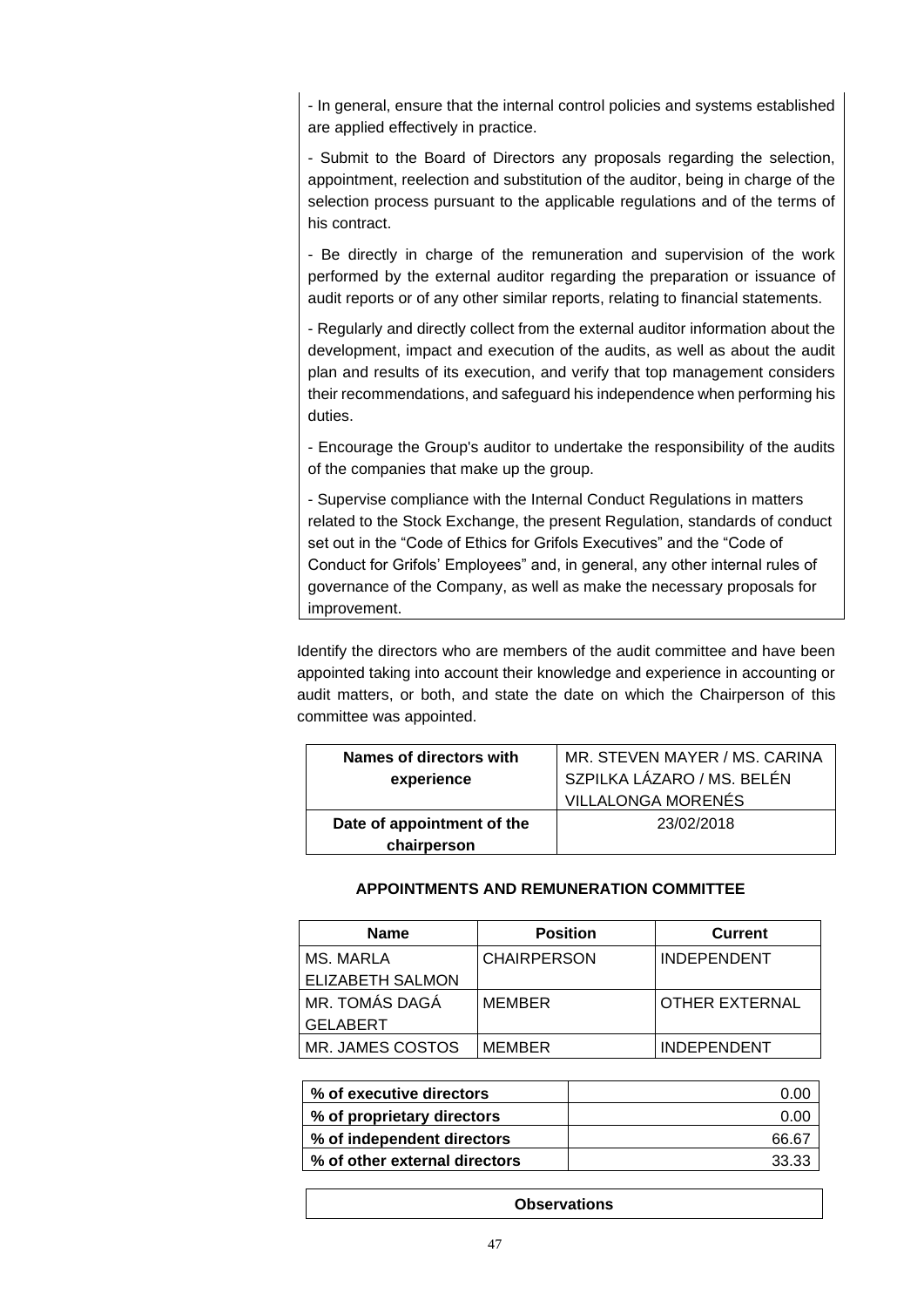Because of lack of space, the Appointments and Remuneration Committee's most significant actions, carried out during 2021, are included here, and were: (i) Approval of the annual remuneration report corresponding to the fiscal year 2020; (ii) Approval of the proposal of the Sustainability Committee that all the board members receive training on sustainability matters; (iii) Some of the items of the agenda of the Committee meetings were also discussed with the Company's Sustainability Committee members; (iv) Review of the results of the Board's annual evaluation of fiscal year 2020; (v) Drafting of the report on the prior analysis of the Board of Directors' required competences; (vi) Drafting of the report on the re-election of Mr. Victor Grifols Roura as nonindependent member of the Board of Directors; (vii) Proposal to re-elect Mr. Victor Grifols Roura as Chairman of the Board of Directors; (viii) Annual review of the performance of the Committee, the Chairman and CEOs and drafting of the relevant report on the functioning and performance of the Committee during fiscal year 2021; (ix) Approval of the evaluation of the Board of Directors to be performed by external consultants and determination of their independence; (x) Review of the remuneration policy for fiscal year 2022; (xi) Review of the remuneration of the executive board members, together with the Sustainability Committee, to link it to ESG objectives; and (xii) Review and approval of the category of each director.

Explain the functions assigned to this committee, including where applicable those that are additional to those prescribed by law, and describe the rules and procedures for its organisation and functioning. For each of these functions, briefly describe its most important actions during the year and how it has exercised in practice each of the functions assigned to it by law, in the articles of incorporation or in other corporate resolutions.

The Appointments and Remuneration Committee shall be formed by three (3) to five (5) directors, appointed by the Board of Directors, taking into account their knowledge, competence and experience and the Committee's duties. The Appointments and Remuneration Committee shall be exclusively composed of non-executive directors, of which at least two must be independent directors. The Board of Directors shall appoint the Chairperson of the Appointments and Remuneration Committee. The position of Chairperson will necessarily be held by an independent director.

The Board of Directors shall appoint the Secretary of the Appointments and Remuneration Committee, who may be (a) one of the members of such Committee (and, in such case, he/she will be Secretary member of the Appointments and Remuneration Committee), (b) any other member of the Board of Directors of the Company who is not a member of the Committee (and, in such case, he/she will be Secretary non-member of the Appointments and Remuneration Committee), or (c) the Secretary or a Vice-Secretary of the Board of Directors of the Company (and, in such case, he/she will be Secretary non-member of the Appointments and Remuneration Committee). The Secretary shall draft the minutes of the resolutions adopted in each Committee meeting and shall report to the Board of Directors through its Chairperson.

Basic responsibilities:

(a) to formulate and review the criteria to be followed for the composition of the Board of Directors and the selection of candidates, taking into account the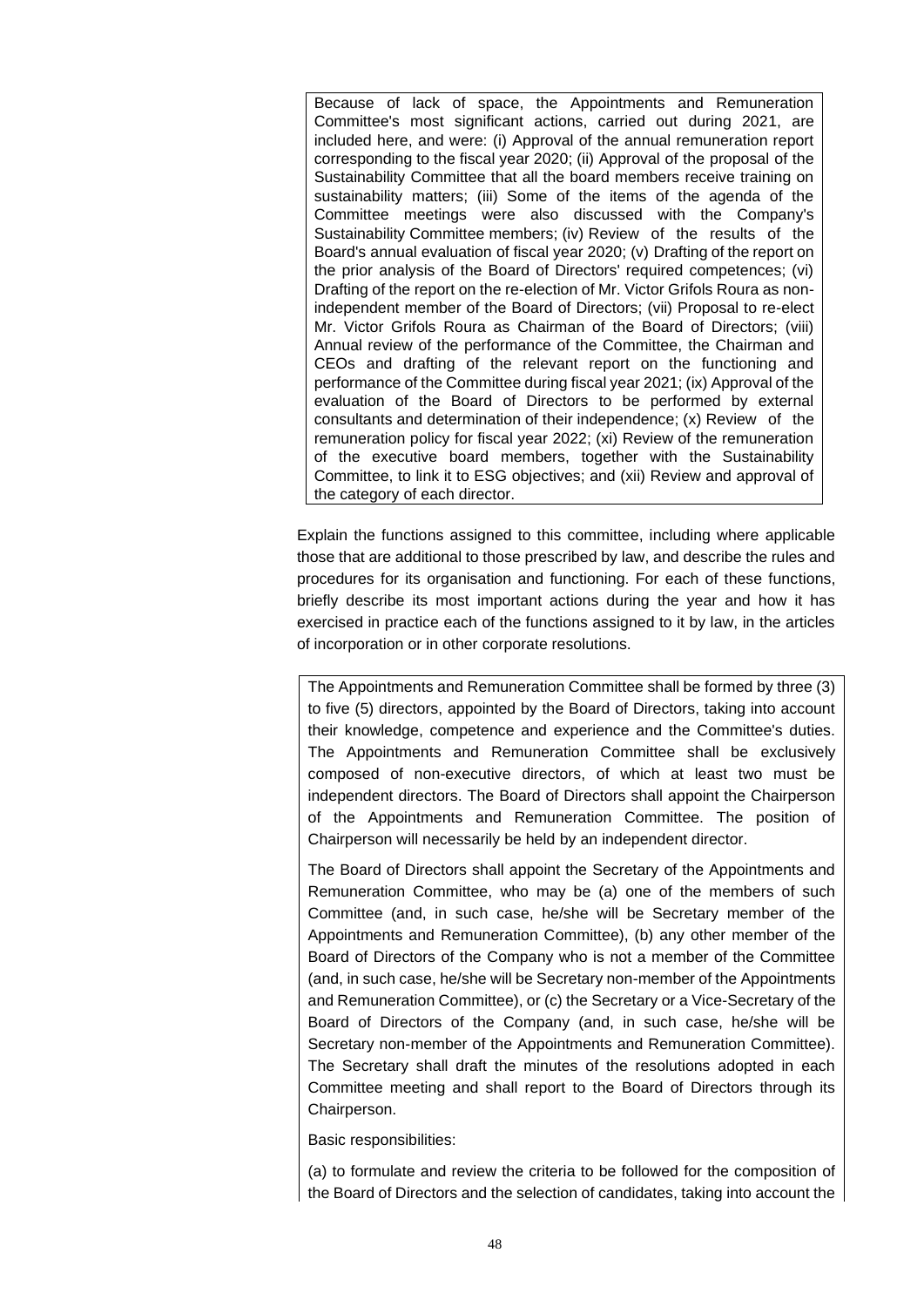competence, knowledge and experience necessary to be in the Board, specifying the duties and aptitudes that each candidate must have in case of vacancies in addition to assessing the time and commitment needed to perform their duties effective and efficiently;

(b) to establish a representation target for the least represented gender in the Board of Directors and prepare guidelines to achieve said target;

(c) to submit to the Board of Directors any proposals to appoint, re-elect and/or separate the independent directors prior to being submitted to the General Shareholders' Meeting or, as the case may be, being adopted by the Board exercising its power of co-option, and in all cases informing about the character of the director being proposed;

(d) to report the proposals of appointment, re-election and/or separation of the non-independent directors for their appointment by the Board of Directors by means of co-option or their submission to the General Shareholders' Meeting by the Board of Directors;

(e) to report the proposals of appointment and removal of the Chairperson and Vice-chairpersons of the Board of Directors;

(f) to examine and organize the succession of the Chairperson of the Board of Directors and the chief executive officer and, as the case may be, to make proposals to the Board so that said succession takes place in an orderly and well planned manner; (g) to report the proposal and appointment and resignation of the Secretary and Vice-Secretaries of the Board;

(h) to report the proposal of appointment and resignation of senior management proposed by the chief executive officer to the Board and the basic conditions of their contracts; (i) to propose to the Board of the Directors the directors who shall be part of each of the Committees;

(j) to propose to the Board of Directors the remuneration policy of the directors and general managers or anyone performing top-level management duties under the direct supervision of the Board, executive committees or executive directors, as well as the individual remuneration and other contractual terms regarding the executive directors, ensuring its fulfilment;

(k) to periodically review the payment programmes of executive officers, considering their adequacy and performance; and

(l) to report on the transactions that imply or could imply conflicts of interest and, in general, on matters covered in Chapter IX of the Regulations.

# **SUSTAINABILITY COMMITTEE**

| <b>Name</b>            | <b>Position</b> | <b>Current</b>        |
|------------------------|-----------------|-----------------------|
| <b>MR. ENRIQUETA</b>   | <b>MEMBER</b>   | <b>INDEPENDENT</b>    |
| <b>FELIP FONT</b>      |                 |                       |
| MR. ÍÑIGO SÁNCHEZ-     | <b>MEMBER</b>   | <b>INDEPENDENT</b>    |
| <b>ASIAÍN MARDONES</b> |                 |                       |
| MR. THOMAS             | CHAIRMAN        | <b>OTHER EXTERNAL</b> |
| <b>GLANZAMANN</b>      |                 |                       |

**% of executive directors** 0.00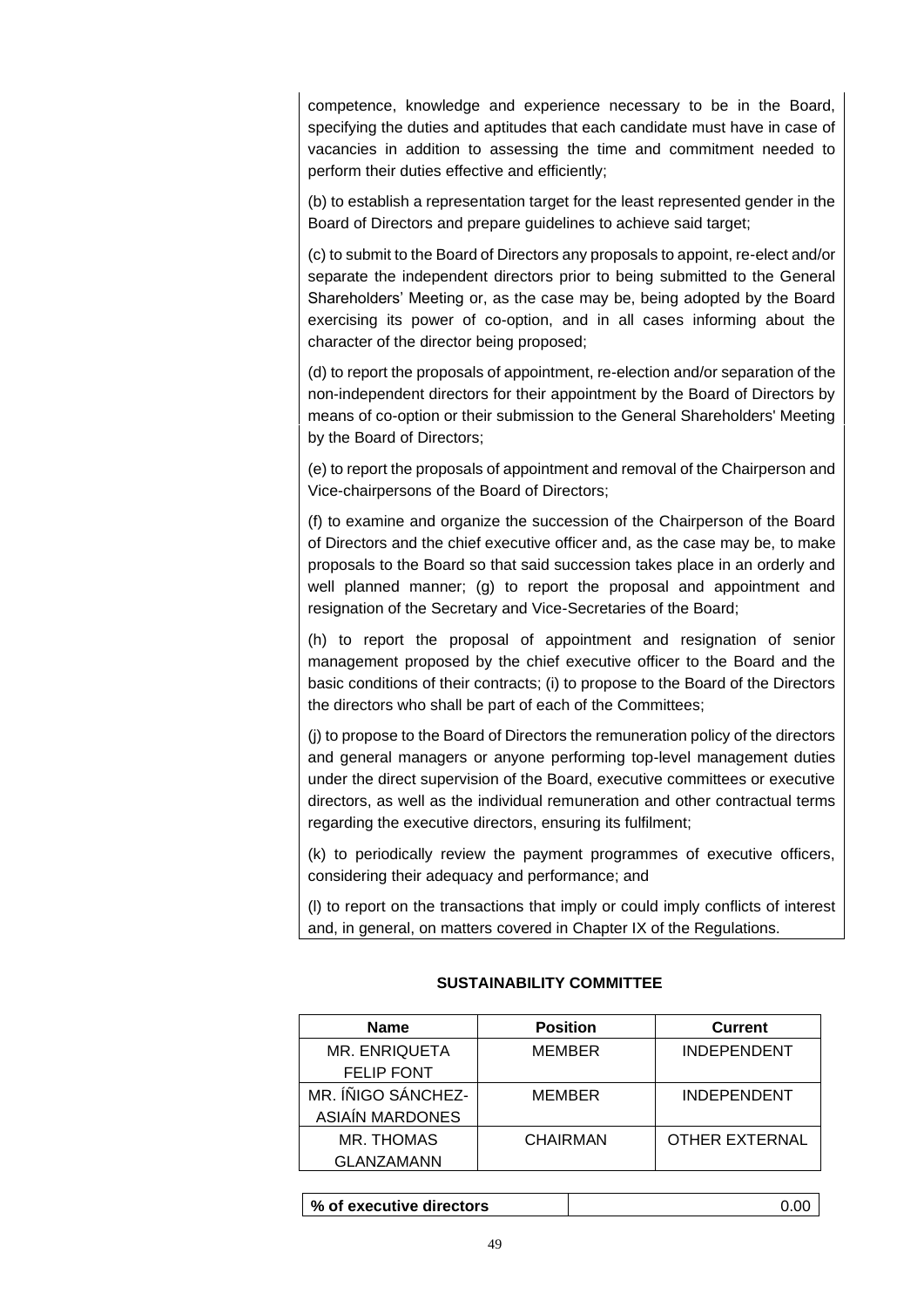| % of proprietary directors    | 0.00  |
|-------------------------------|-------|
| % of independent directors    | 66.67 |
| % of other external directors | 33.33 |

#### **Observations**

Because of lack of space, the Sustainability Committee's most significant actions, carried out during 2021, are included here, and were: (i) approval of the proposal to the Board for the association by Grifols with the UEFA in relation to the Women's Premier League; (ii) approval of the Regulations of the Sustainability Committee prior to their approval by the Board; (iii) approval of the non-financial information together with the Audit Committee prior to its approval by the Board; (iv) approval of Grifols Sustainability Plan; (v) approval of the set up of the Executive Sustainability Committee, which periodically informs the Committee about the achievement of the objectives of Grifols' Sustainability Manager Plan; (vi) Approval of the proposal to the Board for Grifols to participate in the UN Global Compact prior to its approval by the Board; (vii) review and approval of the training calendar on ESG for the members of the Committee and the Board; (viii) review of the progress made in the Company's sustainability matters, as well as informing the Board periodically (ix) inform the Board about Grifols's entry in to the Dow Jones Sustainability World Index (DJSI World), as well as maintaining itself with distinction on the Dow Jones Sustainability Europe Index (DJSI); (x) Presentation of the results of Grifols' DAFO analysis on Sustainability matters; (xi) together with the Appointments and Remuneration Committee, review of the Board of Directors' remuneration to link it to ESG objectives.

Explain the functions assigned to this committee, including where applicable those that are additional to those prescribed by law, and describe the rules and procedures for its organisation and functioning. For each of these functions, briefly describe its most important actions during the year and how it has exercised in practice each of the functions assigned to it by law, in the articles of incorporation or in other corporate resolutions.

The Sustainability Committee shall be formed by three (3) to five (5) directors appointed by the Board of Directors, taking into account the knowledge, competence and experience of the directors and the duties of the Committee. The Sustainability Committee shall only be formed by non-executive members, the majority of them being independent. The Board of Directors shall appoint the Chairperson of the Sustainability Committee.

The Board of Directors shall appoint the Secretary of the Sustainability Committee, who may be (a) one of the members of the Sustainability Committee (in which case, it will be the Secretary member of the Sustainability Committee), (b) any other member of the Board of Directors of the Company who is not a member of the Sustainability Committee (who, in such case, shall be the Secretary non-member of the Sustainability Committee), or (c) the Secretary or Vice-Secretary of the Board of Directors (who, in such case, will be the Secretary non-member of the Sustainability Committee). The Secretary shall draft the minutes of the resolutions adopted in each committee meeting, and shall report to the Board of Directors through its Chairperson.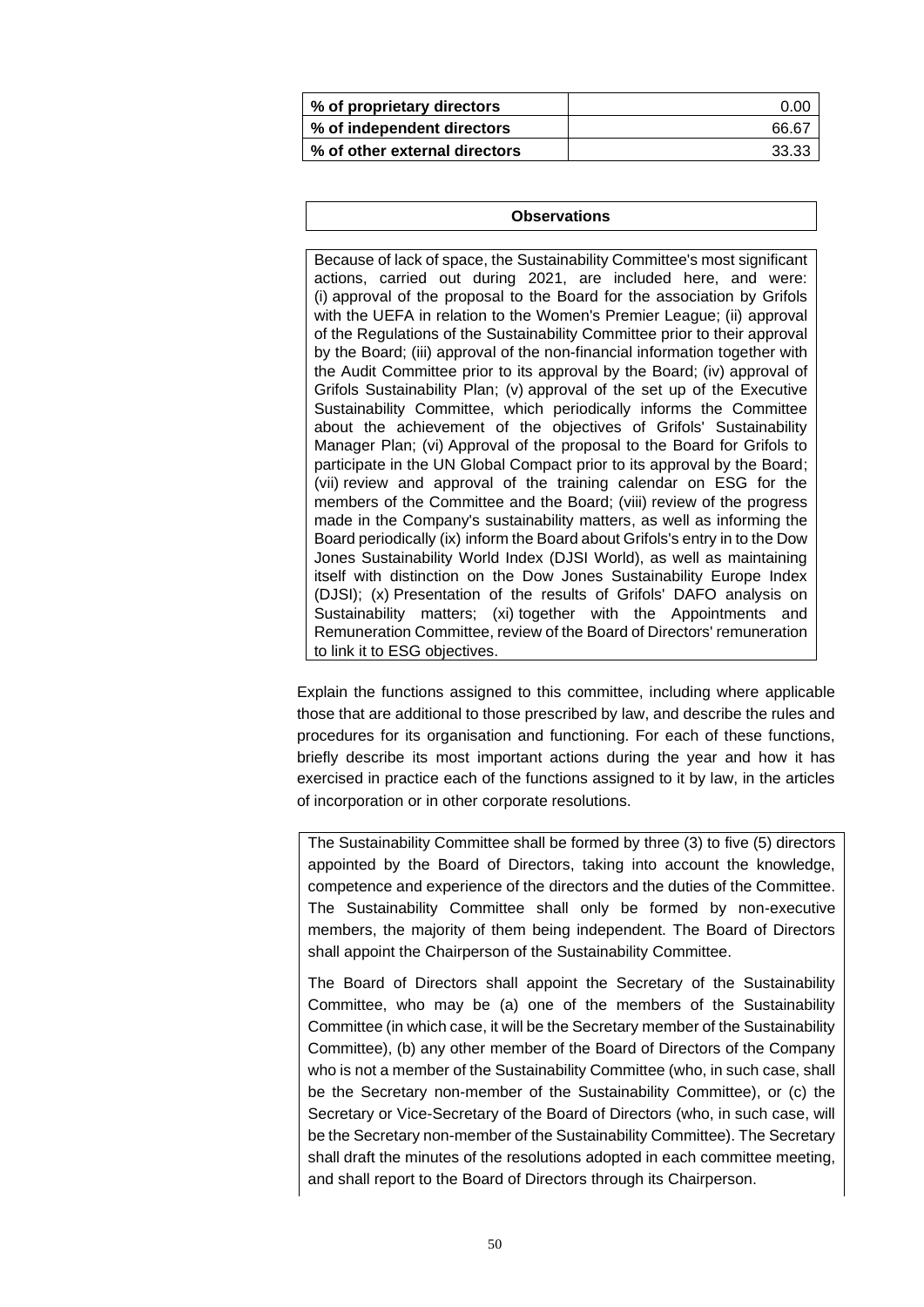Without prejudice to any other tasks given by the Board, the Sustainability Committee shall have the following basic responsibilities:

(a) monitor compliance with the Company's internal codes of conduct and corporate governance rules, and ensure that the corporate culture is aligned with its purpose and values;

(b) monitor the implementation of the general policy regarding the disclosure of economic-financial, non-financial and corporate information, as well as communication with shareholders and investors, proxy advisors and other stakeholders. Similarly, the way in which the Company communicates and relates with small and medium-sized should be monitored;

(c) periodically evaluate the effectiveness of the Company's corporate governance system and environmental and social policy, to confirm that it is fulfilling its mission to promote the corporate interest and catering, as appropriate, to the legitimate interests of remaining stakeholders.

(d) ensure the Company's environmental and social practices are in accordance with the established strategy and policy; and

(e) monitor and evaluate the Company's interaction with its stakeholder groups.

|                                                              | Number of female directors |           |                  |       |                  |       |                  |       |
|--------------------------------------------------------------|----------------------------|-----------|------------------|-------|------------------|-------|------------------|-------|
|                                                              | <b>Year 2021</b>           |           | <b>Year 2020</b> |       | <b>Year 2019</b> |       | <b>Year 2018</b> |       |
|                                                              | <b>Number</b>              | %         | <b>Number</b>    | %     | <b>Number</b>    | %     | <b>Number</b>    | %     |
| <b>Audit</b><br>committee                                    | $\overline{2}$             | 66.6<br>6 | $\overline{2}$   | 66.66 | 2                | 66.66 | 2                | 66.66 |
| <b>Nomination</b><br>and<br><b>Remuneration</b><br>committee |                            | 33.3<br>3 | 1                | 33.33 | 4                | 33.33 | 1                | 33.33 |
| <b>Sustainability</b><br>committee                           |                            | 33.3<br>3 | 1                | 33.33 | 0                | 0.00  | 0                | 0.00  |

C.2.2 Complete the following table with information regarding the number of female directors who were members of Board committees at the close of the past four years:

C.2.3 Indicate, where applicable, the existence of any regulations governing Board committees, where these regulations are to be found, and any amendments made to them during the year. Also indicate whether any annual reports on the activities of each committee have been voluntarily prepared.

> The Regulations of the Audit Committee are contained in (i) the Company's Articles of Association, (ii) the Regulations of the Board of Directors, and (iii) the Statutes of the Audit Committee.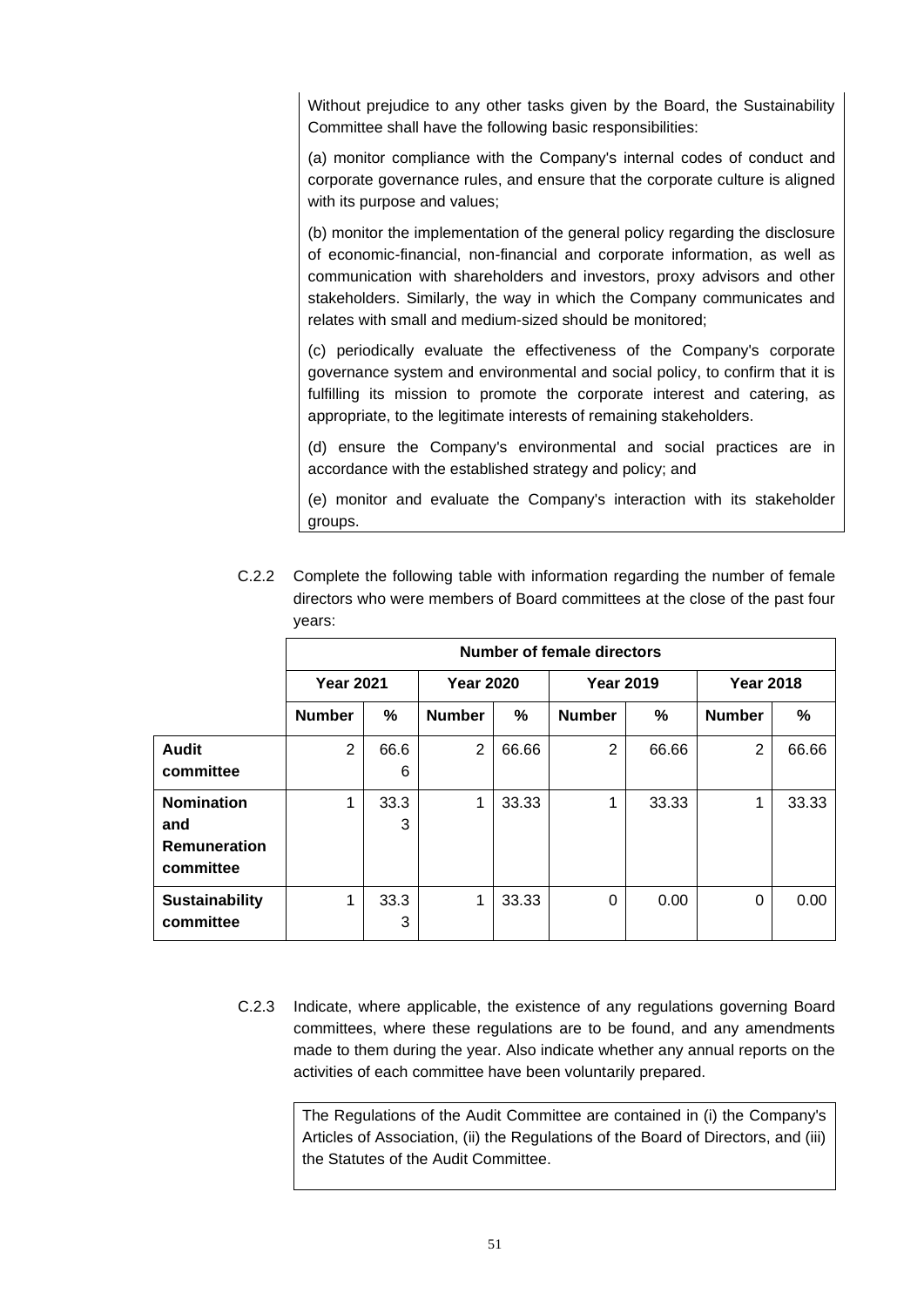The Appointments and Remuneration Committee is regulated in (i) the Company's Articles of Association and (ii) the Regulations of the Board of Directors.

The Sustainability Committee is regulated in (i) the Regulations of the Board of Directors, and (ii) the Regulations of the Sustainability Committee.

The documents mentioned above are available on the Company's website.

The Committees inform the Board of Directors of the activities carried out and the resolutions adopted by them in each meeting. Additionally, in the last meeting held in 2021, both the Audit Committee and the Appointments and Remuneration Committee prepared a report on their functioning and performance.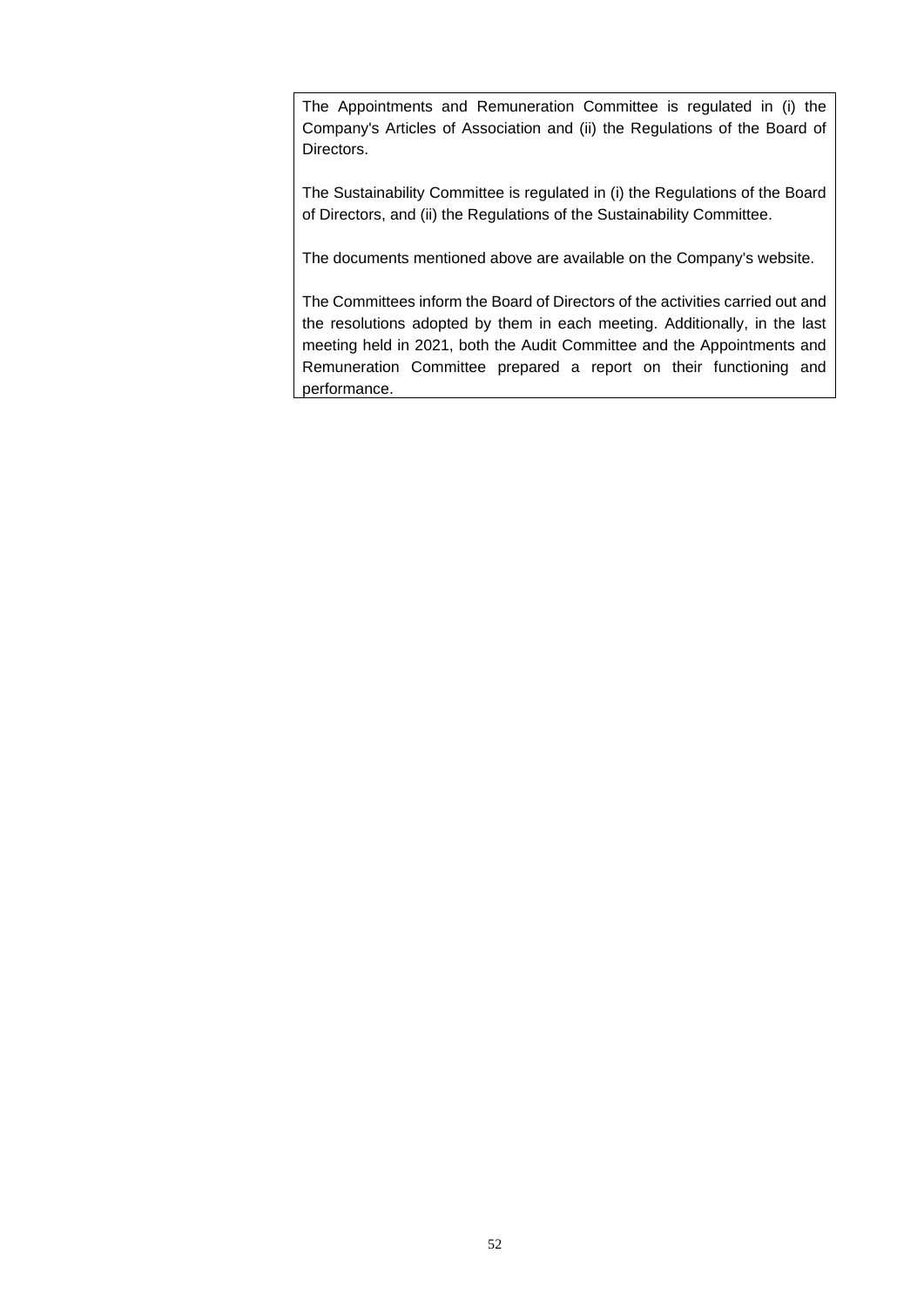# **D RELATED PARTY AND INTRAGROUP TRANSACTIONS**

D1 Explain, where appropriate, the procedure and competent bodies relating to the approval of transactions with related and intragroup parties, indicating the criteria and general internal rules of the entity that regulate the abstention obligations of the affected director or shareholders. Detail the internal information and periodic control procedures established by the company in relation to those related-party transactions whose approval has been delegated by the board of directors.

Pursuant to article 5 of the Regulations of the Board of Directors, the Board in full shall reserve the competence to approve, among others, those transactions which the Company may carry out with directors, significant shareholders or those represented on the Board of Directors or with persons related to these.

This authorization of the Board shall not, however, be understood as necessary in those related party transactions which may simultaneously fulfil the three following conditions:

1) the ones carried out pursuant to contracts with standard conditions and applied on a large scale to a large number of clients;

2) performed at prices or rates established on general terms by those supplying the goods or services in question; and

3) that their amount does not exceed 1% of the Company's annual income.

The Board of Directors will approve related-party transactions only after the Audit Committee issues a favourable report. The directors which are affected by said related-party transactions, in addition to not exercising or delegating their voting right, are to leave the meeting room while the Board discusses and votes on these matters.

Notwithstanding the foregoing, the internal regulations of the Company regarding related-party transactions will be adapted to the changes introduced in this respect by Law 5/2021 of 12 April, which amends the revised text of the Companies Law, approved by Royal Legislative Decree 1/2010 of 2 July, and other financial regulations, regarding the promotion of long-term shareholder involvement in listed companies; and which are set out in CHAPTER VII bis of the Companies Law.

D2 Give individual details of transactions that are significant due to their amount or of importance due to their subject matter carried out between the company or its subsidiaries and shareholders holding 10% or more of the voting rights or who are represented on the board of directors of the company, indicating which has been the competent body for its approval and if any affected shareholder or director has abstained. In the event that the general shareholders' meeting has responsibility, indicate if the proposed resolution has been approved by the board without the vote against of the majority of the independents directors:

| Name or company<br>name of the<br>shareholder or<br>any of its<br><b>subsidiaries</b> | $\%$<br><b>Shareh</b><br>olding | Name or<br>company<br>name of<br>the<br>company<br>or entity | Amount<br>(thousand<br>s of euros) | <b>Approving</b><br>body | Identity of<br>the<br>significant<br>shareholde<br>r or director<br>who has<br>abstained | The proposal to the<br>general shareholders'<br>meeting, if applicable, has<br>been approved by the<br>board without the vote<br>against of the majority of<br>independent directors |
|---------------------------------------------------------------------------------------|---------------------------------|--------------------------------------------------------------|------------------------------------|--------------------------|------------------------------------------------------------------------------------------|--------------------------------------------------------------------------------------------------------------------------------------------------------------------------------------|
|---------------------------------------------------------------------------------------|---------------------------------|--------------------------------------------------------------|------------------------------------|--------------------------|------------------------------------------------------------------------------------------|--------------------------------------------------------------------------------------------------------------------------------------------------------------------------------------|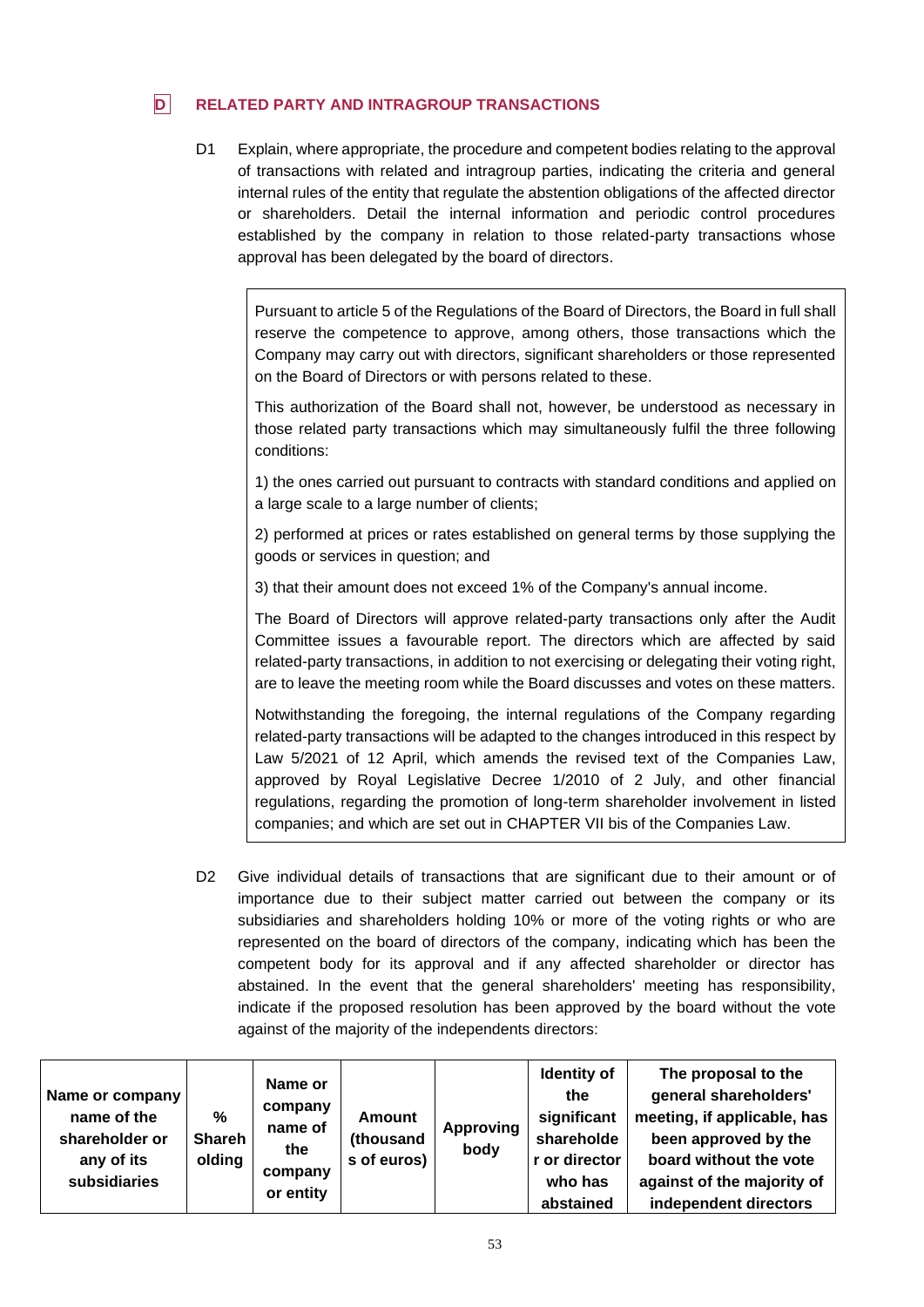|         | within its<br>group |  |  |
|---------|---------------------|--|--|
|         |                     |  |  |
| No data |                     |  |  |

| Name or company<br>name of the<br>shareholder or<br>any of its<br>subsidiaries | Nature of<br>the<br>relationship | Type of transaction and<br>other relevant information<br>for its evaluation |
|--------------------------------------------------------------------------------|----------------------------------|-----------------------------------------------------------------------------|
| No data                                                                        |                                  |                                                                             |

D3 Give individual details of the transactions that are significant due to their amount or relevant due to their subject matter carried out by the company or its subsidiaries with the administrators or managers of the company, including those transactions carried out with entities that the administrator or manager controls or controls jointly, indicating the competent body for its approval and if any affected shareholder or director has abstained. In the event that the general shareholders' meeting has responsibility, indicate if the proposed resolution has been approved by the board without the vote against of the majority of the independents directors:

| Name or<br>company<br>name of the<br>administrator<br>s or<br>managers or<br>their<br>controlled or<br>jointly<br>controlled<br>entities | Name or<br>company<br>name of the<br>company or<br>entity within<br>its group | Relationship | Nature of the<br>transaction<br>and other<br>information<br>necessary<br>for its<br>evaluation | <b>Amount</b><br>(thousands<br>of euros) | <b>Approving</b><br>body | Identity of<br>the<br>sharehold<br>er or<br>director<br>who has<br>abstained | <b>The</b><br>proposal<br>to the<br>general<br>sharehold<br>ers'<br>meeting, if<br>applicable<br>, has been<br>approved<br>by the<br>board<br>without<br>the vote<br>against of<br>the<br>majority<br><b>of</b><br>independe<br>nts<br>directors |
|------------------------------------------------------------------------------------------------------------------------------------------|-------------------------------------------------------------------------------|--------------|------------------------------------------------------------------------------------------------|------------------------------------------|--------------------------|------------------------------------------------------------------------------|--------------------------------------------------------------------------------------------------------------------------------------------------------------------------------------------------------------------------------------------------|
| No data                                                                                                                                  |                                                                               |              |                                                                                                |                                          |                          |                                                                              |                                                                                                                                                                                                                                                  |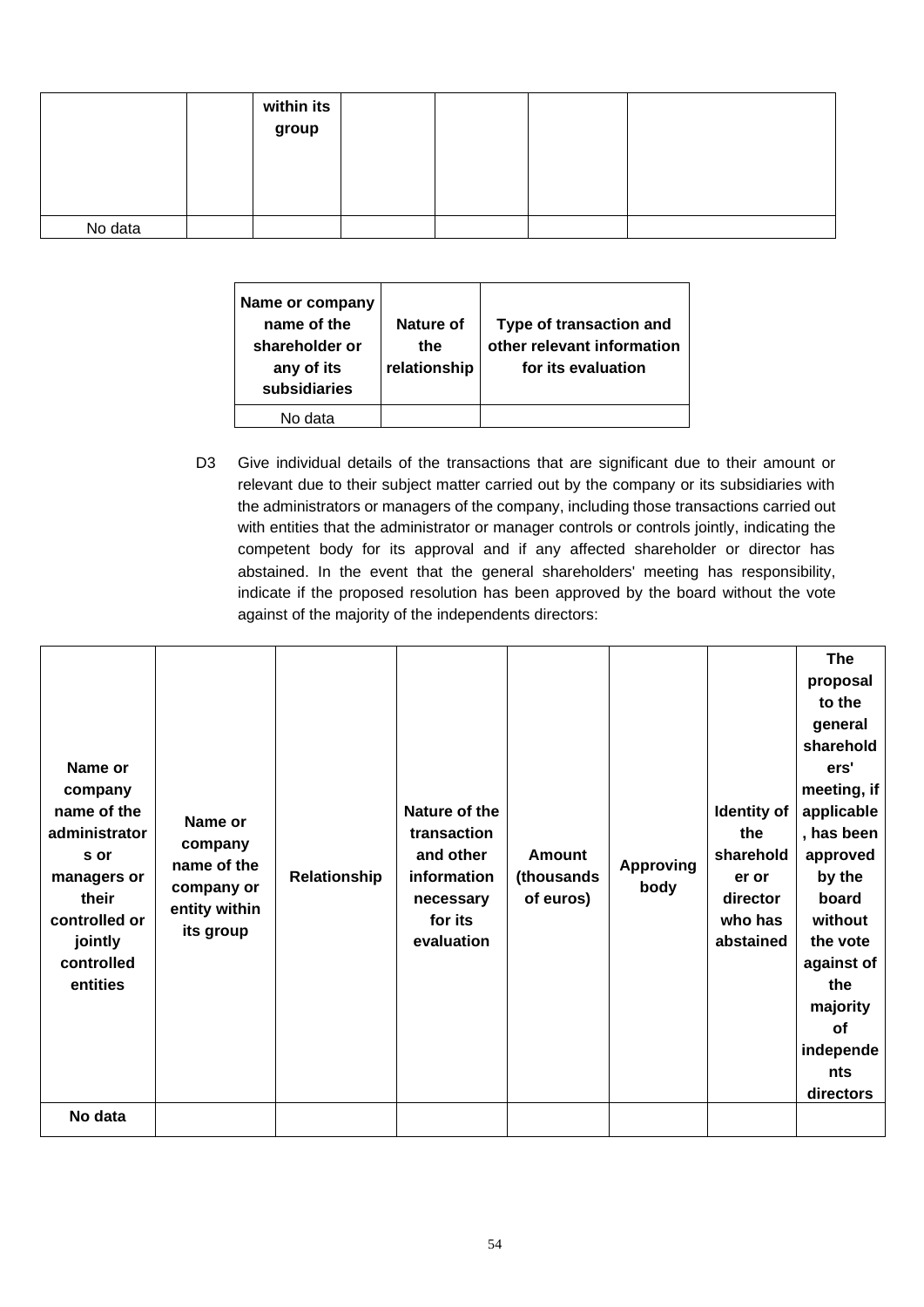D.4 Report individually on intra-group transactions that are significant due to their amount or relevant due to their subject matter that have been undertaken by the company with its parent company or with other entities belonging to the parent's group, including subsidiaries of the listed company, except where no other related party of the listed company has interests in these subsidiaries or that they are fully owned, directly or indirectly, by the listed company.

In any case, report any intragroup transaction conducted with entities established in countries or territories considered as tax havens:

| Company name of the<br>entity within the group   | Brief description of the transaction<br>and other information necessary for<br>its evaluation                                                 | Amount<br>(thousands<br>of euros) |
|--------------------------------------------------|-----------------------------------------------------------------------------------------------------------------------------------------------|-----------------------------------|
| Fundación Privada Víctor<br>Grifols Lucas        | Management or collaboration<br>agreements                                                                                                     | 400                               |
| Probitas Fundación Privada                       | Management or collaboration<br>agreements                                                                                                     | 3,563                             |
| <b>Access Biologicals LLC</b>                    | Sales                                                                                                                                         | 11,517                            |
| <b>Access Biologicals LLC</b>                    | Acquisitions                                                                                                                                  | 613                               |
| <b>Access Biologicals LLC</b>                    | Operating costs                                                                                                                               | 2,788                             |
| <b>Access Biologicals LLC</b>                    | <b>Dividends</b>                                                                                                                              | 5,745                             |
| Shanghai RAAS Blood<br>Products Co. Ltd          | Dividends. The amount is the net result<br>of the collected and paid dividends to<br>said company. In this regard, the<br>amount is negative. | 3,108                             |
| Shanghai RAAS Blood<br>Products Co. Ltd          | Financial income                                                                                                                              | $\overline{2}$                    |
| Shanghai RAAS Blood<br>Products Co. Ltd          | Sales                                                                                                                                         | 203,264                           |
| Grifols Egypt for Plasma<br>Derivatives (S.A.E.) | Sales                                                                                                                                         | 6,027                             |
| Mecwins, S.A.                                    | Operating costs                                                                                                                               | 79                                |

D5 Give individual details of the operations that are significant due to their amount or relevant due to their subject matter carried out by the company or its subsidiaries with other related parties pursuant to the international accounting standards adopted by the EU, which have not been reported in previous sections.

| Company name of the<br>related party | <b>Brief description of the</b><br>transaction and other<br>information necessary<br>for its evaluation                                                                            | Amount<br>(thousands of euros) |
|--------------------------------------|------------------------------------------------------------------------------------------------------------------------------------------------------------------------------------|--------------------------------|
| <b>SCRANTON</b><br>ENTERPRISES, B.V. | These are payments for<br>right-of-use assets<br>between Centurión Real<br>Estate S.A.U. and Grifols,<br>S.A., where Scranton<br>Enterprises B.V. (a<br>significant shareholder of | 5,332                          |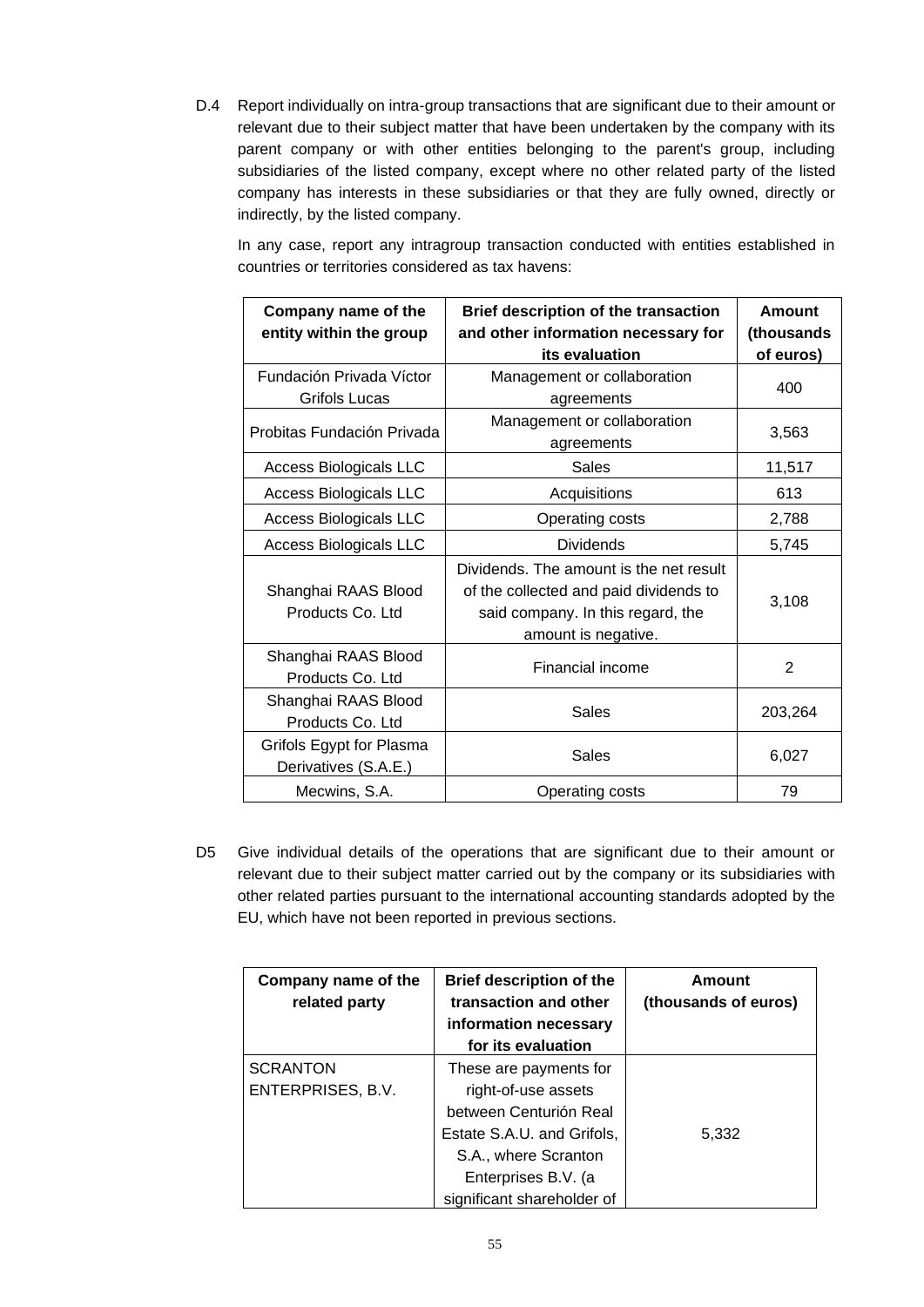|                                      | Grifols, S.A.) is the sole<br>shareholder of Centurión<br>Real Estate S.A.U. |       |
|--------------------------------------|------------------------------------------------------------------------------|-------|
| <b>SCRANTON</b><br>ENTERPRISES, B.V. | This consists of sales<br>revenue from the                                   |       |
|                                      | execution of a delegated<br>construction contract                            |       |
|                                      | between Grifols, S.A. and<br>Centurión Real Estate                           | 7,326 |
|                                      | S.A.U., where Scranton<br>Enterprises B.V. (a                                |       |
|                                      | significant shareholder of<br>Grifols, S.A.) is the sole                     |       |
|                                      | shareholder of Centurión<br>Real Estate S.A.U.                               |       |

D6 Give details of the mechanisms in place to detect, determine and resolve potential conflicts of interest between the company and/or its group and its directors, senior management, significant shareholders or other associated parties.

> One of the general obligations of any director laid down in article 28.2 of the Regulations of the Board is to clearly express their opposition, in particular independent directors and other directors who are not affected by a potential conflict of interest, when this involves decisions that might harm the shareholders not represented on the Board.

> Furthermore, article 30.2 of the Regulations of the Board establishes that a director must consult the Appointments and Remuneration Committee before accepting any management position in another company or entity that might represent a conflict of interests or affect their dedication. Likewise, article 31 establishes the following: (i) the director must refrain from attending and getting involved in discussions which affect matters in which he or she is personally, directly or indirectly, an interested party; and (ii) the director shall not be able to carry out, directly or indirectly, any professional or commercial transactions with the Company unless the situation of conflict of interests is informed of in advance, and the Board approves the transaction, after receiving a report from the Appointments and Remuneration Committee.

> Finally, the Internal Code of Conduct in matters relating to the securities market, sets out that the members of the Board of Directors and the managers of Grifols must notify the Financial Management Team and the Secretary of the Board of Directors of Grifols of any possible conflicts of interests they may be subject to due to their family relationships, personal assets or for any other reason, and they will abstain from intervening or influencing in decision-making that may affect people or institutions with which conflicts exists, and from accessing confidential information affecting said conflict.

D.7 Indicate whether the company is controlled by another entity in the meaning of Article 42 of the Commercial Code, whether listed or not, and whether it has, directly or through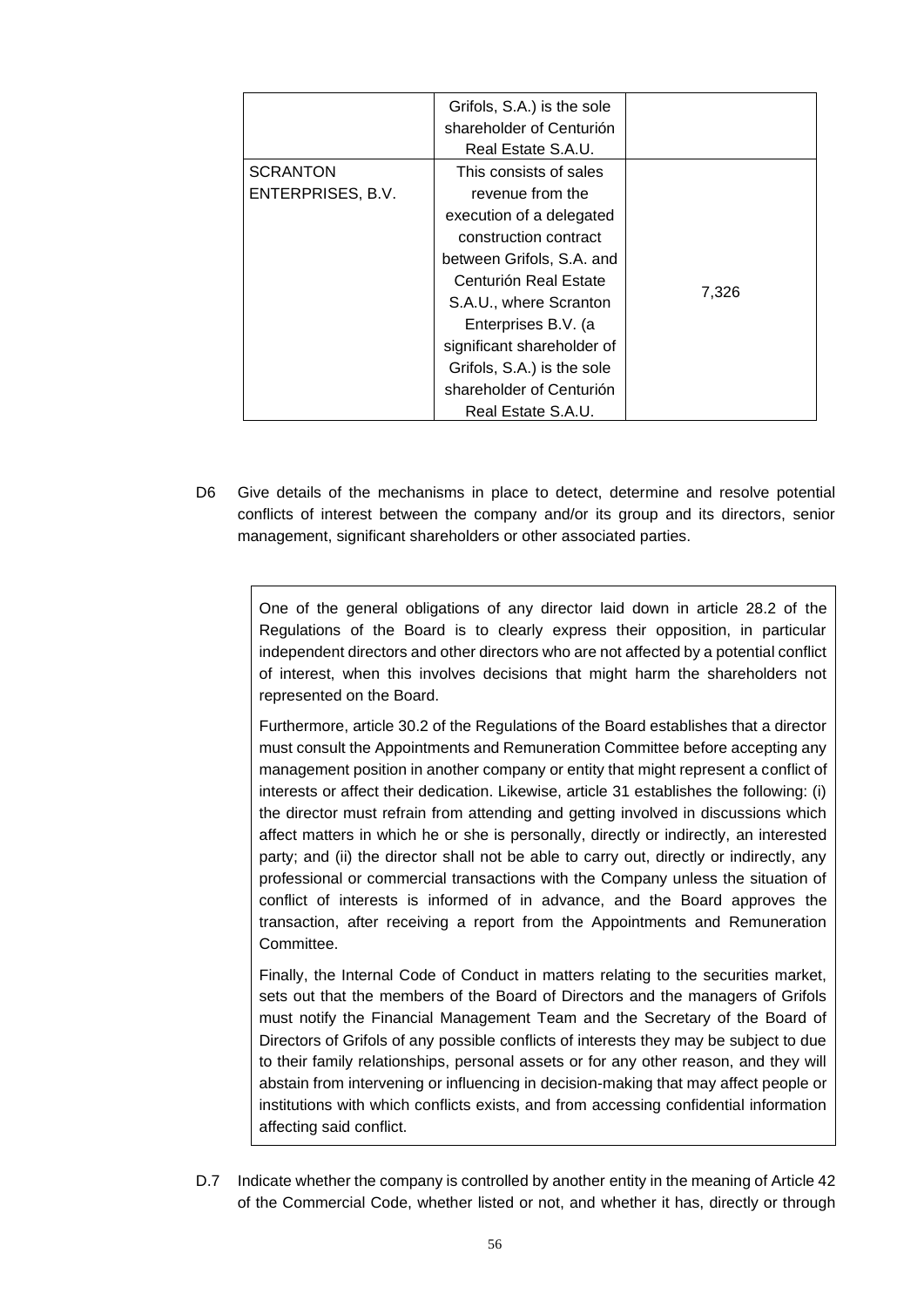any of its subsidiaries, business relationships with said entity or any of its subsidiaries (other than the listed company) or carries out activities related to those of any of them**.**

**Yes No X**

# **E RISK MANAGEMENT AND CONTROL SYSTEMS**

E1 Explain the scope of the company's financial and non-financial risk management and control system, including tax risk.

The Company's risk management system considers all kinds of risks, including those related to tax matters, and is applicable to the Company and the companies of its Group.

Regarding the affiliated companies over which the Company holds no control, the Company promotes principles, guidelines and risk limits coherent with those established in the control and management of risk policy and keeps the appropriate information channels to guarantee the adequate knowledge of the risks.

E2 Identify the bodies within the company responsible for preparing and executing the financial and non-financial risk management and control system, including tax risk.

The Board of Directors has the competence of approving the Risk Control and Management Policy, which sets forth the main principles and overall framework for action for the identification, evaluation, control and management of risks, of all nature, which the Company and the companies of its Group face.

The Audit Committee of the Company supervises the efficiency of the Company's internal control, internal audit and management of risk systems, including those related to tax matters, and periodically reviews the internal control and management of risk systems, so that any principal risks are identified, dealt with and adequately recognized.

The Audit Committee is assisted by the Internal Audit Department in these functions. Specifically, the activities inherent to Internal Audit in relation to the management of the risk system of the Company are:

- to provide a guarantee in relation to management of risk processes and the correct evaluation of the same, and

- to evaluate management of risk processes, including the overseeing of controls and procedures.

The Corporate Risk Committee, overviews senior management's duty to evaluate, deal with and control any risks, as well as to implement management of risk policies in Grifols, through the Company's procedures on risk management.

Additionally, the Sustainability Committee, by delegation of the Board of Directors, is responsible for following up and complying with the Sustainability Policy, as well as of any associated risks. Also, the Sustainability Committee will overview nonfinancial risks, including ethical and business conduct aspects.

E3 Indicate the main financial and non-financial risks, including tax risks, as well as those deriving from corruption (with the scope of these risks as set out in Royal Decree Law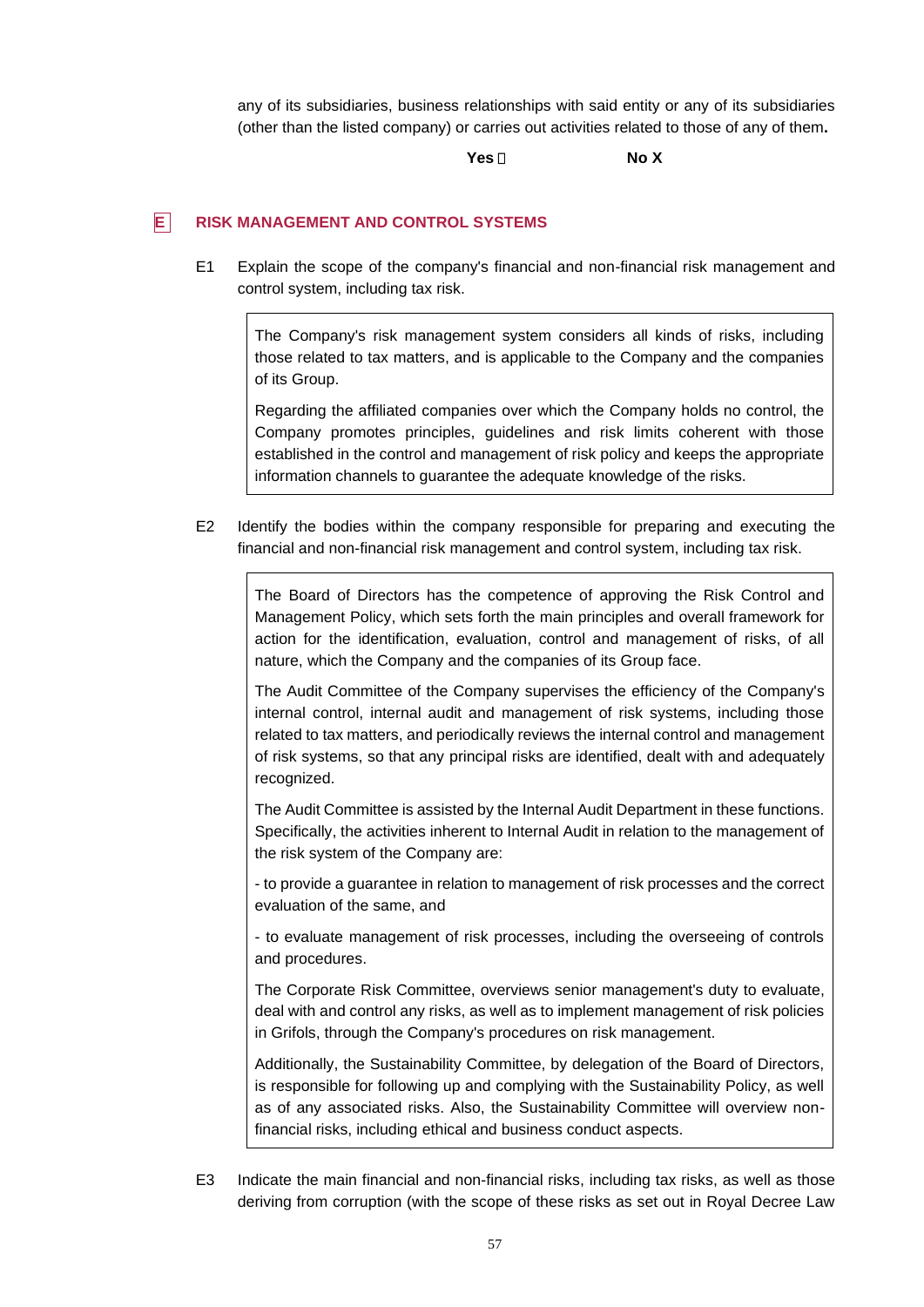18/2017), to the extent that these are significant and may affect the achievement of business objectives.

Grifols risks are grouped into the following categories:

- Strategic risks: risks that can impact the Company's business strategy and strategic objectives; including market risks and uncertainties, such as socio-political, and reputational risks.

- Financial risks: risks that can impact cash flows if not effectively managed, leading to a loss in revenue, shareholder value or the overall stability of the organization. Financial risks also include contingent liabilities and other off-balance sheet risks.

- Operational risks: risks related to direct or indirect economic losses resulting from inadequate internal procedures, technical failures, human error, or certain external events. Operational risks also include information technologies.

- Cybersecurity risks: risk of breaches of or attacks on information systems by malicious insiders and outsiders.

- Environmental, Social and Governance risks (ESG): environmental, social, and governance related risks that may impact the organization, including climate change, human capital and breaches of laws, regulations, internal standards, ethical value and contracts. Governance risks also include fraud and corruption related risks.

- Legal and Regulatory risks: risks arising from new or modified legislation, regulation and its interpretation.

E.4 Indicate whether the entity has risk tolerance levels, including for tax risk.

The Company's business model is based on a solid corporate governance with values such as integrity, ethics, security, quality and innovation. Grifols determines the tolerance thresholds regarding low risks, particularly in relation to the quality and security of products, the wellbeing and health of its employees, and its compliance with regulations, including fiscal, and prevention of unlawful behaviours.

The Board of Directors, through its Audit Committee and its Corporate Risk Committee, controls that the management of risks implemented by the Company's management is aligned with acceptable risk levels and is in line with Grifols' objectives.

E5 Indicate which risks, including tax risks, have materialised during the year.

During the financial year, some inherent risks to the Company's activities have been materialised and the established control systems worked correctly, enabling these risks to be properly managed.

In addition, to manage the effects cause by COVID-19, the Company extended the action plan implemented in 2020, based in three main points:

- Ensure the health and safety of all its employees, as well as financial support to all of its more than 24,000 collaborators.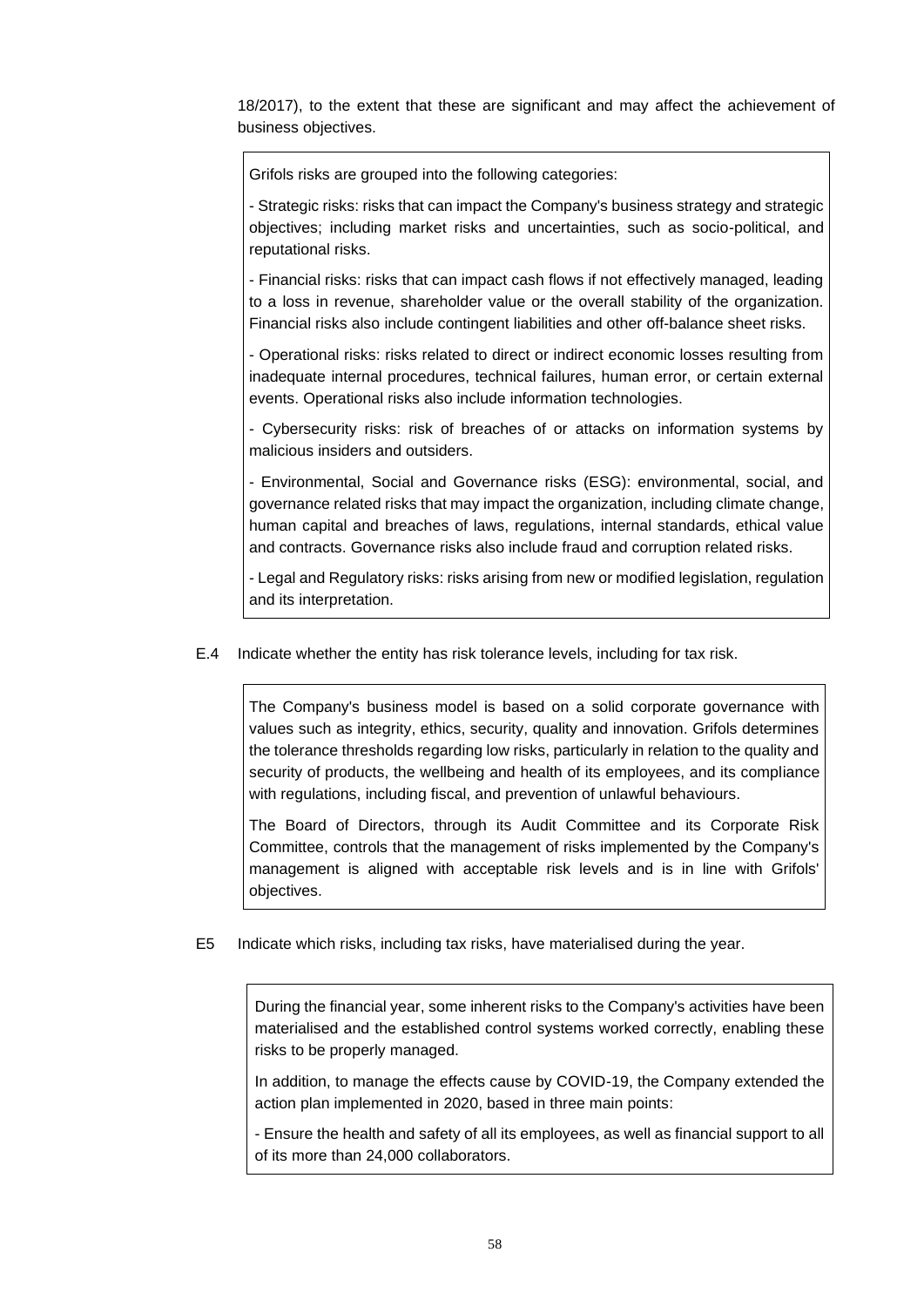- Ensure the safety and supply of our critical medicines, health products, medical equipment, diagnostic and services to guarantee supply to our providers in the health sector.

- Support society with our skills and knowledge of the health sector.

E.6 Explain the response and oversight plans for the company's main risks, including tax risks, as well as the procedures followed by the company in order to ensure that the Board of Directors responds to any new challenges that arise

The main contingency plan for each category of risk are the following:

- Strategic risks: Grifols has a Strategy Management Board that, with the support of the Strategy Office, identifies the changes that could affect compliance with the strategic objectives of the Company and, where appropriate, suggests the actions that would allow it to adapt to any change.

- Financial Risks: (a) Market risks: The Group reduces market risks by the administration and control of the exposure to changes in market prices. The Group has significant investments in its businesses abroad, whose net assets are subject to foreign exchange risks, in particular with the US Dollar. This risk is mainly managed by having borrowed resources in said foreign currencies. The Group has hedged it risk exposure to a variable rating connected to the issue of a USD705 million bond, through a currency swap of USD500 million, and has allocated the portion of the non-hedged bond as a natural hedge of the net investments of its foreign businesses in USD. The external resources issued at variable rates expose the Group to interest rate risks as regards cash flows. The resources issued at fixed rates expose the Group to interest rate risks at the fair value. The management of interest rates risks aims to achieve a balance in the structure of the debt, maintaining part of the fixed-rate debt securities and cover part of the variable debt rate through hedges. The risk of the price and supply of raw materials is minimized by the vertical integration of the hemoderivatives business. (b) Credit risk: The Group does not predict any significant insolvency risk. (c) Liquidity risk: The cautious management of the liquidity risk based on the availability of cash and financing facilities by means of a sufficient amount of committed and unused long-term credit facilities, which enables the Group to carry out its business plan and operations with stable and ensured financing sources.

- Environmental, Social, Corporate Governance and Operational risks: The Sustainability Policy sets out the main principles and commitments on environmental and social matters using the business model as base. Environmental management is based on the principles of its policies on environment, energy and the environmental programme. The Environmental Management system, certified in accordance to international regulation ISO 14,001, ensures the identification and compliance with the applicable environmental legislation, the knowledge of the environmental aspects of its procedures and products, as well as the implementation of any necessary prevention measures. The Environmental Committee regularly analyses the environmental management and the adoption of improvement goals. The Executive Committee regularly overviews Grifols' performance regarding each environmental programme. The Chief Industrial Officer is a member of the Executive Committee and of the Environmental Committee, and is responsible for approving the environmental programme, and the financial and human resources allocated. Grifols' occupational Health and Safety policy ensures that the activities developed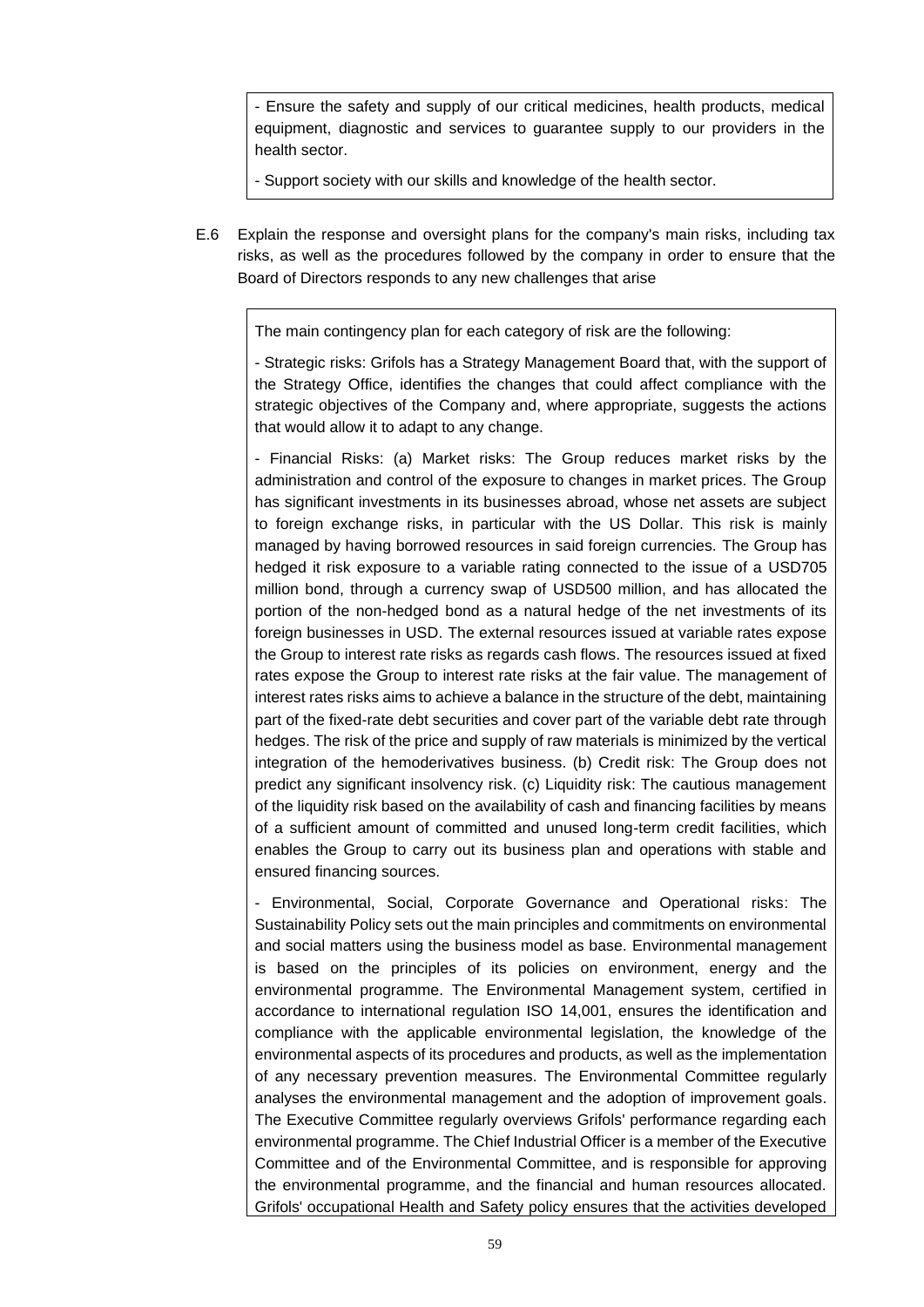by the Group companies and by the collaborating companies are carried out in compliance with each country's applicable local legislation, and fulfilled applying its own safety regulations. This policy is developed using Health and Safety Management Systems that each company of the Group manages and implements based on the objectives that the Health and Safety department provides each year at a corporate level. The control of the corporate health and safety programme is carried out in three levels: (i) monthly follow-up of key performance indicators; (ii) assessment visits to all companies and follow up of prevention plans and (iii) corporate audit processes. The Company's quality system covers all the production process, from when the raw material is obtained until the release of the finished product for marketing in order to minimize the risk of releasing onto the market a product that could have its quality, effectiveness or safety impaired. The Company also has a system of control of claims and pharmacovigilance, for early detection of any possible quality, efficiency or safety problems and the adoption of the corrective measures. The systems for monitoring product traceability enable fast and effective withdrawal of any batch of product from the market at any time. The product responsibilities and possible incidents on the premises are furthermore covered by means of management of risk policies and overall insurance schemes. The Global Compliance Review Committee, with the support of the Global Compliance Department, supervises the global anticorruption programme promoting a culture based on ethics. The Data Protection Office supervises and ensures compliance with the data protection regulations within the organisation.

Operational risks: As regards the continuity of the business in the event of unexpected situations, which may interrupt the work at any critical factory, Grifols has alternative premises, which would allow ongoing operations at an acceptable level during the contingency. As for information technology services all critical procedures are backed up. On the other hand, all the services are replicated or included in a crisis recovery plan enabling service to be given to the entire Group in contingencies.

- Cybersecurity risks: Grifols has policies and procedures that define the duties and actions necessary to plan, manage, detect, respond and recover when cybersecurity incidents occur. Also, a series of work instructions have been prepared concerning the most significant threats (such as, ransomware, phishing, malware, etc.).

- Legal and Regulatory risks: The Group has the necessary departments and the support of specialized external advisors to ensure awareness of any regulatory changes and compliance with any applicable laws or regulations, including tax ones. Also, the Criminal Management risk system sets out measures that are ideal to prevent or significantly reduce crime.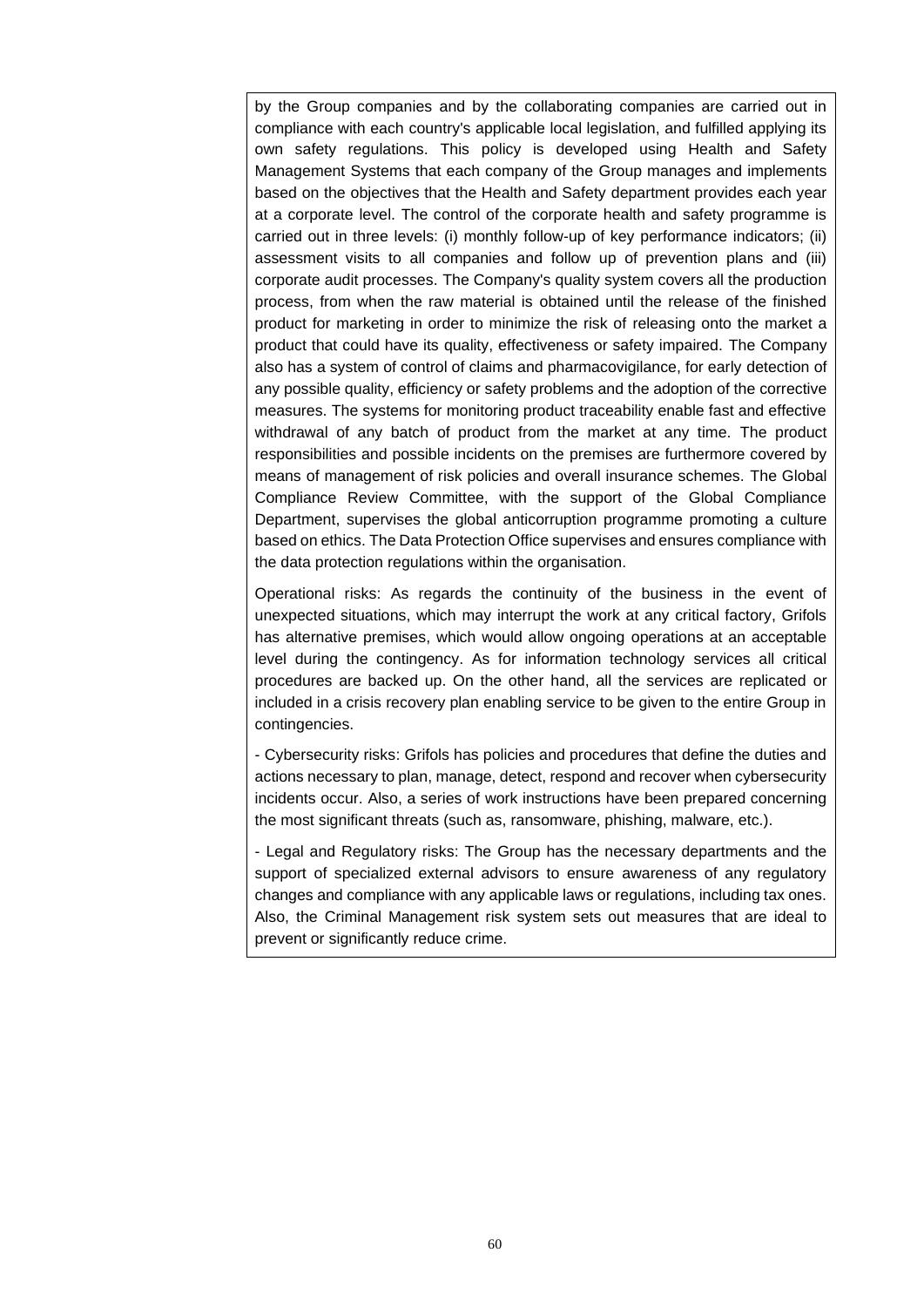# **F INTERNAL RISK MANAGEMENT AND CONTROL SYSTEMS RELATING TO THE PROCESS OF PUBLISHING FINANCIAL INFORMATION (ICFR)**

Describe the mechanisms forming your company's Internal Control over Financial Reporting (ICFR) system.

## F.1 **The entity's control environment**

Report on at least the following, describing their principal features:

F.1.1. The bodies and/or departments that are responsible for: (i) the existence and maintenance of an adequate and effective ICFR system; (ii) its implementation; and (iii) its supervision.

Board of Directors:

The Board of Directors of the Company is ultimately responsible for the existence, maintenance and overseeing of an appropriate and effective SCIIF. In accordance with its Regulations, the Board of Directors has delegated this responsibility to the Audit Committee.

Audit Committee:

Article 14, section 5 (c) of the Regulations of the Board of Directors of the Company establishes the basic responsibilities of the Audit Committee with regard to internal reporting and control systems, which include, among others, the following:

- Supervise and evaluate the preparation and presentation, and integrity of the mandatory financial and non-financial information related to the Company and the Group, verifying compliance with the regulation requirements, the adequate defining of consolidation boundaries and the correct application of accounting criteria and submit recommendations or proposals to the Board of Directors to protect the integrity of this information;

- Supervise and evaluate the efficiency of the Company's internal control, internal audit and risk control and management systems, financial and nonfinancial, concerning the Company and the Group, including any operative, technological, legal, social, environmental, political, reputational or corruption related risks, periodically reviewing the internal control and risk management systems, so that any principal risks are identified, dealt with and adequately recognized, as well as discussing, with the auditor, any major flaws in the control system identified during the audit process without jeopardizing its independence. To such effects, the Committee may, if applicable, submit recommendations or proposals to the Board of Directors and the corresponding period of time for their fulfilment;

- Monitor the independence and efficiency of internal auditing; propose the selection, appointment and dismissal of the Director of the Internal Audit Department; approve or propose to the Board of Directors the approval of the Internal Audit Department's work orientation and annual work plan, making sure that their activity mainly focuses on the relevant risks (including reputational risks); propose the budget for this Department; receive periodic information on its activities (including the annual activities reports prepared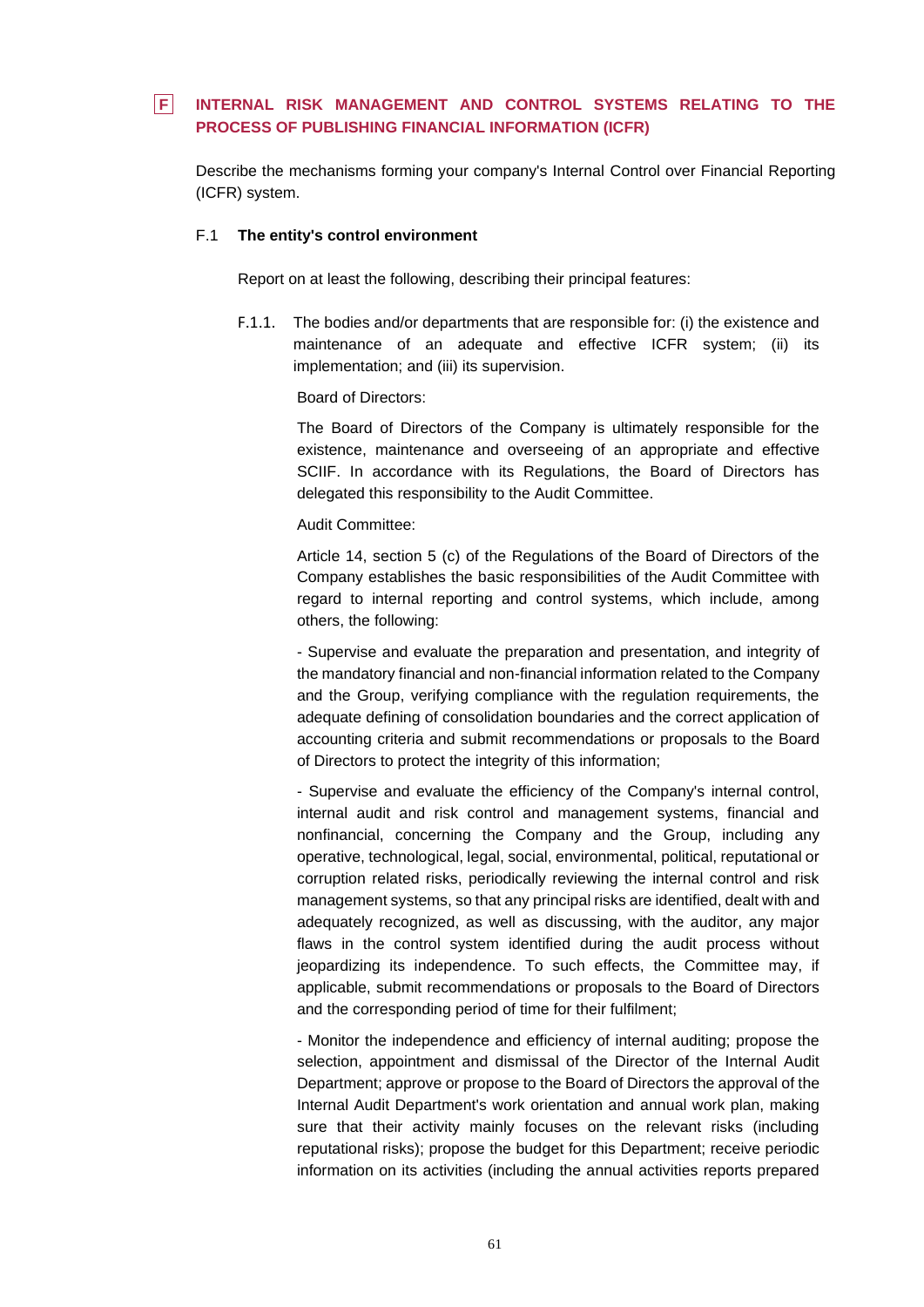by the Director of the Department); and verify that the top management takes into account the conclusions and recommendations of their reports;

- Establish and supervise a mechanism that allows employees and other persons related to the Company, such as directors, shareholders, suppliers, contractors or subcontractors, to report irregularities of potential significance, including financial and accounting irregularities, or those of any other nature, related to the Company, that they notice within the Company or its Group.

This mechanism must guarantee confidentiality and enable communications to be made anonymously, respecting the rights of both the complainant and the accused party; and

- In general, ensure that the internal control policies and systems established are applied effectively in practice.

The members of the Audit Committee are appointed taking into consideration their knowledge, skills and experience in accounting, auditing and management of risk matters.

The Audit Committee has an internal audit function which, under its supervision, reviews the reliability, integrity and consistency of financialaccounting information, evaluating its risks and the controls implemented to mitigate them, and informs regularly on work performed and measures proposed for the correction of the same.

Finance / Accounting Policies and Internal Control:

The Finance Department has an Accounting Policies & Internal Control function with responsibility for developing and implementing policies, procedures and controls on financial information and overseeing their fulfilment. This function communicates approval of internal control policies and procedures for financial information to the companies of the Group and maintains the documentation related to financial information procedures and controls up-to-date.

The internal financial information control system of Grifols is evaluated internally, every year, by independent staff.

- F.1.2. Indicate whether the following exist, especially in relation to the drawing up of financial information:
	- Departments and/or mechanisms in charge of: (i) the design and review of the organisational structure; (ii) clear definition of lines of responsibility and authority with an appropriate distribution of tasks and functions; and (iii) ensuring that adequate procedures exist for their proper dissemination throughout the entity.

The design and review of the organizational structure and the definition of the lines of responsibility and authority are carried out by the Board of Directors via the CEOs.

The distribution of tasks and functions is carried out in order to guarantee the efficacy and efficiency of the operations, ensuring an appropriate segregation of functions.

The detailed organizational chart of the functions of the Group is available to all of the employees of the Group in the Intranet of the Company.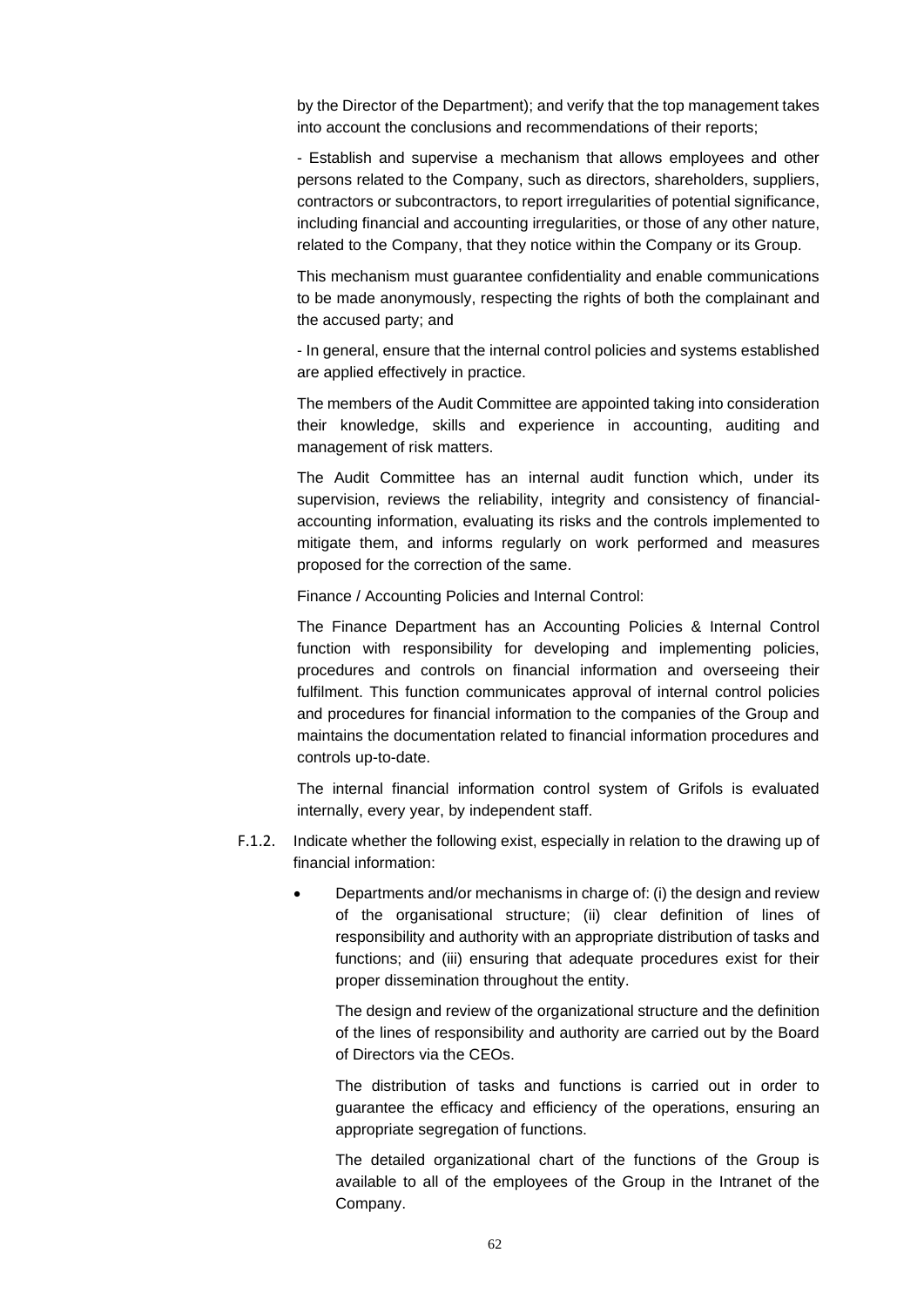• Code of conduct, the body approving this, degree of dissemination and instruction, principles and values covered (stating whether there is specific mention of record keeping and preparation of financial information), body charged with analysing breaches and proposing corrective actions and sanctions.

Code of Conduct:

The Code of Conduct of the Group establishes the rules of conduct, applicable to all employees and members of the Board of Directors and other administrative bodies of all the companies of the Group, both in relation to their own colleagues and as regards to third parties.

Section 10 of the Code of Conduct is dedicated to the "Reliability of financial information and dissemination". In this respect, it establishes that:

- Financial statements, books, records and accounts of Grifols must reflect the operations reliably and in accordance with legal requirements and accounting principles. The dissemination of dishonest information, whether internally or externally, is absolutely forbidden.

- The Chief Executive Officers and the Finance Department's executives, the chief financial officer included, as well as the accounting officers, controllers and the person(s) performing similar functions are responsible for the complete, true, fair, accurate and understandable disclosure of any reports that Grifols must regularly submit to the CNMV (National Securities Market Commission) and the SEC (the United States Securities and Exchange Commission) and any other securities market regulators from time to time.

- In its relationship with the markets, Grifols' policy is one of transparency. The public financial statements, the information for regulatory bodies, and, in general, the information published in any mean must be exact and complete in all aspects.

-The market will be promptly informed of any circumstance that may affect the price of quoted shares.

The Code of Conduct is published as internal regulations in the Group's Intranet, available to all employees, and on the Company's website (www.grifols.com).

In its section 14, the Code of Conduct establishes that "Non-fulfilment of the Code of Conduct by any employee or manager of Grifols shall be considered a serious breach of his or her obligations with Grifols and it may even lead to his or her dismissal".

Ethical Code for Executives:

The Board of Directors approved the Ethical Code for Executives in 1998 and amended it in 2008 and 2021.

This Code must be considered as a general framework of the basic principles that govern the actions of employees and other people working for the group, inspired by the ethical values by which the Company has always been governed, the main priority of which is the utmost safety and efficacy of its products.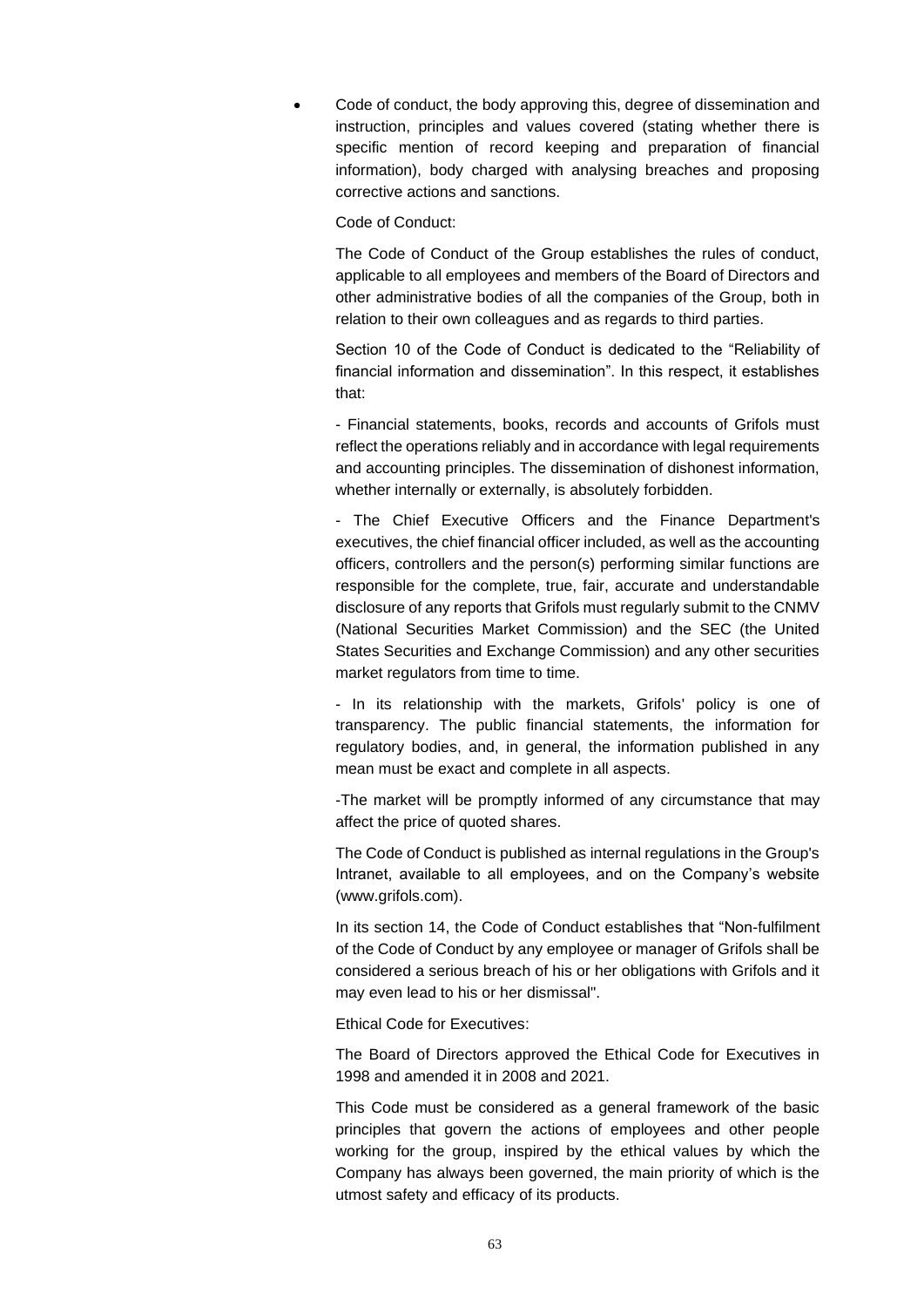The executives of all of the companies of the Group must read and accept the content of the Ethical Code every year.

Non-fulfilment of any of the ethical principles of the Company is a cause for dismissal.

Any possible non-fulfilment, either of the Code of Conduct or of the Ethical Code, must be notified to the Audit Committee for analysis and, where applicable, correction and/or penalties in relation thereto.

The Board of Directors, in its meeting held on 28 October 2016, resolved to approve the Internal Code of Conduct on Matters Related to the Securities Market, in order to comply with market abuse regulations, specifically European Regulation 596/2014. This Internal Code of Conduct on Matters Related to the Securities Market is available on the Company's website.

• Whistleblower channel allowing notifications to the audit committee of irregularities of a financial and accounting nature, in addition to potential breaches of the code of conduct and unlawful activities undertaken in the organisation, indicating whether this channel is confidential and whether anonymous notifications can be made, protecting the rights of the whistleblower and the person reported.

The Company has a reporting channel which allows for concerns of an ethical nature to be submitted, and for the reporting of any behaviour contrary to the Code of Conduct, to the policies or procedures of the Company or to law, in a confidential and anonymous manner. It is currently available in 26 countries and in twelve languages as well as in English and Spanish. For the rest of the countries in which the Company is present, an internal communications channel exists for the reporting of any behaviour contrary to the Code of Conduct.

The reporting channel is managed by an external provider which classifies them according to their nature. The Internal Audit Management informs the Audit Committee, regularly, in relation to all issues reported and the results of the investigations and the measures adopted.

• Training and periodic refresher programmes for personnel involved in the preparation and revision of financial information, as well as in the assessment of the ICFR system, covering at least accounting standards, auditing, internal control and risk management.

It is a responsibility of the Finance Management and of the Corporate Accounting and Reporting function, dependent on the former, to ensure that all personnel involved in the preparation of the financial statements of the Group have the appropriate training and receive annual updates on International Financial Information Standards and in principles of internal control of financial information. The mentioned personnel regularly attend refresher seminars in the mentioned subject areas, presented by an external provider, and it regularly receives various publications, to which the Company subscribes, which offer up-to-date information on the evolution of the business and regulatory environment of the activities performed by the Group and on International Financial Information Standards and internal control.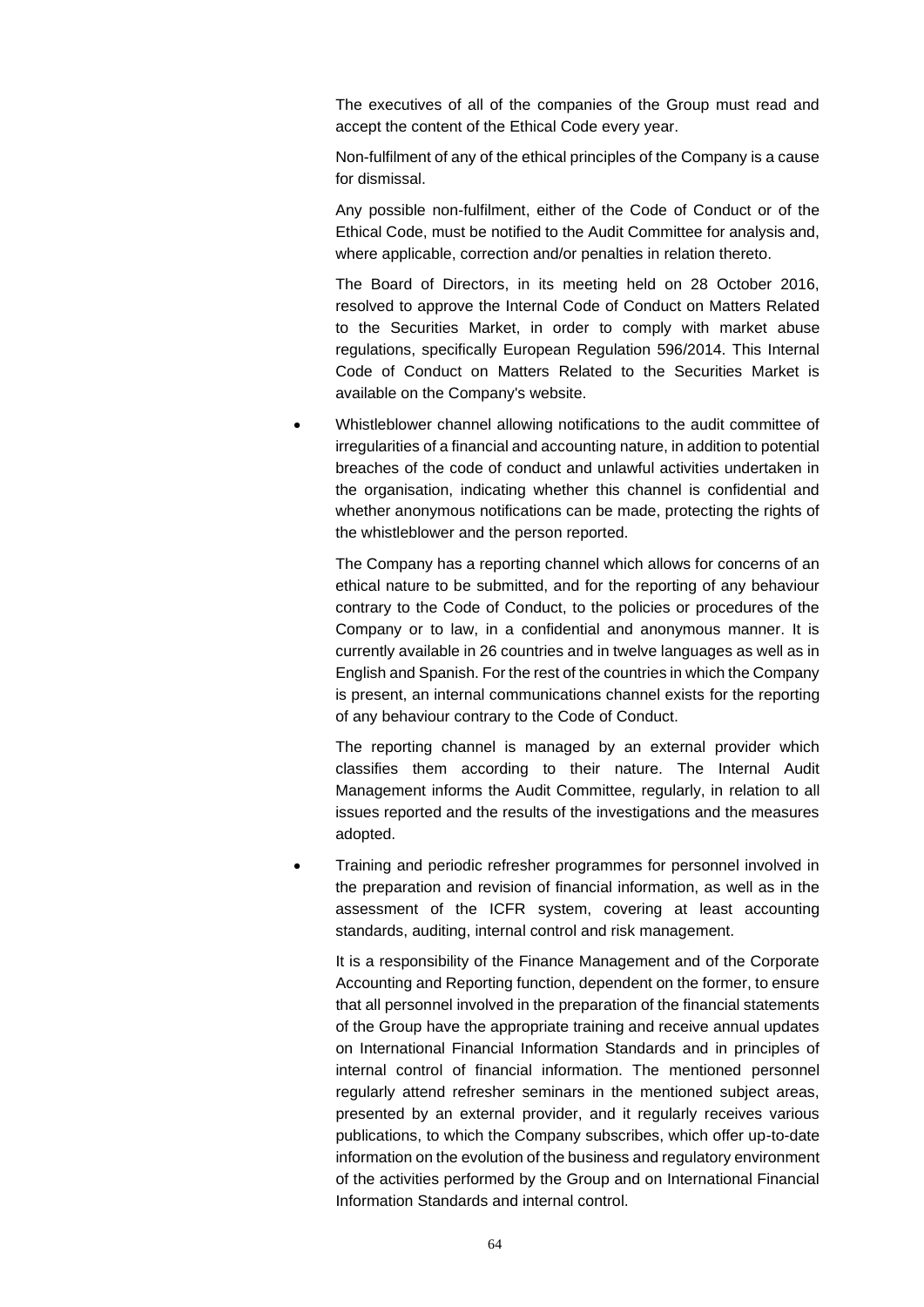## F.2 **Assessment of risks in financial reporting**

Report on at least the following:

- F.2.1. The main characteristics of the risk identification process, including risks of error and fraud, as regards:
	- Whether the process exists and is documented.

The Company is subject to compliance with the United States Act "Sarbanes-Oxley".

The risk identification process in the financial information is documented in the methodological guide for compliance with the United States Act "Sarbanes-Oxley" (Grifols – SOX Methodology). The document explains in detail, among other information, the approach applied in relation to the following aspects:

- Identification of risks and definition of the scope;
- Management controls (also known as Entity Level Controls);
- General controls of the information systems;
- Documentation of processes;
- Strategy of controls testing.
- Whether the process covers all the objectives of financial reporting, (existence and occurrence; completeness; valuation; presentation; disclosure and comparability; and rights and obligations), whether it is updated and if so how often.

Financial information risks materialize in five categories: integrity, existence and occurrence, valuation, presentation and breakdown and rights and obligations. The aim of the first three is to ensure that the accounts contain entries relating to real transactions, accurately booked. The last two are aimed at the rights and obligations being presented and described correctly in the financial statements.

In 2021, Internal Control identified the financial information risks with data from the financial year closed at 31 March 2021 and updated the analysis during the financial year, the last being with data referring to 31 December 2021.

The existence of a process for identifying the scope of consolidation, taking into account, among other factors, the possible existence of complex corporate structures or special purpose vehicles.

The Company keeps a company shareholding book which contains the totality of the participations in the Group, both direct and indirect, as well as any entities in which the Group may have the capacity to exercise control irrespective of the legal form by means of which such control may be exercised, including, therefore, where appropriate, both instrumental companies and those of special purposes.

The scope of consolidation of the Company is determined monthly by the Corporate Accounting and Reporting / Consolidation and Reporting management, under the Finance Department, depending on the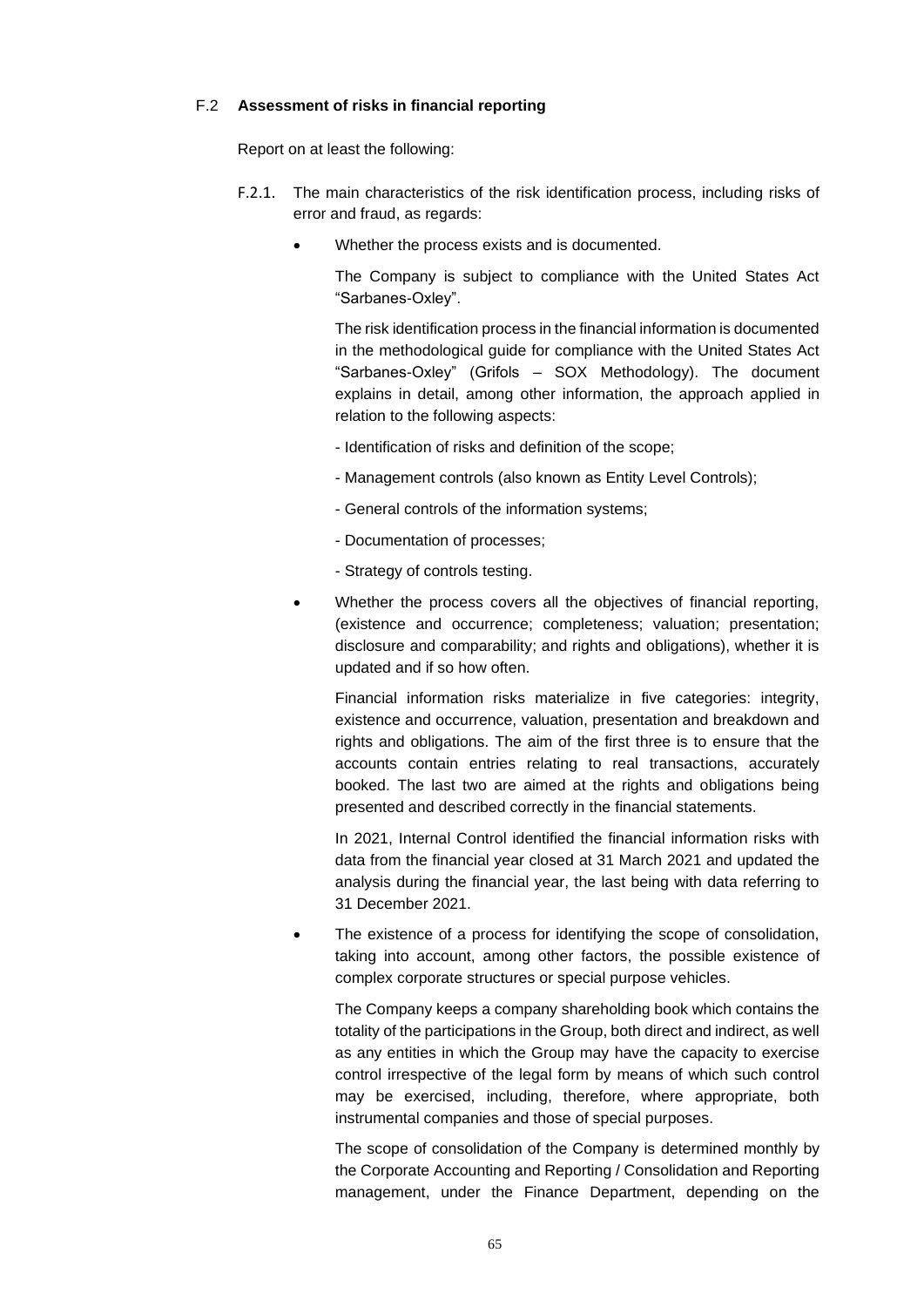corporate record information and in accordance with International Accounting Standards and other local accounting regulations.

Overseeing the appropriate delimitation of the scope of consolidation is a responsibility of the Audit Committee.

Whether the process takes into account the effects of other types of risk (operational, technological, financial, legal, tax, reputational, environmental, etc.) to the extent that they affect the financial statements.

The risk identification process of the Company is based on the evaluation of risks in the accounting entries of the financial statements.

An accounting entry is considered significant whenever a reasonable possibility of containing an error that, individually or jointly with others, may have a material effect on the financial statements.

In order to determine whether an entry is significant, the Company considers both quantitative factors (the size and composition of the entry and the volume of the transactions recorded) and qualitative ones (uniformity and centralization of transactions, complexity and inherent risk).

Operational, cybersecurity, financial, legal and regulatory, environmental risks, etc., to the extent which they may affect the financial statements, are considered in the qualitative evaluation.

The governing body within the company that supervises the process.

The supervision of the financial information risk identification process is carried out by the Audit Committee as part of its functions in relation to the information and internal control systems, detailed in section F 1.1. of this report.

# F.3 **Control activities**

Report on whether the company has at least the following, describing their main characteristics:

F.3.1. Review and authorisation procedures for financial information and a description of the ICFR, to be disclosed to the securities markets, indicating those responsible, as well as documentation describing the flow of activity and controls (including those relating to the risk of fraud) of the various types of transactions which may materially affect the financial statements, including accounting closing procedures and the specific review of significant judgements, estimates, valuations and projections.

The Company provides financial information to the securities market on a quarterly basis. The information is prepared and reviewed by the different units which make up the Finance Department of the Company and requires approval by the Corporate Finance Director.

The Audit Committee supervises the information that is submitted to the market. To do so, it is in possession of the conclusions of the external auditors on the results of their review of the quarterly consolidated financial statements. Finally, the Audit Committee communicates its conclusions on the financial information to the Board of Directors, which approves its publication.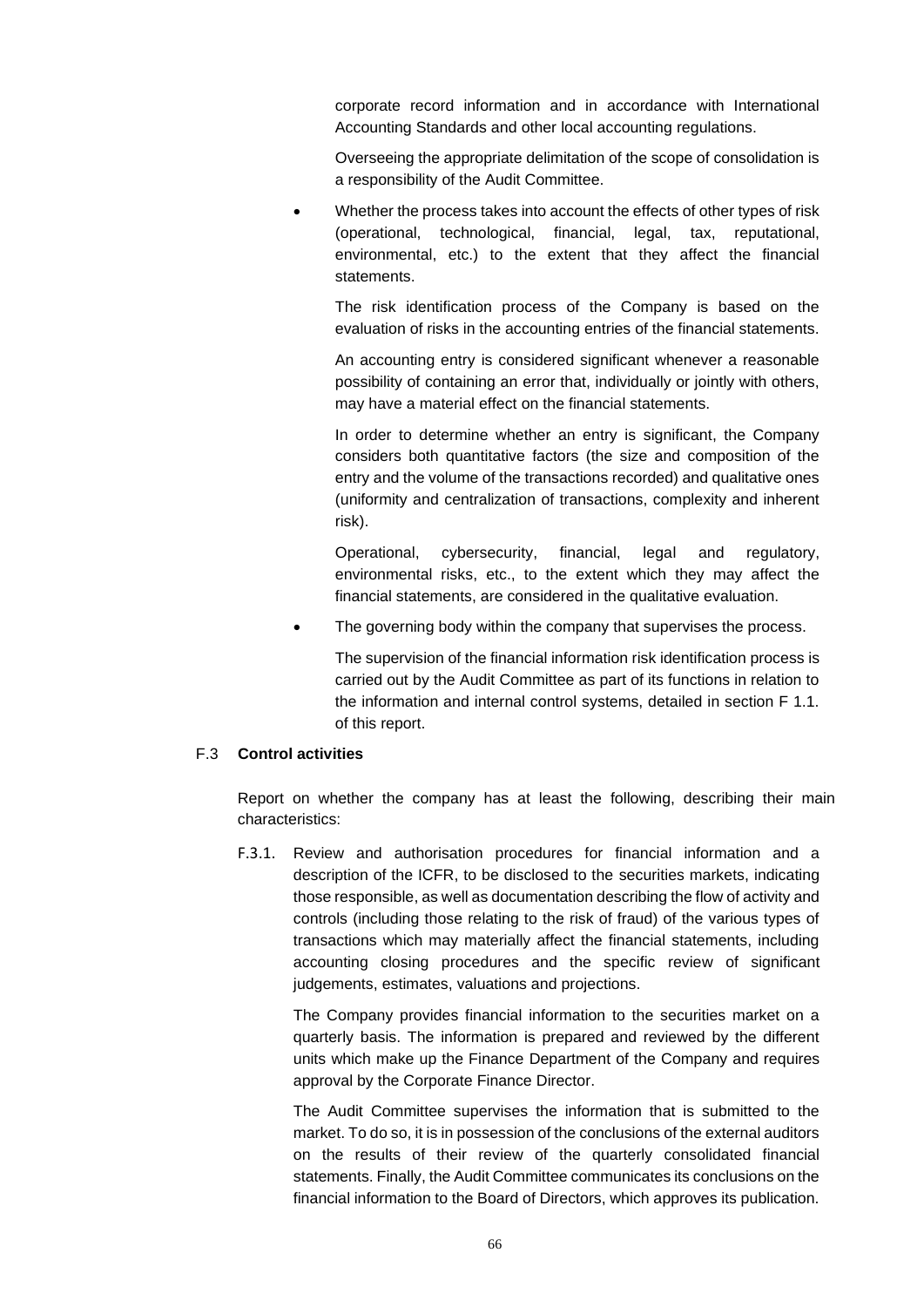The internal financial information control system of Grifols was implemented in order to comply with section 404 of the United States Act "Sarbanes-Oxley".

The initial points of the system are the management controls, also known as Entity Level Controls (hereinafter ELC). These controls work transversally, and are designed to supervise the effectiveness of the internal control system as a whole.

The Company classifies the ELC identified in accordance with the COSO control framework, which considers the following components:

- Control environment;
- Evaluation of the risk;
- Monitoring activities;
- Information and communication;
- Supervision;

Based on the analysis of the most important transactions, the business processes which must be documented are identified. The Company has identified the following business processes that group together all of the activities of the Group:

- Closure of the financial statements;
- Purchases and accounts payable;
- Sales and accounts receivable;
- Inventory;
- Treasury;
- Human Resources;
- Intangible fixed assets;
- Tangible fixed assets;
- Taxes.

The 9 main business processes are divided into sub-processes, adapted to the particularities of the business operations of each country or region.

For each process / sub-process, the following basic components have been identified:

- Control objectives: Control requirements which must be fulfilled in each activity of the process. They are intended to ensure the reliability of the financial information, covering the premises of integrity, existence and occurrence, valuation, presentation and breakdown and rights and obligations.

- Risks: The possibility of an event or action affecting the capacity of the Group to achieve its financial information goals, including the risk of fraud.

- Control: Policies and procedures and other resources established in order to ensure that control objectives are achieved in order to prevent or detect any material errors in the financial statements and/or fraudulent activities. The controls of the process are incorporated into the operations of the same.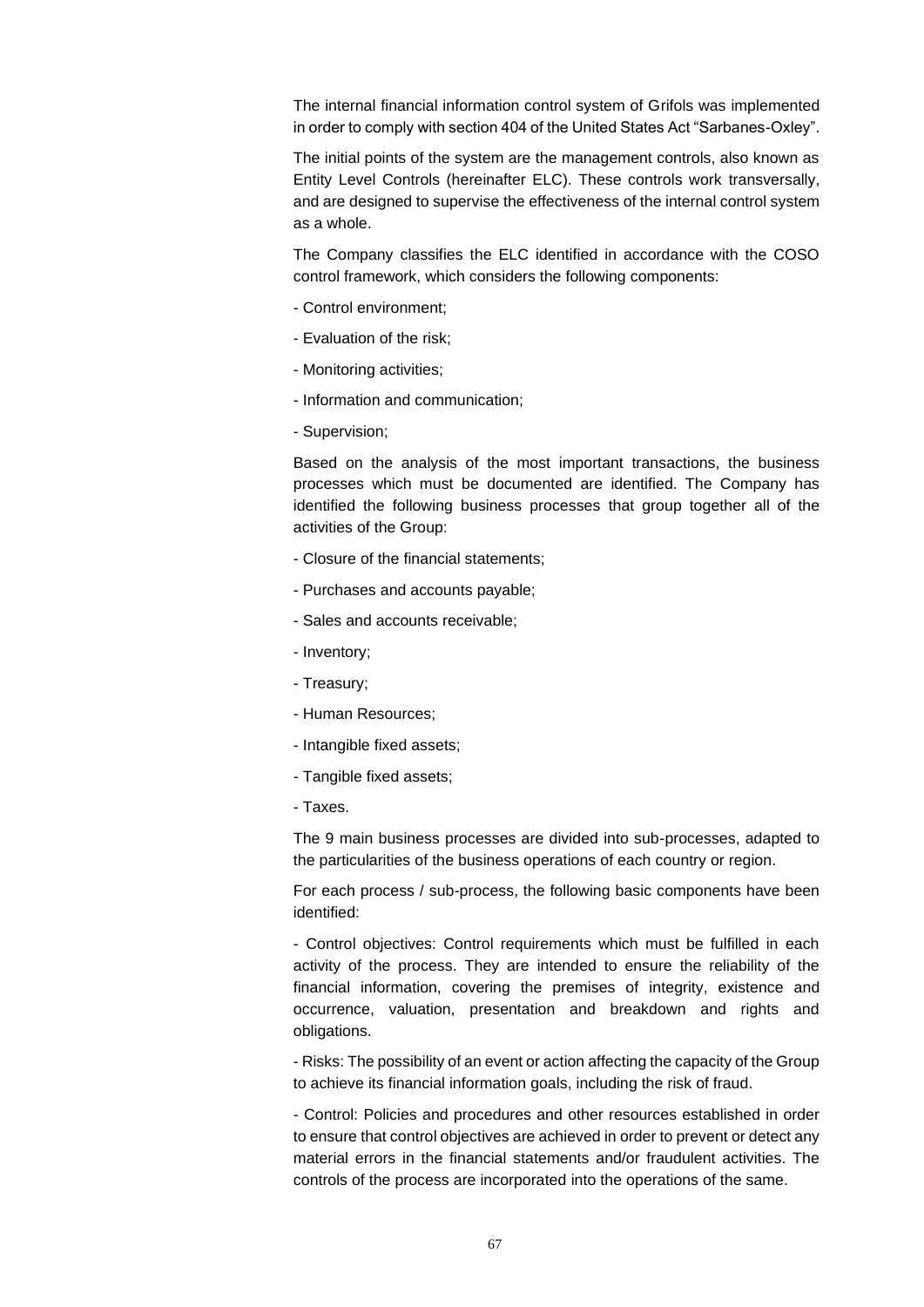Internal Control and Internal Audit have carried out tests to verify the correct operation of the controls. The shortfalls identified, where applicable, have been validated with the person responsible for the process, with action plans that have been considered necessary being agreed.

The persons responsible for the processes have confirmed that the risks and controls documented are correct as at 31 December 2021.

F.3.2. Internal IT control policies and procedures (access security, control of changes, system operation, operational continuity and segregation of duties, among others) which support significant processes within the company relating to the preparation and publication of financial information.

The global Information Technologies (IT) division of the Company is responsible for the information systems of all the companies of the Group in the different territories where they operate. As part of its functions, the definition and monitoring of security policies and procedures for applications and infrastructures are included.

The internal control system of the Company identifies the applications and infrastructures that support the relevant processes in relation to the preparation and publication of the financial information and evaluates the reliability of their general controls.

In the evaluation of the general controls of IT, the system covers the following processes:

- Management of identities and authorizations for access;
- Development and implementation of new projects;
- Evolutionary and corrective changes;
- Environmental control and physical access to data processing centres;
- Safeguarding of information, recovery and continuity plans;
- Operation and monitoring of systems and applications;
- Incident management;

Any weaknesses detected, whenever no compensatory controls to mitigate these are identified, are corrected by means of specific remediation plans.

In addition, for the security of the information, the Company has a number of policies and procedures which establish and define, among others, the following operational principles:

- Development methodology: covering from the taking of requirements to the testing and acceptance by the business unit, it has the main objective of ensuring that the systems behave as they have been defined;

- Flows of review and approval of the specifications and documentation on the design of applications, changes to programs and systems, as well as the assignment of points of access to the information;

- Monitoring of the availability of systems and applications, the integrity of the data exchanged between the relevant applications as well as the security events;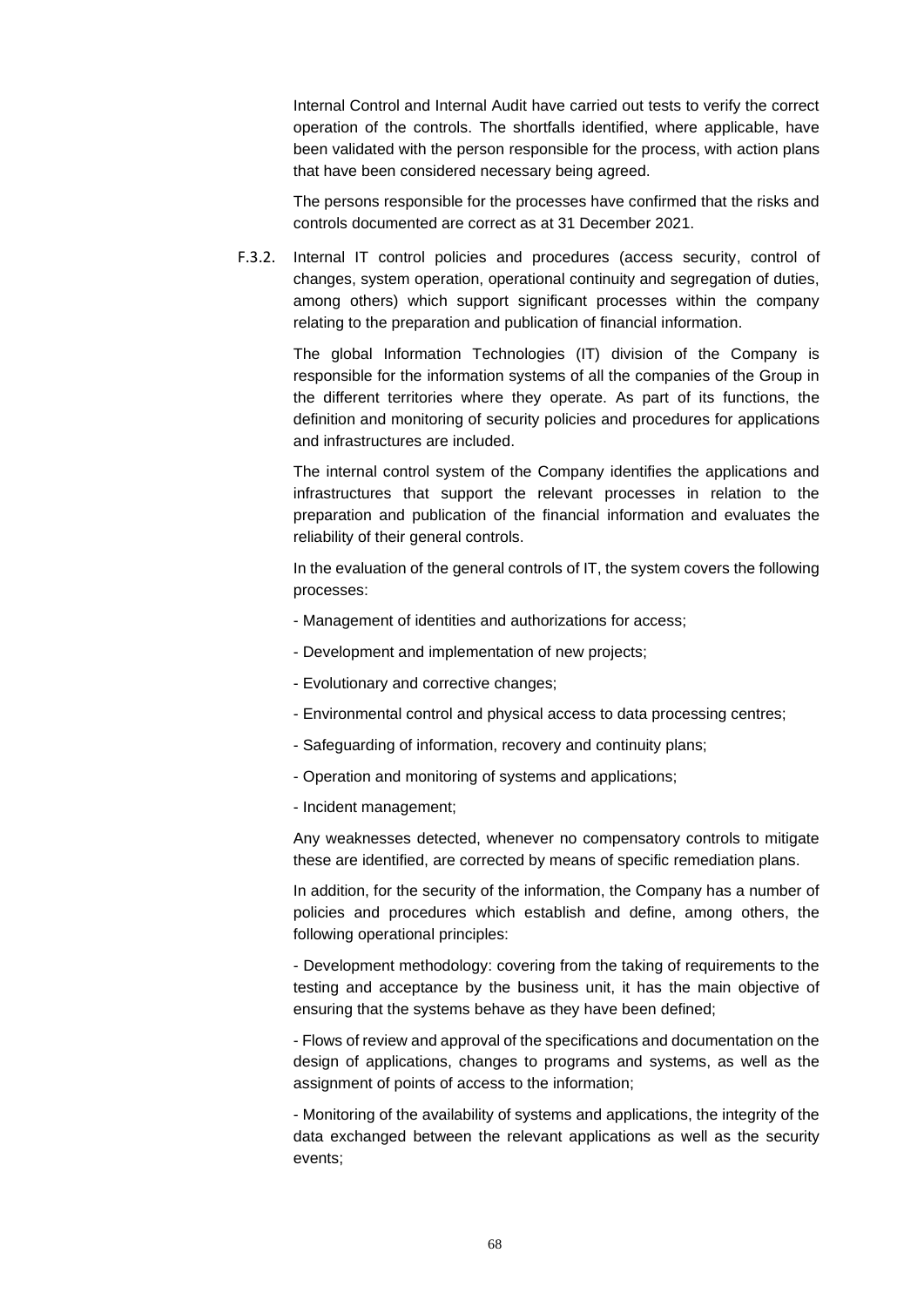- Segregation of functions based on an incompatibility matrix, supervised by the persons responsible for the different business processes;

- Recovery plan in a secondary location for the relevant systems;

- Policy on the use of the information systems.

The management of the information security and associated technological assets, as well as the responsibility, in the environment of IT processes, for compliance with regulations is a responsibility of the following bodies:

- IT Risk and Security Committee: It regularly analyses the different reports on risks, incidents and regulatory changes and proposes the action plans it considers appropriate in order to protect the information assets and to reach and maintain the desired level of security. It also coordinates the different activities related to the implementation of the proposed action plans.

- IT Management of risk Function: Its main mission is to analyse the risks of the different processes, systems and applications and maintain them at levels accepted by the Company, developing and coordinating the implementation of controls, where applicable;

- IT Security Function: It defines the policies, manages vulnerabilities and coordinates the implementation of the security program in IT infrastructures.

F.3.3. Internal control policies and procedures for overseeing the management of activities subcontracted to third parties, as well as of those aspects of assessment, calculation or valuation entrusted to independent experts, which may materially affect financial statements.

The Company demands providers of the main services to present an independent report on their internal control structure in accordance with Public Company Accounting Oversight (PCAOB) standard SSAE18 and/or carries out tests on the same directly in order to verify the correct operation of controls, especially those which affect the internal control of the Company itself.

When the Company uses the services of an independent expert, it verifies its competence and technical and legal capacity. Skilled personnel of the Company review these reports in order to validate the reasonability of their conclusions.

## F.4 **Information and communication**

Report on whether the company has at least the following, describing their main characteristics:

F.4.1. A specifically assigned function for defining and updating accounting policies (accounting policy area or department) and resolving doubts or conflicts arising from their interpretation, maintaining a free flow of information to those responsible for operations in the organisation, as well as an up-to-date accounting policy manual distributed to the business units through which the company operates.

In the Finance Department, there is a unit, named Accounting Policies & Internal Control, the functions of which, among others, include the following:

- To define and maintain the accounting policies of the Group up-to-date;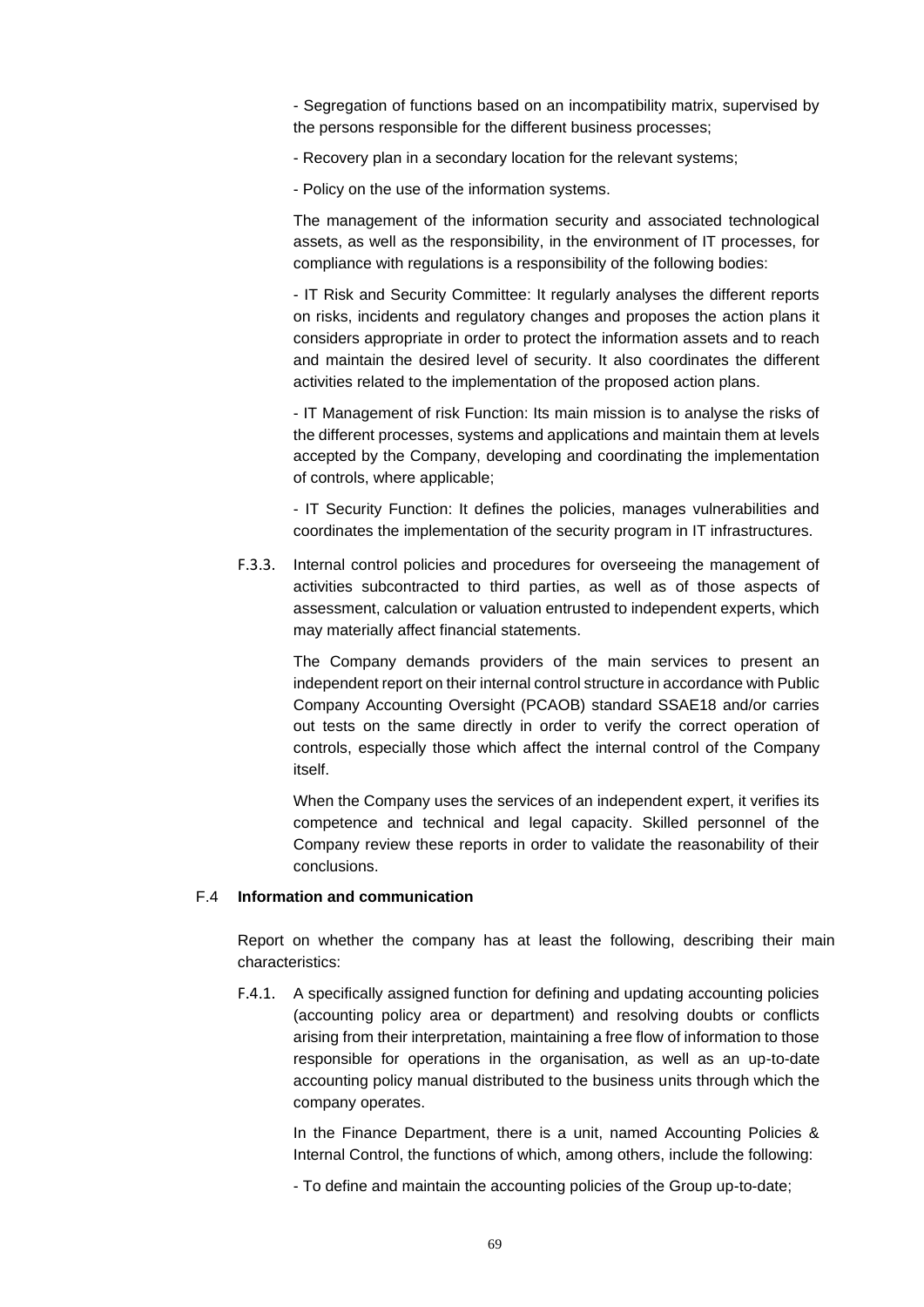- To analyse particular transactions carried out or planned in order to determine their appropriate accounting treatment;

- To analyse the impact of regulatory accounting changes on the financial statements of the Group;

- To solve any queries on the application of the accounting policies of the Group.

The accounting policies of the Group, based on the international financing reporting standards, are included in a manual ("Finance Manual"), which is kept permanently up-to-date and is available to all employees via the Intranet of the Company.

F.4.2. Mechanisms for capturing and preparing financial information in standardised formats for application and use by all units of the entity or group, and support its main financial statements and notes, as well as disclosures concerning ICFR.

All of the companies of the Group report their individual financial statements and the notes or breakdowns necessary for the preparation of the consolidated annual accounts to the Consolidation and Reporting Unit, integrated within the Finance Department.

The information is captured in uniform formats on a computing tool (BI) which uses one single accounting plan. The loading of the information into the mentioned centralized tool is automatic, from the SAP-FI tool of the Company (transactional, implemented in the majority of the subsidiary companies), or manual for those companies in which the system has not been implemented. The information captured in BI is transferred to a SAP module (BPC) where the Consolidation and Reporting Unit carries out and documents the consolidation process.

The SCIIF is supported on a single computing system, administered by Accounting Policies & Internal Control and accessible to all the persons responsible for the documented business processes and Internal Auditing.

# F.5 **Supervision of the functioning of the system**

Report on at least the following, describing their principal features:

F.5.1. The activities of the audit committee in overseeing ICFR as well as whether there is an internal audit function one of the responsibilities of which is to provide support to the committee in its task of supervising the internal control system, including ICFR. Additionally, describe the scope of ICFR assessment made during the year and the procedure through which the person responsible for performing the assessment communicates its results, whether the company has an action plan detailing possible corrective measures, and whether their impact on financial reporting has been considered.

The Audit Committee is regularly informed of the internal evaluation of the SCIIF, described in section F3.1. of this report. Specifically, the Internal Audit function informs on the scope of the evaluation, on the level of progress, and, where applicable, on any shortfalls detected, on their impact on the financial information and on the action plans established. It also identifies and communicates, where applicable, any fraud involving agents or employees.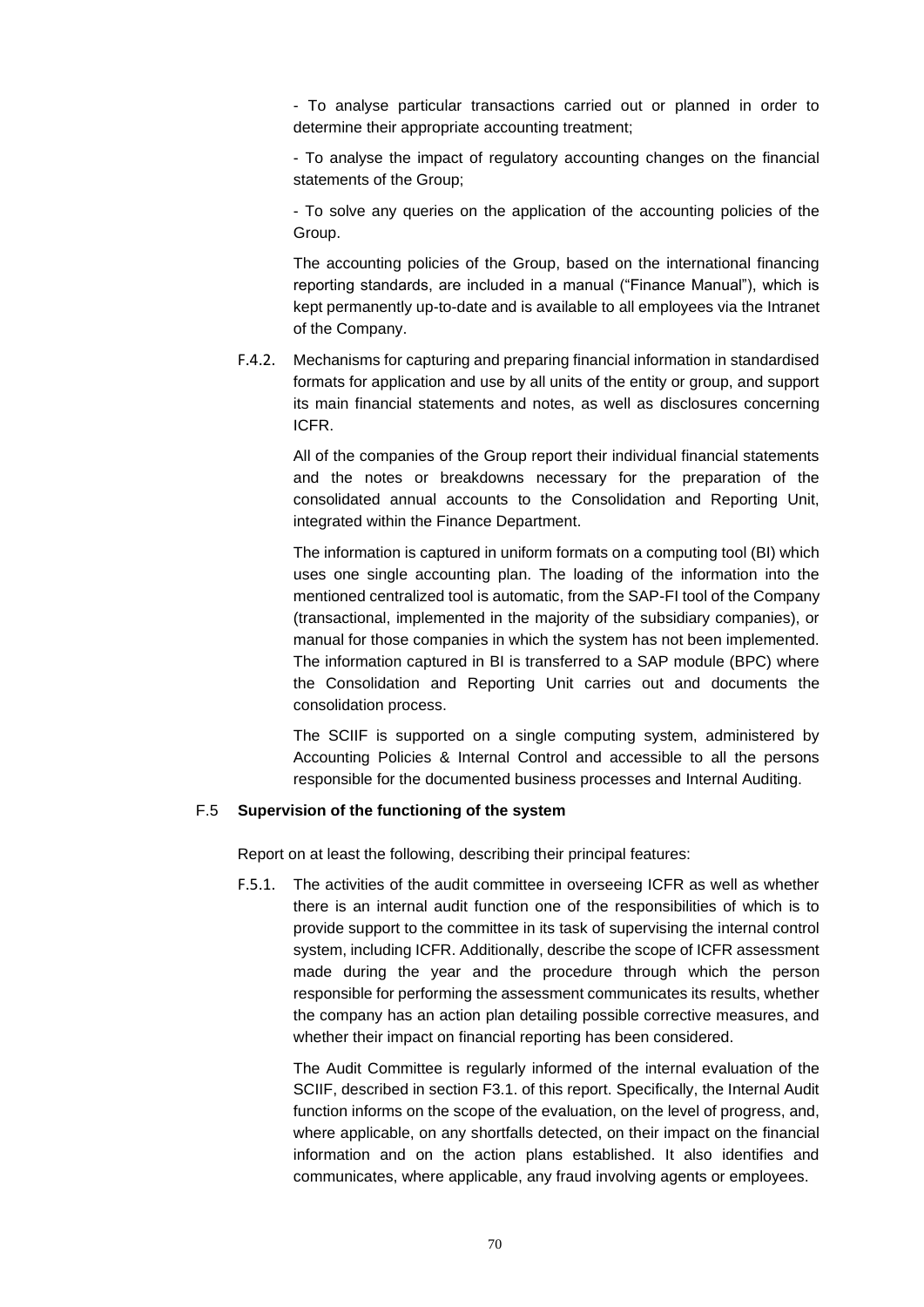As of 31 December 2021, no material weaknesses have been identified in the review carried out on the internal control system.

In accordance with the foregoing, the management of the Company understands that the internal financial information control model is effective as of 31 December 2021.

F.5.2. Whether there is a discussion procedure whereby the auditor (as defined in the Spanish Technical Audit Standards), the internal auditor and other experts can report to senior management and the audit committee or directors of the company any significant weaknesses in internal control identified during the review of the annual financial statements or any others they have been assigned. Additionally, state whether an action plan is available for correcting or mitigating any weaknesses detected.

The Internal Audit function communicates to the senior management and to the Audit Committee any significant shortfalls in the internal control system which it has identified in its reviews, as well as the action plans established in order to mitigate them.

The accounting auditor of the Group has direct access to the senior management and to the Audit Committee, holding regular meetings in order to obtain the information necessary to perform its work and to communicate any weaknesses detected in the internal control system.

At the same time, the accounts auditor annually presents a report to the Audit Committee in which it details any shortfalls it has detected in the internal control system during the performance of its work.

# F.6 **Other relevant information**

Nothing to be highlighted.

# F.7 **External auditor's report**

Report:

F.7.1. Whether the ICFR information sent to the markets has been subjected to review by the external auditor, in which case the entity should include the corresponding report as an attachment. If not, reasons why should be given.

The Company has not requested a report from the external auditor reviewing the SCIIF information described in this report given that, with this being subject to the Sarbanes-Oxley Act, the external auditor shall issue the corresponding audit report on the effectiveness of the internal financial information control system, which shall be deposited together with the annual financial information in the SEC and published on the Company's corporate webpage.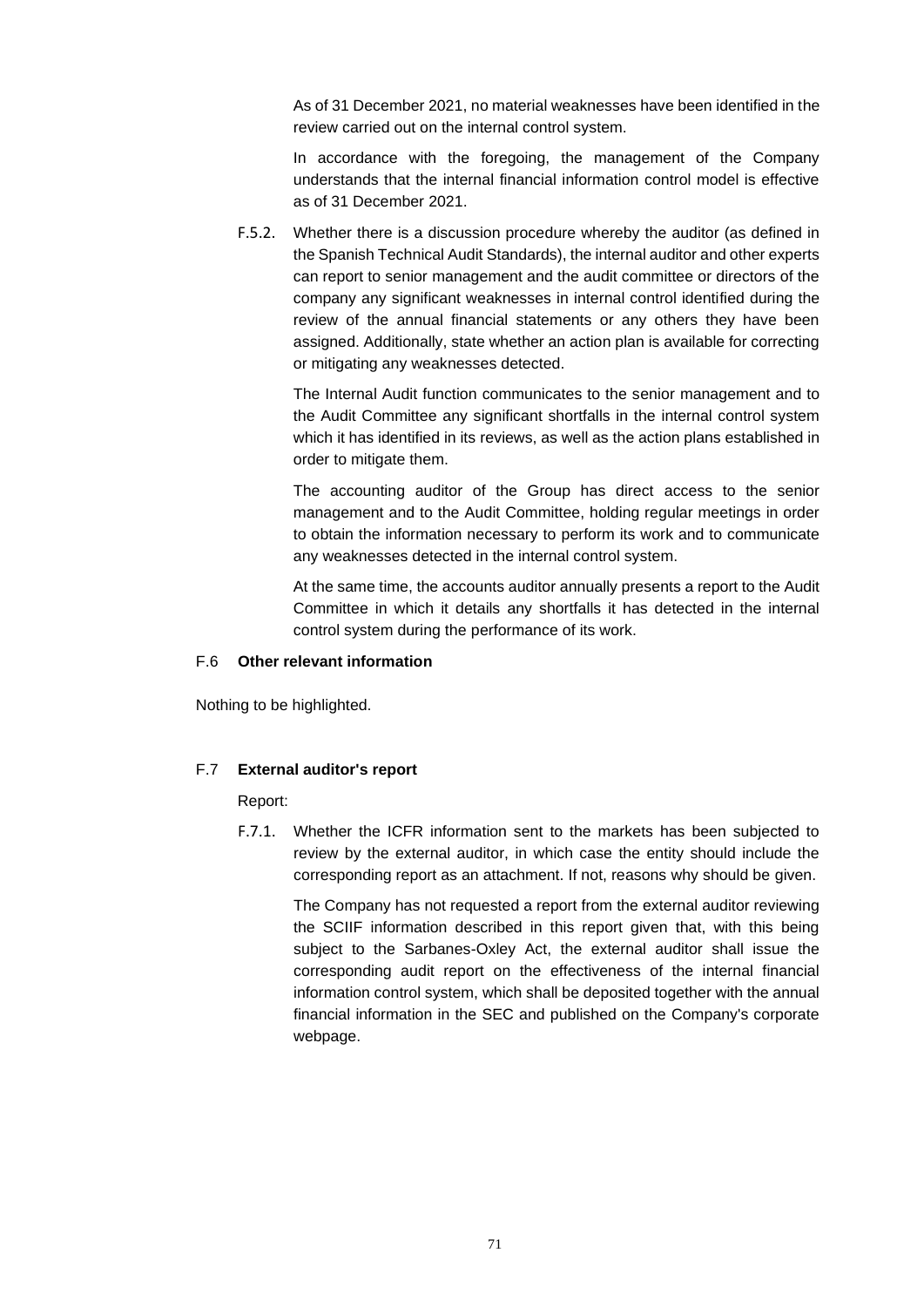# **G DEGREE OF COMPLIANCE WITH CORPORATE GOVERNANCE RECOMMENDATIONS**

Specify the company's degree of compliance with recommendations of the Good Governance Code for listed companies.

In the event that a recommendation is not followed or only partially followed, a detailed explanation of the reasons must be included so that shareholders, investors and the market in general have enough information to assess the company´s conduct. General explanations are not acceptable.

**1. That the articles of incorporation of listed companies should not limit the maximum number of votes that may be cast by one shareholder or contain other restrictions that hinder the takeover of control of the company through the acquisition of its shares on the market.** 

#### Complies X Explain D

- **2. That when the listed company is controlled by another entity in the meaning of Article 42 of the Commercial Code, whether listed or not, and has, directly or through its subsidiaries, business relations with said entity or any of its subsidiaries (other than the listed company) or carries out activities related to those of any of them it should make accurate public disclosures on:** 
	- **a) The respective areas of activity and possible business relationships between the listed company or its subsidiaries and the parent company or its subsidiaries.**
	- **b) The mechanisms in place to resolve any conflicts of interest that may arise.**

Complies  $\Box$  Complies partially  $\Box$  Explain  $\Box$  Not applicable X

- **3. That, during the ordinary General Shareholders' Meeting, as a complement to the distribution of the written annual corporate governance report, the chairman of the Board of Directors should inform shareholders orally, in sufficient detail, of the most significant aspects of the company's corporate governance, and in particular:**
	- **a) Changes that have occurred since the last General Shareholders' Meeting.**
	- **b) Specific reasons why the company has not followed one or more of the recommendations of the Code of Corporate Governance and the alternative rules applied, if any.**

Complies  $X$  Complies partially  $\Box$  Explain  $\Box$ 

**4. That the company should define and promote a policy on communication and contact with shareholders and institutional investors, within the framework of their involvement in the company, and with proxy advisors that complies in all aspects with rules against market abuse and gives equal treatment to similarly situated shareholders. And that the company should publish this policy on its website, including information on how it has been put into practice and identifying the contact persons or those responsible for implementing it.** 

**And that, without prejudice to the legal obligations regarding dissemination of inside information and other types of regulated information, the company should also have a general policy regarding the communication of economic-financial, nonfinancial and corporate information through such channels as it may consider**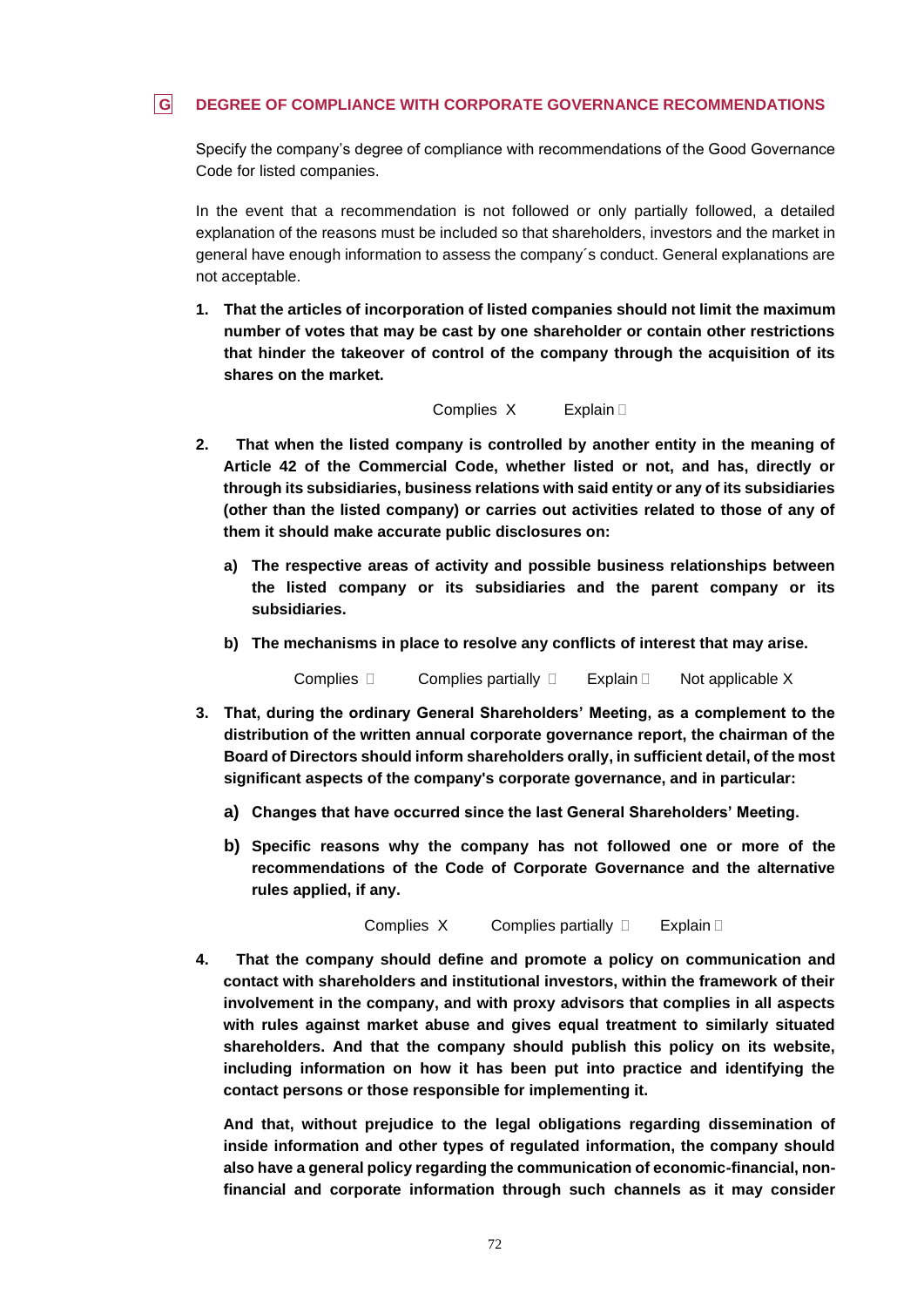**appropriate (communication media, social networks or other channels) that helps to maximise the dissemination and quality of information available to the market, investors and other stakeholders.**

Complies  $X$  Complies partially  $\Box$  Explain  $\Box$ 

**5. That the Board of Directors should not submit to the General Shareholders' Meeting any proposal for delegation of powers allowing the issue of shares or convertible securities with the exclusion of preemptive rights in an amount exceeding 20% of the capital at the time of delegation.**

**And that whenever the Board of Directors approves any issue of shares or convertible securities with the exclusion of preemptive rights, the company should immediately publish the reports referred to by company law on its website.**

Complies  $X$  Complies partially  $\Box$  Explain  $\Box$ 

- **6. That listed companies that prepare the reports listed below, whether under a legal obligation or voluntarily, should publish them on their website with sufficient time before the General Shareholders' Meeting, even if their publication is not mandatory:**
	- **a) Report on the auditor's independence.**
	- **b) Reports on the workings of the audit and nomination and remuneration committees.**
	- **c) Report by the audit committee on related party transactions.**

Complies  $X$  Complies partially  $\Box$  Explain  $\Box$ 

**7. That the company should transmit in real time, through its website, the proceedings of the General Shareholders' Meetings.**

**And that the company should have mechanisms in place allowing the delegation and casting of votes by means of data transmission and even, in the case of largecaps and to the extent that it is proportionate, attendance and active participation in the General Shareholders' Meeting to be conducted by such remote means.**

Complies  $X$  Complies partially  $\Box$  Explain  $\Box$ 

**8. That the audit committee should ensure that the financial statements submitted to the General Shareholders' Meeting are prepared in accordance with accounting regulations. And that in cases in which the auditor has included a qualification or reservation in its audit report, the chairman of the audit committee should clearly explain to the general shareholders' meeting the opinion of the audit committee on its content and scope, making a summary of this opinion available to shareholders at the time when the meeting is called, alongside the other Board proposals and reports.**

**Complies X Complies partially**  Explain **D** 

**9. That the company should permanently publish on its website the requirements and procedures for certification of share ownership, the right of attendance at the General Shareholders' Meetings, and the exercise of the right to vote or to issue a proxy.**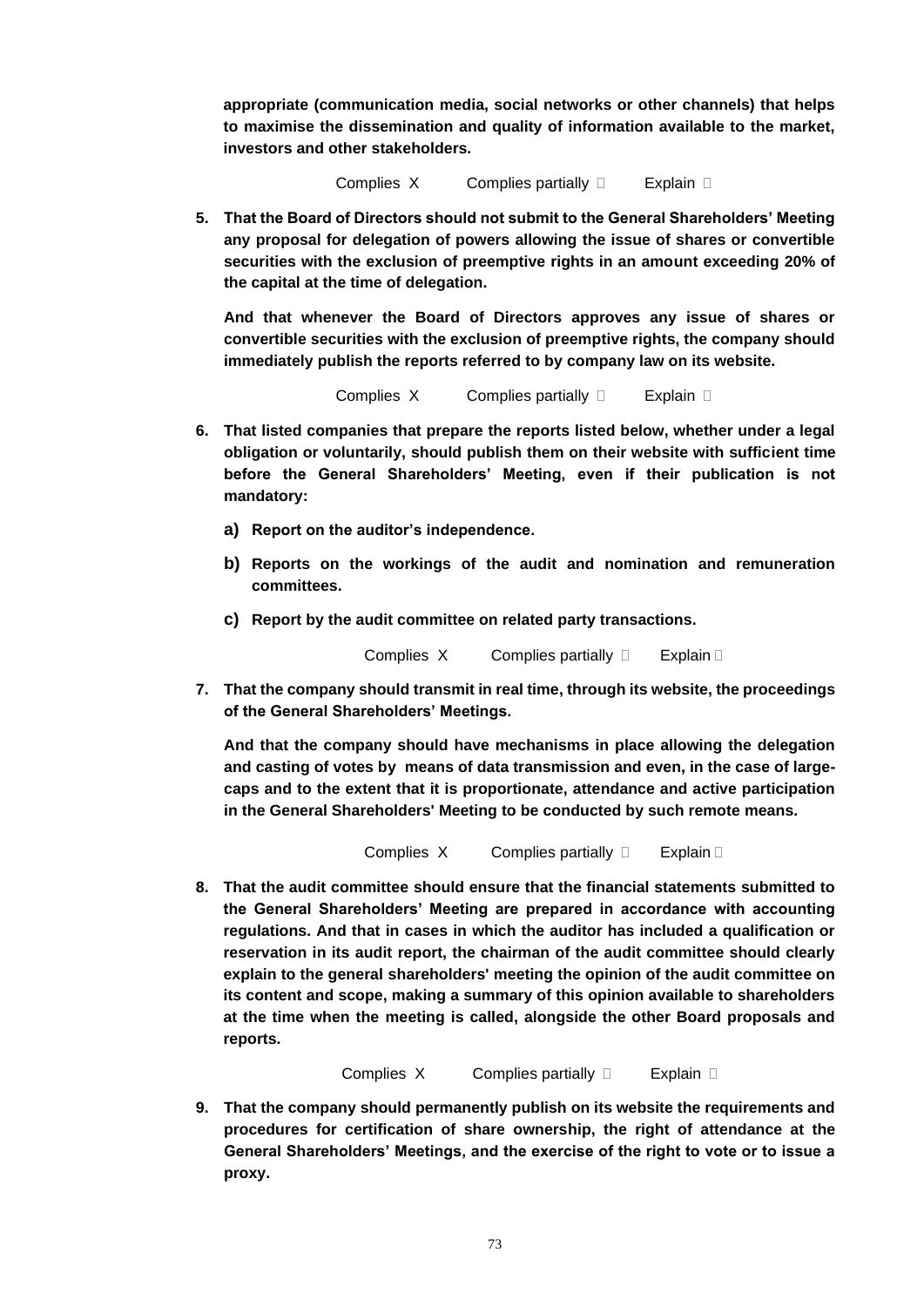**And that such requirements and procedures promote attendance and the exercise of shareholder rights in a non-discriminatory fashion.**

**Complies X Complies partially**  Explain **D** 

- **10. That when a duly authenticated shareholder has exercised his or her right to complete the agenda or to make new proposals for resolutions in advance of the General Shareholders' Meeting, the company:**
	- **a) Should immediately distribute such complementary points and new proposals for resolutions.**
	- **b) Should publish the attendance, proxy and remote voting card specimen with the necessary changes such that the new agenda items and alternative proposals can be voted on in the same terms as those proposed by the Board of Directors.**
	- **c) Should submits all these points or alternative proposals to a vote and apply the same voting rules to them as to those formulated by the Board of Directors including, in particular, assumptions or default positions regarding votes for or against.**
	- **d) That after the General Shareholders' Meeting, a breakdown of the voting on said additions or alternative proposals be communicated.**

Complies  $\Box$  Complies partially  $\Box$  Explain  $\Box$  Not applicable X

**11. That if the company intends to pay premiums for attending the General Shareholders' Meeting, it should establish in advance a general policy on such premiums and this policy should be stable.** 

Complies  $\Box$  Complies partially  $\Box$  Explain  $\Box$  Not applicable X

**12. That the Board of Directors should perform its functions with a unity of purpose and independence of criterion, treating all similarly situated shareholders equally and being guided by the best interests of the company, which is understood to mean the pursuit of a profitable and sustainable business in the long term, promoting its continuity and maximising the economic value of the business.** 

**And that in pursuit of the company's interest, in addition to complying with applicable law and rules and conducting itself on the basis of good faith, ethics and a respect for commonly accepted best practices, it should seek to reconcile its own company interests, when appropriate, with the interests of its employees, suppliers, clients and other stakeholders that may be affected, as well as the impact of its corporate activities on the communities in which it operates and on the environment.**

```
Complies X Complies partially  Explain D
```
**13. That the Board of Directors should be of an appropriate size to perform its duties effectively and in a collegial manner, which makes it advisable for it to have between five and fifteen members.** 

Complies XExplain

**14. That the Board of Directors should approve a policy aimed at favouring an appropriate composition of the Board and that:** 

**a) Is concrete and verifiable;**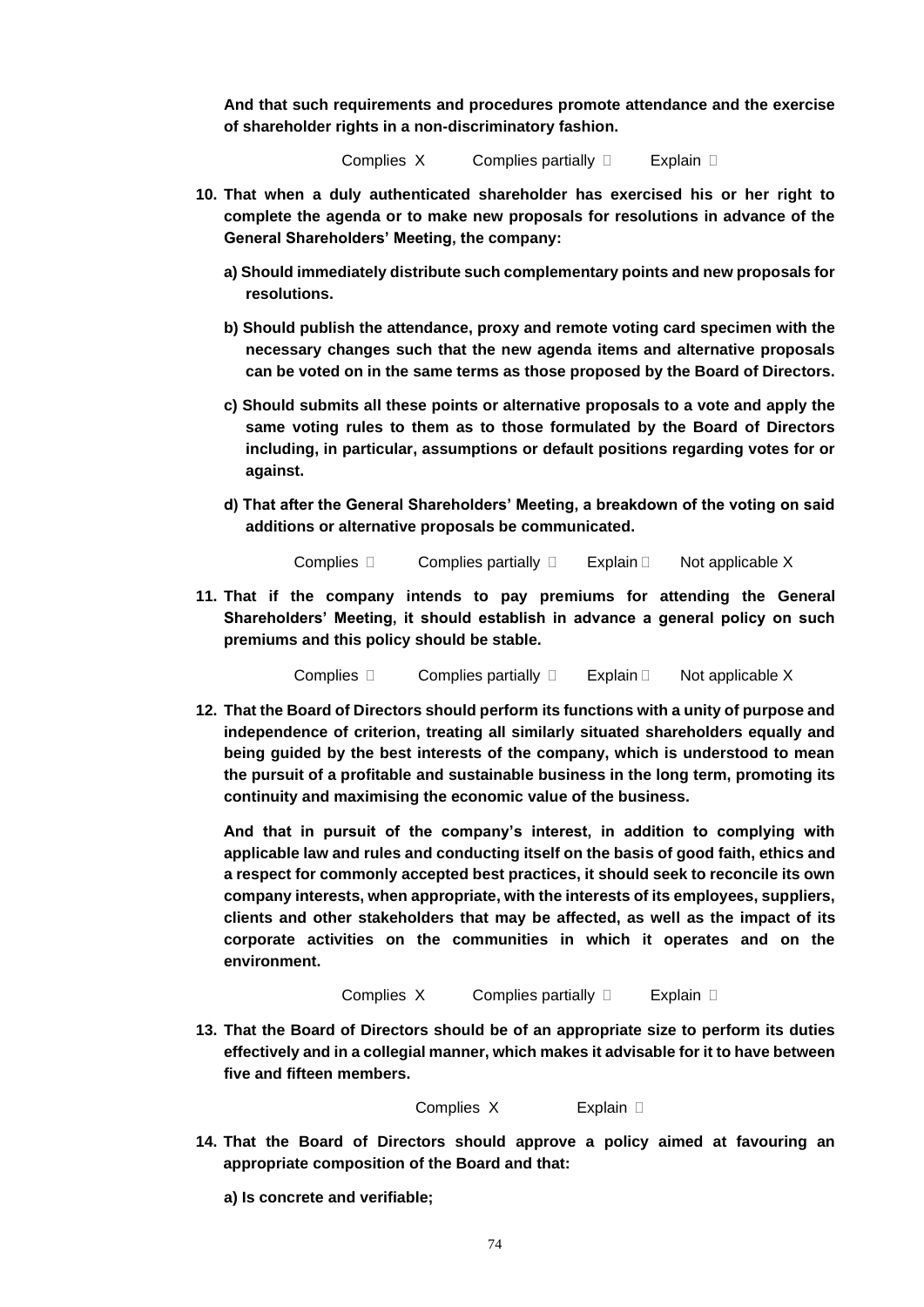- **b) Ensures that proposals for appointment or re-election are based upon a prior analysis of the skills required by the Board of Directors; and**
- **c) Favours diversity of knowledge, experience, age and gender. For these purposes, it is considered that the measures that encourage the company to have a significant number of female senior executives favour gender diversity.**

**That the result of the prior analysis of the skills required by the Board of Directors be contained in the supporting report from the nomination committee published upon calling the General Shareholders' Meeting to which the ratification, appointment or re-election of each director is submitted.** 

**The nomination committee will annually verify compliance with this policy and explain its findings in the annual corporate governance report.**

```
Complies X Complies partially  Explain D
```
**15. That proprietary and independent directors should constitute a substantial majority of the Board of Directors and that the number of executive directors be kept to a minimum, taking into account the complexity of the corporate group and the percentage of equity participation of executive directors..**

**And that the number of female directors should represent at least 40% of the members of the Board of Directors before the end of 2022 and thereafter, and no less 30% prior to that date.**

Complies XComplies partially Explain

**16. That the number of proprietary directors as a percentage of the total number of nonexecutive directors not be greater than the proportion of the company's share capital represented by those directors and the rest of the capital.**

**This criterion may be relaxed:**

- **a) In large-cap companies where very few shareholdings are legally considered significant.**
- **b) In the case of companies where a plurality of shareholders is represented on the Board of Directors without ties among them.**

Complies X Explain D

**17. That the number of independent directors should represent at least half of the total number of directors.**

**That, however, when the company does not have a high level of market capitalisation or in the event that it is a large-cap company with one shareholder or a group of shareholders acting in concert who together control more than 30% of the company's share capital, the number of independent directors should represent at least one third of the total number of directors.**

```
Complies X Explain
```
- **18. That companies should publish the following information on its directors on their website, and keep it up to date:**
	- **a) Professional profile and biography.**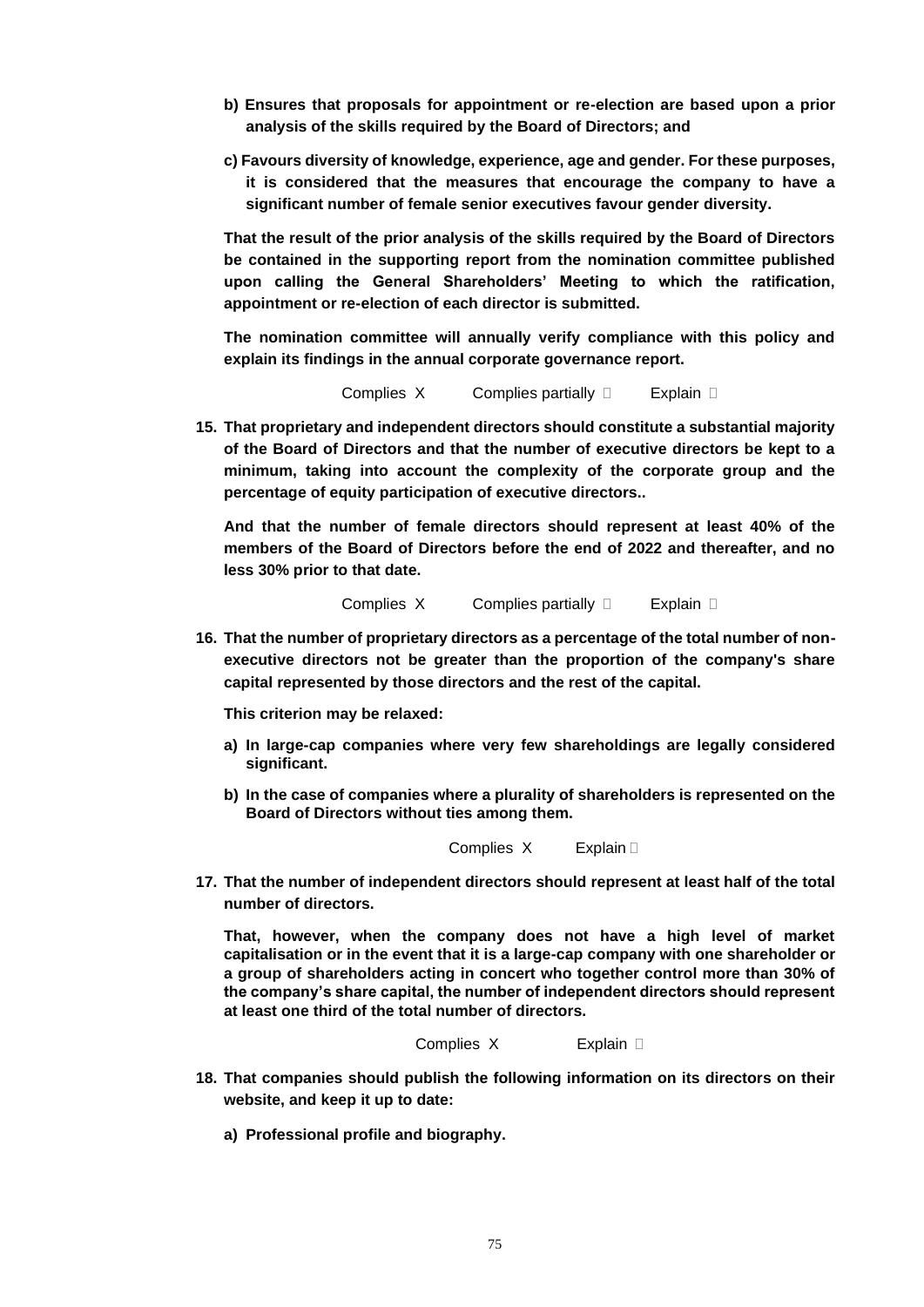- **b) Any other Boards to which the directors belong, regardless of whether or not the companies are listed, as well as any other remunerated activities engaged in, regardless of type.**
- **c) Category of directorship, indicating, in the case of individuals who represent significant shareholders, the shareholder that they represent or to which they are connected.**
- **d) Date of their first appointment as a director of the company's Board of Directors, and any subsequent re-elections.**
- **e) Company shares and share options that they own.**

**19. That the annual corporate governance report, after verification by the nomination committee, should explain the reasons for the appointment of any proprietary directors at the proposal of shareholders whose holding is less than 3%. It should also explain, if applicable, why formal requests from shareholders for presence on the Board were not honoured, when their shareholding was equal to or exceeded that of other shareholders whose proposal for proprietary directors was honoured.**

Complies  $\Box$  Complies partially  $\Box$  Explain  $\Box$  Not applicable X

**20. That proprietary directors representing significant shareholders should resign from the Board when the shareholder they represent disposes of its entire shareholding. They should also resign, in a proportional fashion, in the event that said shareholder reduces its percentage interest to a level that requires a decrease in the number of proprietary directors.**

Complies X Complies partially  $\square$  Explain  $\square$  Not applicable  $\square$ 

**21. That the Board of Directors should not propose the dismissal of any independent director before the completion of the director's term provided for in the articles of incorporation unless the Board of Directors finds just cause and a prior report has been prepared by the nomination committee. Specifically, just cause is considered to exist if the director takes on new duties or commits to new obligations that would interfere with his or her ability to dedicate the time necessary for attention to the duties inherent to his or her post as a director, fails to complete the tasks inherent to his or her post, or is affected by any of the circumstances which would cause the loss of independent status in accordance with applicable law.**

**The dismissal of independent directors may also be proposed as a result of a public takeover bid, merger or other similar corporate transaction entailing a change in the shareholder structure of the company, provided that such changes in the structure of the Board are the result of application of the proportionate representation criterion provided in Recommendation 16.**

Complies XExplain

**22. That companies should establish rules requiring that directors inform the Board of Directors and, where appropriate, resign from their posts, when circumstances arise which affect them, whether or not related to their actions in the company itself, and which may harm the company's standing and reputation, and in particular requiring them to inform the Board of any criminal proceedings in which they appear as**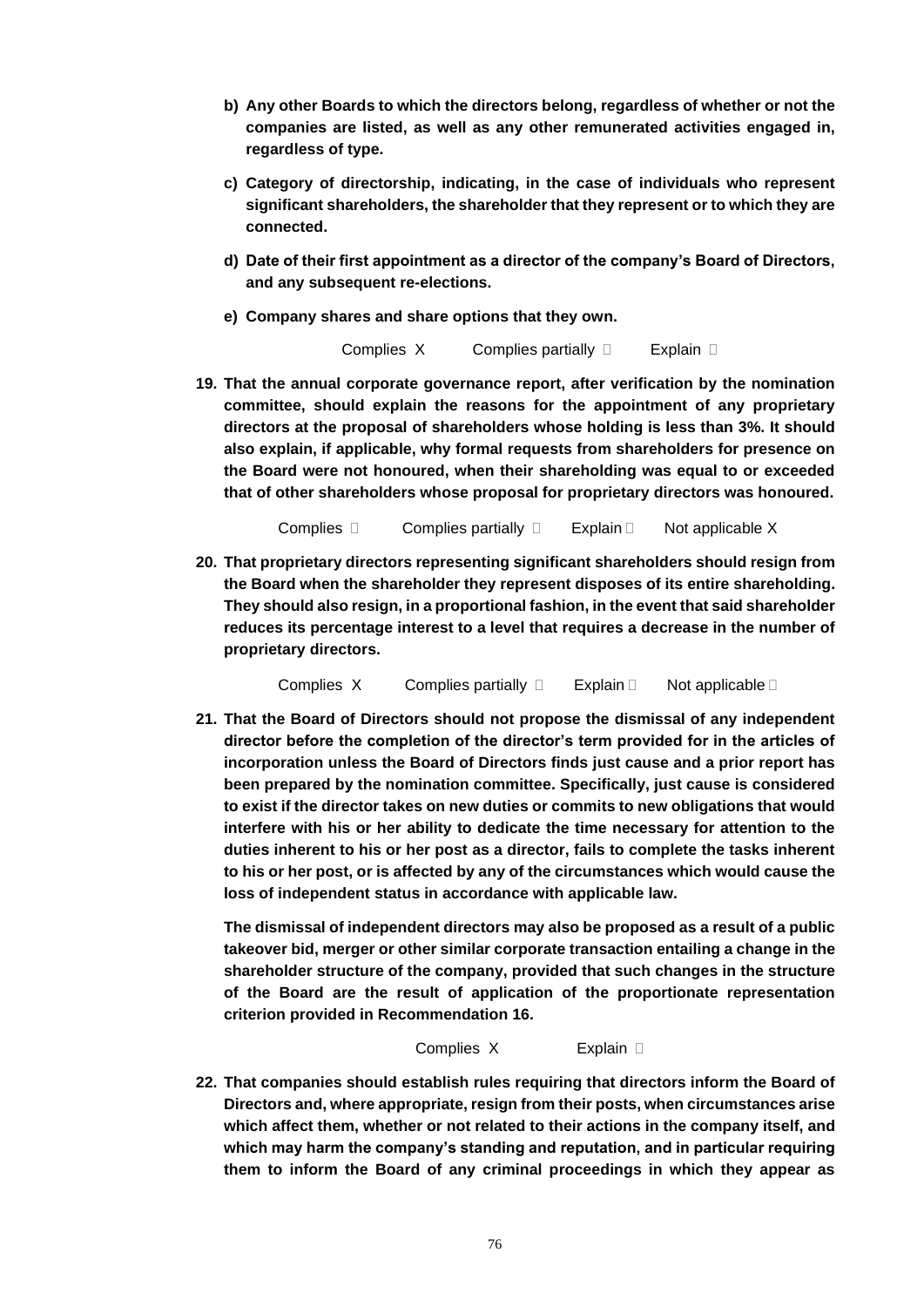**suspects or defendants, as well as of how the legal proceedings subsequently unfold.** 

**And that, if the Board is informed or becomes aware in any other manner of any of the circumstances mentioned above, it must investigate the case as quickly as possible and, depending on the specific circumstances, decide, based on a report from the nomination and remuneration committee, whether or not any measure must be adopted, such as the opening of an internal investigation, asking the director to resign or proposing that he or she be dismissed. And that these events must be reported in the annual corporate governance report, unless there are any special reasons not to do so, which must also be noted in the minutes. This without prejudice to the information that the company must disseminate, if appropriate, at the time when the corresponding measures are implemented.**

**Complies X Complies partially**  Explain **D** 

**23. That all directors clearly express their opposition when they consider any proposal submitted to the Board of Directors to be against the company's interests. This particularly applies to independent directors and directors who are unaffected by a potential conflict of interest if the decision could be detrimental to any shareholders not represented on the Board of Directors.**

**Furthermore, when the Board of Directors makes significant or repeated decisions about which the director has serious reservations, the director should draw the appropriate conclusions and, in the event the director decides to resign, explain the reasons for this decision in the letter referred to in the next recommendation.**

**This recommendation also applies to the secretary of the Board of Directors, even if he or she is not a director.**

Complies X Complies partially  $\square$  Explain  $\square$  Not applicable  $\square$ 

**24. That whenever, due to resignation or resolution of the General Shareholders' Meeting, a director leaves before the completion of his or her term of office, the director should explain the reasons for this decision, or in the case of non-executive directors, their opinion of the reasons for cessation, in a letter addressed to all members of the Board of Directors.** 

**And that, without prejudice to all this being reported in the annual corporate governance report, insofar as it is relevant to investors, the company must publish the cessation as quickly as possible, adequately referring to the reasons or circumstances adduced by the director.**

Complies  $X$  Complies partially  $\Box$  Explain  $\Box$  Not applicable  $\Box$ 

**25. That the nomination committee should make sure that non-executive directors have sufficient time available in order to properly perform their duties.**

**And that the Board regulations establish the maximum number of company Boards on which directors may sit.**

**Complies Complies partially X** Explain **D** 

The Regulations of the Board of Directors do not establish any rules on the maximum number of boards that its directors can join; however, to ensure that directors have enough time to carry out their duties effectively, the policy on director diversity in the composition of the Board of Directors considers this point.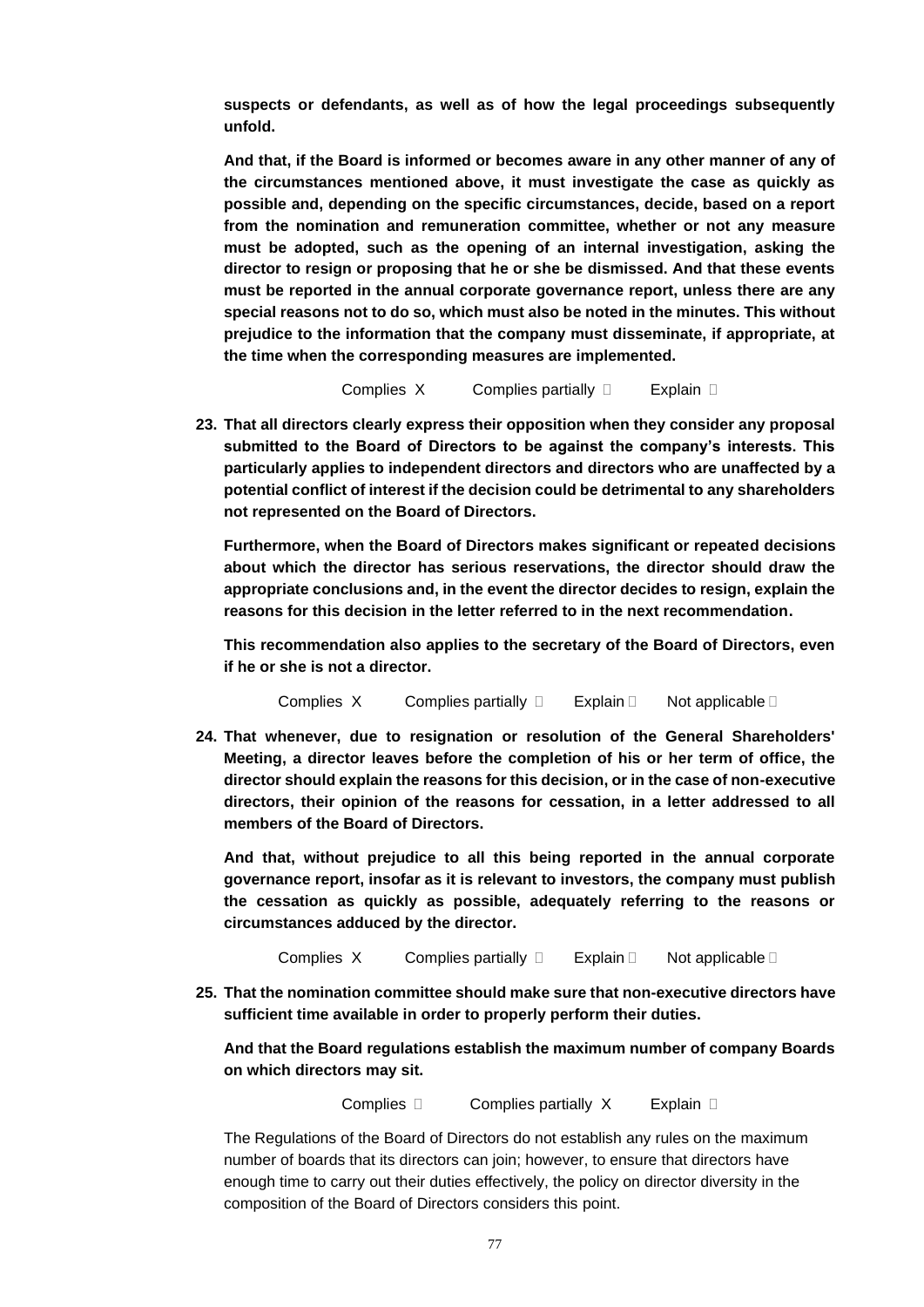**26. That the Board of Directors meet frequently enough to be able to effectively perform its duties, and at least eight times per year, following a schedule of dates and agendas established at the beginning of the year and allowing each director individually to propose other items that do not originally appear on the agenda.**

Complies XComplies partially Explain

**27. That director absences occur only when absolutely necessary and be quantified in the annual corporate governance report. And when absences do occur, that the director appoint a proxy with instructions.**

**Complies X Complies partially**  Explain **D** 

**28. That when directors or the secretary express concern regarding a proposal or, in the case of directors, regarding the direction in which the company is headed and said concerns are not resolved by the Board of Directors, such concerns should be included in the minutes at the request of the director expressing them.**

Complies  $X$  Complies partially  $\Box$  Explain  $\Box$  Not applicable  $\Box$ 

- **29. That the company should establishes adequate means for directors to obtain appropriate advice in order to properly fulfil their duties including, should circumstances warrant, external advice at the company's expense.**
	- **Complies X Complies partially**  Explain **D**
- **30. That, without regard to the knowledge necessary for directors to complete their duties, companies make refresher courses available to them when circumstances make this advisable.**

Complies  $X$  Explain  $\Box$  Not applicable  $\Box$ 

**31. That the agenda for meetings should clearly indicate those matters on which the Board of Directors is to make a decision or adopt a resolution so that the directors may study or gather all relevant information ahead of time.**

**When, in exceptional circumstances, the chairman wishes to bring urgent matters for decision or resolution before the Board of Directors which do not appear on the agenda, prior express agreement of a majority of the directors shall be necessary, and said consent shall be duly recorded in the minutes.**

**Complies X Complies partially**  Explain **D** 

**32. That directors be periodically informed of changes in shareholding and of the opinions of significant shareholders, investors and rating agencies of the company and its group.**

**Complies X Complies partially Explain D** 

**33. That the chairman, as the person responsible for the efficient workings of the Board of Directors, in addition to carrying out the duties assigned by law and the articles of incorporation, should prepare and submit to the Board of Directors a schedule of dates and matters to be considered; organise and coordinate the periodic evaluation of the Board as well as, if applicable, the chief executive of the company, should be responsible for leading the Board and the effectiveness of its work; ensuring that sufficient time is devoted to considering strategic issues, and approve and supervise refresher courses for each director when circumstances make this advisable.**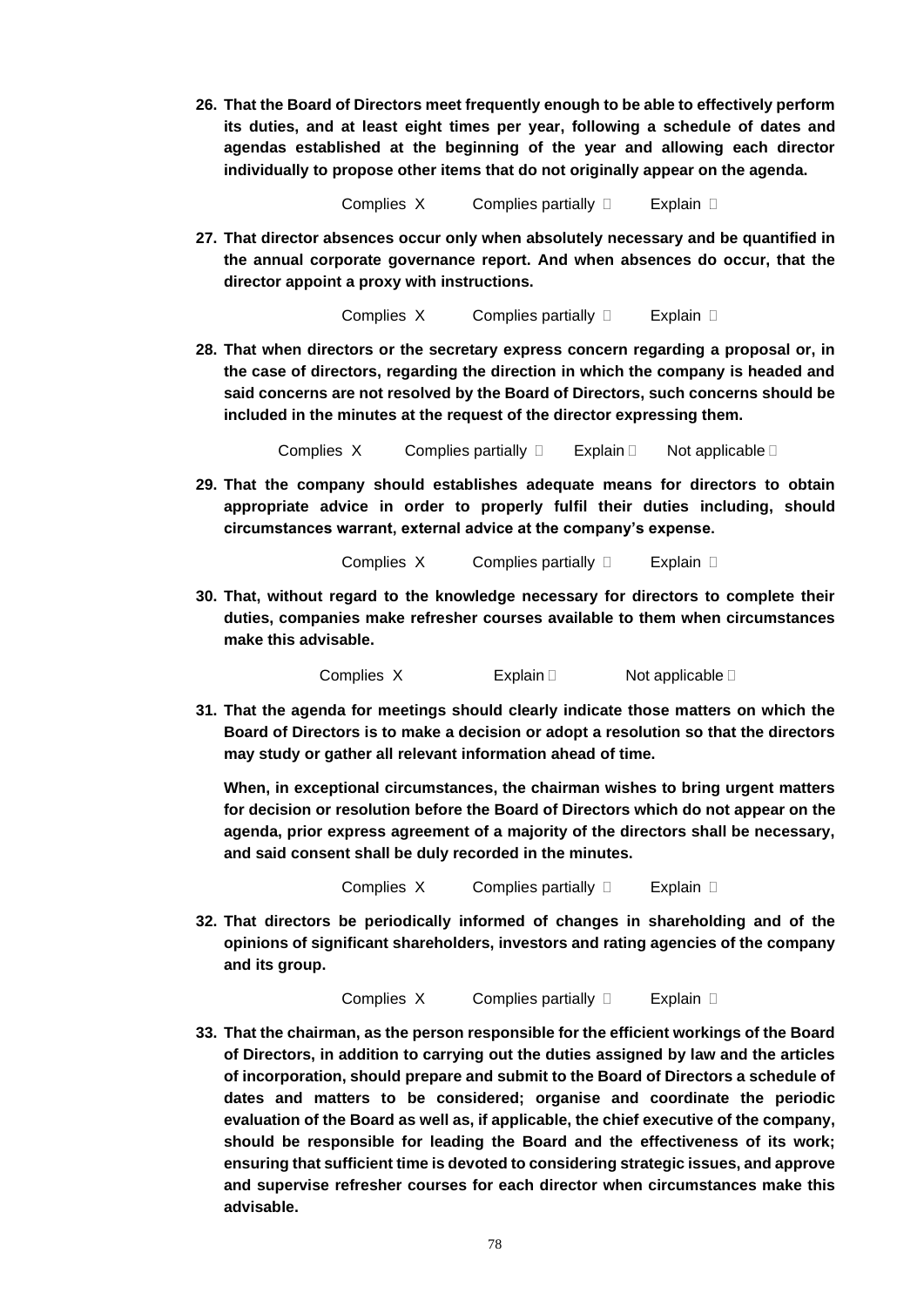**34. That when there is a coordinating director, the articles of incorporation or Board regulations should confer upon him or her the following powers in addition to those conferred by law: to chair the Board of Directors in the absence of the chairman and deputy chairmen, should there be any; to reflect the concerns of non-executive directors; to liaise with investors and shareholders in order to understand their points of view and respond to their concerns, in particular as those concerns relate to corporate governance of the company; and to coordinate a succession plan for the chairman.**

Complies  $\Box$  Complies partially X Explain  $\Box$  Not applicable  $\Box$ 

The Regulations of the Board of Directors do not assign these duties to the lead director; however, in practice, he assumes most of these additional duties, because he attends the Investor Day organized by the Company on an annual basis.

**35. That the secretary of the Board of Directors should pay special attention to ensure that the activities and decisions of the Board of Directors take into account such recommendations regarding good governance contained in this Good Governance Code as may be applicable to the company.**

Complies XExplain

- **36. That the Board of Directors meet in plenary session once a year and adopt, where appropriate, an action plan to correct any deficiencies detected in the following:**
	- **a) The quality and efficiency of the Board of Directors' work.**
	- **b) The workings and composition of its committees.**
	- **c) Diversity in the composition and skills of the Board of Directors.**
	- **d) Performance of the chairman of the Board of Directors and of the chief executive officer of the company.**
	- **e) Performance and input of each director, paying special attention to those in charge of the various Board committees.**

**In order to perform its evaluation of the various committees, the Board of Directors will take a report from the committees themselves as a starting point and for the evaluation of the Board, a report from the nomination committee.**

**Every three years, the Board of Directors will rely for its evaluation upon the assistance of an external advisor, whose independence shall be verified by the nomination committee.**

**Business relationships between the external adviser or any member of the adviser's group and the company or any company within its group must be specified in the annual corporate governance report.**

**The process and the areas evaluated must be described in the annual corporate governance report.**

**Complies X Complies partially Explain D**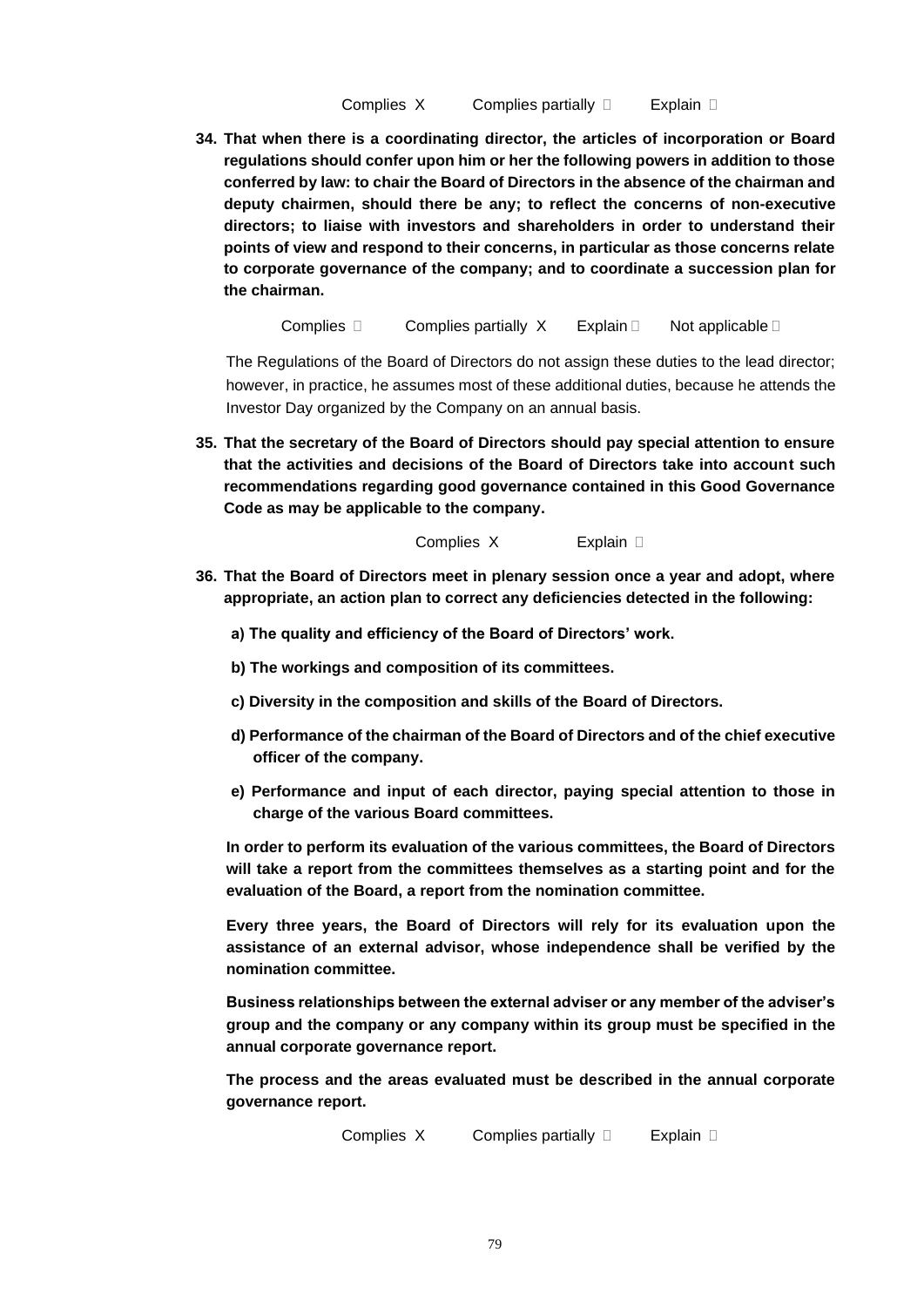**37. That if there is an executive committee, it must contain at least two non-executive directors, at least one of whom must be independent, and its secretary must be the secretary of the Board.**

Complies **Complies partially Explain Explain Complicable X** 

**38. That the Board of Directors must always be aware of the matters discussed and decisions taken by the executive committee and that all members of the Board of Directors receive a copy of the minutes of meetings of the executive committee.**

Complies  $\square$  Complies partially  $\square$  Explain  $\square$  Not applicable X

**39. That the members of the audit committee, in particular its chairman, be appointed in consideration of their knowledge and experience in accountancy, audit and risk management issues, both financial and non-financial.**

Complies XComplies partially Explain

**40. That under the supervision of the audit committee, there should be a unit in charge of the internal audit function, which ensures that information and internal control systems operate correctly, and which reports to the non-executive chairman of the Board or of the audit committee.**

**Complies X Complies partially**  Explain **D** 

**41. That the person in charge of the unit performing the internal audit function should present an annual work plan to the audit committee, for approval by that committee or by the Board, reporting directly on its execution, including any incidents or limitations of scope, the results and monitoring of its recommendations, and present an activity report at the end of each year.**

Complies  $X$  Complies partially  $\Box$  Explain  $\Box$  Not applicable  $\Box$ 

- **42. That in addition to the provisions of applicable law, the audit committee should be responsible for the following:** 
	- **1. With regard to information systems and internal control:**
	- **a) Supervising and evaluating the process of preparation and the completeness of the financial and non-financial information, as well as the control and management systems for financial and non-financial risk relating to the company and, if applicable, the group - including operational , technological, legal, social, environmental, political and reputational risk, or risk related to corruption - reviewing compliance with regulatory requirements, the appropriate delimitation of the scope of consolidation and the correct application of accounting criteria.**
	- **b) Ensuring the independence of the unit charged with the internal audit function; proposing the selection, appointment and dismissal of the head of internal audit; proposing the budget for this service; approving or proposing its orientation and annual work plans for approval by the Board, making sure that its activity is focused primarily on material risks (including reputational risk); receiving periodic information on its activities; and verifying that senior management takes into account the conclusions and recommendations of its reports.**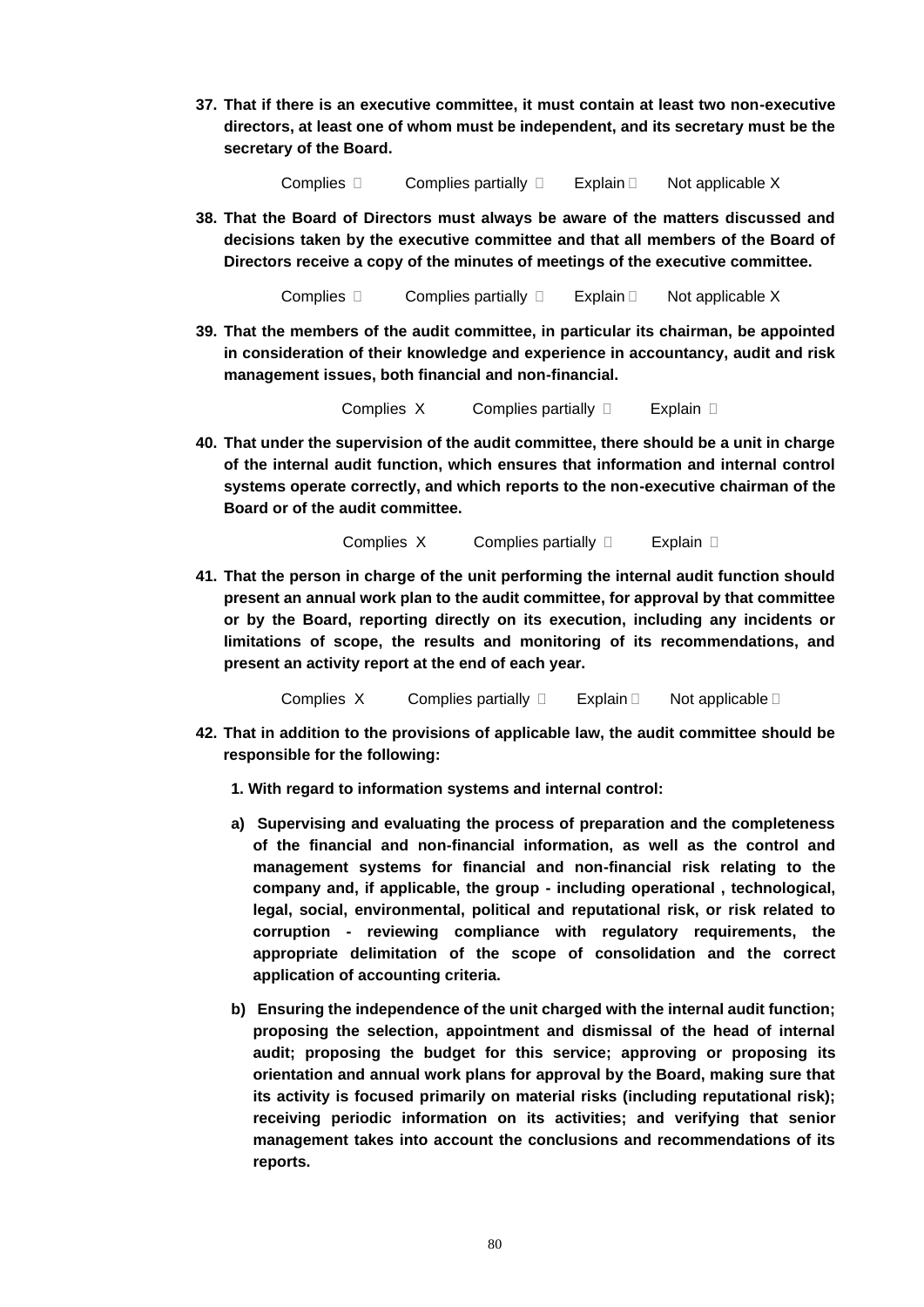- **c) Establishing and supervising a mechanism that allows employees and other persons related to the company, such as directors, shareholders, suppliers, contractors or subcontractors, to report any potentially serious irregularities, especially those of a financial or accounting nature, that they observe in the company or its group. This mechanism must guarantee confidentiality and in any case provide for cases in which the communications can be made anonymously, respecting the rights of the whistleblower and the person reported.**
- **d) Generally ensuring that internal control policies and systems are effectively applied in practice.**
- **2. With regard to the external auditor:**
- **a) In the event that the external auditor resigns, examining the circumstances leading to such resignation.**
- **b) Ensuring that the remuneration paid to the external auditor for its work does not compromise the quality of the work or the auditor's independence.**
- **c) Making sure that the company informs the CNMV of the change of auditor, along with a statement on any differences that arose with the outgoing auditor and, if applicable, the contents thereof.**
- **d) Ensuring that the external auditor holds an annual meeting with the Board of Directors in plenary session in order to make a report regarding the tasks performed and the development of the company's accounting situation and risks.**
- **e) Ensuring that the company and the external auditor comply with applicable rules regarding the provision of services other than auditing, limits on the concentration of the auditor's business, and, in general, all other rules regarding auditors' independence.**

**43. That the audit committee be able to require the presence of any employee or manager of the company, even stipulating that he or she appear without the presence of any other member of management.**

Complies X Complies partially  $\Box$  Explain  $\Box$ 

**44. That the audit committee be kept abreast of any corporate and structural changes planned by the company in order to perform an analysis and draw up a prior report to the Board of Directors on the economic conditions and accounting implications and, in particular, any exchange ratio involved.** 

Complies X Complies partially  $\Box$  Explain  $\Box$  Not applicable  $\Box$ 

- **45. That the risk management and control policy identify or determine, as a minimum:** 
	- **a) The various types of financial and non-financial risks (including operational, technological, legal, social, environmental, political and reputational risks and risks relating to corruption) which the company faces, including among the financial or economic risks contingent liabilities and other off-balance sheet risks.**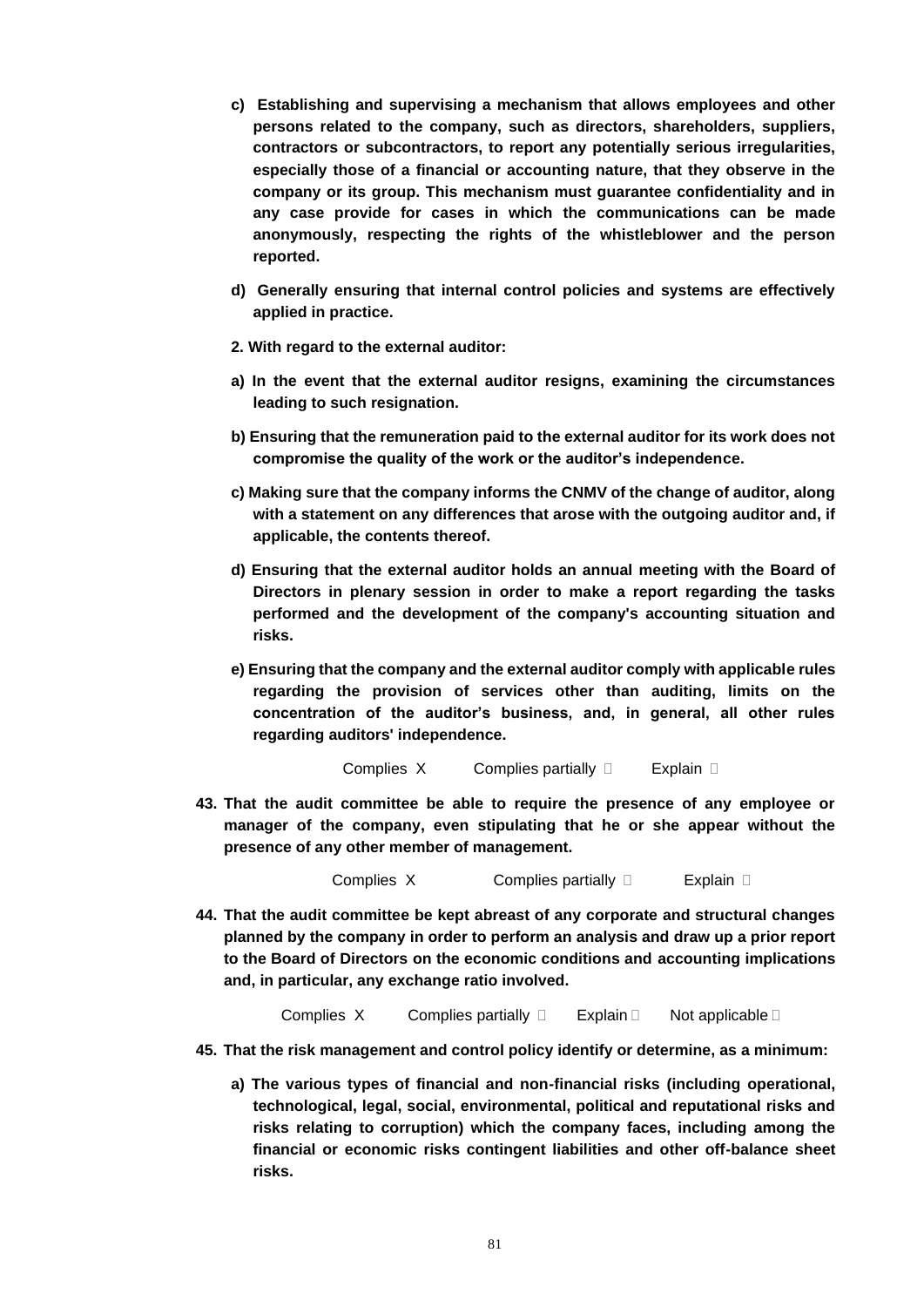- **b) A risk control and management model based on different levels, which will include a specialised risk committee when sector regulations so require or the company considers it to be appropriate.**
- **c) The level of risk that the company considers to be acceptable.**
- **d) Measures in place to mitigate the impact of the risks identified in the event that they should materialised.**
- **e) Internal control and information systems to be used in order to control and manage the aforementioned risks, including contingent liabilities or off-balance sheet risks.**

- **46. That under the direct supervision of the audit committee or, if applicable, of a specialised committee of the Board of Directors, an internal risk control and management function should exist, performed by an internal unit or department of the company which is expressly charged with the following responsibilities:** 
	- **a) Ensuring the proper functioning of the risk management and control systems and, in particular, that they adequately identify, manage and quantify all material risks affecting the company.**
	- **b) Actively participating in drawing up the risk strategy and in important decisions regarding risk management.**
	- **c) Ensuring that the risk management and control systems adequately mitigate risks as defined by the policy laid down by the Board of Directors.**

**Complies X Complies partially**  Explain D

**47. That in designating the members of the nomination and remuneration committee – or of the nomination committee and the remuneration committee if they are separate – care be taken to ensure that they have the knowledge, aptitudes and experience appropriate to the functions that they are called upon to perform and that the majority of said members are independent directors.** 

**Complies X Complies partially Explain D** 

**48. That large-cap companies have separate nomination and remuneration committees.** 

Complies  $\square$  Explain X Not applicable  $\square$ 

As of today, the Company does not consider it is necessary to have two separate committees. One committee is able to assume both tasks and ensure the proper performance of its functions.

**49. That the nomination committee consult with the chairman of the Board of Directors and the chief executive of the company, especially in relation to matters concerning executive directors.** 

**And that any director be able to ask the nomination committee to consider potential candidates that he or she considers suitable to fill a vacancy on the Board of Directors.** 

**Complies X Complies partially**  Explain **D**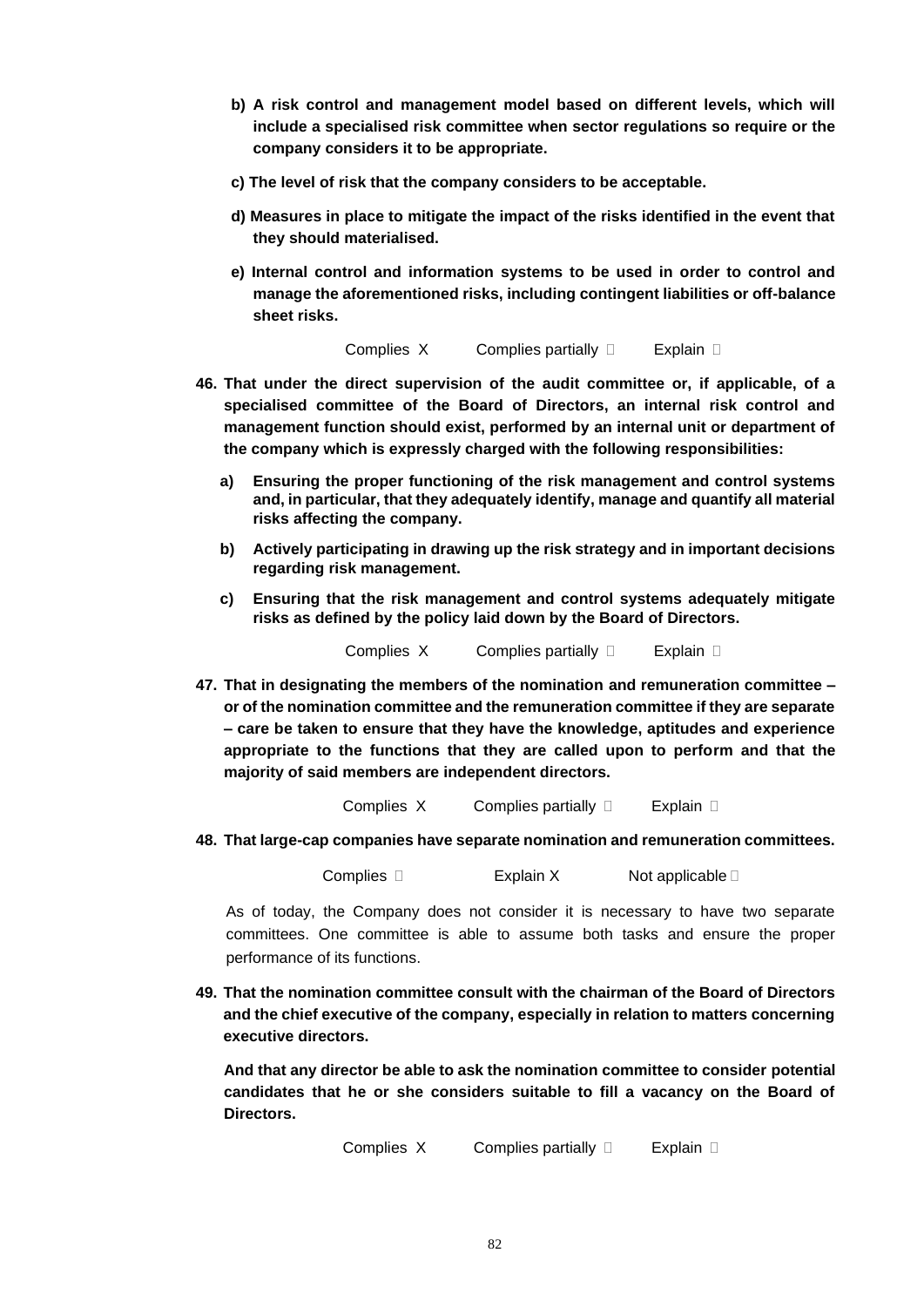- **50. That the remuneration committee exercise its functions independently and that, in addition to the functions assigned to it by law, it should be responsible for the following:** 
	- **a) Proposing the basic conditions of employment for senior management to the Board of Directors.**
	- **b) Verifying compliance with the company's remuneration policy.**
	- **c) Periodically reviewing the remuneration policy applied to directors and senior managers, including share-based remuneration systems and their application, as well as ensuring that their individual remuneration is proportional to that received by the company's other directors and senior managers.**
	- **d) Making sure that potential conflicts of interest do not undermine the independence of external advice given to the committee.**
	- **e) Verifying the information on remuneration of directors and senior managers contained in the various corporate documents, including the annual report on director remuneration.**

**51. That the remuneration committee should consult with the chairman and the chief executive of the company, especially on matters relating to executive directors and senior management.** 

**Complies X Complies partially**  Explain **D** 

- **52. That the rules regarding the composition and workings of the supervision and control committees should appear in the regulations of the Board of Directors and that they should be consistent with those applying to legally mandatory committees in accordance with the foregoing recommendations, including:** 
	- **a) That they be composed exclusively of non-executive directors, with a majority of independent directors.**
	- **b) That their chairpersons be independent directors.**
	- **c) That the Board of Directors select members of these committees taking into account their knowledge, skills and experience and the duties of each committee; discuss their proposals and reports; and require them to render account of their activities and of the work performed in the first plenary session of the Board of Directors held after each committee meeting.**
	- **d) That the committees be allowed to avail themselves of outside advice when they consider it necessary to perform their duties.**
	- **e) That their meetings be recorded and their minutes be made available to all directors.**

**Complies X Complies partially**  Explain **D** 

**53. That verification of compliance with the company's policies and rules on environmental, social and corporate governance matters, and with the internal codes of conduct be assigned to one or divided among more than one committee of the Board of Directors, which may be the audit committee, the nomination committee, a specialised committee on sustainability or corporate social responsibility or such other specialised committee as the Board of Directors, in the exercise of its powers of self-organisation, may have decided to create. And that**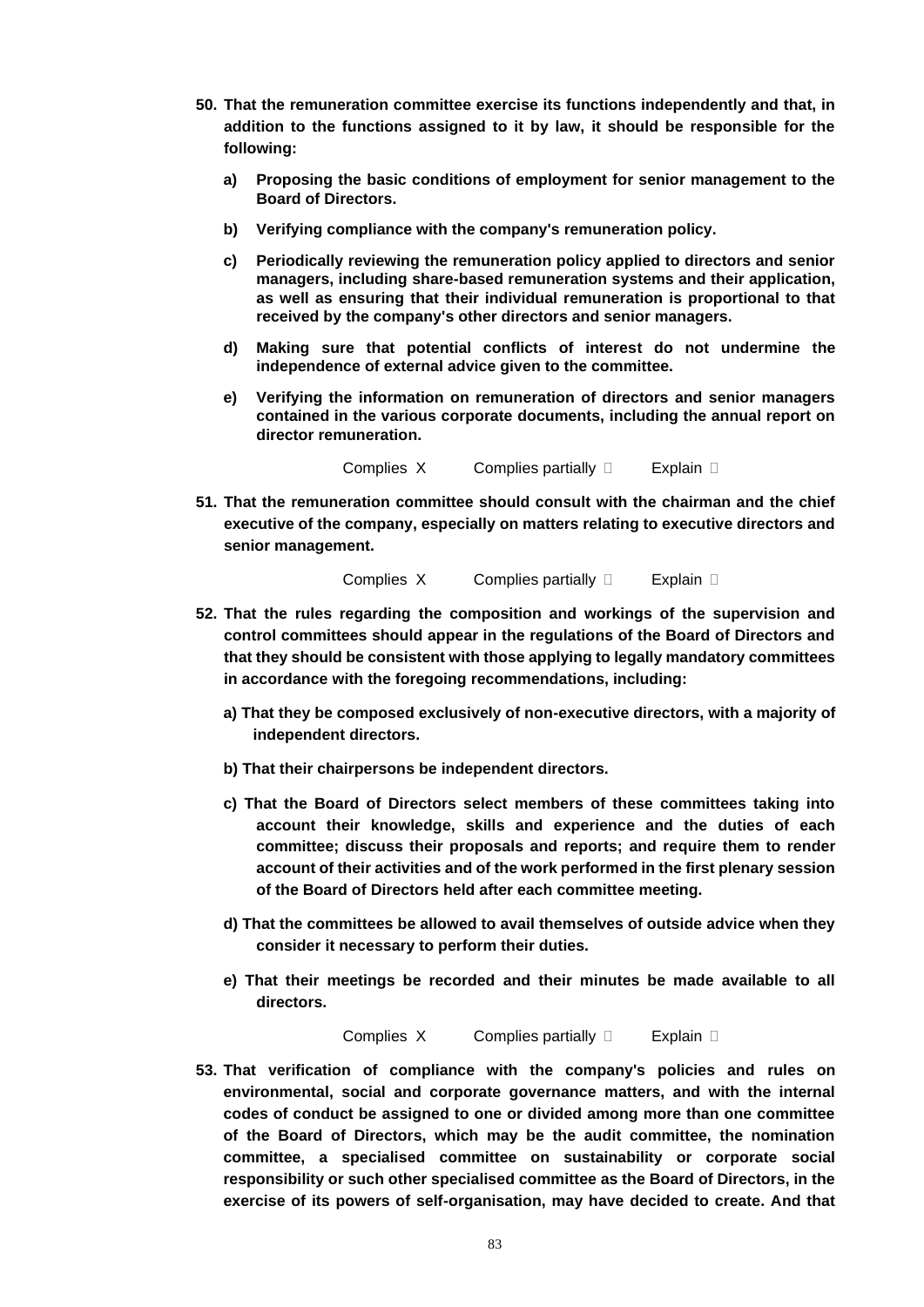**such committee be composed exclusively of non-executive directors, with a majority of these being independent directors, and that the minimum functions indicated in the next recommendation be specifically assigned to it.**

Complies  $X$  Complies partially  $\Box$  Explain  $\Box$ 

- **54. The minimum functions referred to in the foregoing recommendation are the following:**
	- **a) Monitoring of compliance with the company's internal codes of conduct and corporate governance rules, also ensuring that the corporate culture is aligned with its purpose and values.**
	- **b) Monitoring the application of the general policy on communication of economic and financial information, non-financial and corporate information and communication with shareholders and investors, proxy advisors and other stakeholders. The manner in which the entity communicates and handles relations with small and medium-sized shareholders must also be monitored.**
	- **c) The periodic evaluation and review of the company's corporate governance system, and environmental and social policy, with a view to ensuring that they fulfil their purposes of promoting the interests of society and take account, as appropriate, of the legitimate interests of other stakeholders.**
	- **d) Supervision of the company's environmental and social practices to ensure that they are in alignment with the established strategy and policy.**
	- **e) Supervision and evaluation of the way in which relations with the various stakeholders are handled.**

Complies  $X$  Complies partially  $\Box$  Explain  $\Box$ 

- **55. That environmental and social sustainability policies identify and include at least the following:** 
	- **a) The principles, commitments, objectives and strategy relating to shareholders, employees, clients, suppliers, social issues, the environment, diversity, tax responsibility, respect for human rights, and the prevention of corruption and other unlawful conduct**
	- **b) Means or systems for monitoring compliance with these policies, their associated risks, and management.**
	- **c) Mechanisms for supervising non-financial risk, including that relating to ethical aspects and aspects of business conduct.**
	- **d) Channels of communication, participation and dialogue with stakeholders.**
	- **e) Responsible communication practices that impede the manipulation of data and protect integrity and honour.**

**Complies X Complies partially**  Explain **D** 

**56. That director remuneration be sufficient in order to attract and retain directors who meet the desired professional profile and to adequately compensate them for the dedication, qualifications and responsibility demanded of their posts, while not being so excessive as to compromise the independent judgement of non-executive directors.**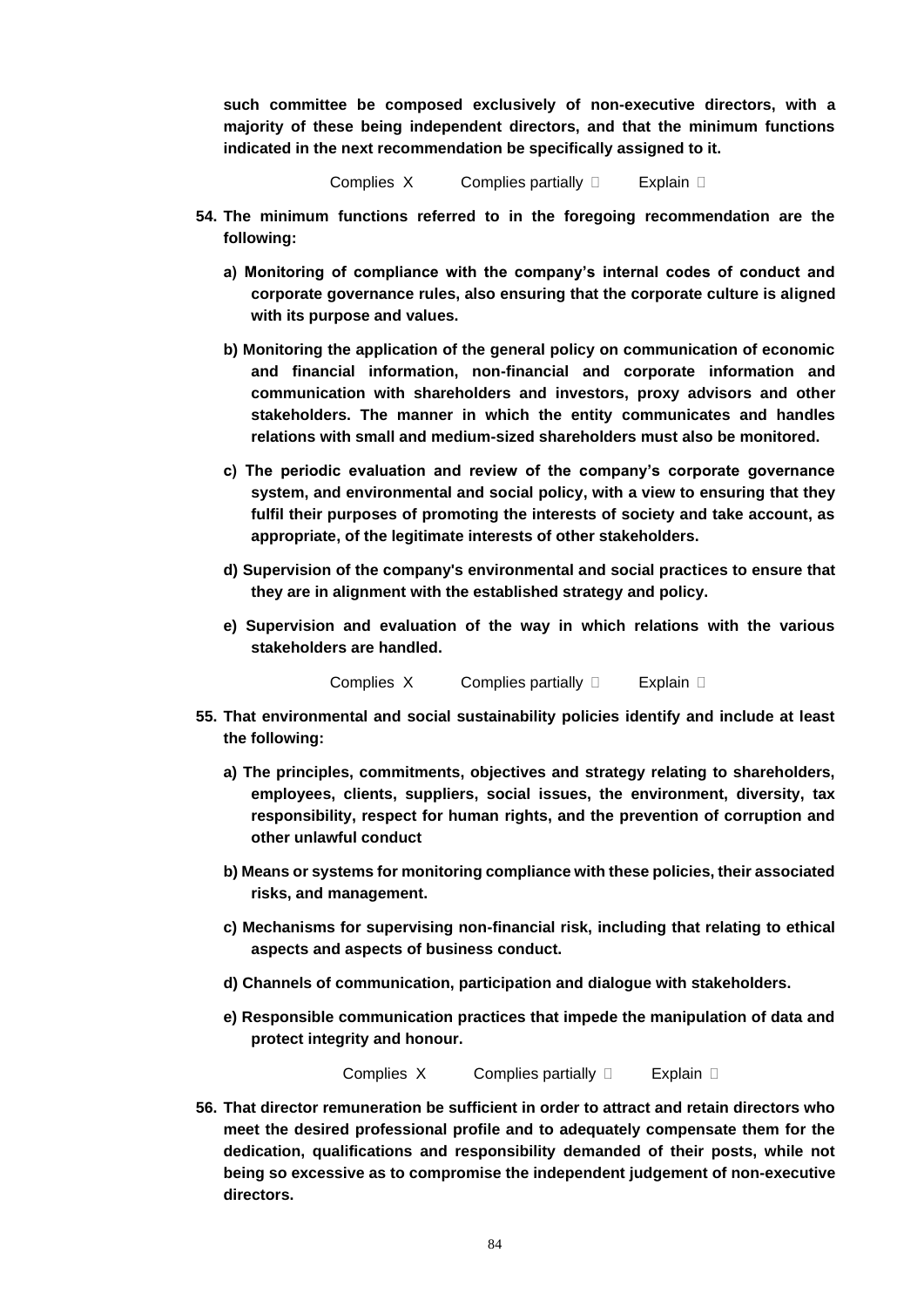**57. That only executive directors should receive variable remuneration linked to corporate results and personal performance, as well as remuneration in the form of shares, options or rights to shares or instruments referenced to the share price and long-term savings plans such as pension plans, retirement schemes or other provident schemes.** 

**Consideration may be given to delivering shares to non-executive directors as remuneration providing this is conditional upon their holding them until they cease to be directors. The foregoing shall not apply to shares that the director may need to sell in order to meet the costs related to their acquisition.**

**Complies X Complies partially**  Explain **D** 

**58. That as regards variable remuneration, remuneration policies should incorporate the necessary limits and technical safeguards to ensure that such remuneration is in line with the professional performance of its beneficiaries and not based solely on general developments in the markets or in the sector in which the company operates, or other similar circumstances.** 

**And, in particular, that variable remuneration components:** 

- **a) Are linked to pre-determined and measurable performance criteria and that such criteria take into account the risk incurred to achieve a given result.**
- **b) Promote the sustainability of the company and include non-financial criteria that are geared towards creating long term value, such as compliance with the company's rules and internal operating procedures and with its risk management and control policies.**
- **c) Are based on balancing the attainment of short-, medium- and long-term objectives, so as to allow remuneration of continuous performance over a period long enough to be able to assess its contribution to the sustainable creation of value, such that the elements used to measure performance are not associated only with one-off, occasional or extraordinary events.**

Complies X Complies partially  $\square$  Explain  $\square$  Not applicable  $\square$ 

**59. That the payment of variable remuneration components be subject to sufficient verification that previously established performance or other conditions have effectively been met. Entities must include in their annual report on director remuneration the criteria for the time required and methods used for this verification depending on the nature and characteristics of each variable component.**

**That, additionally, companies consider the inclusion of a reduction ('malus') clause for the deferral of the payment of a portion of variable remuneration components that would imply their total or partial loss if an event were to occur prior to the payment date that would make this advisable.**

Complies  $X$  Complies partially  $\Box$  Explain  $\Box$  Not applicable  $\Box$ 

**60. That remuneration related to company results should take into account any reservations that might appear in the external auditor's report and that would diminish said results.** 

Complies X Complies partially  $\square$  Explain  $\square$  Not applicable  $\square$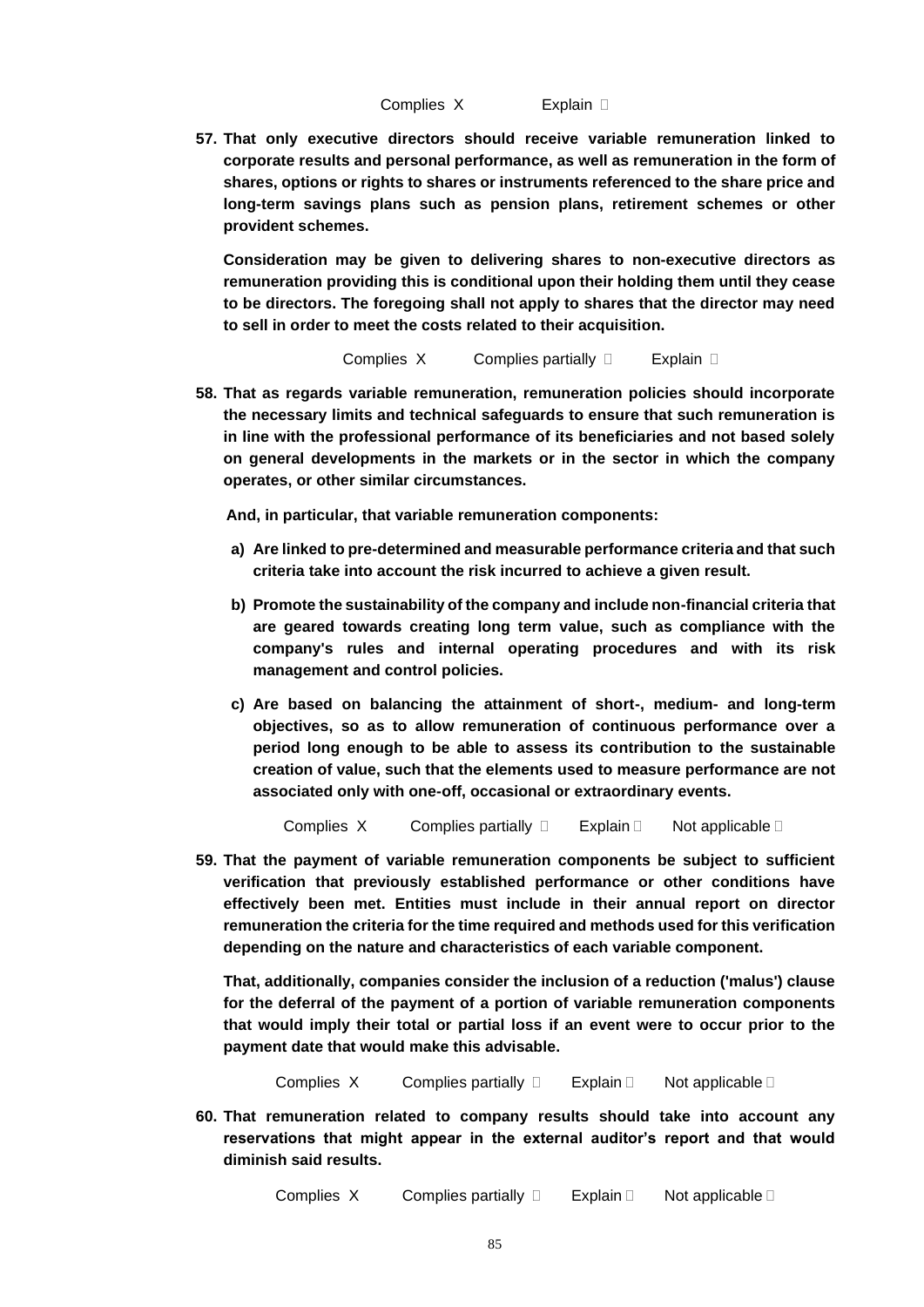**61. That a material portion of executive directors' variable remuneration be linked to the delivery of shares or financial instruments referenced to the share price.** 

Complies  $\Box$  Complies partially  $\Box$  Explain  $\Box$  Not applicable X

Executive directors may decide the amount (maximum 50%) of their variable remuneration they wish to receive in Company's Class B shares; however, the delivery of shares is not mandatory and it may occur that the variable remuneration is not delivered in shares.

The Company does not consider that the plan it implements may be deemed to be a shares remuneration plan.

**62. That once shares or options or financial instruments have been allocated under remuneration schemes, executive directors be prohibited from transferring ownership or exercising options or rights until a term of at least three years has elapsed.** 

**An exception is made in cases where the director has, at the time of the transfer or exercise of options or rights, a net economic exposure to changes in the share price for a market value equivalent to at least twice the amount of his or her fixed annual remuneration through the ownership of shares, options or other financial instruments.** 

**The forgoing shall not apply to shares that the director may need to sell in order to meet the costs related to their acquisition or, following a favourable assessment by the nomination and remuneration committee, to deal with such extraordinary situations as may arise and so require.**

Complies  $\square$  Complies partially  $\square$  Explain X Not applicable  $\square$ 

Executive directors have no restrictions with regard to the transferability of shares and they are entitled to receive Class B shares two years and one day after the date of their appointment as directors.

**63. That contractual arrangements should include a clause allowing the company to demand reimbursement of the variable remuneration components in the event that payment was not in accordance with the performance conditions or when payment was made based on data subsequently shown to have been inaccurate.** 

Complies  $X$  Complies partially  $\Box$  Explain  $\Box$  Not applicable  $\Box$ 

**64. That payments for contract termination should not exceed an amount equivalent to two years of total annual remuneration and should not be paid until the company has been able to verify that the director has fulfilled all previously established criteria or conditions for payment.** 

**For the purposes of this recommendation, payments for contractual termination will be considered to include any payments the accrual of which or the obligation to pay which arises as a consequence of or on the occasion of the termination of the contractual relationship between the director and the company, including amounts not previously vested of long-term savings schemes and amounts paid by virtue of post-contractual non-competition agreements.**

**Complies Complies partially CGD Explain X Not applicable C**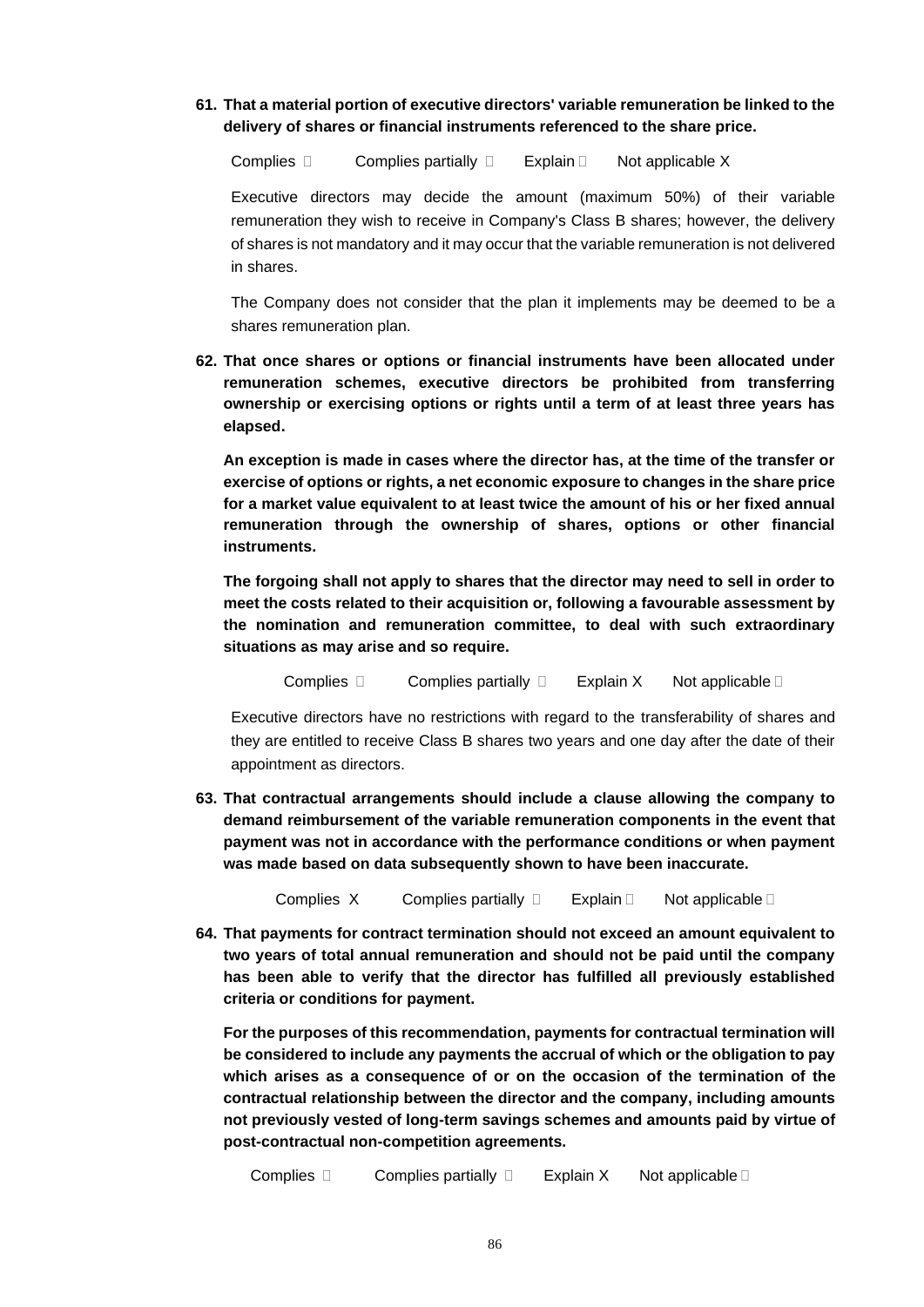The contracts of the executive directors are standard contracts since they do not include specificities beyond the normal ones for this type of contracts. Notwithstanding the foregoing, those contracts include a takeover clause, according to which, if a takeover takes place, they may choose between continuing or ending their contractual relationship with the Company. In the latter case, executive directors shall be entitled to receive compensation in an amount equivalent to five years of salary. If the contract ends by virtue of the will of the Company or due to a change in the general management of the Company the compensation would be in an amount equivalent to two years of salary, being this in line with those compensation agreements of similar companies.

The termination payments in case of a takeover are calculated on the basis of 5 years, they are lower (in absolute terms) than the termination payments of many similar companies, which calculate such concept on the basis of 2 years but could lead to the payment of a higher amount. This circumstance is due to the fact that the remuneration of Grifols' executive directors is moderate. Moreover, the amount is considered reasonable given that the contracts include non-compete clauses for a 1 year period. Additionally, the characteristics of the hemoderivatives industry in which the company operates, with 3 principal actors, has led to Grifols adopting a specific policy on termination payments.